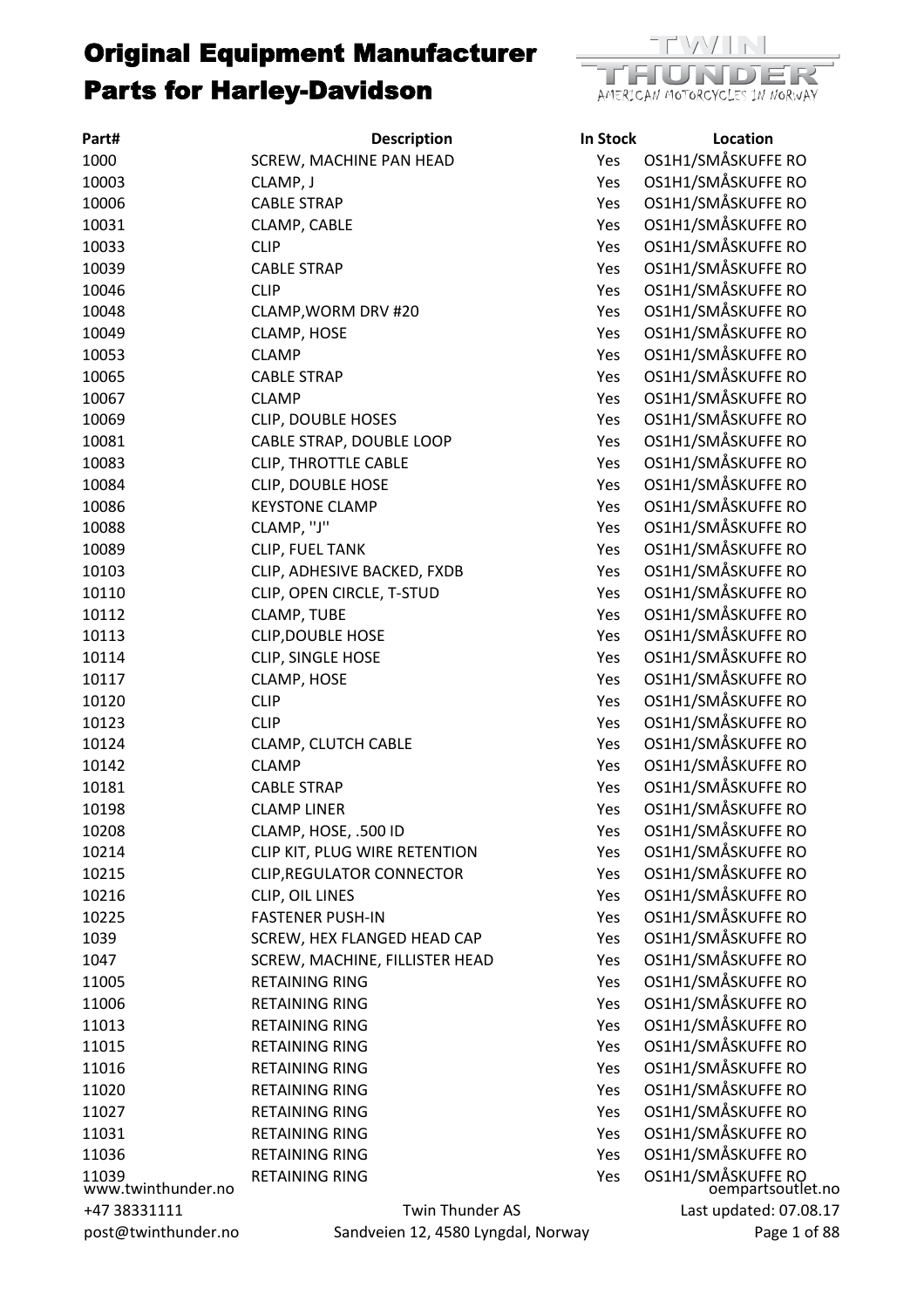

| 11041                       | <b>SPACER</b>                      | Yes        |                        |
|-----------------------------|------------------------------------|------------|------------------------|
| 11045                       | <b>RETAINING RING</b>              | Yes        |                        |
| 11052                       | <b>RETAINING RING</b>              | Yes        | OS1H1/SMÅSKUFFE RO     |
| 11053                       | <b>RETAINING RING</b>              | Yes        | OS1H1/SMÅSKUFFE RO     |
| 11057                       | <b>RETAINING RING</b>              | Yes        | OS1H1/SMÅSKUFFE RO     |
| 11063                       | <b>RETAINING RING</b>              | Yes        | OS1H1/SMÅSKUFFE RO     |
| 11066K                      | O-RING, OIL FITTING FEED/RETUR     | Yes        | DS4H11                 |
| 11083                       | <b>RETAINING RING</b>              | Yes        | OS1H1/SMÅSKUFFE RO     |
| 11093                       | <b>RETAINING RING</b>              | Yes        | OS1H1/SMÅSKUFFE RO     |
| 11100                       | O-RING                             | Yes        | OS1H1/SMÅSKUFFE RO     |
| 11103                       | O-RING                             | Yes        | OS1H1/SMÅSKUFFE RO     |
| 11104Y                      | O-RING, SLIDER TUBE                | Yes        | OS1H1/SMÅSKUFFE RO     |
| 11106                       | O-RING                             | Yes        | OS1H1/SMÅSKUFFE RO     |
| 11107                       | O-RING                             | Yes        | OS1H1/SMÅSKUFFE RO     |
| 11115                       | O-RING                             | Yes        | OS1H1/SMÅSKUFFE RO     |
| 11124                       | <b>OIL SEAL</b>                    | Yes        | OS1H1/SMÅSKUFFE RO     |
| 11130K                      | <b>O-RING METRIC</b>               | Yes        | <b>DS4H11</b>          |
| 11137                       | O-RING                             | Yes        | OS1H1/SMÅSKUFFE RO     |
| 11139                       | O-RING                             | Yes        | OS1H1/SMÅSKUFFE RO     |
| 11148                       | SEAL, QUAD                         | Yes        | OS1H1/SMÅSKUFFE RO     |
| 11149                       | O-RING                             | Yes        | OS1H1/SMÅSKUFFE RO     |
| 11150                       | <b>RETAINING RING</b>              | Yes        | OS1H1/SMÅSKUFFE RO     |
| 11153                       | SMALL O-RING(FORK JOINT COVER)     | Yes        | OS1H1/SMÅSKUFFE RO     |
| 11155                       | <b>RETAINING RING</b>              | Yes        | OS1H1/SMÅSKUFFE RO     |
| 11156                       | O-RING                             | Yes        | OS1H1/SMÅSKUFFE RO     |
| 11158                       | <b>RETAINING RING</b>              | Yes        | OS1H1/SMÅSKUFFE RO     |
| 11159                       | O-RING                             | Yes        | OS1H1/SMÅSKUFFE RO     |
| 11160A                      | <b>RETAINING RING</b>              | Yes        | OS1H1/SMÅSKUFFE RO     |
| 11161                       | <b>RETAINING RING</b>              | Yes        | OS1H1/SMÅSKUFFE RO     |
|                             |                                    |            | OS1H1/SMÅSKUFFE RO     |
| 11162                       | O-RING                             | Yes        |                        |
| 11164                       | <b>RETAINING RING</b>              | Yes        | OS1H1/SMÅSKUFFE RO     |
| 11166                       | O-RING                             | Yes        | OS1H1/SMÅSKUFFE RO     |
| 11170                       | O-RING                             | Yes        | OS1H1/SMÅSKUFFE RO     |
| 11173                       | O-RING                             | Yes        | OS1H1/SMÅSKUFFE RO     |
| 11174                       | O-RING                             | Yes        | OS1H1/SMÅSKUFFE RO     |
| 11176                       | O-RING                             | Yes        | OS1H1/SMÅSKUFFE RO     |
| 11177A                      | <b>RETAINING RING</b>              | Yes        | OS1H1/SMÅSKUFFE RO     |
| 11180                       | <b>RETAINING RING</b>              | Yes        | OS1H1/SMÅSKUFFE RO     |
| 11183                       | <b>RETAINING RING</b>              | Yes        | OS1H1/SMÅSKUFFE RO     |
| 11185                       | <b>RETAINING RING</b>              | Yes        | OS1H1/SMÅSKUFFE RO     |
| 11191                       | O-RING, SHIFTER                    | <b>Yes</b> | OS1H1/SMÅSKUFFE RO     |
| 11192                       | NUT, PUSH                          | Yes        | OS1H1/SMÅSKUFFE RO     |
| 11193                       | <b>RETAINING RING</b>              | Yes        | OS1H1/SMÅSKUFFE RO     |
| 11218                       | <b>KEY, WOODRUFF</b>               | Yes        | OS1H1/SMÅSKUFFE RO     |
| 11220                       | <b>KEY, STARTER</b>                | Yes        | OS1H1/SMÅSKUFFE RO     |
| 11241                       | O-RING                             | Yes        | OS1H1                  |
| 11244                       | SPACER, RUBBER                     | Yes        | OS1H1                  |
| 11248                       | <b>RETAINING RING</b>              | Yes        | OS1H1                  |
| 11250<br>www.twinthunder.no | RETAINING RING, RAMP               | Yes        | oempartsoutlet.no      |
| +47 38331111                | Twin Thunder AS                    |            | Last updated: 07.08.17 |
| post@twinthunder.no         | Sandveien 12, 4580 Lyngdal, Norway |            | Page 2 of 88           |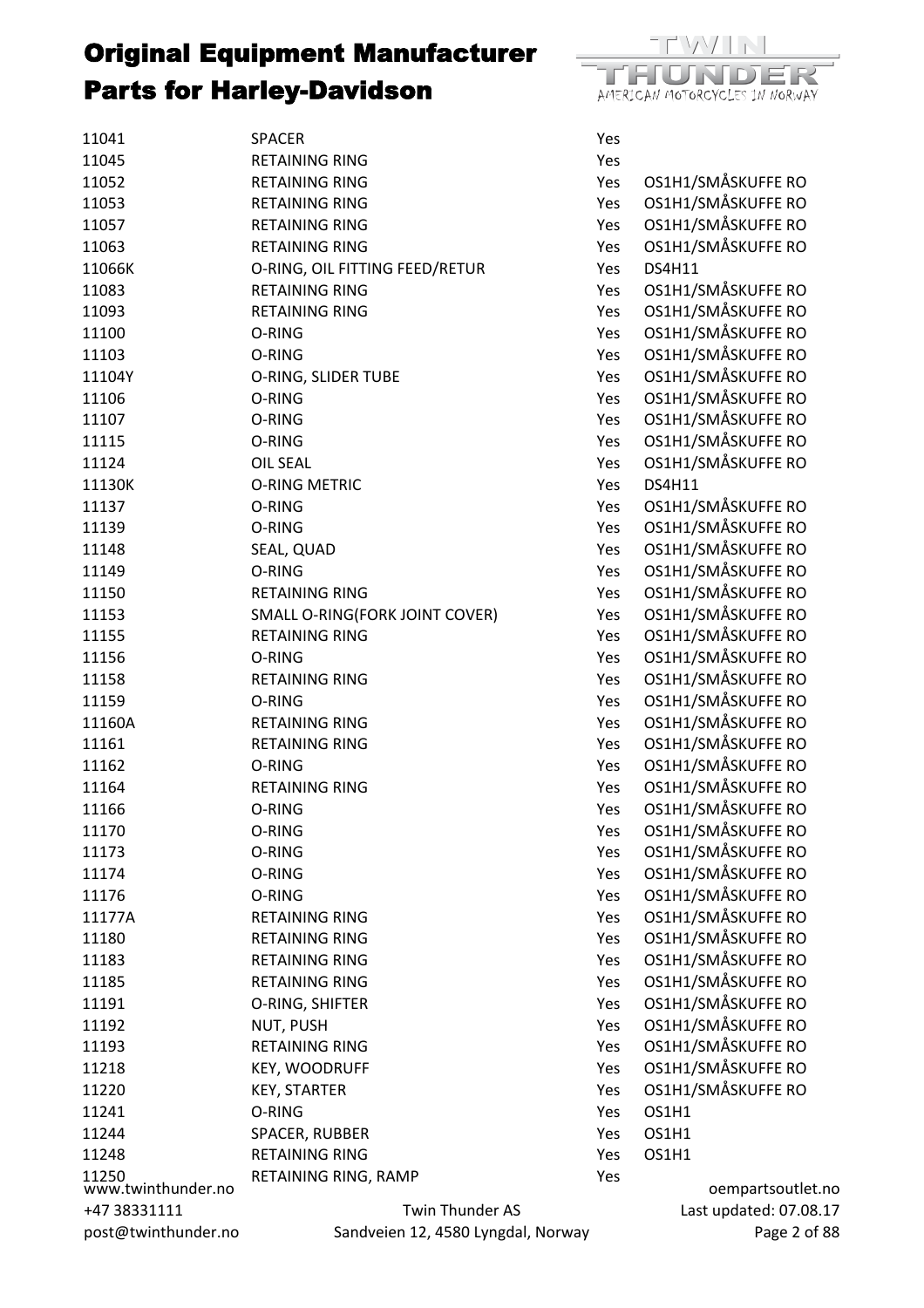

| post@twinthunder.no | Sandveien 12, 4580 Lyngdal, Norway                              |            |                | Page 3 of 88           |
|---------------------|-----------------------------------------------------------------|------------|----------------|------------------------|
| +47 38331111        | Twin Thunder AS                                                 |            |                | Last updated: 07.08.17 |
| www.twinthunder.no  |                                                                 |            |                | oempartsoutlet.no      |
| 968229<br>969690    | .001 LONG #9184 ROLLERS 100PK<br>.0002 SHORT #9442A RLLRS 100PK | Yes<br>Yes | XS2H2<br>XS2H2 |                        |
| 958367              | STD.#9261 ROLLERS 100PK                                         | Yes        | XS2H2          |                        |
| 958002              | .001 #9426 ROLLERS 100PK                                        | Yes        | XS3H3          |                        |
| 1198                | <b>SCREW</b>                                                    | Yes        |                | OS1H1/SMÅSKUFFE RO     |
| 11752               | <b>SCREW, CLUTCH ADJUSTING</b>                                  | Yes        | OS1H1          |                        |
| 11730A              | NUT, CLUTCH ADJUSTER                                            | Yes        | OS1H1          |                        |
| 11729               | <b>STUD</b>                                                     | Yes        | OS1H1          |                        |
| 11727A              | <b>STUD</b>                                                     | Yes        | OS1H1          |                        |
| 11717               | GROMMET, FASTENING                                              | Yes        | OS1H1          |                        |
| 11551               | <b>GROMMET</b>                                                  | Yes        | OS1H1          |                        |
| 11506               | ENDCAP, LH/SHORT                                                | Yes        | OS1H1          |                        |
| 11494               | <b>RETAINING RING</b>                                           | Yes        | OS1H1          |                        |
| 11489               | TRIM, HEADLAMP HOUSING                                          | Yes        | OS1H1          |                        |
| 11486               |                                                                 | Yes        | OS1H1          |                        |
| 11474               | <b>GROMMET, FENDER INSULATION</b><br><b>GROMMET</b>             | Yes        | OS1H1          |                        |
| 11472               | <b>BUMPER, JIFFYSTAND</b>                                       | Yes        | OS1H1          |                        |
| 11464               | <b>ISOLATOR</b>                                                 | Yes        | OS1H1          |                        |
|                     |                                                                 |            |                |                        |
| 11460               | <b>GROMMET</b>                                                  | Yes        | OS1H1          |                        |
| 11458               | GROMMET, BELT GUARD                                             | Yes        | OS1H1          |                        |
| 11456               | RUBBER BUMPER, FXSTS                                            | Yes        | OS1H1          |                        |
| 11453               | GROMMET, HANDLEBAR                                              | Yes        | OS1H1          |                        |
| 11449               | <b>GROMMET</b>                                                  | Yes        | OS1H1          |                        |
| 11445               | <b>GROMMET</b>                                                  | Yes        | OS1H1          |                        |
| 11437               | <b>GROMMET</b>                                                  | Yes        | OS1H1          |                        |
| 11436               | <b>GROMMET</b>                                                  | Yes        | OS1H1          |                        |
| 11413               | <b>GROMMET</b>                                                  | Yes        | OS1H1          |                        |
| 11412               | <b>GROMMET</b>                                                  | Yes        | OS1H1          |                        |
| 11411               | <b>GROMMET</b>                                                  | Yes        | OS1H1          |                        |
| 11410               | <b>GROMMET</b>                                                  | Yes        | OS1H1          |                        |
| 11387A              | O-RING, FUEL TUBE                                               | Yes        |                |                        |
| 11366K              | O-RING, 37.0 X 1.0                                              | Yes        | <b>DS4H11</b>  |                        |
| 11362K              | O-RING                                                          | Yes        | <b>DS4H11</b>  |                        |
| 11354K              | SEAL, RUBBER                                                    | Yes        | <b>DS4H11</b>  |                        |
| 11353K              | O-RING, 64 X 3, NBR 872                                         | Yes        | <b>DS4H11</b>  |                        |
| 11346K              | O-RING, 33.5 X 3, STARTER                                       | Yes        | <b>DS4H11</b>  |                        |
| 11341K              | O-RING, METRIC                                                  | Yes        | <b>DS4H11</b>  |                        |
| 11326               | O-RING                                                          | Yes        | OS1H1          |                        |
| 11314K              | O-RING, CYLINDER LINER                                          | Yes        | <b>DS4H11</b>  |                        |
| 11312K              | O-RING, METRIC                                                  | Yes        |                | DS3H10/DS4H11          |
| 11299               | O-RING                                                          | Yes        | OS1H1          |                        |
| 11298               | O-RING, VITON                                                   | Yes        | OS1H1          |                        |
| 11292               | O-RING                                                          | Yes        | OS1H1          |                        |
| 11290               | O-RING, NEUTRAL GEAR SWITCH                                     | Yes        | DS4H11/OS1H1   |                        |
| 11282               | <b>RETAIN RING</b>                                              | Yes        | OS1H1          |                        |
| 11277               | O-RING                                                          | Yes        | OS1H1          |                        |
| 11272               | RETAINING RING, .213                                            | Yes        | OS1H1          |                        |
| 11271               | RETAINING RING, .194                                            | Yes        | OS1H1          |                        |
| 11260               | SEAL, QUAD                                                      | Yes        | OS1H1          |                        |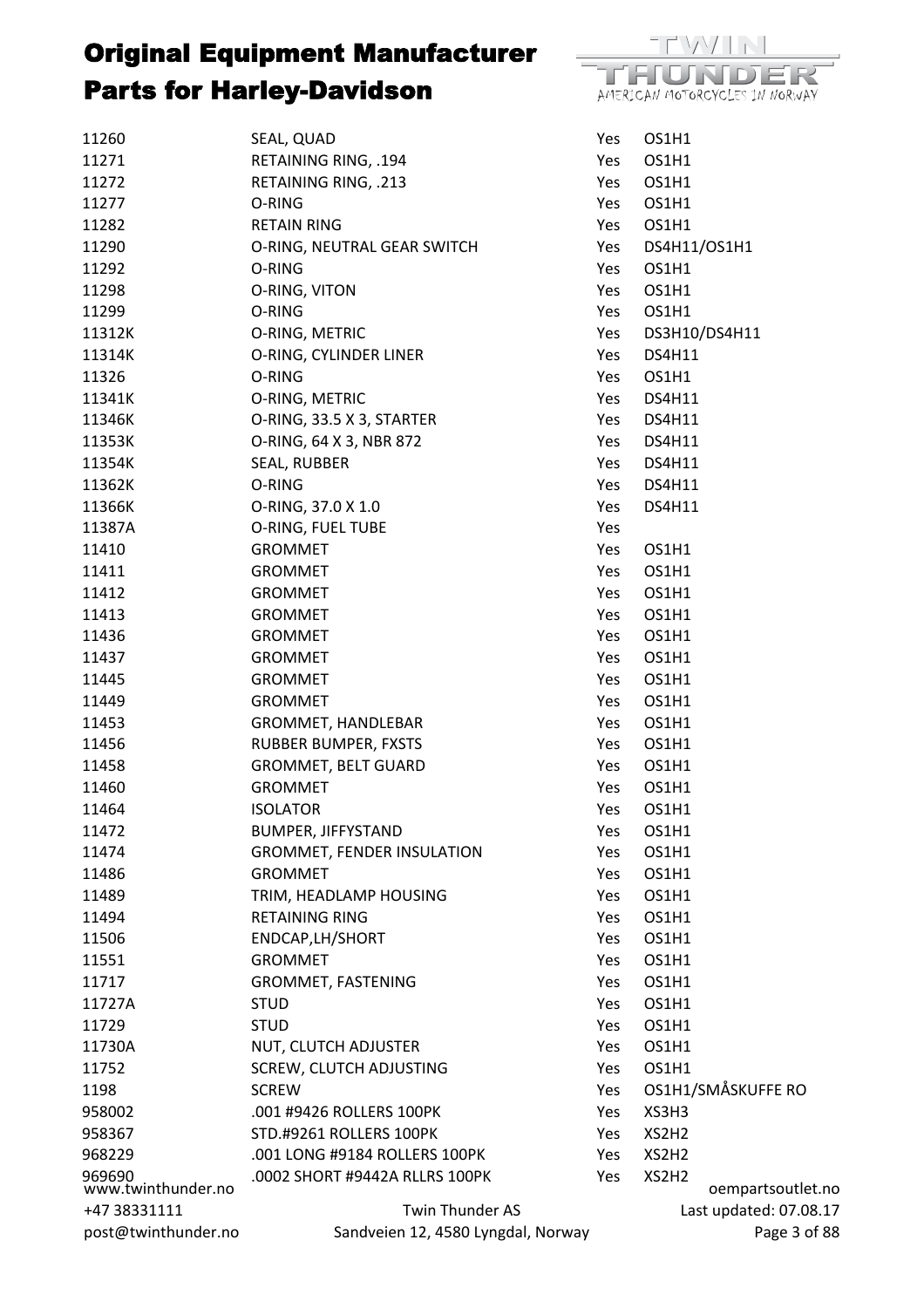

| 970055                         | .0004 SHORT #9443A ROLLERS 100PK   | Yes | XS2H2                  |
|--------------------------------|------------------------------------|-----|------------------------|
| 983935                         | STD LONG 9241 ROLLER 100PK         | Yes | XS2H2                  |
| 986126                         | STD SHORT 9301 ROLLERS 100PK       | Yes | XS2H2                  |
| 12-536                         | UNIV FL H/LITE MOUNT BRKT          | Yes | <b>BUTIKK</b>          |
| 12-946                         | <b>GLASS BLUEDOT W/MTG RING</b>    | Yes |                        |
| 2923737                        | *INN. O.PMP CVR 54-76XL            | Yes | XS3H2                  |
| 2924102                        | 50-64BT O.PMP CVR                  | Yes | XS3H2                  |
| 2924467                        | 78-UP BT STEEL BRTHR VALVE         | Yes |                        |
| 2939077                        | 56-76 O.PMP PLT                    | Yes | XS3H2                  |
| 2939442                        | 72-76XL BRTHR GEAR                 | Yes | XS3H1                  |
| 2939808                        | <b>SCAVENGER GEAR 72-76</b>        | Yes | XS2H2                  |
| 12010                          | <b>OIL SEAL</b>                    | Yes | OS1H1                  |
| 12023                          | OIL SEAL                           | Yes | OS1H1                  |
| 1203                           | SCREW, MACH, FILLISTER             | Yes | OS1H1/SMÅSKUFFE RO     |
| 12030                          | <b>SEAL</b>                        | Yes | OS1H1                  |
| 12036A                         | <b>OIL SEAL</b>                    | Yes | OS1H1                  |
| 12043                          | <b>OIL SEAL</b>                    | Yes | OS1H1                  |
| 12047                          | OIL SEAL(SR052)                    | Yes | OS1H1                  |
| 12049                          | <b>OIL SEAL</b>                    | Yes | OS1H1                  |
| 1205                           | SCREW, MACH, FILLISTER             | Yes | OS1H1/SMÅSKUFFE RO     |
| 12068                          | <b>OIL SEAL</b>                    | Yes | OS1H1                  |
| 12072K                         | SEAL, RADIAL                       | Yes | <b>DS4H11</b>          |
| 1241                           | SCREW, MACH, FILLISTER, W/SEALANT  | Yes | OS1H1/SMÅSKUFFE RO     |
| 1301                           | <b>SCREW</b>                       | Yes | OS1H1/SMÅSKUFFE RO     |
| 1302                           | <b>SCREW</b>                       | Yes | OS1H1/SMÅSKUFFE RO     |
| 13100-147-315/150              | Stempelsett 41,50 PS PX            | Yes |                        |
| 132                            | TRIKE CHOPPER SISSYBAR STIVR       | Yes |                        |
| 14002-82                       | DECAL, FUEL TANK                   | Yes |                        |
| 14006-82                       | DECAL, FUEL TANK                   | Yes |                        |
| 14019-83                       | LABEL, ON/OFF                      | Yes |                        |
| 14023-83                       | DECAL, FRONT FENDER, GOLD          | Yes |                        |
| 14041-86                       | DECAL, FUEL TANK, LT               | Yes |                        |
| 14042-86                       | DECAL, FUEL TANK, RT               | Yes |                        |
| 14063-84                       | DECAL, F'TANK                      | Yes |                        |
| 14067-84                       | DECAL, F'TANK                      | Yes |                        |
| 14108-86                       | NAMEPLATE, GOLD, RT                | Yes |                        |
| 14114-86                       | DECAL, WINDSHIELD, FXRT            | Yes | ES6H7                  |
| 14123-86                       | DECAL, RED/SLATE                   | Yes |                        |
| 14125-86                       | DECAL, GOLD/BLACK                  | Yes |                        |
| 14128-86A                      | DECAL, LOWER F'RG, ULTRAS, FLHTP   | Yes | DS3H1                  |
| 14145-86                       | DECAL, FUEL TANK, LT               | Yes |                        |
| 14146-86                       | DECAL, FUEL TANK, RT               | Yes |                        |
| 14164-87                       | DECAL, FUEL TANK                   | Yes |                        |
| 14171-87                       | DECAL, FUEL TANK, FXLR             | Yes |                        |
| 14172-87                       | DECAL, F'TANK                      | Yes |                        |
| 14176-87A                      | DECAL, SCREAMIN' EAGLE             | Yes |                        |
| 14202-88                       | DECAL, FUEL TANK, RT, FXSP         | Yes |                        |
| 14203-88                       | DECAL, FUEL TANK                   | Yes |                        |
| 14204-88<br>www.twinthunder.no | DECAL, TYPE-A                      | Yes | oempartsoutlet.no      |
| +47 38331111                   | Twin Thunder AS                    |     | Last updated: 07.08.17 |
| post@twinthunder.no            | Sandveien 12, 4580 Lyngdal, Norway |     | Page 4 of 88           |
|                                |                                    |     |                        |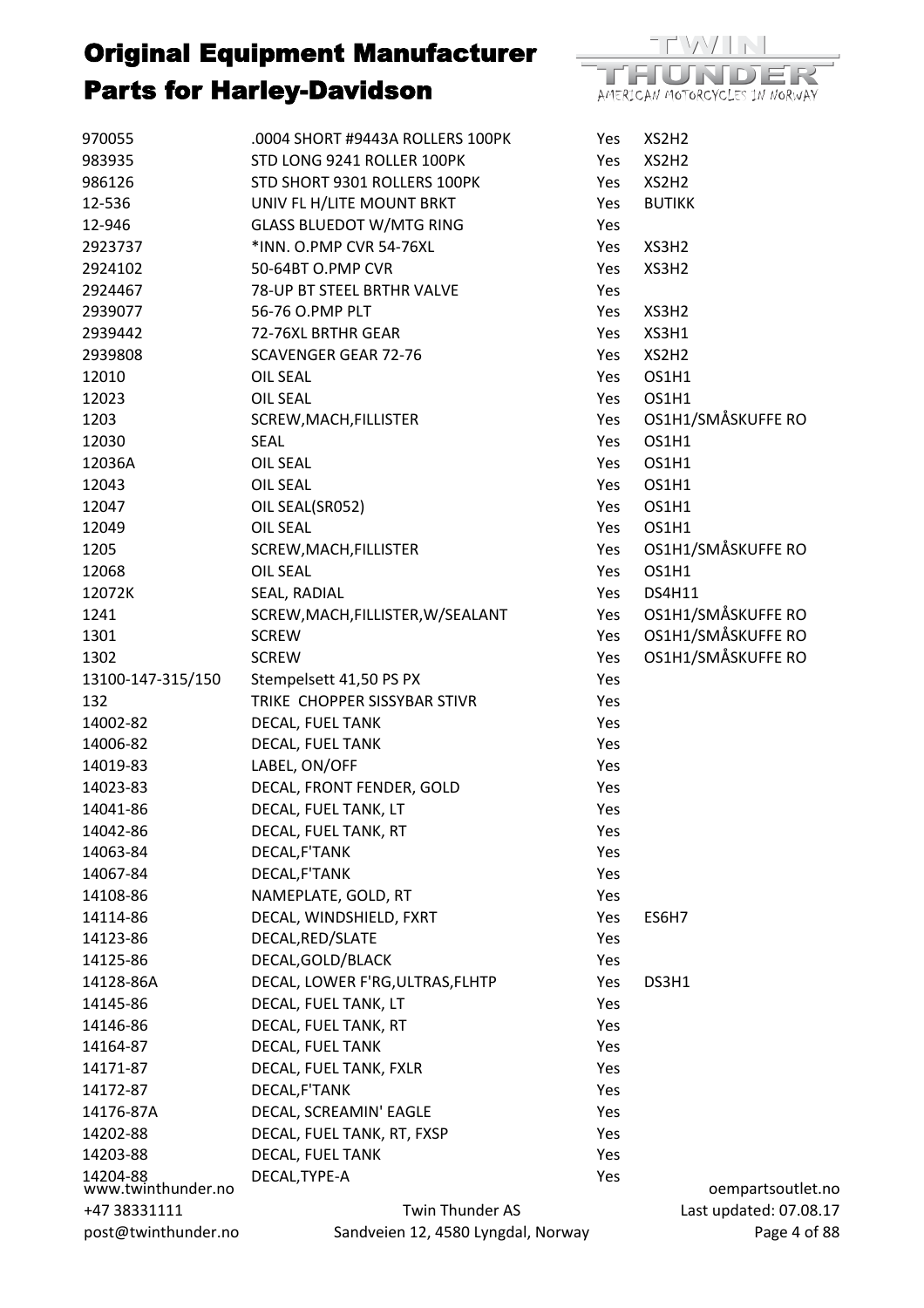

| 14218-89                       | DECAL, TOUR PAK FLHTC-UC           | Yes |               |
|--------------------------------|------------------------------------|-----|---------------|
| 14232-91                       | DECAL, FUEL TANK, XLH 883          | Yes |               |
| 14233-90                       | DECAL, FUEL TANK, XL883 RED        | Yes |               |
| 14233-91                       | DECAL, F'TANK                      | Yes |               |
| 14234-90                       | DECAL, LH/F'TNK                    | Yes |               |
| 14234-91                       | DECAL, FUEL TK, L, XLH 1200        | Yes |               |
| 14235-90                       | DECAL, FUEL TANK, LT, 1200 BLU     | Yes |               |
| 14235-91                       | DECAL, FUEL TK, LT, XLH 1200       | Yes |               |
| 14237-91                       | DECAL, FUEL TK, R, XLH 1200        | Yes |               |
| 14238-90                       | DECAL, FUEL TANK, RT, 1200 BLU     | Yes |               |
| 14250-90                       | DECAL, FAIRING FLHTC-UC            | Yes |               |
| 14261-91                       | DECAL, FUEL TANK FXD LOW RIDER     | Yes |               |
| 14262-91                       | DECAL, FUEL TANK, FXD LOW RIDE     | Yes |               |
| 14307-90                       | DECAL, FUEL TANK, LT FXR'S         | Yes |               |
| 14311-90                       | DECAL, FUEL TANK, RT FXR'S         | Yes |               |
| 14312-90                       | DECAL, FUEL TANK, RT FXR'S         | Yes |               |
| 14315-90                       | DECAL, FUEL TANK, LT, FXDS         | Yes |               |
| 14319-90                       | DECAL, FUEL TK, LEFT FXR/T         | Yes |               |
| 14322-90                       | DECAL, FUEL TK, RIGHT FXR/T        | Yes |               |
| 14324-90                       | DECAL, FUEL TANK, LEFT FXST        | Yes |               |
| 14337-90                       | DECAL, FUEL TANK, RIGHT FLST/C     | Yes |               |
| 14338-93                       | DECAL, FUEL TANK RIGHT             | Yes |               |
| 14341-93                       | DECAL, FUEL TANK LEFT              | Yes |               |
| 14344-92                       | DECAL, FUEL TANK, LT               | Yes |               |
| 14346-92                       | DECAL, FUEL TANK, LT               | Yes |               |
| 14347-92                       | DECAL, FUEL TANK, RT               | Yes |               |
| 14348-92                       | DECAL, FUEL TANK, LT, FXR'S        | Yes |               |
| 14351-92                       | DECAL, FUEL TANK, LT, FXR'S        | Yes |               |
| 14352-92                       | DECAL, FUEL TANK, RT, FXR'S        | Yes |               |
| 14361-92                       | DECAL, FUEL TANK, LT, FLSTC        | Yes |               |
| 14365-92                       | DECAL, FUEL TANK, LT               | Yes |               |
| 14390-93                       | DECAL, FUEL TANK                   | Yes |               |
| 14391-93                       | DECAL, FUEL TANK, LT               | Yes |               |
| 14392-93                       | DECAL, FUEL TANK, RT               | Yes |               |
| 14396-93                       | DECAL, FUEL TANK                   | Yes |               |
| 14412-94                       | DECAL, FUEL TANK, RT               | Yes |               |
| 14420-94                       | DECAL, LH/F'TANK                   | Yes |               |
| 14421-94                       | DECAL, RH/F'TANK                   | Yes |               |
| 14456-95                       | DECAL, FUEL INLET                  | Yes |               |
| 14475-95                       | DECAL, FUEL TANK, LT               | Yes |               |
| 14526-96                       | DECAL, FUEL TANK, LT               | Yes |               |
| 14555-96                       | DECAL, FUEL TANK, LT               | Yes |               |
| 14556-96                       | DECAL, RH F'TANK                   | Yes |               |
| 14628-96                       | <b>EMBLEM</b>                      | Yes | OS1H1         |
| 14762-00                       | CHAIN TENSIONER DRIVE ASSY.        | Yes | <b>DS3H10</b> |
| 14791-01K                      | <b>COUNTER BALANCE SHAFT</b>       | Yes | DS3H1         |
| 15301-98                       | DECAL, FUEL TANK, LT, FXSTC        | Yes |               |
| 15302-98                       | DECAL, FUEL TANK, RT, FXSTC        | Yes |               |
|                                | DECAL, FUEL TANK, LT FXSTC         | Yes |               |
| 15303-98<br>www.twinthunder.no |                                    |     | oempa         |
| +47 38331111                   | Twin Thunder AS                    |     | Last updat    |
| post@twinthunder.no            | Sandveien 12, 4580 Lyngdal, Norway |     |               |

artsoutlet.no ed: 07.08.17 Page 5 of 88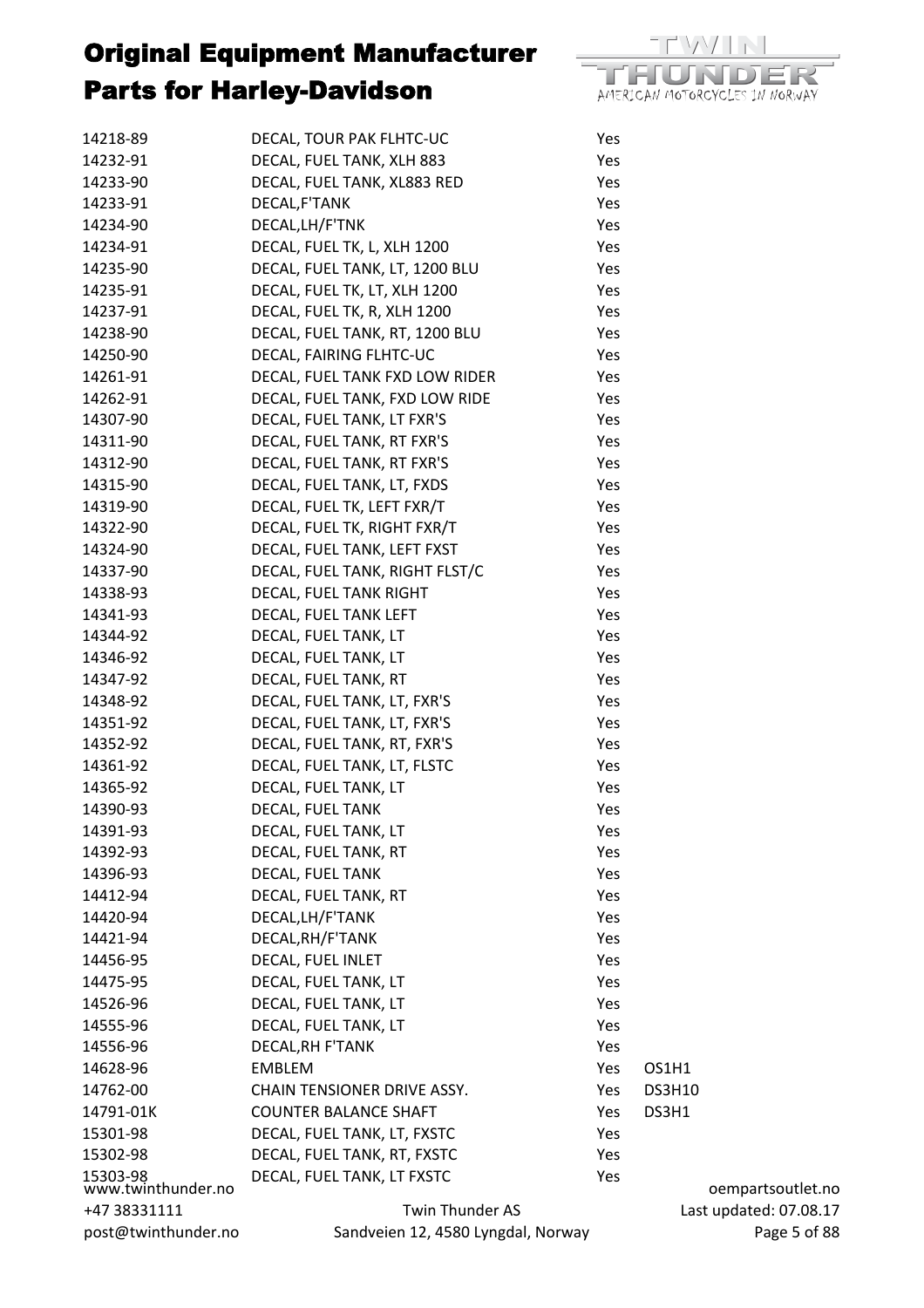

| 15339-98                       | DECAL, FOG LAMP, HDI               | Yes  | OS1H1                  |
|--------------------------------|------------------------------------|------|------------------------|
| 15346-98                       | DECAL, FRT FOG LAMP, HDI           | Yes  |                        |
| 15362-98                       | DECAL, S-E, LARGE                  | Yes  | <b>BUTIKK</b>          |
| 1594                           | <b>PIN LOCK</b>                    | Yes  | OS1H1/SMÅSKUFFE RO     |
| 1602                           | SCREW, FLAT HEAD MACH 3/4 INCH     | Yes  | OS1H1/SMÅSKUFFE RO     |
| 1604                           | <b>SCREW</b>                       | Yes  | OS1H1/SMÅSKUFFE RO     |
| 1605                           | <b>SCREW</b>                       | Yes  | OS1H1/SMÅSKUFFE RO     |
| 1606                           | <b>SCREW</b>                       | Yes  | OS1H1/SMÅSKUFFE RO     |
| 1608                           | <b>SCREW</b>                       | Yes  | OS1H1/SMÅSKUFFE RO     |
| 16140-87                       | EVOLUTION XL 1200CC PISTON KIT     | Yes  | HS2H5                  |
| 16202-62                       | <b>BUSHING, MOTOR MOUNT</b>        | Yes  | OS1H1                  |
| 16214-86                       | BRACKET, SUPPORT, FRT, UPPER M     | Yes  | DS4H3                  |
| 16218-52                       | <b>WASHER</b>                      | Yes. | OS1H1                  |
| 16222-86                       | ENG MNT, UPR/FRT                   | Yes  | DS4H3                  |
| 16226-94                       | <b>NUT PLATE ASY</b>               | Yes  | OS1H1                  |
| 16228-86A                      | <b>NUT PLATE KIT</b>               | Yes  | OS1H1                  |
| 16230-52                       | SPACER, MOTOR MOUNT                | Yes  | OS1H1                  |
| 16235-52A                      | <b>SCREW</b>                       | Yes  |                        |
| 16237-57                       | <b>SCREW, MOUNTING</b>             | Yes  | OS1H1                  |
| 16240-82                       | <b>BUSHING</b>                     | Yes  | OS1H1                  |
| 16247-91                       | BRACKET, ENGINE MOUNT, TOP, FL     | Yes  | DS4H4                  |
| 16265-76                       | <b>ENGINE MOUNT</b>                | Yes  | OS1H1                  |
| 16266-76                       | <b>ENGINE MOUNT</b>                | Yes  | OS1H1                  |
| 16277-86                       | <b>BRACKET, ENGINE MOUNT</b>       | Yes  | DS3H1                  |
| 16278-86B                      | ENGINE MOUNT, UPPER CENTER         | Yes  | DS3H10/ES6H7           |
| 16278-95B                      | <b>ENGINE MOUNT, UPPER CENTER</b>  | Yes  |                        |
| 16302-81                       | ELBOW, 375 ID HOSE                 | Yes  | OS1H1                  |
| 16304-87                       | ELBOW, 90 DEG                      | Yes  | OS1H1                  |
| 1642                           | <b>SCREW</b>                       | Yes  | OS1H1/SMÅSKUFFE RO     |
| 1643                           | <b>SCREW</b>                       | Yes  | OS1H1/SMÅSKUFFE RO     |
| 16482-85                       | WASHER, CYLINDER HEAD              | Yes  | OS1H1                  |
| 16585-96                       | <b>INSERT, THREADED</b>            | Yes  | OS1H1                  |
| 16602-30                       | NUT, CYLINDER BASE STUD            | Yes  | OS1H1                  |
| 16603-72                       | NUT, HEX                           | Yes  | OS1H1                  |
| 16605                          | SLIP-ON BUELL M2 CYCLON 97 CARB    | Yes  |                        |
| 16615                          | SLIP-ON BUELL S1 LIGHT 97 CARBO    | Yes  |                        |
| 16664-86B                      | GASKET, CYLINDER HEAD              | Yes  | AB-GAVL                |
| 16664-86D                      | <b>GASKET, CYLINDER HEAD</b>       | Yes  | AB-GAVL                |
| 16665-86A                      | GASKET, CYLINDER HEAD, '86-'87     | Yes  | AB-GAVL                |
| 16688-90A                      | CYLINDER HEAD KIT, FRONT, BLAC     | Yes  | GS1H7                  |
| 16767-96Y                      | <b>WEAR GUARD, GRAY</b>            | Yes  | OS1H1                  |
| 16769-72A                      | GASKET, CYLINDER HEAD              | Yes  | AB-GAVL                |
| 16769-73                       | GASKET, CYL HD                     | Yes  | AB-GAVL                |
| 16774-72                       | <b>GASKET CYL BASE</b>             | Yes  | AB-GAVL                |
| 16774-72R                      | <b>GASKET, CYLINDER BASE</b>       | Yes  | AB-GAVL                |
| 16775-99                       | GASKET, CYLINDER HEAD, 1450        | Yes  | AB-GAVL                |
| 16775-99B                      | GASKET, CYL HD                     | Yes  | AB-GAVL                |
| 16776-48                       | <b>GASKET, FRT CYL BASE</b>        | Yes  | AB-GAVL                |
|                                | <b>GASKET, RR CYL BASE</b>         | Yes  | C-GAVL                 |
| 16777-48<br>www.twinthunder.no |                                    |      | oempartsoutlet.no      |
| +47 38331111                   | Twin Thunder AS                    |      | Last updated: 07.08.17 |
| post@twinthunder.no            | Sandveien 12, 4580 Lyngdal, Norway |      | Page 6 of 88           |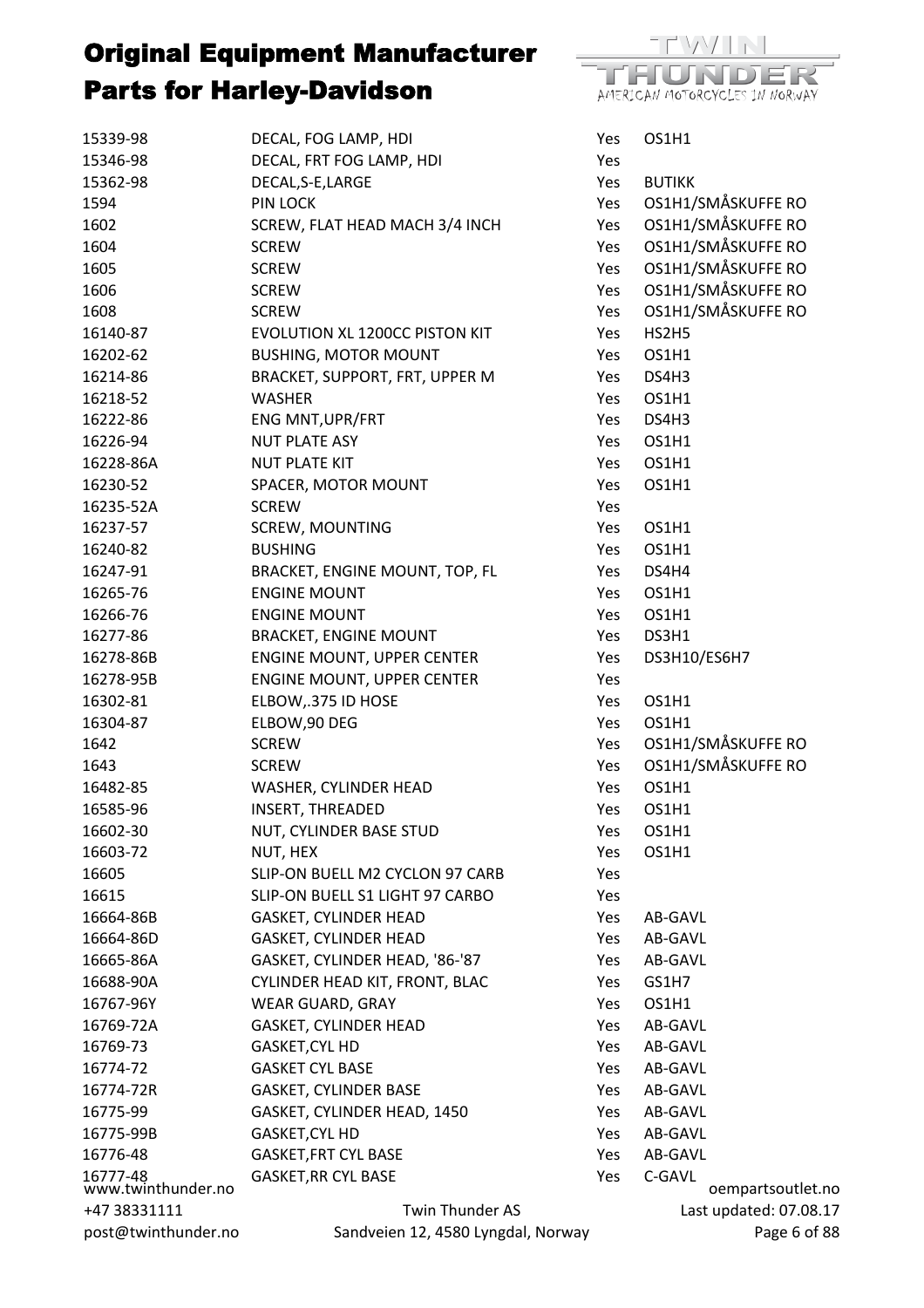

| 16777-63                       | <b>GASKET, RR CYL BASE</b>         | Yes | AB-GAVL           |                        |
|--------------------------------|------------------------------------|-----|-------------------|------------------------|
| 16825-48                       | PLUG, EXPANSION                    | Yes | OS1H1             |                        |
| 16830-29A                      | STUD, TAP END                      | Yes | OS1H1             |                        |
| 16830-72                       | STUD, CLYINDER BASE, XL            | Yes | OS1H1             |                        |
| 16831-30                       | STUD, BASE                         | Yes | OS1H1             |                        |
| 16831-83                       | STUD, ENGINE MOUNTING BRACKET      | Yes | OS1H1             |                        |
| 16836-78                       | <b>SPACER</b>                      | Yes | OS1H1             |                        |
| 17028-58                       | <b>GASKET KIT, ENGINE COMPLETE</b> | Yes |                   | HS5H2/EF-GAVL          |
| 17037-60                       | <b>GASKET KIT, TOP OVERHAUL</b>    | Yes | EF-GAVL           |                        |
| 17039-90A                      | <b>GASKET KIT, ROCKER COVER</b>    | Yes | CS2H3             |                        |
| 17043-95                       | O-RING KIT, FUEL INJECTION         | Yes | OS1H1             |                        |
| 1719W                          | <b>SCREW</b>                       | Yes |                   | OS1H1/SMÅSKUFFE RO     |
| 173                            | SÅLE INLEG VARME                   | Yes |                   |                        |
| 17324-57B                      | <b>OIL LINE</b>                    | Yes | OS1H1             |                        |
| 17356-92A                      | GASKET, SPACER TO TOP RCKR CVR     | Yes | CS2H3             |                        |
| 17373-84                       | GASKET, LWR RKR COVER TO SPACE     | Yes | D-GAVL            |                        |
| 17375-83A                      | <b>ROCKER ARM ASSY</b>             | Yes | OS1H1             |                        |
| 17448-57                       | SCREW, ROCKER ARM SHAFT            | Yes | OS1H1             |                        |
| 17450-73                       | WASHER, ROCKER ARM SHAFT           | Yes | OS1H1             |                        |
| 17452-66                       | SPACER, ROCKER ARM                 | Yes | OS1H1             |                        |
| 1750                           | <b>SCREW, FLAT TORX HEAD</b>       | Yes |                   | OS1H1/SMÅSKUFFE RO     |
| 17503-84A                      | ROCKER COVER, TOP, POLISHED        | Yes | DS4H2             |                        |
| 17506-66A                      | STUD, ROCKER BOX                   | Yes | OS1H1             |                        |
| 17507-48                       | ROCKER COVER PAD                   | Yes | DS4H3             |                        |
| 17508-66A                      | <b>STUD, ROCKER BOX</b>            | Yes | OS1H1             |                        |
| 17510-92A                      | <b>SPACER, ROCKER COVER</b>        | Yes |                   |                        |
| 17521-84B                      | ROCKER COVER, LOWER, POLISHED      | Yes | DS4H2             |                        |
| 17527-98                       | ROCKER COVER, TOP, SILVER          | Yes | DS4H <sub>2</sub> |                        |
| 17529-92                       | ROCKER COVER, SPACER, CHROME       | Yes | DS4H <sub>2</sub> |                        |
| 17536-70                       | <b>GASKET, ROCKER ARM COVER</b>    | Yes | C-GAVL            |                        |
| 17541-48B                      | <b>GASKET, ROCKER COVER</b>        | Yes | C-GAVL            |                        |
| 1760B                          | <b>SCREW</b>                       | Yes |                   |                        |
| 17614-98                       | ROCKER COVER INNER, SILVER, 12     | Yes | DS4H2             |                        |
| 17625-01K                      | GASKET, CYLINDER HEAD, FRONT       | Yes | C-GAVL            |                        |
| 17626-01K                      | GASKET, CYLINDER HEAD, REAR        | Yes | C-GAVL            |                        |
| 1764W                          | <b>SCREW</b>                       | Yes |                   | OS1H1/SMÅSKUFFE RO     |
| 1765W                          | <b>SCREW</b>                       | Yes |                   | OS1H1/SMÅSKUFFE RO     |
| 1772W                          | <b>SCREW</b>                       | Yes |                   | OS1H1/SMÅSKUFFE RO     |
| 1783C                          | SCREW, FLATHEAD MACHINE TORX W     | Yes |                   | OS1H1/SMÅSKUFFE RO     |
| 17900-84A                      | ADJ PUSH ROD KIT-ALUMINUM          | Yes | DS4H2/BUTIKK      |                        |
| 17904-57                       | <b>PUSH ROD</b>                    | Yes | OS1H1             |                        |
| 17904-89                       | PUSH ROD, EXHAUST, XL              | Yes | DS4H3             |                        |
| 17921-83                       | PUSH ROD, EXHAUST, REAR            | Yes | OS1H1             |                        |
| 17924-83                       | PUSH ROD, INTAKE, REAR             | Yes | DS4H1             |                        |
| 17927-83                       | PUSH ROD, FRONT, EXHAUST           | Yes | OS1H1             |                        |
| 17930-83                       | PUSH ROD FRONT, INTAKE             | Yes | OS1H1             |                        |
| 17937-79                       | PUSH ROD COVER, LOWER              | Yes | OS1H1             |                        |
| 17938-79                       | PUSH ROD COVER, LOWER              | Yes | OS1H1             |                        |
|                                | PUSH ROD COVER, LOWER              | Yes | OS1H1             |                        |
| 17939-99<br>www.twinthunder.no |                                    |     |                   | oempartsoutlet.no      |
| +47 38331111                   | <b>Twin Thunder AS</b>             |     |                   | Last updated: 07.08.17 |
| post@twinthunder.no            | Sandveien 12, 4580 Lyngdal, Norway |     |                   | Page 7 of 88           |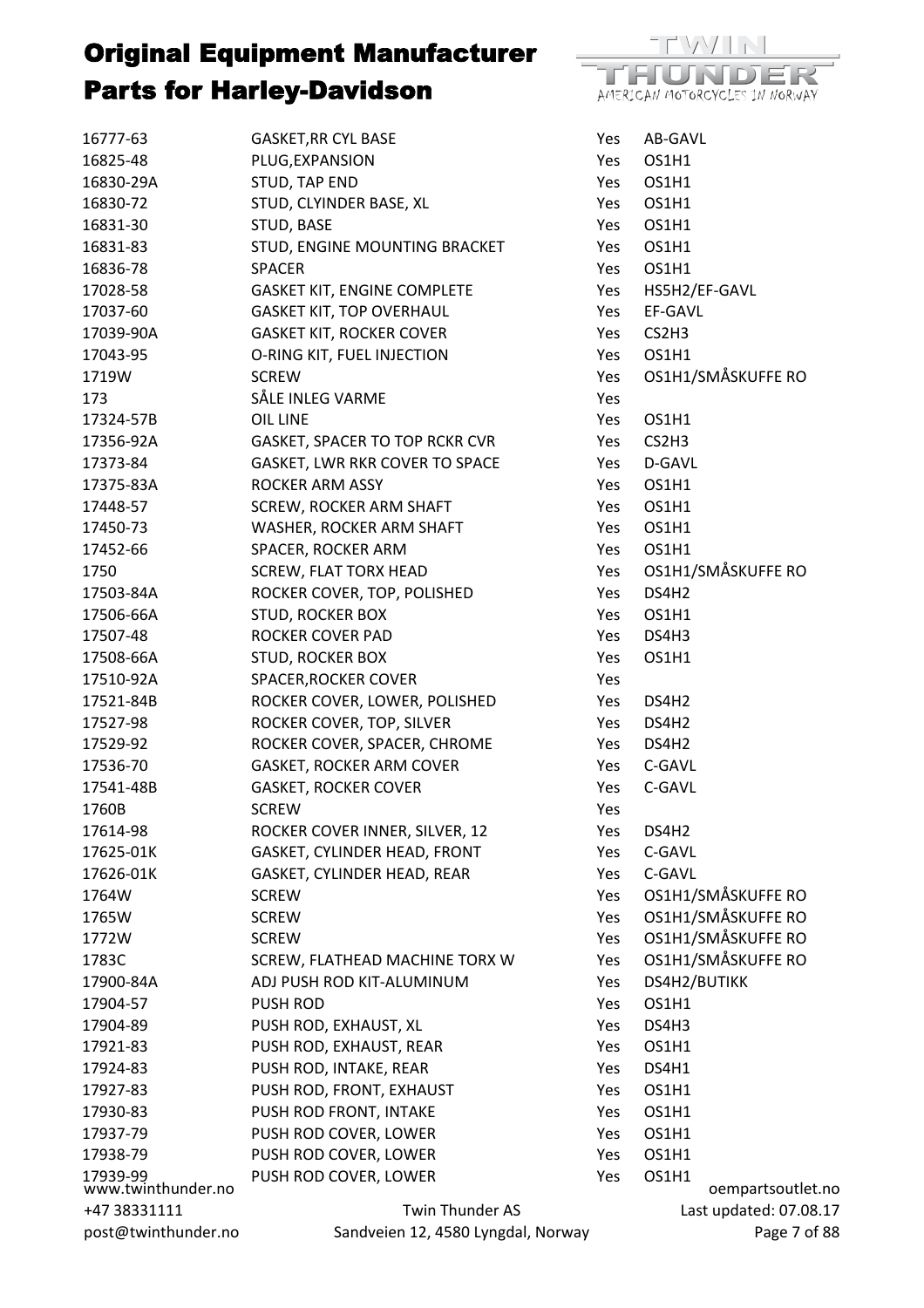

| 17946-89                       | PUSH ROD COVER, 883/1200           | Yes | OS1H1         |            |
|--------------------------------|------------------------------------|-----|---------------|------------|
| 17948-99                       | PUSH ROD COVER, UPPER              | Yes | OS1H1         |            |
| 17949-83                       | PLUG, VALVE ADJ HOLE               | Yes | OS1H1         |            |
| 17950-48                       | SPRING KEEPER, PUSH ROD COVER      | Yes | OS1H1         |            |
| 17950-86                       | SPRING KEEPER, PUSH ROD            | Yes | OS1H1         |            |
| 17952-91                       | SEAL PLATE ASSY                    | Yes | OS1H1         |            |
| 17953-91                       | SEAL PLATE ASSY                    | Yes | OS1H1         |            |
| 17968-99                       | SPRING KEEPER, PUSH ROD            | Yes | OS1H1         |            |
| 18011-86                       | VALVE SEAT INSERT, EXHAUST         | Yes | OS1H1         |            |
| 18011-87A                      | VALVE SEAT INSERT, EXHAUST         | Yes | OS1H1         |            |
| 18017-66                       | VALVE SEAT INSERT, EXHAUST, (N     | Yes |               |            |
| 18018-66                       | VALVE SEAT INSERT, INTAKE, (NO     | Yes | OS1H1         |            |
| 18020-83                       | VALVE SEAT INSERT, INTAKE          | Yes | OS1H1         |            |
| 18021-87                       | SEAT, INTAKE VALVE                 | Yes | OS1H1         |            |
| 18024-87                       | <b>EXHAUST VALVE</b>               | Yes | OS1H1         |            |
| 18027-80                       | <b>INTAKE VALVE, STD</b>           | Yes | OS1H1         |            |
| 18030-86                       | <b>EXHAUST VALVE</b>               | Yes | OS1H1         |            |
| 18031-86                       | <b>INTAKE VALVE, 883</b>           | Yes | DS4H2         |            |
| 18033-80                       | <b>EXHAUST VALVE, STD</b>          | Yes | OS1H1         |            |
| 18071-48                       | <b>INTAKE VALVE</b>                | Yes | OS1H1         |            |
| 18076-83                       | <b>INTAKE VALVE</b>                | Yes | OS1H1         |            |
| 18085-99                       | <b>EXHAUST VALVE</b>               | Yes | OS1H1         |            |
| 18087-83                       | VALVE, EXHAUST                     | Yes | OS1H1         |            |
| 18103-81A                      | VALVE GUIDE, .008 OS               | Yes | OS1H1         |            |
| 18104-81A                      | VALVE GUIDE, .006 OS               | Yes | OS1H1         |            |
| 18105-79                       | <b>SNAP RING</b>                   | Yes | OS1H1         |            |
| 18106-81A                      | VALVE GUIDE - .004 OS              | Yes | OS1H1         |            |
| 18107-81A                      | VALVE GUIDE, .003 OS               | Yes | OS1H1         |            |
| 18108-81A                      | VALVE GUIDE - .002 OS              | Yes | OS1H1         |            |
| 18124-83                       | VALVE SEAT, EXHAUST                | Yes | OS1H1         |            |
| 18134-83                       | VALVE SEAT, INTAKE                 | Yes | OS1H1         |            |
| 18139-79A                      | VALVE GUIDE - .008 OS              | Yes | DS4H4         |            |
| 18140-79A                      | VALVE GUIDE - .006 OS              | Yes | DS4H4         |            |
| 18141-79A                      | VALVE GUIDE - .004 OS              | Yes | DS4H4         |            |
| 18142-79A                      | VALVE GUIDE - .003 OS              | Yes | DS4H4/DS4H1   |            |
| 18172-57B                      | <b>EXHAUST GUIDE, .001 OS</b>      | Yes | OS1H1         |            |
| 18179-57C                      | <b>INTAKE GUIDE-001 OS</b>         | Yes | OS1H1         |            |
| 18180-57C                      | <b>INTAKE GUIDE-002 OS</b>         | Yes | OS1H1         |            |
| 18219-81                       | VALVE SPRING COLLAR, UPPER         | Yes | OS1H1         |            |
| 18220-81                       | VALVE SPRING COLLAR, LOWER         | Yes | OS1H1         |            |
| 18222-48                       | LOWER VALVE SPRING COLLAR          | Yes | OS1H1         |            |
| 18228-30                       | <b>VALVE KEY</b>                   | Yes | OS1H1         |            |
| 18228-36                       | <b>VALVE KEY</b>                   | Yes | OS1H1         |            |
| 18234-00                       | KIT, COVER, TAPPET BLOCKS, XL      | Yes | GS1H5         |            |
| 18507-85                       | SOLID LIFTER ADAPTER KIT           | Yes | <b>DS4H10</b> |            |
| 18532-89                       | PIN, ANTI-ROTATION, XL             | Yes | OS1H1         |            |
| 18534-29A                      | <b>TAPPET LIFTER KIT</b>           | Yes | OS1H1         |            |
| 18535-99                       | PIN, ANTI-ROTATION                 | Yes | OS1H1         |            |
|                                | SCREW KIT, TAPPET ADJUSTING        | Yes | OS1H1         |            |
| 18556-57<br>www.twinthunder.no |                                    |     |               | oempa      |
| +47 38331111                   | Twin Thunder AS                    |     |               | Last updat |
| post@twinthunder.no            | Sandveien 12, 4580 Lyngdal, Norway |     |               |            |

artsoutlet.no ted: 07.08.17 Page 8 of 88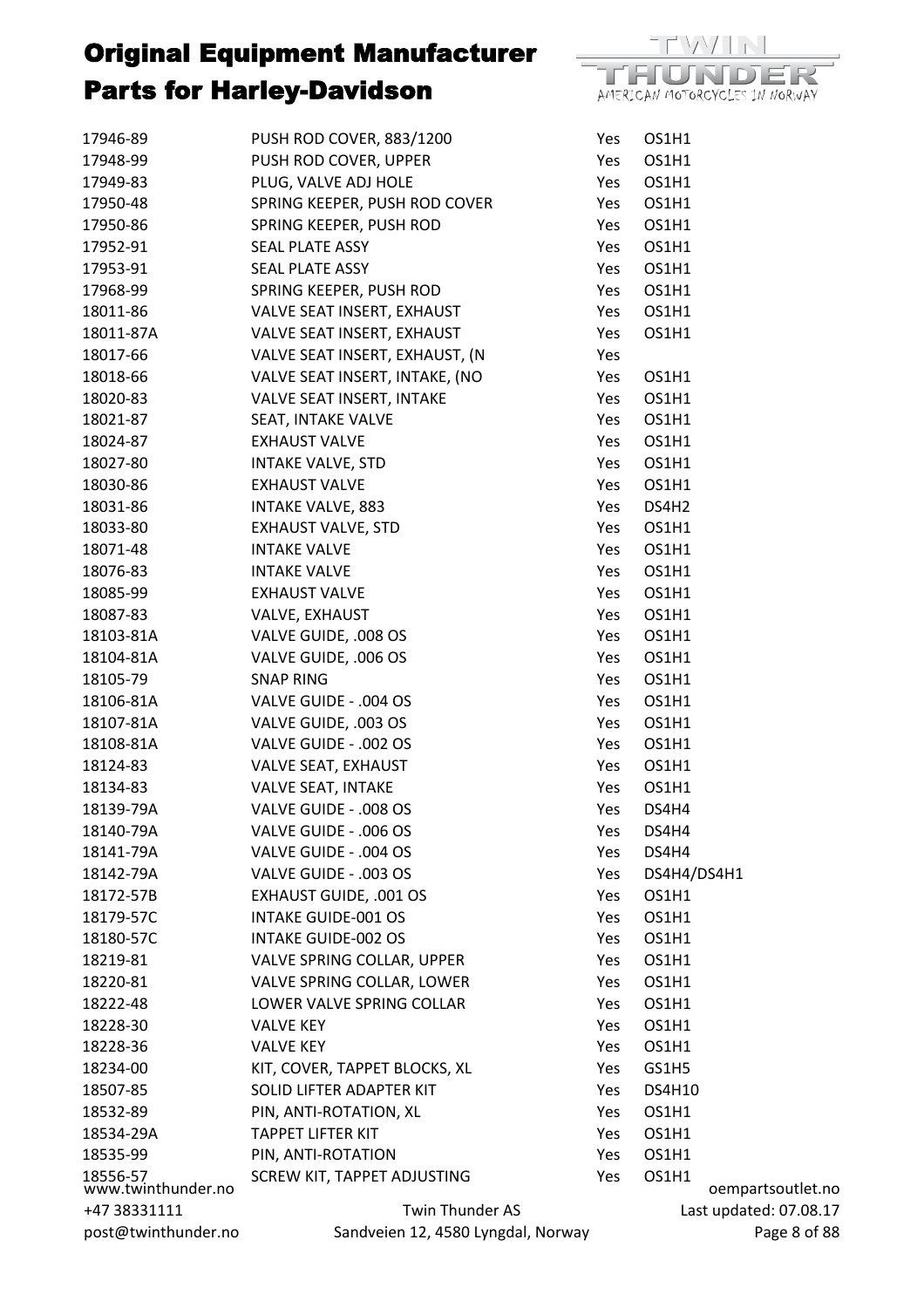| 18570-38                    | NUT, TAPPET SCREW                  | Yes | OS1H1                                   |
|-----------------------------|------------------------------------|-----|-----------------------------------------|
| 18574-98                    | <b>TAPPETS W/ROLLERS KIT</b>       | Yes | <b>BUTIKK</b>                           |
| 18616-86                    | TAPPET GUIDE, FRONT, EXHAUST,      | Yes | DS4H1/OS1H1                             |
| 18617-86                    | TAPPET GUIDE, FRONT, INTAKE, X     | Yes | DS4H1                                   |
| 18618-86                    | TAPPET GUIDE, REAR, EXHAUST, X     | Yes | DS4H1                                   |
| 18619-86                    | TAPPET GUIDE, REAR, INTAKE, XL     | Yes | OS1H1/SMÅSKUFFE RO                      |
| 18624-01K                   | SHIM, 2.025                        | Yes | CS1H3                                   |
| 18625-01K                   | SHIM, 2.075                        | Yes | CS1H3                                   |
| 18626-01K                   | SHIM, 2.125                        | Yes | CS1H3                                   |
| 18627-01K                   | SHIM, 2.175                        | Yes | CS1H3                                   |
| 18628-01K                   | SHIM, 2.225                        | Yes | CS1H3                                   |
| 18629-01K                   | SHIM, 2.275                        | Yes | CS1H <sub>2</sub>                       |
| 18630-01K                   | SHIM, 2.325                        | Yes | CS1H <sub>2</sub>                       |
| 18631-01K                   | SHIM, 2.375                        | Yes | CS1H <sub>2</sub>                       |
| 18632-01K                   | SHIM, 2.425                        | Yes | CS1H <sub>2</sub>                       |
| 18637-98Y                   | <b>INTAKE VALVE</b>                | Yes | DS6H1                                   |
| 18638-01K                   | SHIM, 2.475                        | Yes | DS3H10/CS1H2                            |
| 18639-01K                   | SHIM, 2.525                        | Yes | CS1H <sub>2</sub>                       |
| 1864B                       | <b>SCREW</b>                       | Yes |                                         |
| 18660-53                    | <b>SCREW, TAPPET GUIDE</b>         | Yes | OS1H1/SMÅSKUFFE RO                      |
| 18666-01K                   | SHIM, 2.000                        | Yes | CS1H <sub>2</sub>                       |
| 18667-01K                   | SHIM, 2.050                        | Yes | CS1H2                                   |
| 18668-01K                   | SHIM, 2.100                        | Yes | CS1H <sub>2</sub>                       |
| 18669-01K                   | SHIM, 2.150/TAPPETT                | Yes | CS1H <sub>2</sub>                       |
| 18670-01K                   | SHIM, 2.200/TAPPETT                | Yes | CS1H <sub>2</sub>                       |
| 18671-01K                   | SHIM, 2.250/TAPPETT                | Yes | CS1H <sub>2</sub>                       |
| 18672-01K                   | SHIM, 2.300                        | Yes | CS1H <sub>2</sub>                       |
| 18673-01K                   | SHIM, 2.350                        | Yes | CS1H <sub>2</sub>                       |
| 18674-01K                   | SHIM, 2.400                        | Yes | CS1H <sub>2</sub>                       |
| 18675-01K                   | SHIM, 2.450                        | Yes | CS1H <sub>2</sub>                       |
| 18676-01K                   | SHIM, 2.500                        | Yes | CS1H2                                   |
| 18677-01K                   | SHIM, 2.550                        | Yes |                                         |
| 18678-01K                   | SHIM, 2.600                        | Yes |                                         |
| 18679-01K                   | SHIM, 2.650                        | Yes |                                         |
| 18680-01K                   | SHIM, 2.700                        | Yes |                                         |
| 18682-01K                   | SHIM, 2.800                        | Yes |                                         |
| 18683-01K                   | SHIM, 2.850                        | Yes |                                         |
| 18684-01K                   | SHIM, 2.900                        | Yes |                                         |
| 18685-01K                   | SHIM, 2.950                        | Yes |                                         |
| 18686-01K                   | SHIM, 3.000                        | Yes |                                         |
| 18687-01K                   | SEAL, VALVE STEM                   | Yes | <b>DS4H11</b>                           |
| 18699-01K                   | <b>SHIM 1.900</b>                  | Yes | CS1H2                                   |
| 18700-01K                   | <b>SHIM 1.925</b>                  | Yes | CS1H <sub>2</sub>                       |
| 18701-01K                   | <b>SHIM 1.950</b>                  | Yes | CS1H2                                   |
| 18702-01K                   | SHIM, 1.975                        | Yes | CS1H <sub>2</sub>                       |
| 2002                        | SCREW, MACHINE PAN                 | Yes | OS1H1/SMÅSKUFFE RO                      |
| 2003                        | <b>SCREW</b>                       | Yes | OS1H1/SMÅSKUFFE RO                      |
| 2008                        | <b>SCREW</b>                       | Yes | OS1H1/SMÅSKUFFE RO                      |
| 2061W<br>www.twinthunder.no | <b>SCREW</b>                       | Yes | OS1H1/SMÅSKUFFE RO<br>oempartsoutlet.no |
| +47 38331111                | Twin Thunder AS                    |     | Last updated: 07.08.17                  |
| post@twinthunder.no         | Sandveien 12, 4580 Lyngdal, Norway |     | Page 9 of 88                            |
|                             |                                    |     |                                         |

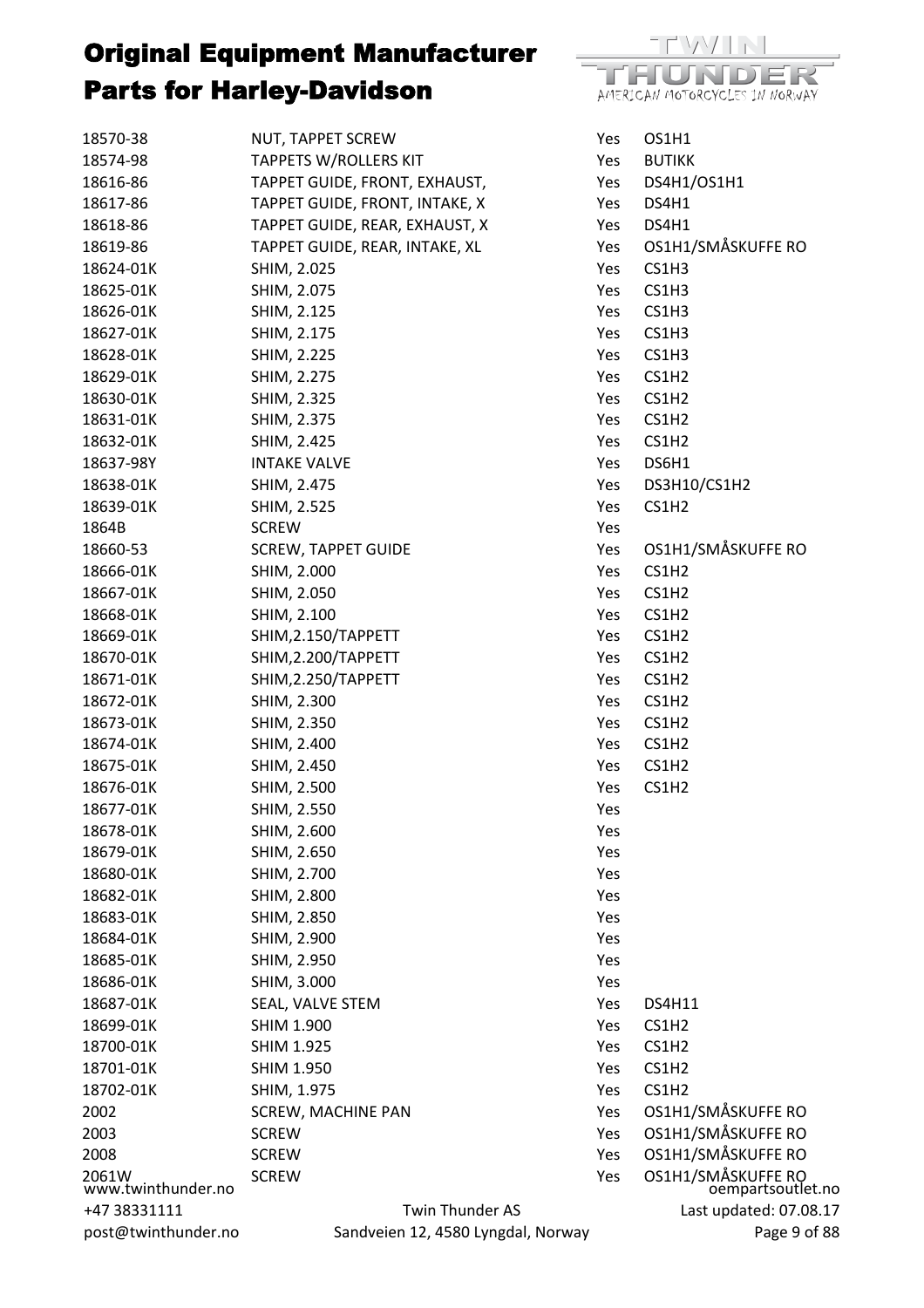

| 215                        | <b>DOWEL PIN</b>                    | Yes        | OS1H1/SMÅSKUFFE RO                      |
|----------------------------|-------------------------------------|------------|-----------------------------------------|
| 21923-83                   | PISTON RING SET, .020 OS            | Yes        | DS4H3                                   |
| 21940-83                   | PISTON & RING KIT, STD, NOTCHE      | Yes        | DS4H8                                   |
| 21944-83                   | PISTON & RING KIT, .030 OS          | Yes        | DS4H9                                   |
| 21991-80A                  | PISTON & RING KIT - .010 OS         | Yes        | DS4H9                                   |
| 21993-80A                  | PISTON & RING KIT - .030 OS         | Yes        | DS4H8/ES6H9                             |
| 221                        | <b>DOWEL PIN</b>                    | Yes        | OS1H1/SMÅSKUFFE RO                      |
| 22109-74TA                 | PISTON & RING KIT-070               | Yes        | DS4H6                                   |
| 22156-99                   | 1450 HIGH COMP PISTON KIT +.00      | Yes        | HS2H5                                   |
| 22161-99A                  | KIT, 1450 PISTON, HIGH COMP.,       | Yes        | <b>BUTIKK</b>                           |
| 2216W                      | <b>SCREW</b>                        | Yes        |                                         |
| 22201-86A                  | PISTON & RING KIT, .005 OS          | Yes        | ES5H6                                   |
| 22225-88A                  | PISTON & RING KIT - .030 OS XL      | Yes        | DS4H7                                   |
| 22242-86A                  | PISTON & RING KIT, STD              | Yes        | DS4H6                                   |
| 22253-72TA                 | PISTON & RING KIT, .010 OS          | Yes        | DS4H7                                   |
| 22253-83A                  | PISTON & RING KIT - .010 OS         | Yes        | DS4H7                                   |
| 22253-86A                  | PISTON & RING KIT, .010 OS          | Yes        | DS4H8                                   |
| 22254-72TA                 | PISTON & RING KIT - 020             | Yes        | DS4H6                                   |
| 22254-83A                  | PISTON & RING KIT - 020 OS          | Yes        | DS4H8                                   |
| 22254-86A                  | PISTON & RING KIT - .020 OS         | Yes        | DS4H6                                   |
| 22255-83A                  | PISTON & RING KIT - .030 OS         | Yes        | DS4H7                                   |
| 22256-83A                  | PISTON & RING KIT-040 OS            | Yes        | DS4H8                                   |
| 22259-73TA                 | PISTON & RING KIT-070               | Yes        | DS4H6                                   |
| 22261-86                   | PISTON RING SET - 010 OS            | Yes        | <b>DS4H10</b>                           |
| 22262-86                   | PISTON RING SET - 020 OS            | Yes        | <b>DS4H10</b>                           |
| 22263-86                   | PISTON RING SET - 030 OS            | Yes        | <b>DS4H10</b>                           |
| 22266-86                   | PISTON RING SET, STD                | Yes        | <b>DS4H10</b>                           |
| 22271-86                   | PISTON RING SET, .005 OS            | Yes        | <b>DS4H10</b>                           |
| 22327-55B                  | PISTON RING SET - .010 OS           | Yes        | DS4H9                                   |
| 22330-55B                  | PISTON RING SET-.040 O.S.           | Yes        |                                         |
| 22331-55B                  | PISTON RING SET-.050 O.S.           | Yes        | DS4H9                                   |
| 22335-78B                  | PISTON RING SET                     | Yes        | DS4H9                                   |
| 22337-78B                  | <b>PISTON RINGS</b>                 | Yes        | DS4H9                                   |
| 22359-72A                  | PISTON RING SET - 030 OS            | Yes        | DS4H9                                   |
| 22588-78                   | <b>RETAINING RING</b>               | Yes        | OS1H1/SMÅSKUFFE RO                      |
| 2265W                      | <b>SCREW</b>                        | Yes        |                                         |
| 22679-98Y                  | PISTON & RING KIT - .020 O.S.       | Yes        |                                         |
| 22681-98Y                  | PISTON & RING KIT - .030 O.S.       | Yes        | DS6H1                                   |
| 2268W                      | <b>SCREW</b>                        | Yes        | OS1H1/SMÅSKUFFE RO                      |
| 22719-85                   | <b>PISTON PIN</b>                   | Yes        | OS1H1/SMÅSKUFFE RO                      |
| 22747                      | KLAMMER SS2R CARBON LYDPOTTE.STREET | Yes        |                                         |
| 22764-83                   | <b>PISTON PIN</b>                   | Yes        | OS1H1/SMÅSKUFFE RO                      |
| 22765-88                   | PISTON PIN, XL                      | Yes        | OS1H1/SMÅSKUFFE RO                      |
| 22864-00                   | SE TC88 HC 1450 PISTON KIT, ST      | Yes        | HS2H5/BUTIKK                            |
| 2325                       | SCREW, SELF-TAP, PAN, TORX/PLASTI   | Yes        | OS1H1/SMÅSKUFFE RO                      |
| 2333W                      | <b>SCREW</b>                        | Yes        | OS1H1/SMÅSKUFFE RO                      |
| 2339                       | <b>SCREW</b>                        | <b>Yes</b> | OS1H1/SMÅSKUFFE RO                      |
| 2348                       | <b>CAP SCREW</b>                    | Yes        | OS1H1/SMÅSKUFFE RO                      |
| 2356<br>www.twinthunder.no | <b>SCREW</b>                        | Yes        | OS1H1/SMÅSKUFFE RO<br>oempartsoutlet.no |
| +47 38331111               | Twin Thunder AS                     |            | Last updated: 07.08.17                  |
| post@twinthunder.no        | Sandveien 12, 4580 Lyngdal, Norway  |            | Page 10 of 88                           |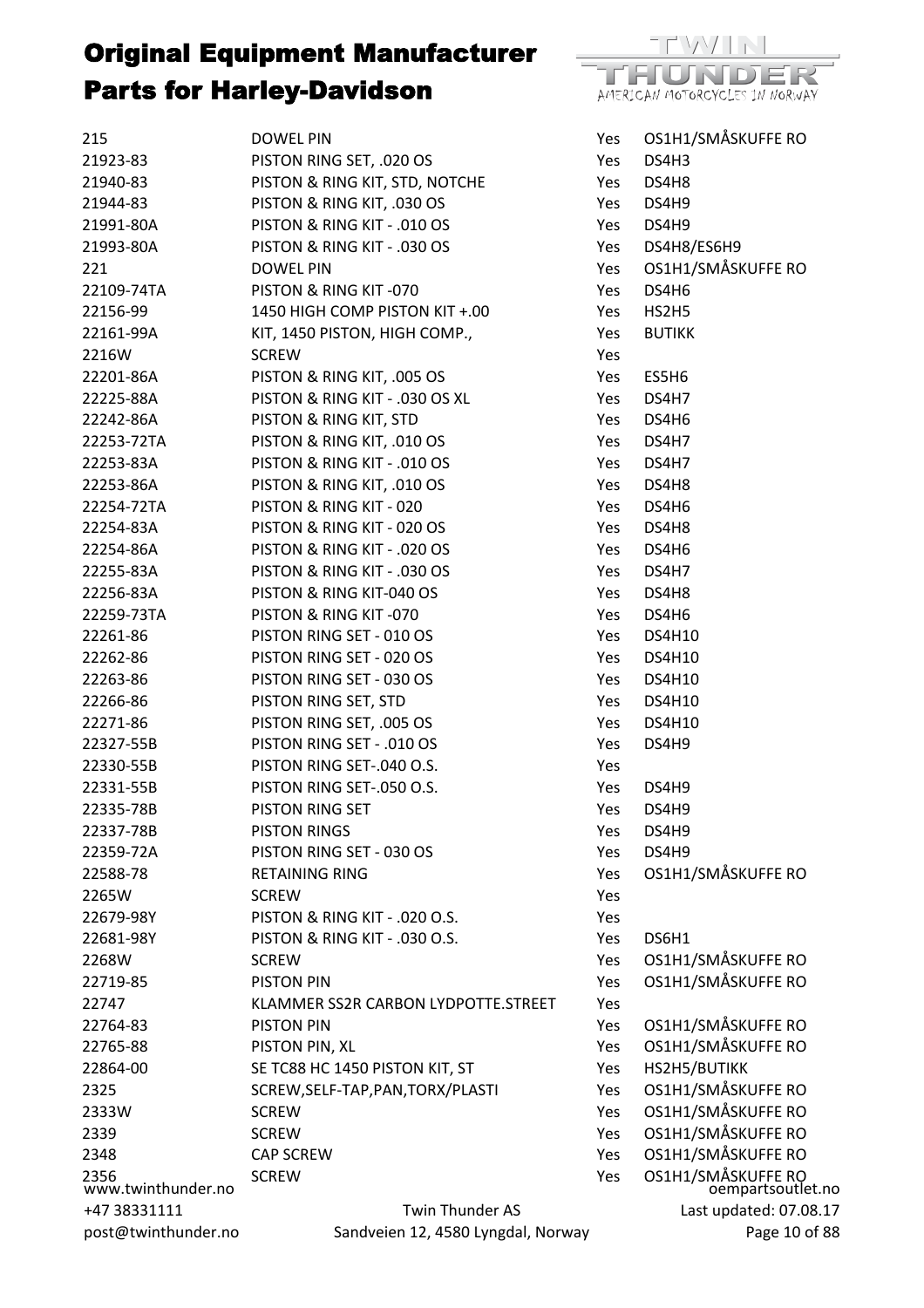

| 2361                           | SCREW, FLAT, HEX SCKT/LOCK         | Yes        | OS1H1/SMÅSKUFFE RO                      |
|--------------------------------|------------------------------------|------------|-----------------------------------------|
| 239                            | PIN, VALVE STOP                    | Yes        | OS1H1/SMÅSKUFFE RO                      |
| 23928-87                       | INNER RING, FLYWHEEL               | Yes        | DS3H2                                   |
| 23960-54                       | <b>CRANKPIN, STD</b>               | Yes        | OS1H1/SMÅSKUFFE RO                      |
| 23961-41                       | CRANKPIN, FL, FX, '41-81           | Yes        | OS1H1/SMÅSKUFFE RO                      |
| 23961-80A                      | <b>CRANKPIN</b>                    | Yes        | OS1H1/SMÅSKUFFE RO                      |
| 23972-72A                      | WASHER, CRANKPIN, '72-EARLY '7     | Yes        | OS1H1/SMÅSKUFFE RO                      |
| 23974-87                       | CRANKPIN, .001 OS                  | Yes        | DS3H1                                   |
| 23981-98                       | NUT, CRANKPIN, FL, FX, DYNA        | Yes        | OS1H1/SMÅSKUFFE RO                      |
| 24001-72                       | SPROCKET SHAFT, FLYWHEEL           | Yes        | DS3H3/OSH                               |
| 24008-95                       | SPACER, SPROCKET SHAFT             | Yes        | OS1H1/SMÅSKUFFE RO                      |
| 24008-97                       | SPACER, SPROCKET SHAFT             | Yes        | OS1H1/SMÅSKUFFE RO                      |
| 24017-80                       | NUT, SPROCKET SHAFT                | Yes        | OS1H1/SMÅSKUFFE RO                      |
| 24022-90                       | NUT, GEAR SHAFT                    | Yes        | OS1H1/SMÅSKUFFE RO                      |
| 24023-36                       | NUT, SHAFT                         | Yes        | OS1H1/SMÅSKUFFE RO                      |
| 24029-55                       | <b>SPACER</b>                      | Yes        | OS1H1/SMÅSKUFFE RO                      |
| 2402W                          | <b>SCREW</b>                       | Yes        | OS1H1/SMÅSKUFFE RO                      |
| 24032-70                       | SPACER, .060                       | Yes        | OS1H1/SMÅSKUFFE RO                      |
| 24033-70                       | SPACER, .090                       | Yes        | OS1H1/SMÅSKUFFE RO                      |
| 24034-70                       | SPACER, .120                       | Yes        | OS1H1/SMÅSKUFFE RO                      |
| 24035-70                       | SPACER, .150                       | Yes        | OS1H1/SMÅSKUFFE RO                      |
| 24036-70                       | SPACER, .180                       | Yes        | OS1H1/SMÅSKUFFE RO                      |
| 24037-70                       | SPACER, .210                       | Yes        | OS1H1/SMÅSKUFFE RO                      |
| 24040-90                       | PINION GEAR, ORANGE, FL, FX        | Yes        | OS1H1/SMÅSKUFFE RO                      |
| 24041-90                       |                                    |            | OS1H1/SMÅSKUFFE RO                      |
| 24042-78                       | PINION GEAR, WHITE, FL, FX         | Yes<br>Yes | OS1H1/SMÅSKUFFE RO                      |
|                                | PINION GEAR, YELLOW                |            | DS3H1                                   |
| 24042-90<br>24043-90           | PINION GEAR, YELLOW, FL, FX        | Yes        | OS1H1/SMÅSKUFFE RO                      |
| 24044-78                       | PINION GEAR, RED, FL, FX           | Yes        | DS4H5/OS1H1                             |
|                                | PINION GEAR, BLUE                  | Yes        |                                         |
| 24044-90                       | PINION GEAR, BLUE, FL'S, FX'S      | Yes        | OS1H1/SMÅSKUFFE RO                      |
| 24045-90                       | PINION GEAR, GREEN, FL, FX         | Yes        | OS1H1/SMÅSKUFFE RO                      |
| 24046-90                       | PINION GEAR, BLACK FL'S, FX'S      | Yes        | DS4H5/OS1H1                             |
| 24051-80                       | <b>SPACER</b>                      | Yes        | OS1H1/SMÅSKUFFE RO                      |
| 24058-86                       | PINION GEAR, FLYWHL SHAFT-WHIT     | Yes        | DS3H1                                   |
| 2405A                          | SCREW, MACHINE, OVAL               | <b>Yes</b> | OS1H1/SMÅSKUFFE RO                      |
| 2420                           | <b>SCREW</b>                       | Yes        | OS1H1/SMÅSKUFFE RO                      |
| 2423                           | <b>SCREW</b>                       | Yes        | OS1H1/SMÅSKUFFE RO                      |
| 2432                           | <b>SCREW, TRUSS HEAD</b>           | <b>Yes</b> | OS1H1/SMÅSKUFFE RO                      |
| 24332-36                       | BUSHING, .010 OS, PISTON PIN       | Yes        | OS1H1/SMÅSKUFFE RO                      |
| 2447                           | <b>SCREW</b>                       | Yes        | OS1H1/SMÅSKUFFE RO                      |
| 2448                           | <b>SCREW</b>                       | Yes        | OS1H1/SMÅSKUFFE RO                      |
| 24578-57                       | <b>DOWEL PIN</b>                   | Yes        | OS1H1/SMÅSKUFFE RO                      |
| 24582-90                       | CAM GEAR SET, MATCHED FL'S&FX'     | Yes        | DS3H2                                   |
| 24587-95                       | CAM GEAR SET, MATCHED              | Yes        | DS3H2                                   |
| 24615/31                       | Men's Pants                        | Yes        |                                         |
| 24615/33                       | Men's Pants                        | Yes        |                                         |
| 24641-36                       | <b>BUSHING, DRIVESHAFT PUMP</b>    | Yes        | OS1H1/SMÅSKUFFE RO                      |
| 24650-87                       | BEARING, GEARSHAFT - RED           | Yes        | OS1H1/SMÅSKUFFE RO                      |
| 24658-86<br>www.twinthunder.no | INNER RING, FLYWHL BEARING, XL     | Yes        | OS1H1/SMÅSKUFFE RO<br>oempartsoutlet.no |
| +47 38331111                   | Twin Thunder AS                    |            | Last updated: 07.08.17                  |
| post@twinthunder.no            | Sandveien 12, 4580 Lyngdal, Norway |            | Page 11 of 88                           |

Page 11 of 88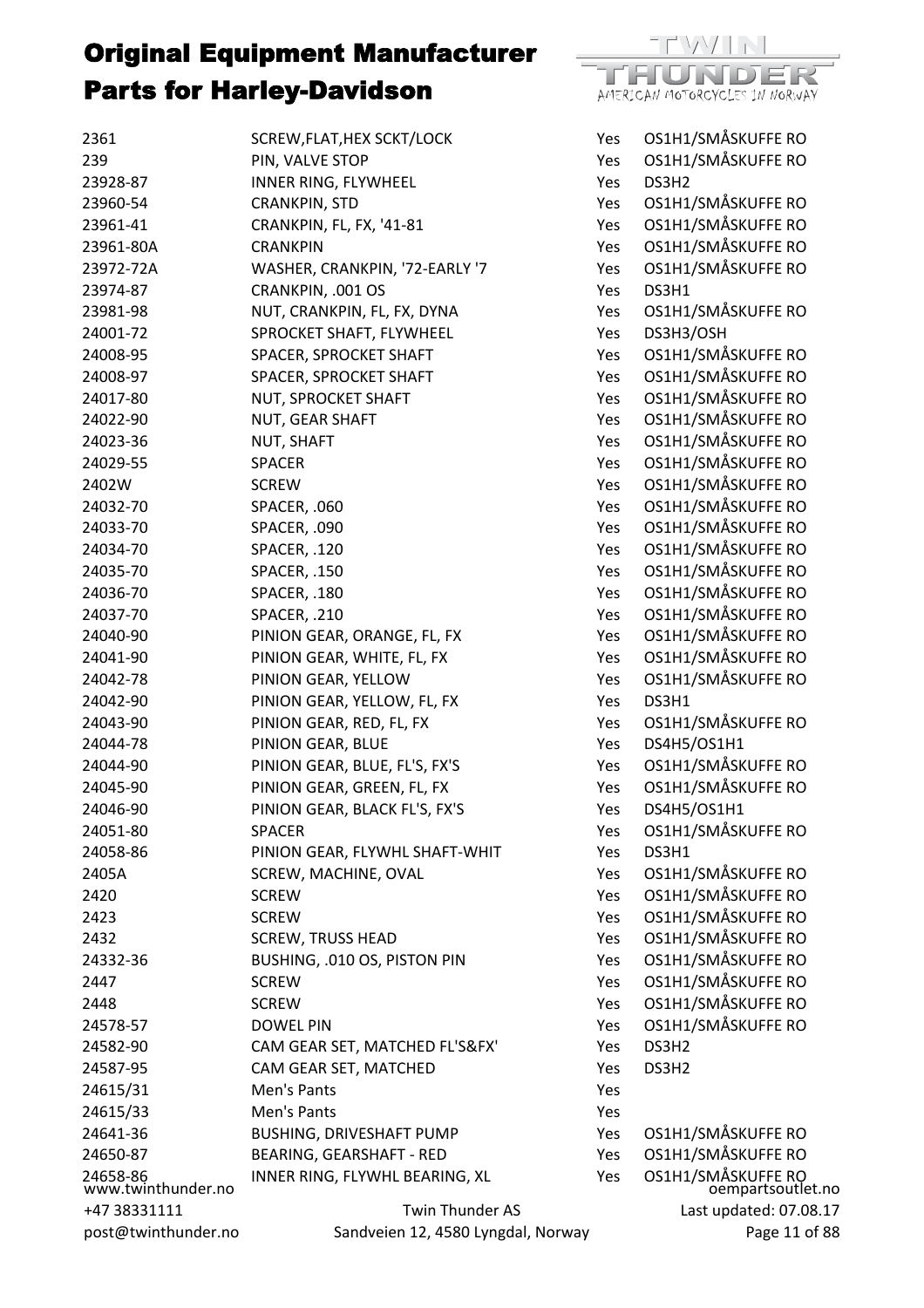

| 24658-87                       | INNER RING, FLYWHEEL               | Yes        | OS1H1/SMÅSKUFFE RO                      |
|--------------------------------|------------------------------------|------------|-----------------------------------------|
| 24692-58                       | WASHER, GEARSHAFT BEARING          | Yes        | OS1H1/SMÅSKUFFE RO                      |
| 24701-52                       | <b>SNAP RING</b>                   | Yes        | OS1H1/SMÅSKUFFE RO                      |
| 24701-54                       | <b>SPRING RING</b>                 | Yes        | OS1H1/SMÅSKUFFE RO                      |
| 24703-54B                      | SPACER, PINION GEAR SHAFT          | Yes        | OS1H1/SMÅSKUFFE RO                      |
| 24704                          | Men's socks                        | Yes        |                                         |
| 24704-90                       | SPACER, PINION GEAR SHAFT          | Yes        | OS1H1/SMÅSKUFFE RO                      |
| 24754-75                       | <b>DOWEL PIN</b>                   | Yes        | OS1H1/SMÅSKUFFE RO                      |
| 24781-54                       | SPACER, SPROCKET SHAFT BEARING     | Yes        | OS1H1/SMÅSKUFFE RO                      |
| 24817-52                       | STUD, REAR                         | Yes        | OS1H1/SMÅSKUFFE RO                      |
| 24912-52TB                     | <b>BREATHER PIPE ASSY</b>          | Yes        | DS3H3                                   |
| 24922-86                       | BREATHER TUBE, AIR CLEANER         | Yes        | DS3H3                                   |
| 24922-93                       | <b>CONNECTOR, BREATHER</b>         | Yes        | OS1H1/SMÅSKUFFE RO                      |
| 24925-95                       | PLUG, THREADED (HDI)               | Yes        | OS1H1/SMÅSKUFFE RO                      |
| 24978-57                       | <b>GASKET, STRAINER</b>            | Yes        | OS1H1/SMÅSKUFFE RO                      |
| 24981-66                       | <b>OIL SCREEN</b>                  | Yes        |                                         |
| 24982-70                       | <b>SPRING</b>                      | Yes        | OS1H1/SMÅSKUFFE RO                      |
| 25-0630                        | <b>KN LOW CHOPPER BAR</b>          | Yes        |                                         |
| 2501A                          | <b>SCREW, SELF TAP</b>             | Yes        | OS1H1/SMÅSKUFFE RO                      |
| 25152-00                       | SE 211 CAM KIT                     | Yes        | HS2H5/BUTIKK                            |
| 2519                           | SCREW, SOCKET BUTTON HEAD, FXR     | Yes        | OS1H1/SMÅSKUFFE RO                      |
| 25224-52A                      | <b>GASKET, GEARCASE COVER</b>      | Yes        | C-GAVL                                  |
| 2523                           | <b>SCREW, TAPPING</b>              | Yes        | OS1H1/SMÅSKUFFE RO                      |
| 25254-93B                      | CAM GEAR COVER, POLISHED           | Yes        | GS1H6                                   |
| 25263-81                       | <b>GASKET, GEARCASE COVER</b>      | <b>Yes</b> | 25263-90D                               |
| 25263-86                       | <b>GASKET, GEARCASE COVER</b>      | Yes        | C-GAVL                                  |
| 25263-90D                      | <b>GASKET, GEARCASE COVER</b>      | Yes        | AB-GAVL                                 |
| 2528                           | <b>SCREW, HEX SOCKET</b>           | Yes        | OS1H1/SMÅSKUFFE RO                      |
| 25314-50                       | <b>THRUST WASHER</b>               | Yes        | OS1H1/SMÅSKUFFE RO                      |
| 25315-50                       | <b>THRUST WASHER</b>               | Yes        | OS1H1/SMÅSKUFFE RO                      |
| 25320-82                       | <b>WASHER</b>                      | Yes        | OS1H1/SMÅSKUFFE RO                      |
| 25321-82                       | <b>WASHER</b>                      | Yes        | OS1H1/SMÅSKUFFE RO                      |
| 25322-82                       | <b>WASHER</b>                      | Yes        | OS1H1/SMÅSKUFFE RO                      |
| 25323-82                       | <b>WASHER</b>                      | Yes        | OS1H1/SMÅSKUFFE RO                      |
| 25325-82                       | <b>WASHER</b>                      | Yes        | OS1H1/SMÅSKUFFE RO                      |
| 25326-82                       | <b>WASHER</b>                      | Yes        | OS1H1/SMÅSKUFFE RO                      |
| 25328-82                       | <b>WASHER</b>                      | Yes        | OS1H1/SMÅSKUFFE RO                      |
| 2533                           | SCREW, HEX SOC BUTTON, BLK MAG     | Yes        | OS1H1/SMÅSKUFFE RO                      |
| 25333-98                       | DERBY CVR, 4-HOLE, H-D, SAT. CHROM | Yes        |                                         |
| 2534                           | <b>BUTTON HEAD TORK SCREW</b>      | Yes        | OS1H1/SMÅSKUFFE RO                      |
| 2538                           | <b>SCREW</b>                       | Yes        | OS1H1/SMÅSKUFFE RO                      |
| 25397-95T                      | DERBY COVER, CHROME EAGLE          | Yes        |                                         |
| 25398-95T                      | DERBY COVER, GOLD EAGLE            | Yes        |                                         |
| 25399-95T                      | DERBY COVER, PLAIN                 | Yes        |                                         |
| 25408-84                       | <b>INNER RAMP, CLUTCH</b>          | Yes        | OS1H1/SMÅSKUFFE RO                      |
| 25409-86A                      | <b>OUTER RAMP</b>                  | Yes        | OS1H1/SMÅSKUFFE RO                      |
| 25414-80                       | SEAL, REAR CHAIN                   | Yes        | OS1H1/SMÅSKUFFE RO                      |
| 25414-82                       | SEAL, REAR CHAIN                   | Yes        | OS1H1/SMÅSKUFFE RO                      |
| 25423-80<br>www.twinthunder.no | SEAL, RUBBER                       | Yes        | OS1H1/SMÅSKUFFE RO<br>oempartsoutlet.no |
| +47 38331111                   | <b>Twin Thunder AS</b>             |            | Last updated: 07.08.17                  |
| post@twinthunder.no            | Sandveien 12, 4580 Lyngdal, Norway |            | Page 12 of 88                           |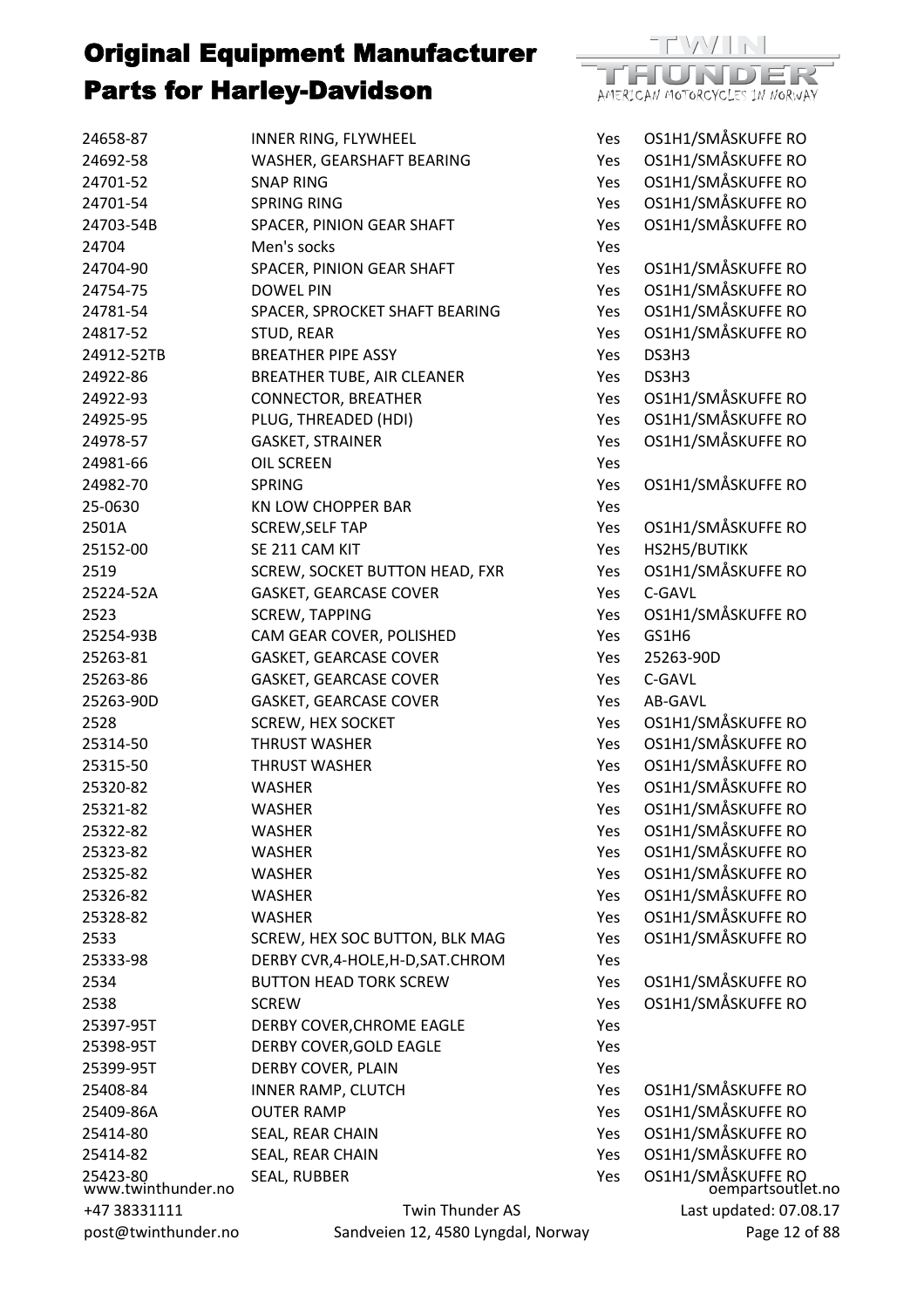

| 25437-86                    | WASHER, CHAIN COVER                       | Yes        | OS1H1/SMÅSKUFFE RO                      |
|-----------------------------|-------------------------------------------|------------|-----------------------------------------|
| 25448-84                    | <b>LOCKPLATE</b>                          | Yes        | OS1H1/SMÅSKUFFE RO                      |
| 25453-87A                   | <b>OUTER RAMP, CLUTCH</b>                 | Yes        | OS1H1/SMÅSKUFFE RO                      |
| 25487-87A                   | SE-1 CAM                                  | Yes        | HS2H9                                   |
| 2551W                       | SCREW, CAP                                | Yes        | OS1H1/SMÅSKUFFE RO                      |
| 25550-36                    | <b>THRUST WASHER</b>                      | Yes        | OS1H1/SMÅSKUFFE RO                      |
| 25551-58                    | PLATE, CAMGEAR                            | Yes        | OS1H1/SMÅSKUFFE RO                      |
| 25552-36                    | <b>THRUST WASHER</b>                      | Yes        | OS1H1/SMÅSKUFFE RO                      |
| 25555-36                    | <b>THRUST WASHER</b>                      | Yes        | OS1H1/SMÅSKUFFE RO                      |
| 25555-84                    | <b>THRUST WASHER</b>                      | Yes        | OS1H1/SMÅSKUFFE RO                      |
| 25556-79                    | <b>THRUST WASHER</b>                      | Yes        | OS1H1/SMÅSKUFFE RO                      |
| 25557-79                    | <b>THRUST WASHER</b>                      | Yes        | OS1H1/SMÅSKUFFE RO                      |
| 25558-79                    | <b>THRUST WASHER</b>                      | Yes        | OS1H1/SMÅSKUFFE RO                      |
| 25559-79                    | <b>THRUST WASHER</b>                      | Yes        | OS1H1/SMÅSKUFFE RO                      |
| 2558                        | SCREW, 6-32 PAN .188                      | Yes        | OS1H1/SMÅSKUFFE RO                      |
| 25582-73                    | <b>BUSHING</b>                            | Yes        | OS1H1/SMÅSKUFFE RO                      |
| 25582-93                    | BUSHING, PINION GEAR SHAFT COV            | Yes        | OS1H1/SMÅSKUFFE RO                      |
| 25586-37                    | <b>BUSHING, GEAR COVER</b>                | Yes        | OS1H1/SMÅSKUFFE RO                      |
| 25588-57                    | <b>BUSHING, SHAFT</b>                     | Yes        | OS1H1/SMÅSKUFFE RO                      |
| 25593-57                    | <b>BUSHING, PINION GEAR</b>               | Yes        | OS1H1/SMÅSKUFFE RO                      |
| 25594-75                    | <b>BUSHING, GEARCASE COVER</b>            | Yes        | OS1H1/SMÅSKUFFE RO                      |
| 256                         | PIN, GEAR, TIMER SHAFT                    | Yes        | OS1H1/SMÅSKUFFE RO                      |
| 2562                        | SCREW, PAN HEAD                           | Yes        | OS1H1/SMÅSKUFFE RO                      |
| 257                         | PIN, SOLENOID PLUNGER                     | Yes        | OS1H1/SMÅSKUFFE RO                      |
| 25715-47                    | FITTING, GREASE                           | Yes        | OS1H1/SMÅSKUFFE RO                      |
| 25717-00                    | SPACER, .327                              | Yes        |                                         |
| 25717-99                    | <b>SPACER (.270)</b>                      | Yes        | OS1H1/SMÅSKUFFE RO                      |
| 25719-99                    | <b>SPACER (.260)</b>                      | Yes        | OS1H1/SMÅSKUFFE RO                      |
| 25721-99                    | <b>SPACER (.250)</b>                      | Yes        | OS1H1/SMÅSKUFFE RO                      |
| 25722-00                    | SPACER, .287                              | Yes        | DS4H4                                   |
| 25722-99                    | <b>SPACER (.230)</b>                      | Yes        | OS1H1/SMÅSKUFFE RO                      |
| 25723-00                    | SPACER, .297                              | Yes        | OS1H1/SMÅSKUFFE RO                      |
| 25723-99                    | <b>SPACER (.240)</b>                      | Yes        | OS1H1/SMÅSKUFFE RO                      |
| 25729-06                    | SPACER, .100                              | Yes        |                                         |
| 25731-06                    | SPACER, .110                              | Yes        |                                         |
| 25734-06                    | SPACER, .120                              | Yes        |                                         |
| 25736-06                    | SPACER, .130                              | Yes        |                                         |
| 25738-06                    | SPACER, .150                              | Yes        |                                         |
| 25755-97                    | SE-57 CAM AND SPRING KIT                  | Yes        | HS2H6                                   |
| 2576                        | SCREW, H10-32 X 3/4PANHEAD                | Yes        | OS1H1/SMÅSKUFFE RO                      |
| 25776-57                    | <b>IDLER GEAR AND SHAFT ASSY</b>          | Yes        | DS3H5                                   |
| 2579A                       | <b>SCREW</b>                              | <b>Yes</b> | OS1H1/SMÅSKUFFE RO                      |
| 25811-11                    | <b>WASHER</b>                             | Yes        | OS1H1/SMÅSKUFFE RO                      |
| 2582                        | <b>SCREW</b>                              | Yes        | OS1H1/SMÅSKUFFE RO                      |
| 2587                        | <b>SCREW</b>                              | Yes        | OS1H1/SMÅSKUFFE RO                      |
| 25881-01KA                  | <b>ALTERNATOR &amp; STATOR COVER ASSY</b> | Yes        | GS1H7                                   |
| 2589                        | <b>SCREW</b>                              | Yes        | OS1H1/SMÅSKUFFE RO                      |
| 2592                        | <b>SCREW, MACH PAN</b>                    | Yes        | OS1H1/SMÅSKUFFE RO                      |
| 2594A<br>www.twinthunder.no | SCREW, FXST/C/S, FLST/C                   | Yes        | OS1H1/SMÅSKUFFE RO<br>oempartsoutlet.no |
| +47 38331111                | <b>Twin Thunder AS</b>                    |            | Last updated: 07.08.17                  |
| post@twinthunder.no         | Sandveien 12, 4580 Lyngdal, Norway        |            | Page 13 of 88                           |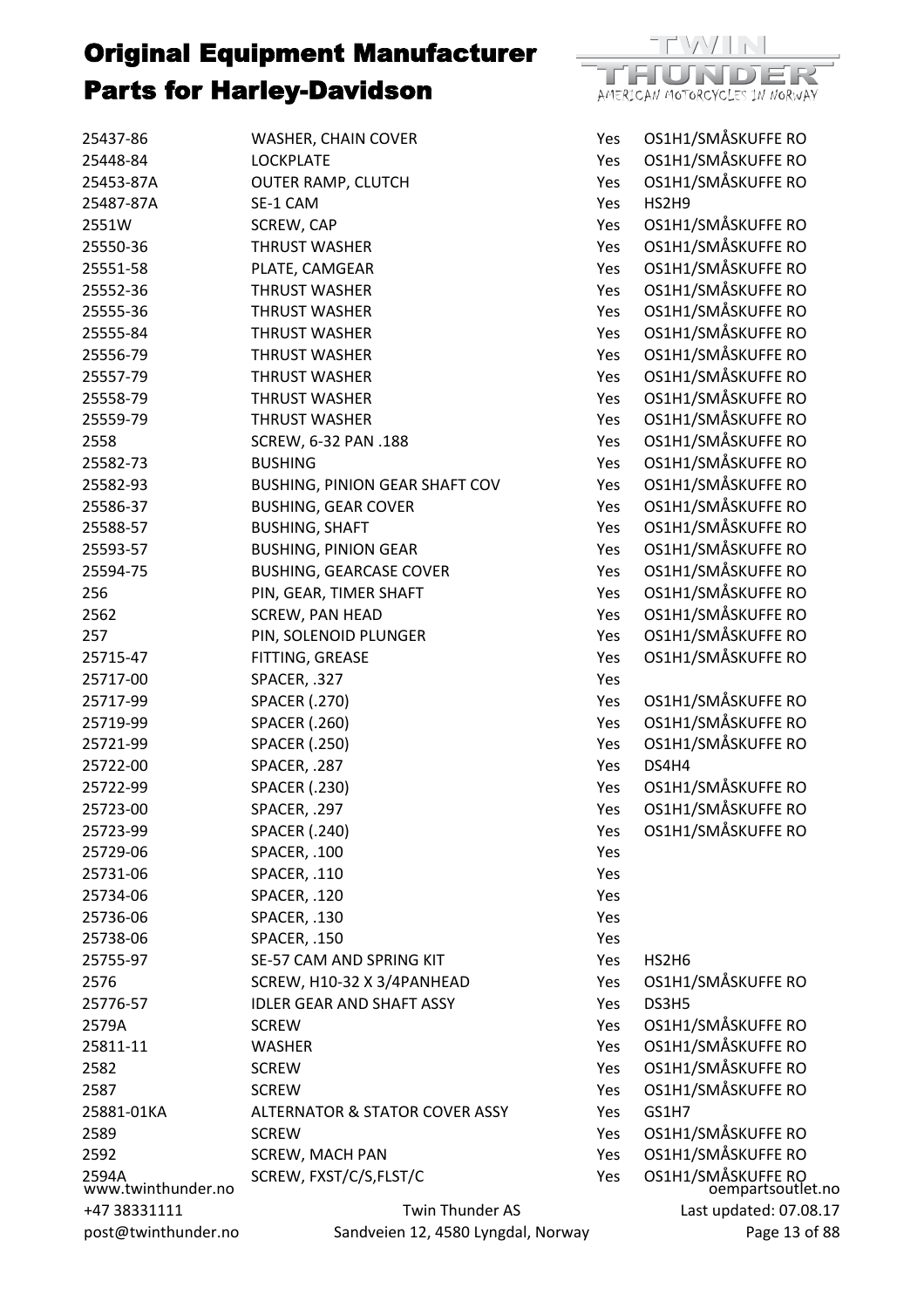

| 26-149                          | LENS-RED T/SIGNAL FX73-85      | Yes | <b>VS1H4</b>       |
|---------------------------------|--------------------------------|-----|--------------------|
| 26-670                          | O/TANK ADAPTER FITTING(5)      | Yes | <b>VS1H4</b>       |
| 26001-86                        | OIL PUMP PLUNGER               | Yes | OS1H1/SMÅSKUFFE RO |
| 26002-86                        | SPRING, OIL PUMP               | Yes | OS1H1/SMÅSKUFFE RO |
| 2602A                           | SCREW, SEMS, S/BAGS            | Yes | OS1H1/SMÅSKUFFE RO |
| 26030-92A                       | END CAP, PUMP COVER, BLACK TEX | Yes | OS1H1/SMÅSKUFFE RO |
| 2604                            | <b>SCREW</b>                   | Yes | OS1H1/SMÅSKUFFE RO |
| 26052-92A                       | FITTING, OIL PRESSURE SWITCH   | Yes |                    |
| 2607                            | <b>SCREW MACH PAN</b>          | Yes | OS1H1/SMÅSKUFFE RO |
| 26072-90A                       | GASKET, OIL PAN                | Yes | AB-GAVL            |
| 26077-93                        | GASKET, OIL PAN                | Yes | C-GAVL             |
| 26077-99                        | GASKET, OIL BAFFLE             | Yes | C-GAVL             |
| 2612                            | <b>SCREW</b>                   | Yes | OS1H1/SMÅSKUFFE RO |
| 2613                            | <b>SCREW</b>                   | Yes | OS1H1/SMÅSKUFFE RO |
| 2614                            | SCREW, HEX CAP                 | Yes | OS1H1/SMÅSKUFFE RO |
| 26207-83                        | OIL PUMP SPRING                | Yes | OS1H1/SMÅSKUFFE RO |
| 2622                            | <b>SCREW</b>                   | Yes | OS1H1/SMÅSKUFFE RO |
| 26225-92                        | OIL PUMP BODY, POLISHED        | Yes | DS3H3              |
| 26246-68A                       | <b>GASKET, OIL PUMP BODY</b>   | Yes | D-GAVL/OS1H1       |
| 26256-52                        | <b>GASKET, OIL PUMP COVER</b>  | Yes | EF-GAVL/OS1H1      |
| 26258-52                        | GASKET, OIL PUMP               | Yes | EF-GAVL            |
| 26258-62                        | GASKET, OIL PUMP               | Yes |                    |
| 26258-68B                       | <b>GASKET, OIL PUMP COVER</b>  | Yes | D-GAVL/OS1H1       |
| 26260-95                        | OIL PUMP PLUG HEX HEAD         | Yes | GS1H4/BUTIKK       |
| 26262-80                        | SPRING, OIL PUMP               | Yes | OS1H1/SMÅSKUFFE RO |
| 26270-92                        | OIL PUMP COVER, POLISHED       | Yes | DS3H5              |
| 2628                            | <b>SCREW</b>                   | Yes | OS1H1/SMÅSKUFFE RO |
| 2630W                           | <b>SCREW</b>                   | Yes | OS1H1/SMÅSKUFFE RO |
| 26327-68                        | <b>SHAFT</b>                   | Yes | OS1H1/SMÅSKUFFE RO |
| 26328-74                        | GEAR, OIL PUMP                 | Yes | OS1H1/SMÅSKUFFE RO |
| 26337-99                        | ELBOW, 90 DEGREE               | Yes | OS1H1/SMÅSKUFFE RO |
| 26340-36                        | KEY, OIL PUMP GEAR DRIVE       | Yes | OS1H1/SMÅSKUFFE RO |
| 26341-37                        | WASHER                         | Yes | OS1H1/SMÅSKUFFE RO |
| 26349-84                        | <b>GEAR, OIL PUMP</b>          | Yes | OS1H1              |
| 26352-95A                       | OIL FILTER ADAPTER             | Yes | OS1H1              |
| 26354-90                        | <b>GEAR, OIL PUMP</b>          | Yes | DS3H6              |
| 26362-36                        | <b>SLOTTED PLUG</b>            | Yes | OS1H1              |
| 26363-36                        | SPRING, CHECK VALVE            | Yes | OS1H1              |
| 26364-72                        | <b>SPRING</b>                  | Yes | OS1H1              |
| 26378-92A                       | OIL FILTER MOUNT, BLACK        | Yes | DS3H6              |
| 26400-54                        | BYPASS VALVE, OIL PUMP         | Yes | OS1H1              |
| 26431-76                        | <b>BUSHING, PUMP</b>           | Yes | OS1H1              |
| 26433-77                        | O-RING                         | Yes | OS1H1              |
| 26434-76A                       | <b>SEAL RING</b>               | Yes |                    |
| 26434-91                        | O-RING                         | Yes | OS1H1              |
| 26435-76A                       | <b>CHECK VALVE</b>             | Yes | OS1H1              |
| 26436-86                        | SPRING, COMPRESSION            | Yes | OS1H1              |
| 26436-90A                       | SPRING, COMPRESSION, XL        | Yes | OS1H1              |
| 26437-86B<br>www.twinthunder.no | <b>CHECK BALL</b>              | Yes | OS1H1              |
|                                 |                                |     | oempartsoutle      |
| +47 38331111                    | Twin Thunder AS                |     | Last updated: 07.0 |

post@twinthunder.no

Sandveien 12, 4580 Lyngdal, Norway

et.no  $8.17$ Page 14 of 88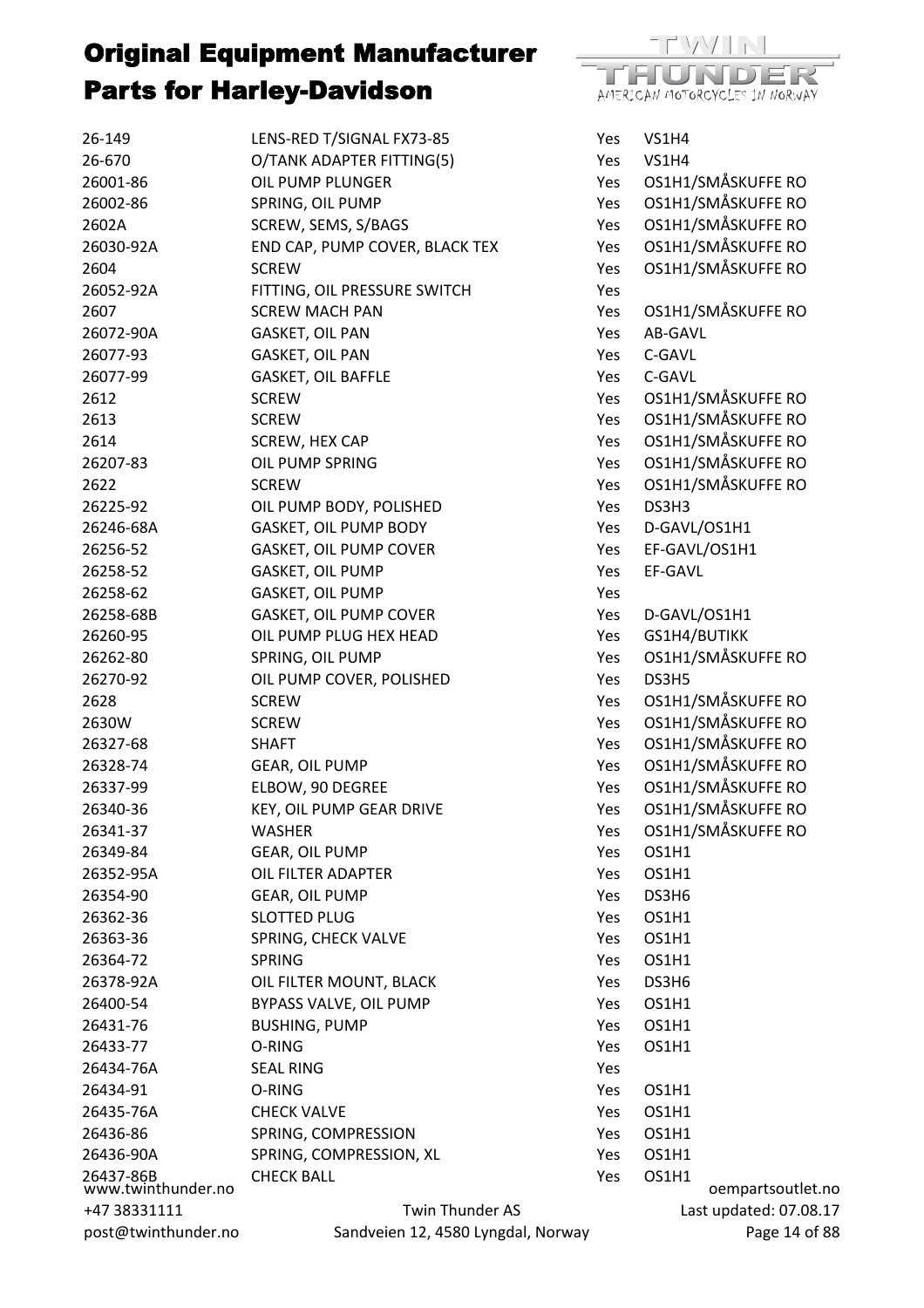

| 2646                       | <b>SCREW</b>                       | Yes | OS1H1/SMÅSKUFFE RO                      |
|----------------------------|------------------------------------|-----|-----------------------------------------|
| 26461-77                   | WASHER, FINGER SPRING              | Yes | OS1H1                                   |
| 26486-75B                  | OIL PUMP COVER                     | Yes | DS3H5                                   |
| 26488-98                   | <b>GEAR SHAFT</b>                  | Yes | DS3H6                                   |
| 26489-75                   | <b>BUSHING</b>                     | Yes | OS1H1                                   |
| 26491-98                   | GEROTOR SET, RETURN, OIL PUMP      | Yes | DS3H6                                   |
| 26495-75                   | GASKET, OIL PUMP                   | Yes | OS1H1                                   |
| 26496-75                   | <b>FITTING</b>                     | Yes | OS1H1                                   |
| 26497-75                   | <b>RETAINING RING</b>              | Yes | OS1H1                                   |
| 2652                       | <b>SCREW</b>                       | Yes | OS1H1/SMÅSKUFFE RO                      |
| 26521                      | Heat Sheild Hs Pro pipe            | Yes | <b>VS1H2</b>                            |
| 2653                       | <b>SCREW</b>                       | Yes | OS1H1/SMÅSKUFFE RO                      |
| 26556-98                   | VACUUM HARNESS, CARB-MAP-FUEL      | Yes | DS3H6                                   |
| 26575-01K                  | OIL PUMP ASSY, VRSC                | Yes | DS3H2                                   |
| 2659                       | <b>SCREW</b>                       | Yes | OS1H1/SMÅSKUFFE RO                      |
| 2661W                      | <b>SCREW</b>                       | Yes | OS1H1/SMÅSKUFFE RO                      |
| 2664                       | <b>SCREW</b>                       | Yes |                                         |
| 2665                       | <b>SCREW</b>                       | Yes | OS1H1/SMÅSKUFFE RO                      |
| 2667                       | SCREW, CAP                         | Yes | OS1H1/SMÅSKUFFE RO                      |
| 26733-01                   | PRESSURE CAP                       | Yes | OS1H1                                   |
| 26749-01K                  | GASKET, WATERPUMP COVER            | Yes | EF-GAVL                                 |
| 26752-01K                  | GASKET, WATERPUMP                  | Yes | EF-GAVL                                 |
| 26765-01K                  | <b>GASKET, THERMOSTAT</b>          | Yes | DS3H10/EF-GAVL                          |
| 2682                       | <b>SCREW</b>                       | Yes | OS1H1/SMÅSKUFFE RO                      |
| 26909-79A                  | <b>CHECK VALVE KIT</b>             | Yes | OS1H1                                   |
| 2692WB                     | HEX SOCKET HD CAP SCREW            | Yes | OS1H1/SMÅSKUFFE RO                      |
| 2696                       | SOCKET HEAD CAP SCREW              | Yes | OS1H1/SMÅSKUFFE RO                      |
| 2698A                      | HEX SOCKET HD CAP SCREW            | Yes | OS1H1/SMÅSKUFFE RO                      |
| 27-0111                    | RGD 36-57BT CHAIN GUARD CHR        | Yes |                                         |
| 27-1225                    | XL-FX STK TYPE RIDER PEG CHR       | Yes | XS2H3                                   |
| 27-1533                    | FL FLH FOOTPEG RISERS 65-84        | Yes | <b>BUTIKK</b>                           |
| 27004-86                   | INTAKE MANIFOLD, XL                | Yes | DS3H3/DS2H5                             |
| 27013-85                   | O-RING, FLOAT BOWL                 | Yes | OS1H1                                   |
| 27019-89A                  | <b>INTAKE MANIFOLD</b>             | Yes | DS3H2/DS3H6                             |
| 27020-85                   | RUBBER CARB FLANGE W/CLAMP         | Yes | OS1H1                                   |
| 27021-71A                  | <b>INTAKE PIPE</b>                 | Yes | DS3H5                                   |
| 27063-78                   | <b>MANIFOLD CLAMP KIT</b>          | Yes | OS1H1                                   |
| 27067-98                   | VENT TUBE, TANK TO VALVE           | Yes | DS3H7                                   |
| 27071-88T                  | INTAKE CLAMP, PAIR                 | Yes | DS4H2/BUTIKK                            |
| 27077-78                   | <b>GASKET, CARBURETOR</b>          | Yes | OS1H1                                   |
| 27087-80                   | <b>MAIN JET</b>                    | Yes | OS1H1                                   |
| 2708A                      | SCREW, HEX SOC HEAD CAP            | Yes | OS1H1/SMÅSKUFFE RO                      |
| 27090-89                   | MAIN JET, 1200/883                 | Yes | OS1H1                                   |
| 27098-78                   | <b>MAIN JET</b>                    | Yes | OS1H1                                   |
| 27100-88                   | JET NEEDLE, CARB, XLH883/1200      | Yes | OS1H1                                   |
| 27101-88                   | JET NEEDLE, HOLDER, XLH883/120     | Yes | OS1H1                                   |
| 27108-87                   | MAIN JET, 160                      | Yes | OS1H1                                   |
| 2710C                      | <b>SCREW</b>                       | Yes | OS1H1/SMÅSKUFFE RO                      |
| 2711<br>www.twinthunder.no | <b>SCREW</b>                       | Yes | OS1H1/SMÅSKUFFE RO<br>oempartsoutlet.no |
| +47 38331111               | Twin Thunder AS                    |     | Last updated: 07.08.17                  |
| post@twinthunder.no        | Sandveien 12, 4580 Lyngdal, Norway |     | Page 15 of 88                           |
|                            |                                    |     |                                         |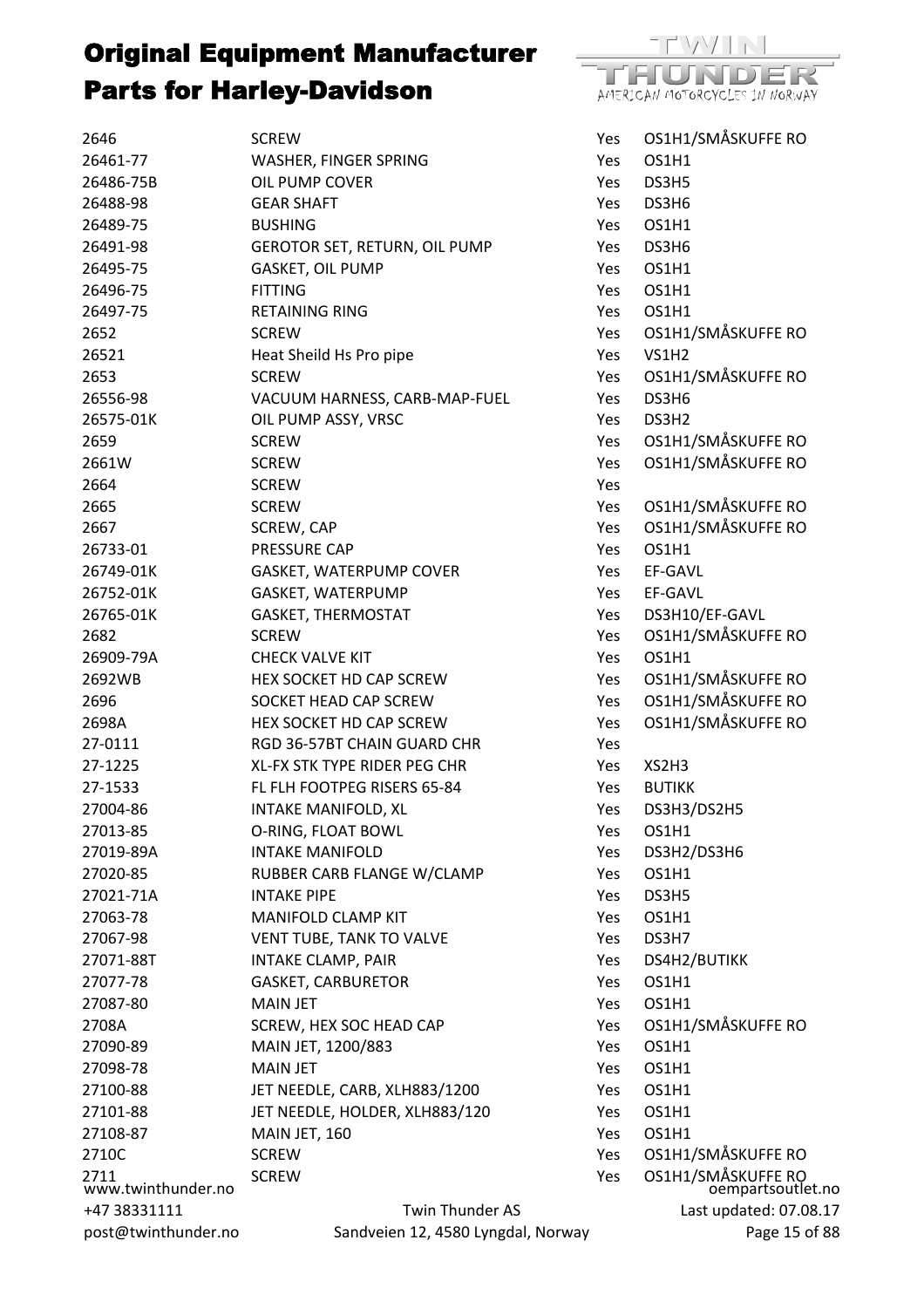

| 27111-87                       | POWER JET, 100                     | Yes | OS1H1                      |
|--------------------------------|------------------------------------|-----|----------------------------|
| 27114-88                       | MAIN JET, XL1200, CAL              | Yes | OS1H1                      |
| 27115-88                       | MAIN JET, XLH 883 DOM.             | Yes | OS1H1                      |
| 27116-88                       | MAIN JET, XLH 883 CALIF.           | Yes | OS1H1                      |
| 27117-88                       | SLOW JET, DOM/CAL, XL              | Yes | OS1H1                      |
| 27119-88                       | MAIN CARB JET, #165                | Yes | OS1H1                      |
| 27121-89                       | O-RING, ACCEL. PUMP, XL'S          | Yes | OS1H1                      |
| 27124-89                       | E-CLIP, ACCEL PUMP, CARB, XL       | Yes | OS1H1                      |
| 27125-89                       | WASHER, ACCEL. PUMP, CARB, XL      | Yes | OS1H1                      |
| 27126-89                       | LEVER, ACCELERATOR PUMP, XL        | Yes | OS1H1                      |
| 27129-88                       | SCREW, CARB, XL                    | Yes | OS1H1                      |
| 27129-88T                      | SCREW, TOP                         | Yes | OS1H1                      |
| 27130-81                       | SCREW, CARB                        | Yes | OS1H1                      |
| 27130-90                       | <b>SCREW, CARBURETOR</b>           | Yes | OS1H1                      |
| 27131-85                       | <b>SCREW, IDLE MIXTURE</b>         | Yes | OS1H1                      |
| 27134-89                       | MAIN JET, 170                      | Yes | OS1H1                      |
| 27135-97                       | FUEL INJECTOR, 3.52 G/S            | Yes | DS3H7                      |
| 27136-81                       | SPRING, CARB                       | Yes |                            |
| 27137-81                       | <b>WASHER</b>                      | Yes | OS1H1                      |
| 27142-81                       | <b>CHOKE LEVER ASSY</b>            | Yes | OS1H1                      |
| 27144-86A                      | <b>CHOKE LEVER ASSY</b>            | Yes | OS1H1                      |
| 27146-89                       | SCREW, ACCEL. PUMP, XL             | Yes | OS1H1                      |
| 27150-85                       | MAIN JET, 150                      | Yes | OS1H1                      |
| 27152-89                       |                                    |     | OS1H1                      |
| 27155-72TB                     | MAIN JET, 1200 CAL/HDI             | Yes |                            |
|                                | <b>CARBURETOR</b>                  | Yes | HS5H5                      |
| 27157-89                       | O-RING, CARBURETOR, XL             | Yes | OS1H1                      |
| 27162-89                       | CARBURETOR COIL SPRING, XL         | Yes | OS1H1                      |
| 27172-89                       | INTERMEDIATE JET, 060              | Yes | OS1H1                      |
| 27178-90                       | JET NEEDLE, FX'S, FLST/STC/STF     | Yes | OS1H1                      |
| 27183-92                       | <b>JET NEEDLE</b>                  | Yes | OS1H1                      |
| 27185-90                       | MAIN JET, FX'S, FL'S, ULTRA        | Yes | OS1H1                      |
| 27186-92                       | <b>JET NEEDLE</b>                  | Yes | OS1H1                      |
| 27219-95A                      | PRESSURE REGULATOR                 | Yes | DS3H7/ES5H6                |
| 2723                           | <b>SCREW, SHOULDER</b>             | Yes | OS1H1/SMÅSKUFFE RO         |
| 27243-95                       | <b>MAIN JET</b>                    | Yes | OS1H1                      |
| 27262-96                       | <b>SCREW, TOP, CARBURETOR</b>      | Yes |                            |
| 27264-97                       | A/C(ALTERNATING CURRENT) CONNE     | Yes | DS3H7                      |
| 27269-97                       | <b>CLIP, CHRISTMAS TREE</b>        | Yes | OS1H1                      |
| 2726A                          | <b>SCREW, HEX WASHER HEAD</b>      | Yes | OS1H1/SMÅSKUFFE RO         |
| 27270-95                       | SENSOR KIT, AIR TEMPERATURE        | Yes | DS3H7/ES5H7                |
| 27271-95                       | THROTTLE POSITION SENSOR ASSEM     | Yes | DS3H7/ES5H7                |
| 27275-96Y                      | MAIN JET 1.95                      | Yes |                            |
| 27280-92                       | <b>JET NEEDLE</b>                  | Yes | OS1H1                      |
| 27281-92                       | <b>SLOW JET</b>                    | Yes | OS1H1                      |
| 27283-85                       | SLOW SPEED JET, 62                 | Yes | OS1H1                      |
| 27284-85                       | SLOW SPEED JET, 55                 | Yes | OS1H1                      |
| 27301-86                       | <b>MAIN JET</b>                    | Yes | OS1H1                      |
| 27310-85                       | SLOW SPEED JET, 58                 | Yes | OS1H1                      |
| 27311-76<br>www.twinthunder.no | <b>CARBURETOR BOOT</b>             | Yes | OS1H1<br>oempartsoutlet.no |
| +47 38331111                   | Twin Thunder AS                    |     | Last updated: 07.08.17     |
| post@twinthunder.no            | Sandveien 12, 4580 Lyngdal, Norway |     | Page 16 of 88              |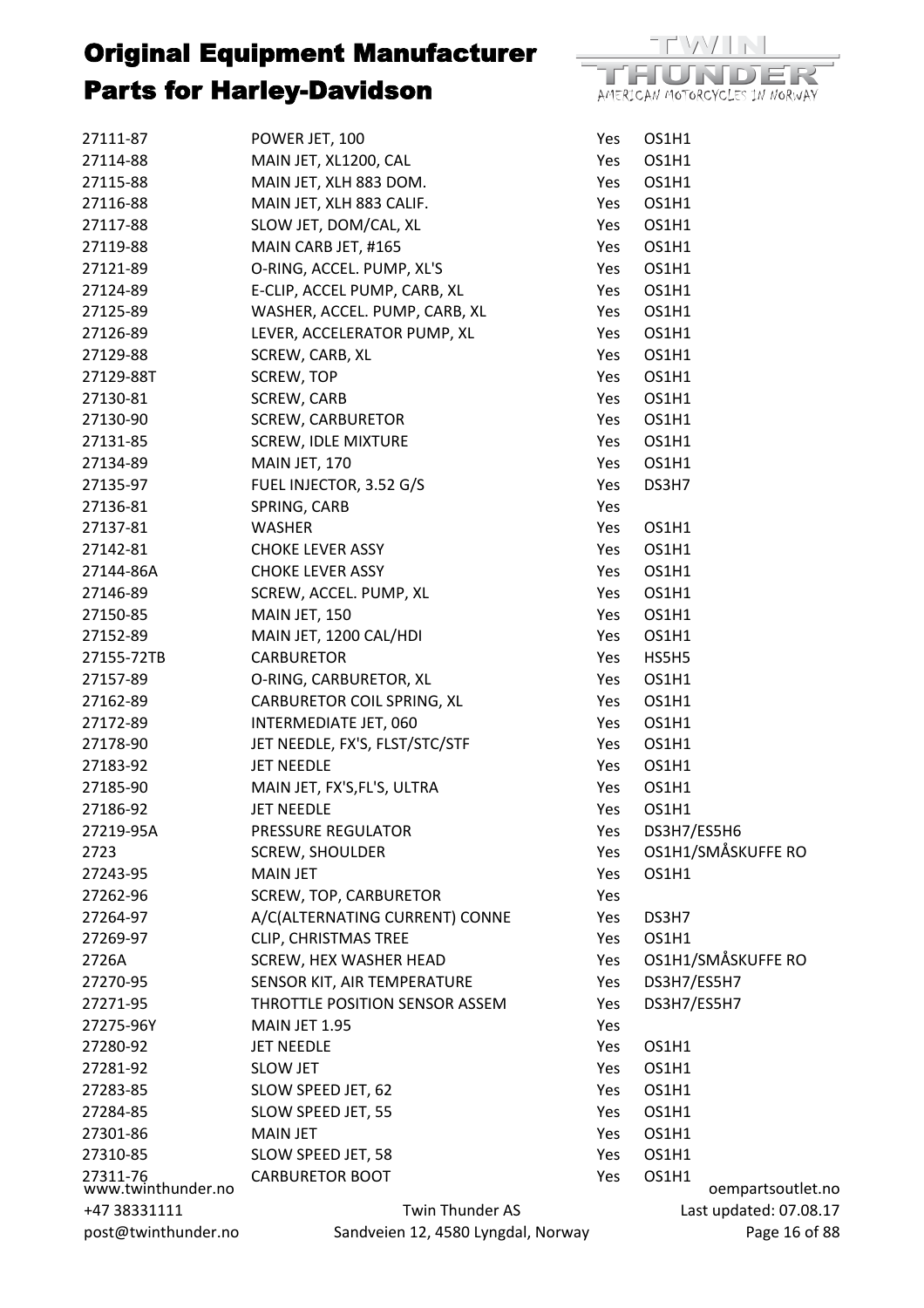

| 27315-88A                      | SPRING, ENRICHNER                  | Yes | OS1H1                      |
|--------------------------------|------------------------------------|-----|----------------------------|
| 27317-88                       | SCREW, CARB, XL                    | Yes | OS1H1                      |
| 27318-85                       | SLOW SPEED JET, 60                 | Yes | OS1H1                      |
| 2731W                          | <b>SCREW</b>                       | Yes | OS1H1/SMÅSKUFFE RO         |
| 27323-78                       | <b>SLOW JET</b>                    | Yes | OS1H1                      |
| 2733                           | SCREW, ROUND HEAD, CHROME          | Yes | OS1H1/SMÅSKUFFE RO         |
| 27336-76                       | O-RING                             | Yes | OS1H1                      |
| 2734                           | SCREW (8-32 X 3/8FH, S-TAP)        | Yes | OS1H1/SMÅSKUFFE RO         |
| 27348-76                       | <b>SLOW JET</b>                    | Yes |                            |
| 27348-77                       | <b>SLOW JET</b>                    | Yes | OS1H1                      |
| 27352-96                       | CARB TOP, SATIN CHROME H-D         | Yes | <b>BUTIKK</b>              |
| 27356-76                       | <b>MAIN JET</b>                    | Yes | OS1H1                      |
| 27358-76                       | O-RING                             | Yes | OS1H1                      |
| 27360-76                       | O-RING                             | Yes | OS1H1                      |
| 27362-76                       | SPRING, ACCEL PUMP DIAPHRAM        | Yes | OS1H1                      |
| 27367-76                       | SCREW, CARB                        | Yes | OS1H1                      |
| 27368-76                       | <b>CLIP, RUBBER TUBE</b>           | Yes | OS1H1                      |
| 27369-76                       | <b>RUBBER TUBE</b>                 | Yes | OS1H1                      |
| 27372-80                       | <b>SLOW JET</b>                    | Yes | OS1H1                      |
| 27380-98                       | <b>FLOAT CHAMBER ASSY</b>          | Yes | DS3H8                      |
| 27383-88                       | SLOW JET, CAL                      | Yes | OS1H1                      |
| 27385-76                       | PLUG, CARB                         | Yes | OS1H1                      |
| 27388-01                       | SENSOR, AIR INTAKE TEMPERATURE     | Yes |                            |
| 2739                           | <b>SCREW</b>                       | Yes | OS1H1/SMÅSKUFFE RO         |
| 27390-85                       | <b>ENRICHING VALVE</b>             | Yes | OS1H1                      |
| 27396-71                       | SCREW, W/LOCKWASHER, CARB          | Yes | OS1H1                      |
| 27406-00                       | <b>JET NEEDLE</b>                  | Yes | OS1H1                      |
| 27409-00                       | BASIC JET KIT, 44MM CVH CARB       | Yes | OS1H1                      |
| 27416-76                       | <b>MAIN JET</b>                    | Yes | OS1H1                      |
| 27417-76                       | <b>MAIN JET, 2000</b>              | Yes | OS1H1                      |
| 27418-76                       | <b>MAIN JET</b>                    | Yes | OS1H1                      |
| 27420-76                       | <b>MAIN JET</b>                    | Yes | OS1H1                      |
| 27450-82                       | NUT, CHOKE CONTROL                 | Yes | OS1H1                      |
| 27451-82                       | <b>CHOKE CONTROL KNOB</b>          | Yes | OS1H1                      |
| 27459-74                       | <b>BRACKET</b>                     | Yes | OS1H1                      |
| 275                            | DOWEL PIN, XL                      | Yes | OS1H1/SMÅSKUFFE RO         |
| 27554-99                       | KIT, REBUILD, 44MM CVH CARB        | Yes | DS3H7                      |
| 27576-88                       | FLOAT, CARB, DOM/CA, XLH 883/1     | Yes | OS1H1                      |
| 27577-88                       | O-RING, FLOAT BOWL, CARB.          | Yes | OS1H1                      |
| 27577-92                       | O-RING                             | Yes | OS1H1                      |
| 27586-88                       | SPRING SEAT, CARB, XL              | Yes | OS1H1                      |
| 27587-88                       | SCREW, CARB, XL                    | Yes | OS1H1                      |
| 27594-76                       | <b>INLET FITTING, CARB</b>         | Yes | OS1H1                      |
| 27642-00                       | SEAL RING (CV40)                   | Yes | OS1H1                      |
| 27646-71                       | <b>GASKET, BOWL TO BODY</b>        | Yes | OS1H1                      |
| 27656-98                       | JET NEEDLE, 1200S                  |     | OS1H1                      |
|                                |                                    | Yes |                            |
| 27669-01K                      | <b>RUBBER BOOT ASSY</b>            | Yes | ES5H8/DS5H11               |
| 27724-99                       | SLOW JET #50                       | Yes | OS1H1                      |
| 27726-99<br>www.twinthunder.no | MAIN JET #210                      | Yes | OS1H1<br>oempartsoutlet.no |
| +47 38331111                   | Twin Thunder AS                    |     | Last updated: 07.08.17     |
| post@twinthunder.no            | Sandveien 12, 4580 Lyngdal, Norway |     | Page 17 of 88              |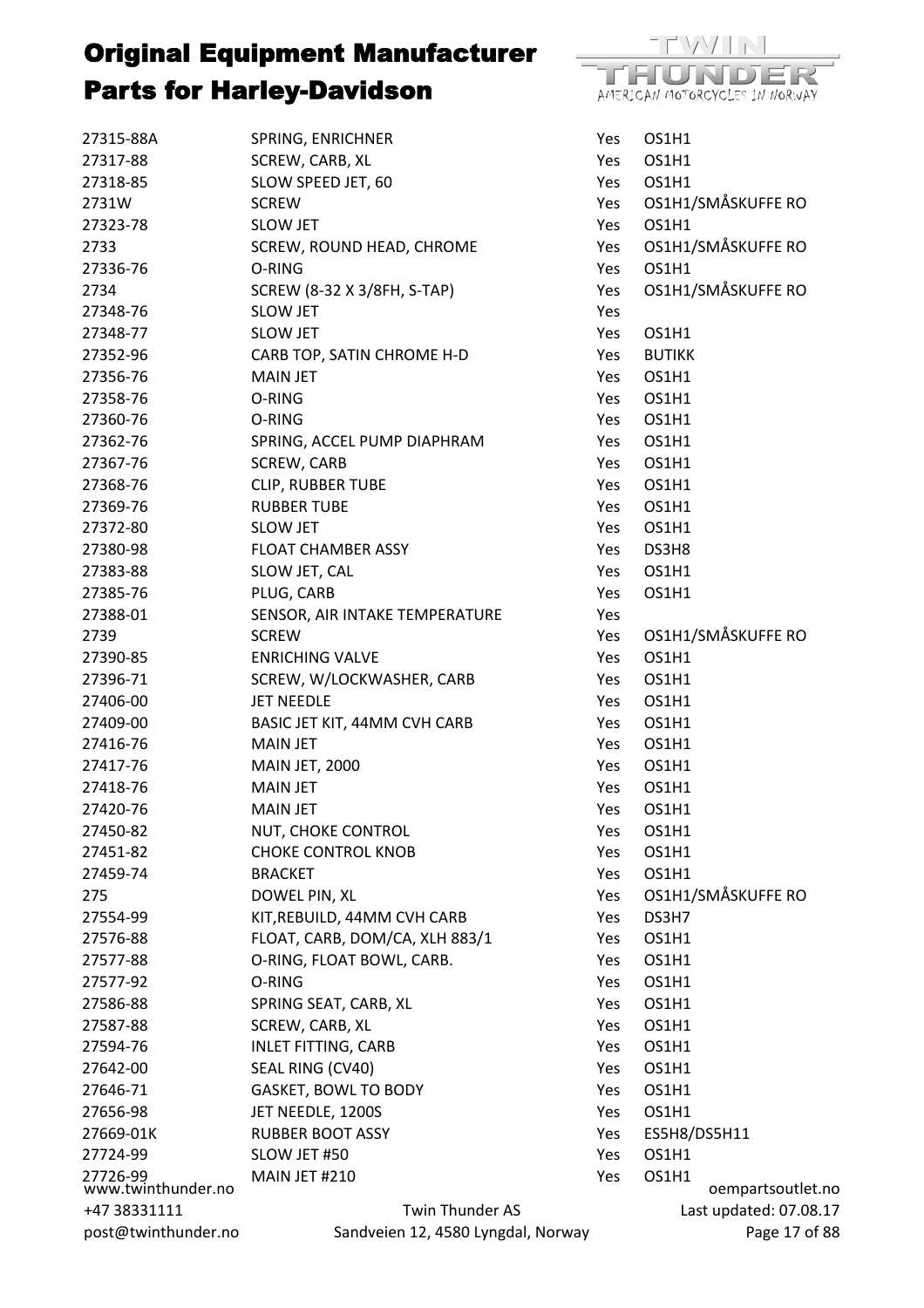

| 2773                       | <b>SCREW</b>                       | Yes | OS1H1/SMÅSKUFFE RO                      |
|----------------------------|------------------------------------|-----|-----------------------------------------|
| 2774                       | <b>SCREW</b>                       | Yes | OS1H1/SMÅSKUFFE RO                      |
| 27775-99                   | MAIN JET #220                      | Yes |                                         |
| 27776-99                   | MAIN JET #230                      | Yes | OS1H1                                   |
| 27778-99                   | MAIN JET #240                      | Yes |                                         |
| 27779-99                   | MAIN JET #250                      | Yes |                                         |
| 27780-99                   | SLOW JET #52                       | Yes |                                         |
| 2784                       | <b>SCREW</b>                       | Yes | OS1H1/SMÅSKUFFE RO                      |
| 27882-78                   | <b>BRACKET</b>                     | Yes | OS1H1                                   |
| 27887-78                   | FLOAT, CARBURETOR                  | Yes | OS1H1                                   |
| 27888-78                   | <b>MAIN JET</b>                    | Yes | OS1H1                                   |
| 27891-80                   | PUMP HOUSING                       | Yes | OS1H1                                   |
| 27892-78                   | O-RING                             | Yes | OS1H1                                   |
| 27896-79                   | SLOW JET, 65                       | Yes | OS1H1                                   |
| 27897-78                   | <b>SLOW JET</b>                    | Yes | OS1H1                                   |
| 27898-78                   | <b>MAIN JET</b>                    | Yes | OS1H1                                   |
| 27901-98                   | SLOW JET, 20                       | Yes | <b>BUTIKK</b>                           |
| 27902-98                   | SLOW JET, 22.5                     | Yes | <b>BUTIKK</b>                           |
| 27904-98                   | SLOW JET, 27.5                     | Yes | <b>BUTIKK</b>                           |
| 27905-98                   | SLOW JET, 30                       | Yes | <b>BUTIKK</b>                           |
| 27906-98                   | SLOW JET, 32.5                     | Yes | <b>BUTIKK</b>                           |
| 27908-98                   | MAIN JET, 150                      | Yes | <b>BUTIKK</b>                           |
| 27910-98                   | MAIN JET, 155                      | Yes | <b>BUTIKK</b>                           |
| 27912-98                   | MAIN JET, 160                      | Yes | <b>BUTIKK</b>                           |
| 27914-98                   | MAIN JET, 165                      | Yes | <b>BUTIKK</b>                           |
| 27916-98                   | MAIN JET, 170                      | Yes | <b>BUTIKK</b>                           |
| 27917-98                   | <b>MAIN JET, 172.5</b>             | Yes | <b>BUTIKK</b>                           |
| 27918-98                   | MAIN JET, 175                      | Yes | <b>BUTIKK</b>                           |
| 27919-98                   | MAIN JET, 177.5                    | Yes | <b>BUTIKK</b>                           |
| 2792                       | SCREW, HEX SOC BUTTON HEAD         | Yes | OS1H1/SMÅSKUFFE RO                      |
| 27920-98                   | MAIN JET, 180                      | Yes | <b>BUTIKK</b>                           |
| 27921-98                   | NEEDLE JET, 95                     | Yes | <b>BUTIKK</b>                           |
| 27924-98                   | NEEDLE JET, 98                     | Yes | <b>BUTIKK</b>                           |
| 27929-98                   | NOZZLE, ACCEL PUMP, LEANER (70     | Yes | <b>BUTIKK</b>                           |
| 27931-98                   | NOZZLE, ACCEL PUMP, STD (50)       | Yes | <b>BUTIKK</b>                           |
| 2796W                      | SCREW, HEX                         | Yes | OS1H1/SMÅSKUFFE RO                      |
| 27973-00                   | SE INDUCTION SYSTEM, SATIN, TC     | Yes | HS4H4/H5.HS3H9                          |
| 28-0501                    | M/C RBBR BOOT 58-69                | Yes | XS3H1                                   |
| 28-0610                    | <b>STK TNK DVDR BLK</b>            | Yes | XS3H1                                   |
| 28-0618                    | CHR HAND GRIP HOLE PLUGS           | Yes | XS3H1                                   |
| 28-181                     | BRAKE TEE FRONT 43308-78           | Yes |                                         |
| 28-183                     | BRAKE TEE FRONT 44311-80           | Yes | VS1H4                                   |
| 28-2121                    | RSR RBBR BSHNG 49-72               | Yes |                                         |
| 28-594                     | HIGH-TORQUE STARTER HOP-UP KIT     | Yes | <b>VS1H7</b>                            |
| 28-609                     | CHR.STARTER COVER FXR/DYNA91UP     | Yes |                                         |
| 2803W                      | <b>SCREW</b>                       | Yes | OS1H1/SMÅSKUFFE RO                      |
| 2804W                      | <b>SCREW</b>                       | Yes | OS1H1/SMÅSKUFFE RO                      |
| 2818                       | <b>CAP SCREW</b>                   | Yes | OS1H1/SMÅSKUFFE RO                      |
| 2823<br>www.twinthunder.no | <b>SCREW</b>                       | Yes | OS1H1/SMÅSKUFFE RO<br>oempartsoutlet.no |
| +47 38331111               | Twin Thunder AS                    |     | Last updated: 07.08.17                  |
| post@twinthunder.no        | Sandveien 12, 4580 Lyngdal, Norway |     | Page 18 of 88                           |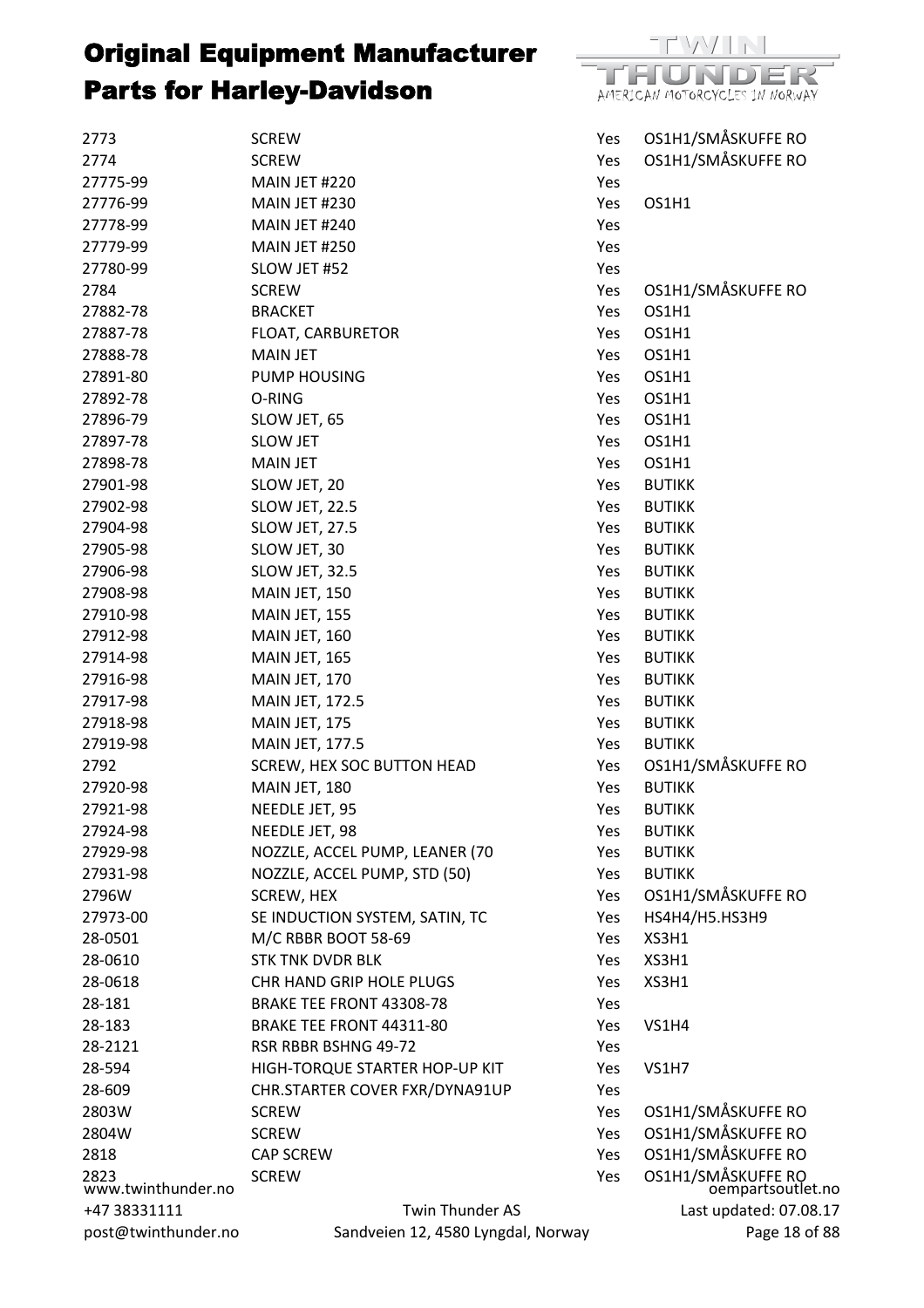

| 2824W                          | <b>SCREW, HOUSING</b>                 | Yes        | OS1H1/SMÅSKUFFE RO     |
|--------------------------------|---------------------------------------|------------|------------------------|
| 2831                           | <b>SCREW</b>                          | Yes        | OS1H1/SMÅSKUFFE RO     |
| 2841W                          | <b>SCREW</b>                          | Yes        | OS1H1/SMÅSKUFFE RO     |
| 2847Y                          | <b>WASHER</b>                         | Yes        | OS1H1/SMÅSKUFFE RO     |
| 2851                           | <b>CAP SCREW</b>                      | Yes        | OS1H1/SMÅSKUFFE RO     |
| 2857Y                          | <b>SCREW, BUTTON HEAD CAP</b>         | Yes        | OS1H1/SMÅSKUFFE RO     |
| 2865Y                          | SCREW, SOCKET HEAD CAP                | Yes        | OS1H1/SMÅSKUFFE RO     |
| 2871W                          | <b>SCREW HEX CAP</b>                  | Yes        | OS1H1/SMÅSKUFFE RO     |
| 28726-XL                       | Womnen's knitwear                     | Yes        |                        |
| 2872W                          | <b>BOLT, HEX HEAD</b>                 | Yes        | OS1H1/SMÅSKUFFE RO     |
| 28796/L                        | Men's L/S T-Shirt                     | Yes        |                        |
| 28796/XXL                      | Men's L/S T-Shirt                     | Yes        |                        |
| 2879W                          | <b>CAP SCREW</b>                      | Yes        | OS1H1/SMÅSKUFFE RO     |
| 28813/M                        | Men's L/S T-Snirt                     | Yes        |                        |
| 2881W                          | SCREW, HEX CAP                        | Yes        | OS1H1/SMÅSKUFFE RO     |
| 28829-XXL                      | Men's L/S T-shirt                     | Yes        |                        |
| 2882W                          | SCREW, HEX CAP                        | Yes        | OS1H1/SMÅSKUFFE RO     |
| 28834/M                        | Men's L/S T-Shirt                     | Yes        |                        |
| 28862-01                       | O-RING                                | <b>Yes</b> | <b>DS4H11</b>          |
| 2888                           | <b>SCREW</b>                          | Yes        | OS1H1/SMÅSKUFFE RO     |
| 2889                           | SCREW, CAP                            | Yes        | OS1H1/SMÅSKUFFE RO     |
| 29-0150                        | 48-64BT STK 2:1 CHR EXH SET           | Yes        |                        |
| 29-539                         | <b>CORBIN LITE RELOCATION KT.FLHR</b> | Yes        |                        |
| 29034-85                       | <b>HOSE FITTING</b>                   | Yes        | OS1H1                  |
| 29036-72                       | <b>ELEMENT AIR FILTER</b>             | Yes        | DS5H1/DHS              |
| 2904A                          | SCREW, HEX SOC HEAD CAP               | Yes        | OS1H1/SMÅSKUFFE RO     |
| 2907                           | <b>SCREW, PAN HEAD METRIC</b>         | Yes        | OS1H1/SMÅSKUFFE RO     |
| 29085-81                       | AIR CLEANER ELEMENT, 6"               | Yes        | <b>DS3H11</b>          |
| 29086-73                       | AIR FILTER ELEMENT                    | <b>Yes</b> | <b>DS5H12</b>          |
| 29086-75                       | AIR FILTER ELEMENT                    | Yes        | DS5H12/DS4H12          |
| 29095-95                       | <b>GASKET, BACKPLATE TO MODULE</b>    | Yes        | DS3H8                  |
| 29100-96                       | AIR CLEANER INSERT, 1200C             | Yes        | DS3H8                  |
| 29116-83                       | <b>BRACKET, AIR CLEANER</b>           | Yes        | <b>DS3H10</b>          |
| 2913                           | SCREW, HEX CAP, FLTC, FLHS, FXLR      | Yes        | OS1H1/SMÅSKUFFE RO     |
| 29134-86                       | AIR CLEANER BACK PLATE                | Yes        |                        |
| 29134-90                       | AIR CLEANER BACK PLATE                | Yes        | GS1H4                  |
| 29134-92                       | AIR CLEANER BACK PLATE                | Yes        | GS1H4                  |
| 2914                           | SCREW, HEXCAP                         | Yes        | OS1H1/SMÅSKUFFE RO     |
| 29142-91                       | AIR CLEANER INSERT, DYNA LOW R        | Yes        | DS3H9                  |
| 29145-86                       | HOSE, AIR CLEANER TO CRANKCASE        | Yes        | DS3H8                  |
| 29148-90                       | <b>VENTURI</b>                        | Yes        | DS3H10/OS1H1           |
| 29150-93                       | AIR CLEANER INSERT, DYNA WIDE         | Yes        | DS3H9                  |
| 29150-99                       | AIR CLEANER INSERT, DYNA WIDE         | Yes        | DS3H9                  |
| 29168-83A                      | <b>LOCKTAB RING</b>                   | Yes        | OS1H1                  |
| 2917                           |                                       |            | OS1H1/SMÅSKUFFE RO     |
|                                | SCREW, HEX SOCKET HEAD CAP            | Yes        |                        |
| 29172-85                       | AIR CLEANER INSERT, LOW RIDER         | Yes        | DS3H9                  |
| 29179-88                       | <b>VENTURI</b>                        | Yes        | OS1H1                  |
| 29181-00                       | AIR CLEANER INSERT, SPRINGER S        | Yes        | DS3H9                  |
| 29188-85<br>www.twinthunder.no | AIR CLEANER ELEMENT                   | Yes        | oempartsoutlet.no      |
| +47 38331111                   | Twin Thunder AS                       |            | Last updated: 07.08.17 |
| post@twinthunder.no            | Sandveien 12, 4580 Lyngdal, Norway    |            | Page 19 of 88          |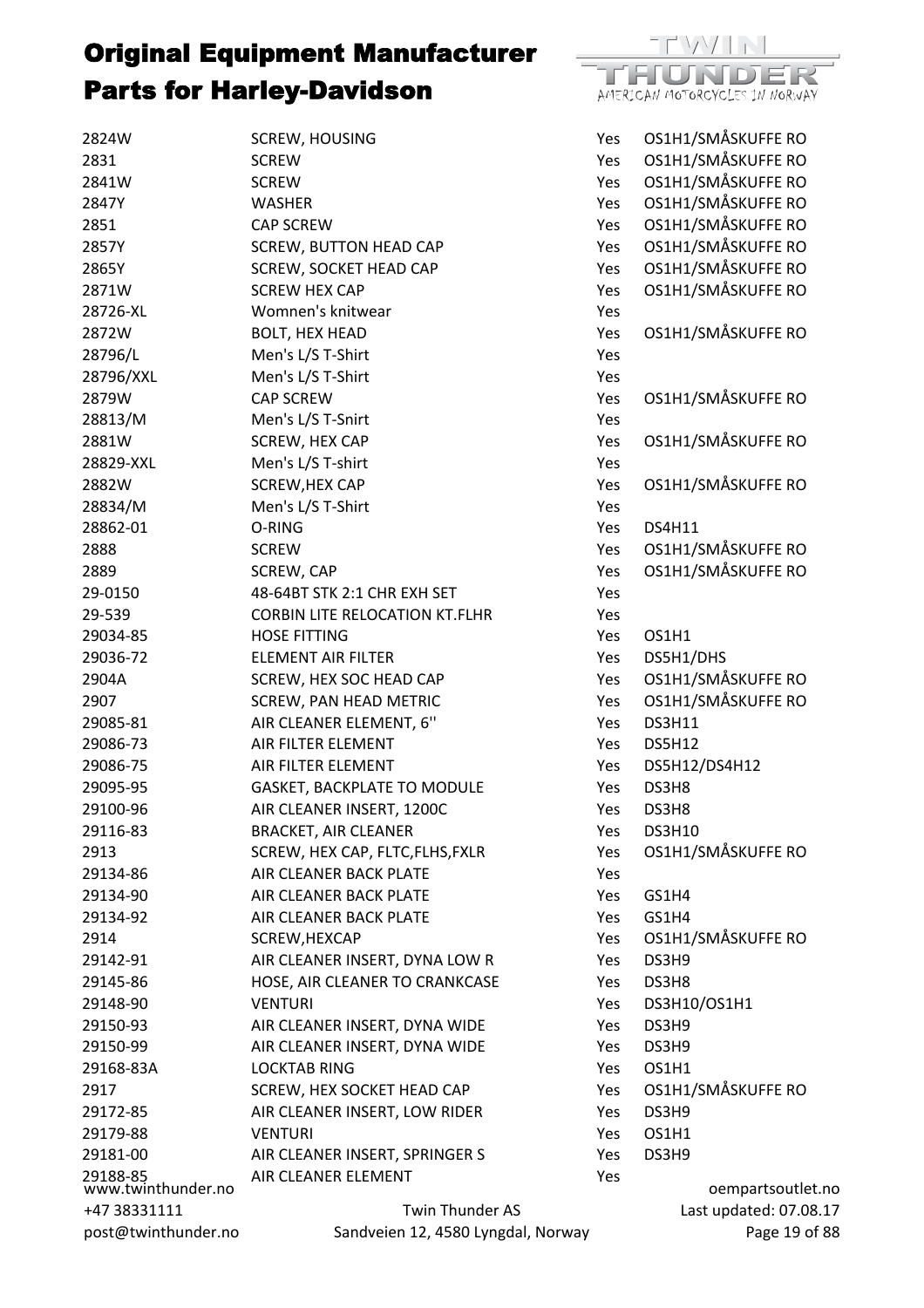

| post@twinthunder.no        | Sandveien 12, 4580 Lyngdal, Norway |      | Page 20 of 88                           |
|----------------------------|------------------------------------|------|-----------------------------------------|
| +47 38331111               | Twin Thunder AS                    |      | Last updated: 07.08.17                  |
| 2960<br>www.twinthunder.no | SCREW, PAN, #6-32, .625            | Yes  | OS1H1/SMÅSKUFFE RO<br>oempartsoutlet.no |
| 29591-99                   | SERVICE GASKET, AIR CLEANER FI     | Yes  | DS2H9                                   |
| 29555-99                   | <b>DYNOJET KIT</b>                 | Yes  | HS3H3/BUTIKK                            |
| 29550-99                   | NOSTALGIC A/C COVER KIT, 2CAM 8    | Yes  | <b>BUTIKK</b>                           |
| 2955                       | SCREW, 6-32 PAN .250               | Yes  | OS1H1/SMÅSKUFFE RO                      |
| 2953                       | <b>SCREW, SEMS TRUSS HEAD</b>      | Yes  | OS1H1/SMÅSKUFFE RO                      |
| 29524-99                   | A/C FLYING WHEEL COVER KIT, 3      | Yes  | <b>BUTIKK</b>                           |
| 29514-98                   | SE INTAKE MANIFOLD KITS, VOES      | Yes  | <b>BUTIKK</b>                           |
| 2950                       | <b>SCREW</b>                       | Yes  | OS1H1/SMÅSKUFFE RO                      |
| 29488-98                   | AIR CLEANER TRIM, XL               | Yes  | <b>DS2H10</b>                           |
| 29481-98Y                  | SUPPORT PLATE, AIRBOX              | Yes  | <b>DS6H10</b>                           |
| 29462-99                   | AIR FILTER ELEMENT, EFI            | Yes  | GS1H2                                   |
| 29439-01                   | <b>GASKET, THROTTLE BODY</b>       | Yes  | DS2H9/C-GAVL                            |
| 29436-01                   | <b>GASKET, AIRBOX</b>              | Yes. | <b>DS4H11</b>                           |
| 29429-97Y                  | AIR FILTER BACK PLATE              | Yes  | DS6H3                                   |
| 29428-97Y                  | AIR FILTER BOX                     | Yes  | DS6H <sub>2</sub>                       |
| 29407-97A                  | AIR CLNR. TRIM, OVAL, "V-WING"     | Yes  |                                         |
| 29403-94T                  | <b>CHROME SCREW</b>                | Yes  | OS1H1                                   |
| 29387-97B                  | PERFORMANCE EFI KIT 1340 STAGE     | Yes  | HS2H7                                   |
| 29364-97                   | AIR CLEANER AND BREATHER KIT       | Yes  | HS2H6                                   |
| 29351-95                   | MOUNTING SCREW AIR CLEANER         | Yes  | <b>DS2H11</b>                           |
| 2934                       | <b>SCREW, SHEAR HEAD</b>           | Yes  | OS1H1/SMÅSKUFFE RO                      |
| 29334-96                   | AIR CLEANER INSERT, ROAD KING      | Yes  | <b>BUTIKK</b>                           |
| 29316-95C                  | AIR CLEANER BACK PLATE, HDI        | Yes  | <b>DS2H10</b>                           |
| 29313-95                   | GASKET, AIR FILTER ELEMENT         | Yes  | OS1H1                                   |
| 29308-93                   | <b>EVOLUTION 1340 BREATHER KIT</b> | Yes  | HS3H3/BUTIKK                            |
| 29304-92                   | THREADED CYL. HEAD INSERT KIT      | Yes  | OS1H1                                   |
| 29300-98                   | AIR CLEANER TRIM COVER             | Yes  | <b>DS2H10</b>                           |
| 29296-83                   | AIR FILTER ELEMENT, FOAM ONLY      | Yes  | <b>DS3H12</b>                           |
| 29295-78                   | AIR FILTER ELEMENT, FOAM ONLY      | Yes  | <b>DS3H12</b>                           |
| 29293-86                   | AIR FILTER ELEMENT, FOAM ONLY      | Yes  | <b>DS3H12</b>                           |
| 29292-94                   | AIR CLEANER TRIM, ROAD KING        | Yes  | <b>DS3H11</b>                           |
| 29288-83                   | AIR FILTER ELEMENT                 | Yes  | DS5H12/DS4H12                           |
| 29274-93                   | SIDE COVER MOULDING                | Yes  | <b>DS2H10</b>                           |
| 29266-94T                  | CHROME SCREW (29289-89T)           | Yes  | OS1H1                                   |
| 29265-88                   | <b>SPACER</b>                      | Yes  | OS1H1                                   |
| 2925A                      | SCREW, HEX SOC HEAD CAP            | Yes  | OS1H1/SMÅSKUFFE RO                      |
| 29259-86                   | AIR FILTER ELEMENT                 | Yes  |                                         |
| 29259-83A                  | AIR FILTER ELEMENT                 | Yes  | <b>DS4H12</b>                           |
| 29258-91                   | MOLDING, BAFFLE PLATE, FL          | Yes  | OS1H1                                   |
| 29252-89                   | <b>SEAL RING</b>                   | Yes  | OS1H1                                   |
| 29252-86B                  | SEAL, AIR CLEANER BACKING PLAT     | Yes  | OS1H1                                   |
| 29229-80A                  | <b>CHOKE CONTROL ASSY</b>          | Yes  | OS1H1                                   |
| 29214-67A                  | <b>CHOKE CONTROL KNOB</b>          | Yes  | OS1H1                                   |
| 29212-71                   | CHOKE CONTROL CABLE W/OUT KNOB     | Yes  | GS3H1                                   |
| 29211-86                   | <b>CHOKE CONTROL CABLE</b>         | Yes  | SG3H1                                   |
| 29210-86                   | <b>CHOKE CONTROL CABLE</b>         | Yes  | <b>DS3H10</b>                           |
| 29202-84                   | AIR FILTER ELEMENT, FOAM ONLY      | Yes  | <b>DS3H12</b>                           |
| 29192-95                   | AIR CLEANER INSERT, SUPER GLID     | Yes  | DS3H9                                   |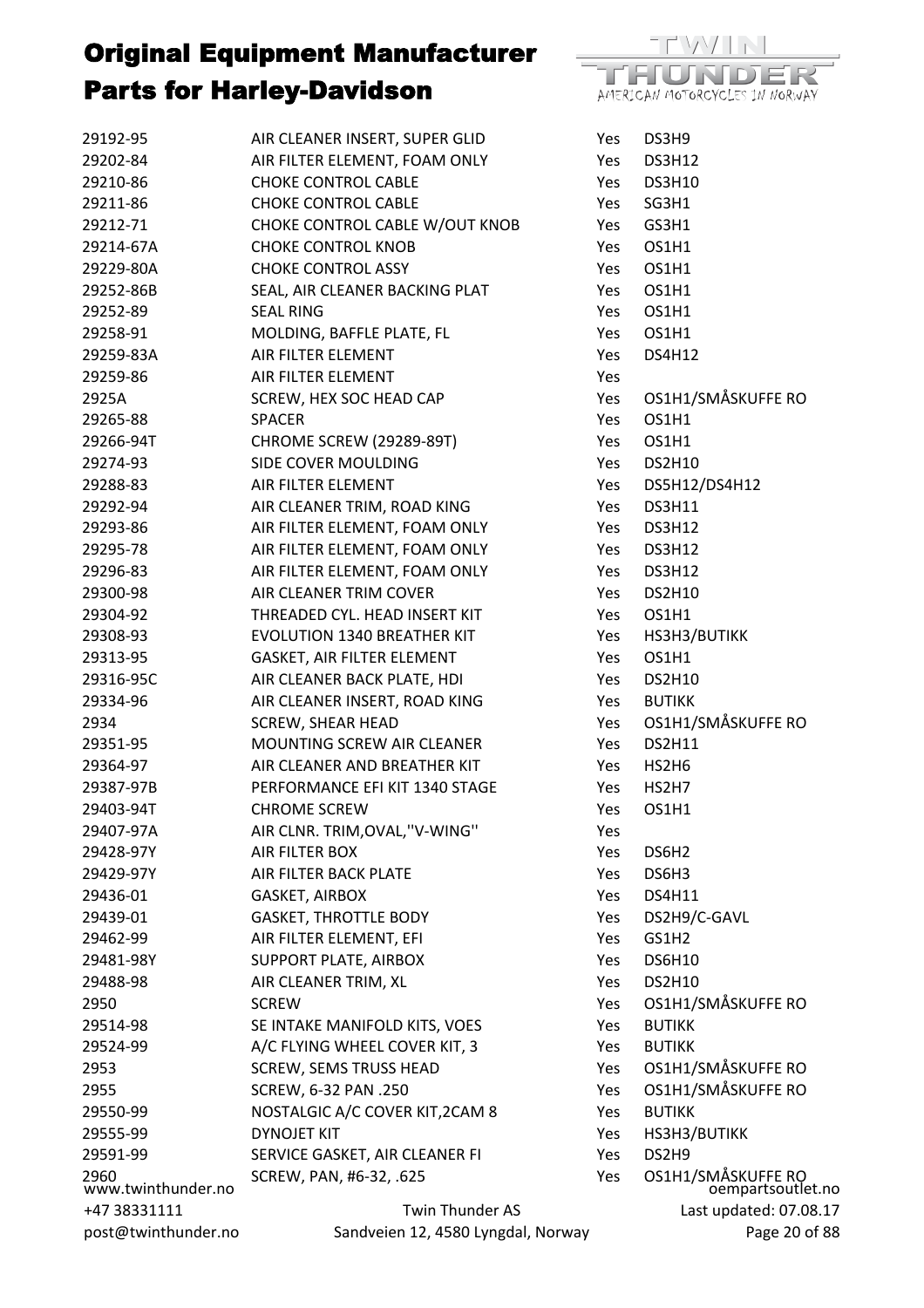

| 29602-01A<br>HOSE, BRTHR, RR<br>Yes<br>29622-99<br>SE EVO AIR CLEANER INSERT, ALU<br>Yes<br><b>BUTIKK</b><br>TAIL SCREEN KIT, X1<br>29649-01Y<br>Yes<br>FILTER ELEMENT, EVO, HOLLEY<br>29675-00<br>Yes<br>29703-00<br>SCREW, 5/16-18 X .875L BUTTON<br><b>BUTIKK</b><br>Yes<br>OS1H1/SMÅSKUFFE RO<br>2970Y<br><b>BOLT</b><br>Yes<br>29749-00<br>KIT, MEDALLION - TC88<br><b>BUTIKK</b><br>Yes<br>29753-00<br>KIT, MEDALLION - EVOLUTION<br><b>BUTIKK</b><br>Yes<br>29754-01<br>COVER, AIR CLEANER, EI<br>Yes<br>OS1H1/SMÅSKUFFE RO<br>2976Y<br><b>SCREW</b><br>Yes<br>OS1H1/SMÅSKUFFE RO<br>2980<br><b>SCREW, FLANGE HEAD</b><br>Yes<br>OS1H1/SMÅSKUFFE RO<br>SCREW, ADJUSTING, WITHOUT RING<br>2983Y<br>Yes<br>OS1H1/SMÅSKUFFE RO<br>2984Y<br><b>SCREW</b><br>Yes<br>OS1H1<br>29913-82<br><b>BRUSH</b><br>Yes<br>29916-82<br>OS1H1<br><b>BEARING END COVER</b><br>Yes<br><b>BUTIKK</b><br>29936-98<br>THUNDERSLIDE KIT, XL<br>Yes<br>OS1H1/SMÅSKUFFE RO<br>2994<br><b>SCREW, THUMB</b><br>Yes<br>OS1H1<br>29954-71A<br>RETAINER, CONNECTOR<br>Yes<br>SPACER, ROTOR HUB<br>29961-85<br>OS1H1<br>Yes<br>29980-84<br><b>SPRING</b><br>OS1H1<br>Yes<br>29988-73<br><b>LOCKING PLATE</b><br>OS1H1<br><b>Yes</b><br><b>30" FISHTAIL STRAIGHT PIPE</b><br>30-0139<br>Yes<br>30012-58<br><b>GENERATOR FRAME SCREW</b><br>OS1H1<br>Yes<br>OS1H1<br>30013-71<br>SCREW, HEX CAP<br>Yes<br>OS1H1/SMÅSKUFFE RO<br>3002Y<br>SCREW, TAIL LAMP & TURN SIGNAL<br>Yes<br><b>OIL SEAL</b><br>OS1H1<br>30145-46A<br>Yes<br>Pilot Mask, Roof<br>3029-01-00<br>Yes<br>30350-66T<br><b>BRUSH HOLDER</b><br>ES3H3<br>Yes<br>30427-86T<br><b>GENERATOR BRUSH</b><br>OS1H1<br>Yes<br>30453-58<br><b>BRUSH SPRING</b><br>OS1H1<br>Yes<br>30475-66<br>Yes<br>DS2H9<br><b>STRAP</b><br>31066-82<br>OIL SEPERATOR VALVE<br>OS1H1<br>Yes<br>31320-80<br><b>GASKET, STARTER MOTOR COVER</b><br>DS2H9/D-GAVL<br>Yes<br><b>GASKET, STARTER MOTOR COVER</b><br>DS2H9/D-GAVL<br>31321-80<br>Yes<br>31323-91<br>SHAFT, XLH1200<br>OS1H1<br>Yes<br>31324-91<br>RETAINER SNAP, XLH1200<br>Yes<br>31325-91<br>PINION STARTER, XLH1200<br>OS1H1<br>Yes<br>31326-91<br>SPRING COMPRESSION COIL<br>OS1H1<br>Yes<br>31327-91<br>PINION STOP NUT<br>OS1H1<br>Yes<br>31328-91<br><b>SNAP RING</b><br>OS1H1<br>Yes<br>31330-91<br>SPRING, XLH1200<br>OS1H1<br>Yes<br>31340-89<br>PINION GEAR<br>OS1H1<br>Yes<br>31341-80<br><b>OIL SEAL</b><br>OS1H1<br>Yes<br>31342-93<br>PINION GEAR<br>OS1H1<br>Yes<br>31429-67<br><b>JACKSHAFT GEAR</b><br>OS1H1<br>Yes<br>31430-90<br><b>THRUST WASHER</b><br>OS1H1<br>Yes<br>31430-93<br><b>THRUST WASHER</b><br>OS1H1<br>Yes<br>31438-65A<br>www.twinthunder.no<br>SPRING, SOLENOID OVER RUN<br>OS1H1<br>Yes<br>oempartsoutlet.no<br>Twin Thunder AS<br>Last updated: 07.08.17<br>+47 38331111 | 29600-00            | SCREW, 5/16-18 X .625L BUTTON      | Yes |               |
|-----------------------------------------------------------------------------------------------------------------------------------------------------------------------------------------------------------------------------------------------------------------------------------------------------------------------------------------------------------------------------------------------------------------------------------------------------------------------------------------------------------------------------------------------------------------------------------------------------------------------------------------------------------------------------------------------------------------------------------------------------------------------------------------------------------------------------------------------------------------------------------------------------------------------------------------------------------------------------------------------------------------------------------------------------------------------------------------------------------------------------------------------------------------------------------------------------------------------------------------------------------------------------------------------------------------------------------------------------------------------------------------------------------------------------------------------------------------------------------------------------------------------------------------------------------------------------------------------------------------------------------------------------------------------------------------------------------------------------------------------------------------------------------------------------------------------------------------------------------------------------------------------------------------------------------------------------------------------------------------------------------------------------------------------------------------------------------------------------------------------------------------------------------------------------------------------------------------------------------------------------------------------------------------------------------------------------------------------------------------------------------------------------------------------------------------------------------------------------------------------------------------------------------------------------------------------------------------------------------------------------------------------------------------------------------------------------------------------------------------------------------------------------------------|---------------------|------------------------------------|-----|---------------|
|                                                                                                                                                                                                                                                                                                                                                                                                                                                                                                                                                                                                                                                                                                                                                                                                                                                                                                                                                                                                                                                                                                                                                                                                                                                                                                                                                                                                                                                                                                                                                                                                                                                                                                                                                                                                                                                                                                                                                                                                                                                                                                                                                                                                                                                                                                                                                                                                                                                                                                                                                                                                                                                                                                                                                                                         |                     |                                    |     |               |
|                                                                                                                                                                                                                                                                                                                                                                                                                                                                                                                                                                                                                                                                                                                                                                                                                                                                                                                                                                                                                                                                                                                                                                                                                                                                                                                                                                                                                                                                                                                                                                                                                                                                                                                                                                                                                                                                                                                                                                                                                                                                                                                                                                                                                                                                                                                                                                                                                                                                                                                                                                                                                                                                                                                                                                                         |                     |                                    |     |               |
|                                                                                                                                                                                                                                                                                                                                                                                                                                                                                                                                                                                                                                                                                                                                                                                                                                                                                                                                                                                                                                                                                                                                                                                                                                                                                                                                                                                                                                                                                                                                                                                                                                                                                                                                                                                                                                                                                                                                                                                                                                                                                                                                                                                                                                                                                                                                                                                                                                                                                                                                                                                                                                                                                                                                                                                         |                     |                                    |     |               |
|                                                                                                                                                                                                                                                                                                                                                                                                                                                                                                                                                                                                                                                                                                                                                                                                                                                                                                                                                                                                                                                                                                                                                                                                                                                                                                                                                                                                                                                                                                                                                                                                                                                                                                                                                                                                                                                                                                                                                                                                                                                                                                                                                                                                                                                                                                                                                                                                                                                                                                                                                                                                                                                                                                                                                                                         |                     |                                    |     |               |
|                                                                                                                                                                                                                                                                                                                                                                                                                                                                                                                                                                                                                                                                                                                                                                                                                                                                                                                                                                                                                                                                                                                                                                                                                                                                                                                                                                                                                                                                                                                                                                                                                                                                                                                                                                                                                                                                                                                                                                                                                                                                                                                                                                                                                                                                                                                                                                                                                                                                                                                                                                                                                                                                                                                                                                                         |                     |                                    |     |               |
|                                                                                                                                                                                                                                                                                                                                                                                                                                                                                                                                                                                                                                                                                                                                                                                                                                                                                                                                                                                                                                                                                                                                                                                                                                                                                                                                                                                                                                                                                                                                                                                                                                                                                                                                                                                                                                                                                                                                                                                                                                                                                                                                                                                                                                                                                                                                                                                                                                                                                                                                                                                                                                                                                                                                                                                         |                     |                                    |     |               |
|                                                                                                                                                                                                                                                                                                                                                                                                                                                                                                                                                                                                                                                                                                                                                                                                                                                                                                                                                                                                                                                                                                                                                                                                                                                                                                                                                                                                                                                                                                                                                                                                                                                                                                                                                                                                                                                                                                                                                                                                                                                                                                                                                                                                                                                                                                                                                                                                                                                                                                                                                                                                                                                                                                                                                                                         |                     |                                    |     |               |
|                                                                                                                                                                                                                                                                                                                                                                                                                                                                                                                                                                                                                                                                                                                                                                                                                                                                                                                                                                                                                                                                                                                                                                                                                                                                                                                                                                                                                                                                                                                                                                                                                                                                                                                                                                                                                                                                                                                                                                                                                                                                                                                                                                                                                                                                                                                                                                                                                                                                                                                                                                                                                                                                                                                                                                                         |                     |                                    |     |               |
|                                                                                                                                                                                                                                                                                                                                                                                                                                                                                                                                                                                                                                                                                                                                                                                                                                                                                                                                                                                                                                                                                                                                                                                                                                                                                                                                                                                                                                                                                                                                                                                                                                                                                                                                                                                                                                                                                                                                                                                                                                                                                                                                                                                                                                                                                                                                                                                                                                                                                                                                                                                                                                                                                                                                                                                         |                     |                                    |     |               |
|                                                                                                                                                                                                                                                                                                                                                                                                                                                                                                                                                                                                                                                                                                                                                                                                                                                                                                                                                                                                                                                                                                                                                                                                                                                                                                                                                                                                                                                                                                                                                                                                                                                                                                                                                                                                                                                                                                                                                                                                                                                                                                                                                                                                                                                                                                                                                                                                                                                                                                                                                                                                                                                                                                                                                                                         |                     |                                    |     |               |
|                                                                                                                                                                                                                                                                                                                                                                                                                                                                                                                                                                                                                                                                                                                                                                                                                                                                                                                                                                                                                                                                                                                                                                                                                                                                                                                                                                                                                                                                                                                                                                                                                                                                                                                                                                                                                                                                                                                                                                                                                                                                                                                                                                                                                                                                                                                                                                                                                                                                                                                                                                                                                                                                                                                                                                                         |                     |                                    |     |               |
|                                                                                                                                                                                                                                                                                                                                                                                                                                                                                                                                                                                                                                                                                                                                                                                                                                                                                                                                                                                                                                                                                                                                                                                                                                                                                                                                                                                                                                                                                                                                                                                                                                                                                                                                                                                                                                                                                                                                                                                                                                                                                                                                                                                                                                                                                                                                                                                                                                                                                                                                                                                                                                                                                                                                                                                         |                     |                                    |     |               |
|                                                                                                                                                                                                                                                                                                                                                                                                                                                                                                                                                                                                                                                                                                                                                                                                                                                                                                                                                                                                                                                                                                                                                                                                                                                                                                                                                                                                                                                                                                                                                                                                                                                                                                                                                                                                                                                                                                                                                                                                                                                                                                                                                                                                                                                                                                                                                                                                                                                                                                                                                                                                                                                                                                                                                                                         |                     |                                    |     |               |
|                                                                                                                                                                                                                                                                                                                                                                                                                                                                                                                                                                                                                                                                                                                                                                                                                                                                                                                                                                                                                                                                                                                                                                                                                                                                                                                                                                                                                                                                                                                                                                                                                                                                                                                                                                                                                                                                                                                                                                                                                                                                                                                                                                                                                                                                                                                                                                                                                                                                                                                                                                                                                                                                                                                                                                                         |                     |                                    |     |               |
|                                                                                                                                                                                                                                                                                                                                                                                                                                                                                                                                                                                                                                                                                                                                                                                                                                                                                                                                                                                                                                                                                                                                                                                                                                                                                                                                                                                                                                                                                                                                                                                                                                                                                                                                                                                                                                                                                                                                                                                                                                                                                                                                                                                                                                                                                                                                                                                                                                                                                                                                                                                                                                                                                                                                                                                         |                     |                                    |     |               |
|                                                                                                                                                                                                                                                                                                                                                                                                                                                                                                                                                                                                                                                                                                                                                                                                                                                                                                                                                                                                                                                                                                                                                                                                                                                                                                                                                                                                                                                                                                                                                                                                                                                                                                                                                                                                                                                                                                                                                                                                                                                                                                                                                                                                                                                                                                                                                                                                                                                                                                                                                                                                                                                                                                                                                                                         |                     |                                    |     |               |
|                                                                                                                                                                                                                                                                                                                                                                                                                                                                                                                                                                                                                                                                                                                                                                                                                                                                                                                                                                                                                                                                                                                                                                                                                                                                                                                                                                                                                                                                                                                                                                                                                                                                                                                                                                                                                                                                                                                                                                                                                                                                                                                                                                                                                                                                                                                                                                                                                                                                                                                                                                                                                                                                                                                                                                                         |                     |                                    |     |               |
|                                                                                                                                                                                                                                                                                                                                                                                                                                                                                                                                                                                                                                                                                                                                                                                                                                                                                                                                                                                                                                                                                                                                                                                                                                                                                                                                                                                                                                                                                                                                                                                                                                                                                                                                                                                                                                                                                                                                                                                                                                                                                                                                                                                                                                                                                                                                                                                                                                                                                                                                                                                                                                                                                                                                                                                         |                     |                                    |     |               |
|                                                                                                                                                                                                                                                                                                                                                                                                                                                                                                                                                                                                                                                                                                                                                                                                                                                                                                                                                                                                                                                                                                                                                                                                                                                                                                                                                                                                                                                                                                                                                                                                                                                                                                                                                                                                                                                                                                                                                                                                                                                                                                                                                                                                                                                                                                                                                                                                                                                                                                                                                                                                                                                                                                                                                                                         |                     |                                    |     |               |
|                                                                                                                                                                                                                                                                                                                                                                                                                                                                                                                                                                                                                                                                                                                                                                                                                                                                                                                                                                                                                                                                                                                                                                                                                                                                                                                                                                                                                                                                                                                                                                                                                                                                                                                                                                                                                                                                                                                                                                                                                                                                                                                                                                                                                                                                                                                                                                                                                                                                                                                                                                                                                                                                                                                                                                                         |                     |                                    |     |               |
|                                                                                                                                                                                                                                                                                                                                                                                                                                                                                                                                                                                                                                                                                                                                                                                                                                                                                                                                                                                                                                                                                                                                                                                                                                                                                                                                                                                                                                                                                                                                                                                                                                                                                                                                                                                                                                                                                                                                                                                                                                                                                                                                                                                                                                                                                                                                                                                                                                                                                                                                                                                                                                                                                                                                                                                         |                     |                                    |     |               |
|                                                                                                                                                                                                                                                                                                                                                                                                                                                                                                                                                                                                                                                                                                                                                                                                                                                                                                                                                                                                                                                                                                                                                                                                                                                                                                                                                                                                                                                                                                                                                                                                                                                                                                                                                                                                                                                                                                                                                                                                                                                                                                                                                                                                                                                                                                                                                                                                                                                                                                                                                                                                                                                                                                                                                                                         |                     |                                    |     |               |
|                                                                                                                                                                                                                                                                                                                                                                                                                                                                                                                                                                                                                                                                                                                                                                                                                                                                                                                                                                                                                                                                                                                                                                                                                                                                                                                                                                                                                                                                                                                                                                                                                                                                                                                                                                                                                                                                                                                                                                                                                                                                                                                                                                                                                                                                                                                                                                                                                                                                                                                                                                                                                                                                                                                                                                                         |                     |                                    |     |               |
|                                                                                                                                                                                                                                                                                                                                                                                                                                                                                                                                                                                                                                                                                                                                                                                                                                                                                                                                                                                                                                                                                                                                                                                                                                                                                                                                                                                                                                                                                                                                                                                                                                                                                                                                                                                                                                                                                                                                                                                                                                                                                                                                                                                                                                                                                                                                                                                                                                                                                                                                                                                                                                                                                                                                                                                         |                     |                                    |     |               |
|                                                                                                                                                                                                                                                                                                                                                                                                                                                                                                                                                                                                                                                                                                                                                                                                                                                                                                                                                                                                                                                                                                                                                                                                                                                                                                                                                                                                                                                                                                                                                                                                                                                                                                                                                                                                                                                                                                                                                                                                                                                                                                                                                                                                                                                                                                                                                                                                                                                                                                                                                                                                                                                                                                                                                                                         |                     |                                    |     |               |
|                                                                                                                                                                                                                                                                                                                                                                                                                                                                                                                                                                                                                                                                                                                                                                                                                                                                                                                                                                                                                                                                                                                                                                                                                                                                                                                                                                                                                                                                                                                                                                                                                                                                                                                                                                                                                                                                                                                                                                                                                                                                                                                                                                                                                                                                                                                                                                                                                                                                                                                                                                                                                                                                                                                                                                                         |                     |                                    |     |               |
|                                                                                                                                                                                                                                                                                                                                                                                                                                                                                                                                                                                                                                                                                                                                                                                                                                                                                                                                                                                                                                                                                                                                                                                                                                                                                                                                                                                                                                                                                                                                                                                                                                                                                                                                                                                                                                                                                                                                                                                                                                                                                                                                                                                                                                                                                                                                                                                                                                                                                                                                                                                                                                                                                                                                                                                         |                     |                                    |     |               |
|                                                                                                                                                                                                                                                                                                                                                                                                                                                                                                                                                                                                                                                                                                                                                                                                                                                                                                                                                                                                                                                                                                                                                                                                                                                                                                                                                                                                                                                                                                                                                                                                                                                                                                                                                                                                                                                                                                                                                                                                                                                                                                                                                                                                                                                                                                                                                                                                                                                                                                                                                                                                                                                                                                                                                                                         |                     |                                    |     |               |
|                                                                                                                                                                                                                                                                                                                                                                                                                                                                                                                                                                                                                                                                                                                                                                                                                                                                                                                                                                                                                                                                                                                                                                                                                                                                                                                                                                                                                                                                                                                                                                                                                                                                                                                                                                                                                                                                                                                                                                                                                                                                                                                                                                                                                                                                                                                                                                                                                                                                                                                                                                                                                                                                                                                                                                                         |                     |                                    |     |               |
|                                                                                                                                                                                                                                                                                                                                                                                                                                                                                                                                                                                                                                                                                                                                                                                                                                                                                                                                                                                                                                                                                                                                                                                                                                                                                                                                                                                                                                                                                                                                                                                                                                                                                                                                                                                                                                                                                                                                                                                                                                                                                                                                                                                                                                                                                                                                                                                                                                                                                                                                                                                                                                                                                                                                                                                         |                     |                                    |     |               |
|                                                                                                                                                                                                                                                                                                                                                                                                                                                                                                                                                                                                                                                                                                                                                                                                                                                                                                                                                                                                                                                                                                                                                                                                                                                                                                                                                                                                                                                                                                                                                                                                                                                                                                                                                                                                                                                                                                                                                                                                                                                                                                                                                                                                                                                                                                                                                                                                                                                                                                                                                                                                                                                                                                                                                                                         |                     |                                    |     |               |
|                                                                                                                                                                                                                                                                                                                                                                                                                                                                                                                                                                                                                                                                                                                                                                                                                                                                                                                                                                                                                                                                                                                                                                                                                                                                                                                                                                                                                                                                                                                                                                                                                                                                                                                                                                                                                                                                                                                                                                                                                                                                                                                                                                                                                                                                                                                                                                                                                                                                                                                                                                                                                                                                                                                                                                                         |                     |                                    |     |               |
|                                                                                                                                                                                                                                                                                                                                                                                                                                                                                                                                                                                                                                                                                                                                                                                                                                                                                                                                                                                                                                                                                                                                                                                                                                                                                                                                                                                                                                                                                                                                                                                                                                                                                                                                                                                                                                                                                                                                                                                                                                                                                                                                                                                                                                                                                                                                                                                                                                                                                                                                                                                                                                                                                                                                                                                         |                     |                                    |     |               |
|                                                                                                                                                                                                                                                                                                                                                                                                                                                                                                                                                                                                                                                                                                                                                                                                                                                                                                                                                                                                                                                                                                                                                                                                                                                                                                                                                                                                                                                                                                                                                                                                                                                                                                                                                                                                                                                                                                                                                                                                                                                                                                                                                                                                                                                                                                                                                                                                                                                                                                                                                                                                                                                                                                                                                                                         |                     |                                    |     |               |
|                                                                                                                                                                                                                                                                                                                                                                                                                                                                                                                                                                                                                                                                                                                                                                                                                                                                                                                                                                                                                                                                                                                                                                                                                                                                                                                                                                                                                                                                                                                                                                                                                                                                                                                                                                                                                                                                                                                                                                                                                                                                                                                                                                                                                                                                                                                                                                                                                                                                                                                                                                                                                                                                                                                                                                                         |                     |                                    |     |               |
|                                                                                                                                                                                                                                                                                                                                                                                                                                                                                                                                                                                                                                                                                                                                                                                                                                                                                                                                                                                                                                                                                                                                                                                                                                                                                                                                                                                                                                                                                                                                                                                                                                                                                                                                                                                                                                                                                                                                                                                                                                                                                                                                                                                                                                                                                                                                                                                                                                                                                                                                                                                                                                                                                                                                                                                         |                     |                                    |     |               |
|                                                                                                                                                                                                                                                                                                                                                                                                                                                                                                                                                                                                                                                                                                                                                                                                                                                                                                                                                                                                                                                                                                                                                                                                                                                                                                                                                                                                                                                                                                                                                                                                                                                                                                                                                                                                                                                                                                                                                                                                                                                                                                                                                                                                                                                                                                                                                                                                                                                                                                                                                                                                                                                                                                                                                                                         |                     |                                    |     |               |
|                                                                                                                                                                                                                                                                                                                                                                                                                                                                                                                                                                                                                                                                                                                                                                                                                                                                                                                                                                                                                                                                                                                                                                                                                                                                                                                                                                                                                                                                                                                                                                                                                                                                                                                                                                                                                                                                                                                                                                                                                                                                                                                                                                                                                                                                                                                                                                                                                                                                                                                                                                                                                                                                                                                                                                                         |                     |                                    |     |               |
|                                                                                                                                                                                                                                                                                                                                                                                                                                                                                                                                                                                                                                                                                                                                                                                                                                                                                                                                                                                                                                                                                                                                                                                                                                                                                                                                                                                                                                                                                                                                                                                                                                                                                                                                                                                                                                                                                                                                                                                                                                                                                                                                                                                                                                                                                                                                                                                                                                                                                                                                                                                                                                                                                                                                                                                         |                     |                                    |     |               |
|                                                                                                                                                                                                                                                                                                                                                                                                                                                                                                                                                                                                                                                                                                                                                                                                                                                                                                                                                                                                                                                                                                                                                                                                                                                                                                                                                                                                                                                                                                                                                                                                                                                                                                                                                                                                                                                                                                                                                                                                                                                                                                                                                                                                                                                                                                                                                                                                                                                                                                                                                                                                                                                                                                                                                                                         |                     |                                    |     |               |
|                                                                                                                                                                                                                                                                                                                                                                                                                                                                                                                                                                                                                                                                                                                                                                                                                                                                                                                                                                                                                                                                                                                                                                                                                                                                                                                                                                                                                                                                                                                                                                                                                                                                                                                                                                                                                                                                                                                                                                                                                                                                                                                                                                                                                                                                                                                                                                                                                                                                                                                                                                                                                                                                                                                                                                                         |                     |                                    |     |               |
|                                                                                                                                                                                                                                                                                                                                                                                                                                                                                                                                                                                                                                                                                                                                                                                                                                                                                                                                                                                                                                                                                                                                                                                                                                                                                                                                                                                                                                                                                                                                                                                                                                                                                                                                                                                                                                                                                                                                                                                                                                                                                                                                                                                                                                                                                                                                                                                                                                                                                                                                                                                                                                                                                                                                                                                         |                     |                                    |     |               |
|                                                                                                                                                                                                                                                                                                                                                                                                                                                                                                                                                                                                                                                                                                                                                                                                                                                                                                                                                                                                                                                                                                                                                                                                                                                                                                                                                                                                                                                                                                                                                                                                                                                                                                                                                                                                                                                                                                                                                                                                                                                                                                                                                                                                                                                                                                                                                                                                                                                                                                                                                                                                                                                                                                                                                                                         |                     |                                    |     |               |
|                                                                                                                                                                                                                                                                                                                                                                                                                                                                                                                                                                                                                                                                                                                                                                                                                                                                                                                                                                                                                                                                                                                                                                                                                                                                                                                                                                                                                                                                                                                                                                                                                                                                                                                                                                                                                                                                                                                                                                                                                                                                                                                                                                                                                                                                                                                                                                                                                                                                                                                                                                                                                                                                                                                                                                                         |                     |                                    |     |               |
|                                                                                                                                                                                                                                                                                                                                                                                                                                                                                                                                                                                                                                                                                                                                                                                                                                                                                                                                                                                                                                                                                                                                                                                                                                                                                                                                                                                                                                                                                                                                                                                                                                                                                                                                                                                                                                                                                                                                                                                                                                                                                                                                                                                                                                                                                                                                                                                                                                                                                                                                                                                                                                                                                                                                                                                         |                     |                                    |     |               |
|                                                                                                                                                                                                                                                                                                                                                                                                                                                                                                                                                                                                                                                                                                                                                                                                                                                                                                                                                                                                                                                                                                                                                                                                                                                                                                                                                                                                                                                                                                                                                                                                                                                                                                                                                                                                                                                                                                                                                                                                                                                                                                                                                                                                                                                                                                                                                                                                                                                                                                                                                                                                                                                                                                                                                                                         |                     |                                    |     |               |
|                                                                                                                                                                                                                                                                                                                                                                                                                                                                                                                                                                                                                                                                                                                                                                                                                                                                                                                                                                                                                                                                                                                                                                                                                                                                                                                                                                                                                                                                                                                                                                                                                                                                                                                                                                                                                                                                                                                                                                                                                                                                                                                                                                                                                                                                                                                                                                                                                                                                                                                                                                                                                                                                                                                                                                                         |                     |                                    |     |               |
|                                                                                                                                                                                                                                                                                                                                                                                                                                                                                                                                                                                                                                                                                                                                                                                                                                                                                                                                                                                                                                                                                                                                                                                                                                                                                                                                                                                                                                                                                                                                                                                                                                                                                                                                                                                                                                                                                                                                                                                                                                                                                                                                                                                                                                                                                                                                                                                                                                                                                                                                                                                                                                                                                                                                                                                         |                     |                                    |     |               |
|                                                                                                                                                                                                                                                                                                                                                                                                                                                                                                                                                                                                                                                                                                                                                                                                                                                                                                                                                                                                                                                                                                                                                                                                                                                                                                                                                                                                                                                                                                                                                                                                                                                                                                                                                                                                                                                                                                                                                                                                                                                                                                                                                                                                                                                                                                                                                                                                                                                                                                                                                                                                                                                                                                                                                                                         |                     |                                    |     |               |
|                                                                                                                                                                                                                                                                                                                                                                                                                                                                                                                                                                                                                                                                                                                                                                                                                                                                                                                                                                                                                                                                                                                                                                                                                                                                                                                                                                                                                                                                                                                                                                                                                                                                                                                                                                                                                                                                                                                                                                                                                                                                                                                                                                                                                                                                                                                                                                                                                                                                                                                                                                                                                                                                                                                                                                                         |                     |                                    |     |               |
|                                                                                                                                                                                                                                                                                                                                                                                                                                                                                                                                                                                                                                                                                                                                                                                                                                                                                                                                                                                                                                                                                                                                                                                                                                                                                                                                                                                                                                                                                                                                                                                                                                                                                                                                                                                                                                                                                                                                                                                                                                                                                                                                                                                                                                                                                                                                                                                                                                                                                                                                                                                                                                                                                                                                                                                         | post@twinthunder.no | Sandveien 12, 4580 Lyngdal, Norway |     | Page 21 of 88 |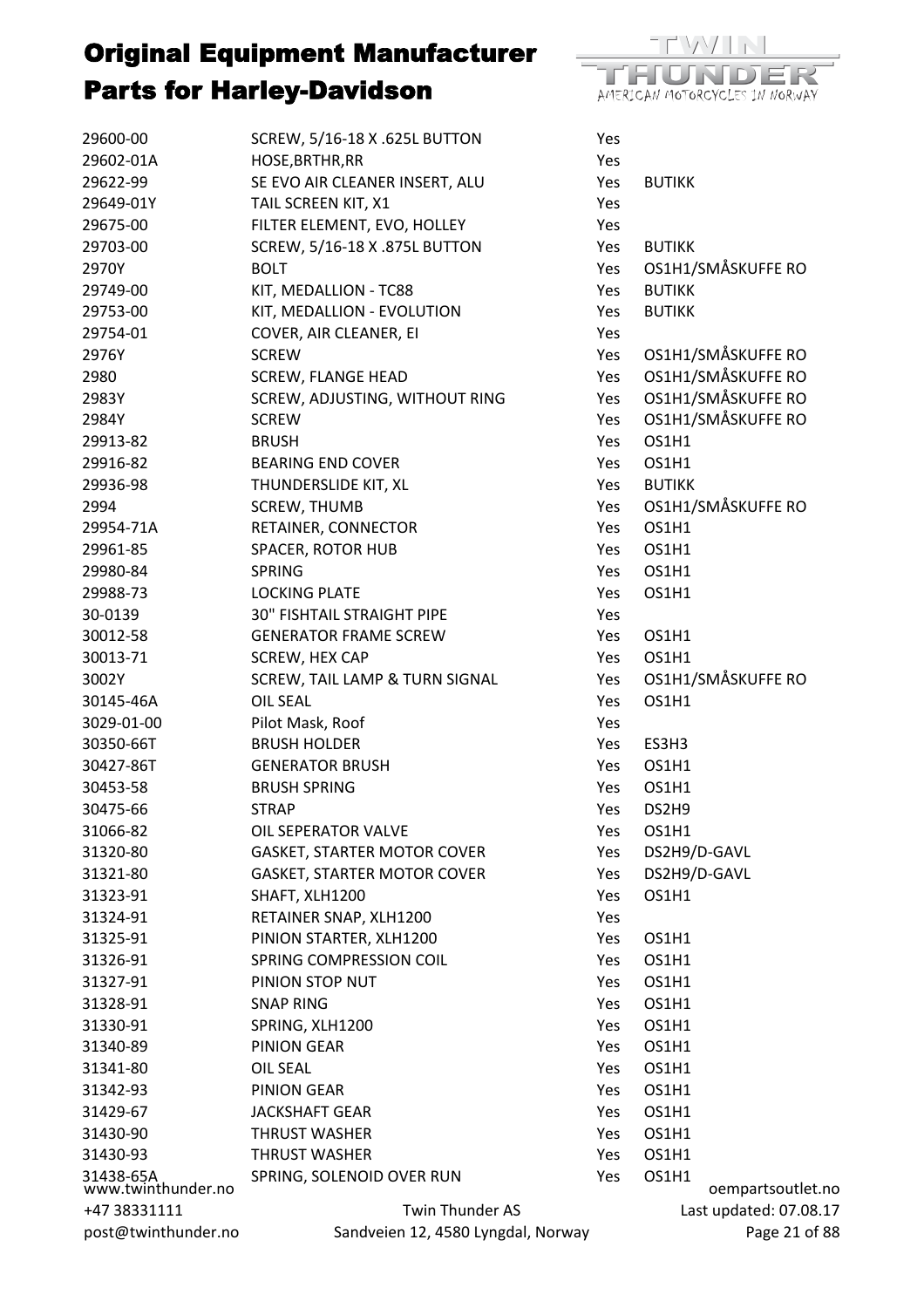

| 31439-84                       | <b>SPRING RETAINER</b>             | Yes | OS1H1         |
|--------------------------------|------------------------------------|-----|---------------|
| 31445-85                       | <b>ACTUATOR ARM</b>                | Yes | OS1H1         |
| 31471-67A                      | <b>GASKET, STARTER MOTOR COVER</b> | Yes | AB-GAVL       |
| 31473-86                       | <b>ACTUATOR SHAFT</b>              | Yes | OS1H1         |
| 31474-86                       | <b>LOCKPLATE</b>                   | Yes | OS1H1         |
| 31478-65A                      | PIVOT BOLT                         | Yes | OS1H1         |
| 31478-67                       | PIVOT BOLT                         | Yes | OS1H1         |
| 31482-86                       | <b>JACKSHAFT</b>                   | Yes | OS1H1         |
| 31501-65                       | THRUST WASHER                      | Yes | OS1H1         |
| 31503-65                       | <b>ACTUATOR RING</b>               | Yes | OS1H1         |
| 31510-90                       | <b>STARTER HOUSING ASSY</b>        | Yes | DS2H8         |
| 31515-90                       | ARMATURE ASSY, FXDS, XL1200        | Yes | DS2H7         |
| 31525-90                       | GEAR, IDLER, FXDS, XLH-1200        | Yes | OS1H1         |
| 31530-90                       | RETAINER, IDLER, FXDS, XLH1200     | Yes | C-75217       |
| 31534-66                       | <b>BRUSH SPRING SET</b>            | Yes | C-75217       |
| 31535-89                       | <b>STARTER MOTOR COVER</b>         | Yes | DS2H7         |
| 31536-89                       | <b>STARTER MOTOR COVER</b>         | Yes | DS2H7         |
| 31541-66T                      | <b>BRUSH SET</b>                   | Yes | OS1H1         |
| 31547-89                       | COUPLING, STARTER, 1340 CC         | Yes | OS1H1         |
| 31556-91B                      | STARTER CLUTCH SUB ASSY            | Yes |               |
| 31557-81                       | <b>SPRING</b>                      | Yes | OS1H1         |
| 31564-83                       | STARTER END COVER BRACKET          | Yes | DS2H8         |
| 31585-73                       | <b>SCREW</b>                       | Yes | OS1H1         |
| 31589-80                       | NUT, ACORN                         | Yes | OS1H1         |
| 31593-81                       | <b>SPRING</b>                      | Yes | OS1H1         |
| 31594-81                       | <b>CAP</b>                         | Yes | OS1H1         |
| 31596-85                       | STARTER BRUSHES, (SET)             | Yes | OS1H1         |
| 31597-81                       | <b>RETAINER</b>                    | Yes | OS1H1         |
| 31598-89                       | <b>IDLER GEAR, STARTER</b>         | Yes | OS1H1         |
| 31600-90                       | RETURN SPRING, FXDS, XLH1200       |     |               |
|                                |                                    | Yes | OS1H1         |
| 31606-00                       | COIL COVER KIT, CHROME             | Yes | DS2H7         |
| 31625-82T                      | COIL COVER, CHROME                 | Yes | DS2H7         |
| 31639-95                       | <b>DUAL SPARK COIL</b>             | Yes | DS2H8         |
| 31652-99Y                      | ELECTRONIC CONTROL MODULE(DOM/     | Yes | DS6H5         |
| 31655-99                       | <b>DUAL SPARK COIL</b>             | Yes | DS2H9         |
| 31660-90                       | DRAIN VENT, FXDS                   | Yes | OS1H1         |
| 31661-90                       | STARTER SPRING, FXDS, XLH1200      | Yes | OS1H1         |
| 31662-90                       | COVER, FXDS                        | Yes | OS1H1         |
| 31664-90                       | SHAFT, FXDS                        | Yes | OS1H1         |
| 31688-90                       | SOLENOID COVER, FXDS, XLH1200      | Yes | OS1H1         |
| 31692-90                       | SPRING, FXDS, XL                   | Yes | OS1H1         |
| 31695-90                       | O-RING, YOKE                       | Yes | OS1H1         |
| 31723-71B                      | <b>COIL BRACKET</b>                | Yes | OS1H1         |
| 31723-95                       | <b>BRACKET, COIL</b>               | Yes | DS2H8         |
| 31724-98                       | <b>SOLENOID COVER KIT</b>          | Yes | <b>BUTIKK</b> |
| 31727-85                       | PLATE NUT                          | Yes | OS1H1         |
| 31732-98                       | <b>COIL BRACKET</b>                | Yes | DS2H8         |
| 31733-98                       | <b>STUD PLATE</b>                  | Yes | DS2H8         |
| 31737-99<br>www.twinthunder.no | <b>CHROME COIL COVER</b>           | Yes | O             |
| +47 38331111                   | Twin Thunder AS                    |     | Last u        |
| post@twinthunder.no            | Sandveien 12, 4580 Lyngdal, Norway |     |               |

oempartsoutlet.no updated: 07.08.17 Page 22 of 88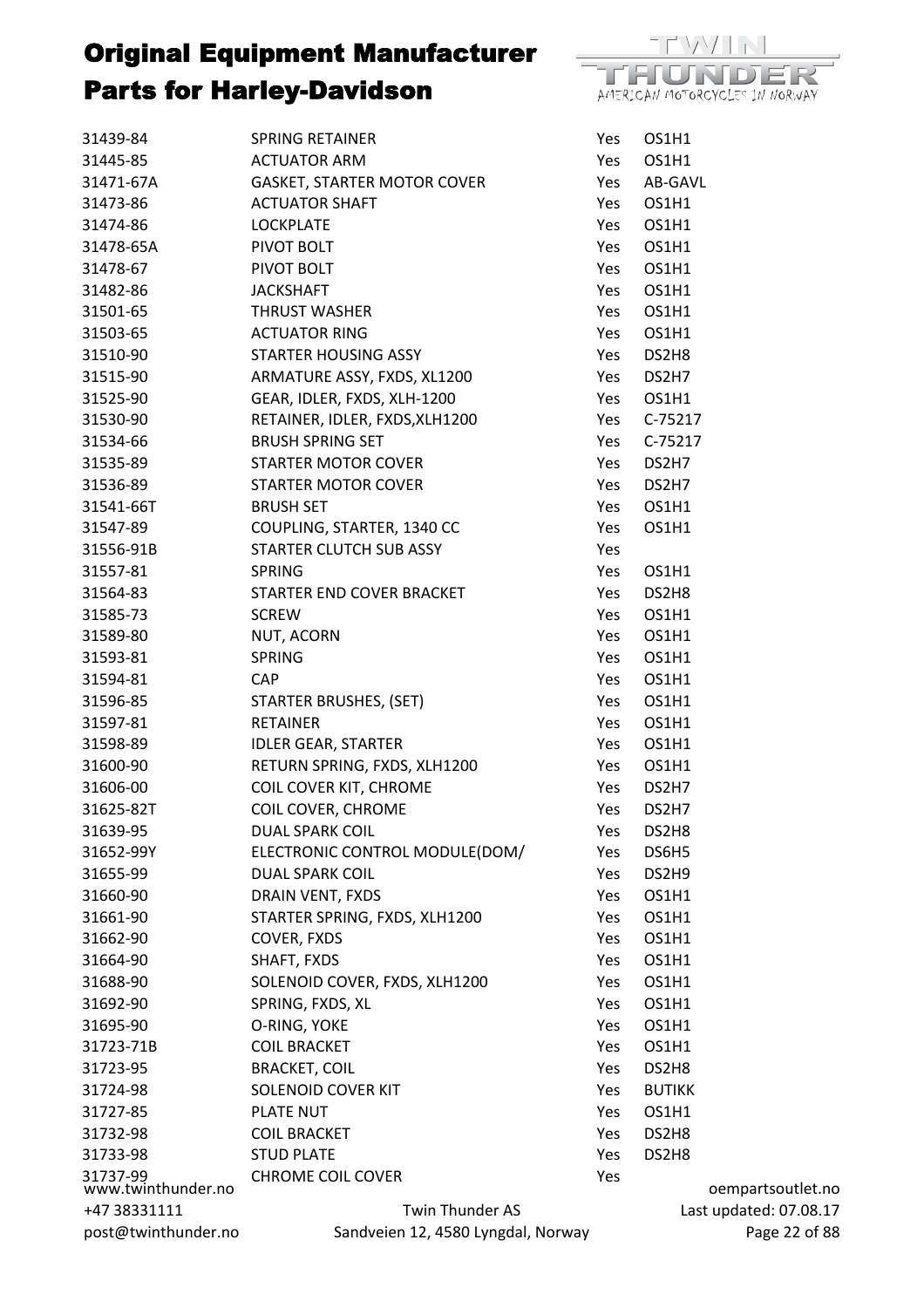

| 31744-99Y                      | ELECTRONIC CONTROL MODULE (EUR      | Yes | DS6H5              |
|--------------------------------|-------------------------------------|-----|--------------------|
| 31761-98                       | SE COIL COVER, DYNA                 | Yes | DS2H7              |
| 31778-01A                      | IGNITION MODULE, 6.2K RACE          | Yes | <b>BUTIKK</b>      |
| 31957-97                       | SE PLUG WIRE KIT                    | Yes | <b>BUTIKK</b>      |
| 31968-01Y                      | <b>BUELL PLUG WIRE KIT, ORANGE</b>  | Yes |                    |
| 31981-94                       | <b>SPARK PLUG CABLE</b>             | Yes |                    |
| 31985-91                       | <b>SPARK PLUG CABLE</b>             | Yes |                    |
| 31986-65C                      | <b>SPARK PLUG CABLE</b>             | Yes | OS1H1              |
| 31992-85                       | REAR SPARK PLUG CABLE               | Yes | OS1H1              |
| 31994-85                       | FRONT SPARK PLUG CABLE              | Yes | OS1H1              |
| 31994-91                       | FRONT SPARK PLUG CABLE              | Yes | DS2H6              |
| 31998-91A                      | <b>INSULATOR RECEP HOUSING</b>      | Yes | DS2H7              |
| 32-0013                        | 65-69 FL STRTR KIT CHR              | Yes |                    |
| 32-0150                        | *N/A USE 32-7546* 5-97              | Yes |                    |
| 32-0204                        | GEN 13T GEAR KIT 58-69BT            | Yes | <b>BUTIKK</b>      |
| 32-0233                        | BRUSH SET LATE 52-57 TWINS          | Yes | XS3H1              |
| 32-0408                        | SW CAPS LONG BUTTON 5/16" LNG       | Yes | XS2H2/XS2H1        |
| 32-0548                        | <b>ACCEL BATTERY ELIMINATOR</b>     | Yes | XS2H3              |
| 32-7799                        | DYNA ELECT.TACH.ADAPTER KIT         | Yes | XS1H3              |
| 32-8009                        | 82-90 EXT.H-BAR WIRING HARNESS      | Yes | XS1H3              |
| 32-8011                        | 59-64 XLH 6V WRNG HRNSS CPT         | Yes | XS1H3              |
| 32-8094                        | 25' CLOTH CVR WIRE BLK              | Yes | XS1H3              |
| 32-9059                        | 73-74 XLH-XLCH MAIN WRNG HRNSS ONLY | Yes | XS1H3              |
| 3200                           | SCREW, SET                          | Yes | OS1H1/SMÅSKUFFE RO |
| 32007-01Y                      | <b>BUELL PLUG WIRE KIT, BLACK</b>   | Yes |                    |
| 32012-01Y                      | BUELL PLUG WIRE KIT, YELLOW         | Yes |                    |
| 32038-95A                      | BRAIDED PLUG WIRE KIT SIL XL        | Yes | <b>BUTIKK</b>      |
| 32043-98                       | SPARK PLUG CABLE, FT LEFT           | Yes | DS2H6              |
| 32044-98                       | SPARK PLUG CABLE, FT CHIMNEY        | Yes | DS2H5              |
| 32045-98                       | SPARK PLUG CABLE, RR LEFT           | Yes | DS2H6              |
| 32046-98                       | SPARK PLUG CABLE, RR CHIMNEY        | Yes | DS2H5/DS2H6        |
| 32054-98                       | S.E. SPARKPLUG WIRES KIT, BLK       | Yes | HS3H4              |
| 32055-98                       | S.E. SPARKPLUG WIRES KIT, RED       | Yes | HS3H4              |
| 32056-98                       | S.E. SPARKPLUG WIRES KIT, ORAN      | Yes | HS2H7              |
| 3206B                          | <b>SCREW, SET</b>                   | Yes | OS1H1/SMÅSKUFFE RO |
| 32072-98                       | SPARK PLUG WIRES KIT, YELLOW        | Yes | HS2H7              |
| 32080-01                       | CART, EVO TOURING S1/S2 5X          | Yes | DS1H9              |
| 32081-01                       | CART FLH 1450/1550 S1/S2 '99-'      | Yes |                    |
| 32082-01                       | CART. SFTL 1450/1550 10X            | Yes | <b>DS4H10</b>      |
| 32083-01                       | CART SFTL 1550B RACE 5X             | Yes | DS1H9              |
| 32090-98                       | SE PLUG WIRE KIT, BLACK             | Yes |                    |
| 32095-98                       | SE PLUG WIRE KIT, BLACK             | Yes |                    |
| 3214                           | SCREW, TAPPING, FXD'S               | Yes | OS1H1/SMÅSKUFFE RO |
| 3225                           | <b>SCREW</b>                        | Yes | OS1H1/SMÅSKUFFE RO |
| 32303-47A                      | SPARK PLUG, THREE, 2 PACK           | Yes |                    |
| 32312-78A                      | SPARK PLUG, 5RL, 2 PACK             | Yes | HS1H2/DS2H2        |
| 32312-78A                      | SPARK PLUG, 5RL, 2 PACK             | Yes |                    |
| 32314-83                       | SPARK PLUG, 6R7, 2 PACK             | Yes | HS1H3              |
| 32314-83<br>www.twinthunder.no | SPARK PLUG, 6R7, 2 PACK             | Yes | oempartsoutle      |
| +47 38331111                   | <b>Twin Thunder AS</b>              |     | Last updated: 07.0 |
| post@twinthunder.no            | Sandveien 12, 4580 Lyngdal, Norway  |     | Page 23            |

tsoutlet.no d: 07.08.17 Page 23 of 88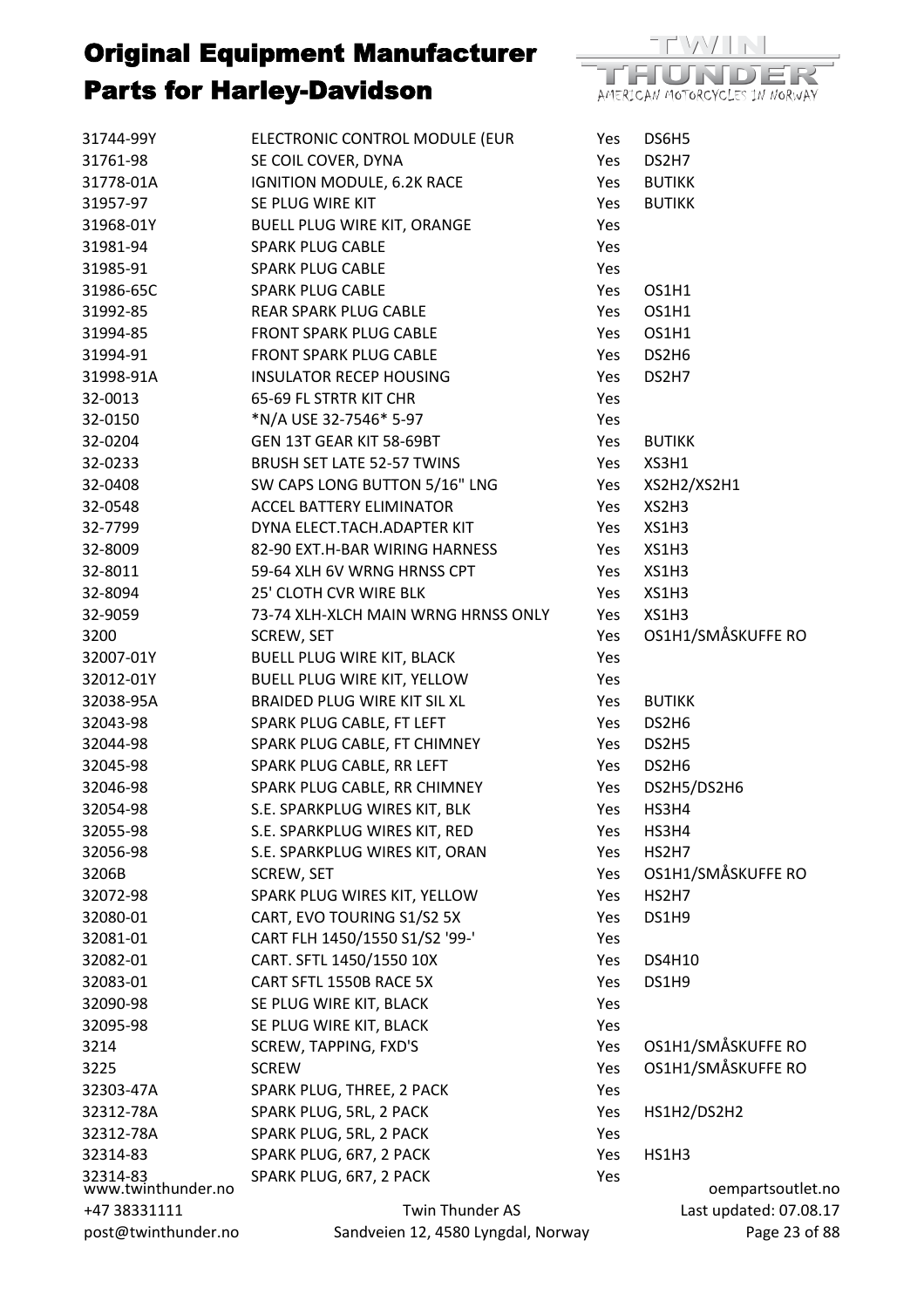

| 32321-91                      | SPARK PLUG, SE, EX12P, 2 PACK                                   | Yes        |                   |                        |
|-------------------------------|-----------------------------------------------------------------|------------|-------------------|------------------------|
| 32322-91                      | SPARK PLUG, SE, XL10S, 2 PACK                                   | Yes        | HS3H5/BUTIKK      |                        |
| 32323-91                      | SPARK PLUG, SE, SH13S, 2 PACK                                   | Yes        | HS3H5/BUTIKK      |                        |
| 32324-91                      | SPARK PLUG, SE, SH12S, 2 PACK                                   | Yes        | HS3H5/BUTIKK      |                        |
| 32327-91                      | SPARK PLUG, SE, EVS13P, 2 PACK                                  | Yes        | DS4H11/BUTIKK     |                        |
| 3234W                         | SCREW, SET                                                      | Yes        |                   | OS1H1/SMÅSKUFFE RO     |
| 32350-77                      | <b>TUNE-UP KIT</b>                                              | Yes        | HS1H1/BUTIKK      |                        |
| 32352-77                      | <b>TUNE-UP KIT</b>                                              | Yes        |                   |                        |
| 32353-77                      | <b>TUNE-UP KIT</b>                                              | Yes        | HS1H <sub>2</sub> |                        |
| 32356-94                      | SPARK PLUG, GOLD 71-85 XL, 4R5                                  | Yes        | HS1H3             |                        |
| 32359-00A                     | SE PLUG WIRE KIT, RED                                           | Yes        | HS2H8/BUTIKK      |                        |
| 32400-94                      | SENSOR, CAM TIMING                                              | Yes        | DS2H <sub>2</sub> |                        |
| 32401-80                      | <b>TRIGGER ROTOR</b>                                            | Yes        | OS1H1             |                        |
| 32404-90                      | SENSOR ASSY TIMING FXDS                                         | Yes        | DS2H2/OS1H1       |                        |
| 32422-98                      | <b>ROTOR CUP, 6-CUT</b>                                         | <b>Yes</b> | OS1H1             |                        |
| 32423-97B                     | ELECTRONIC CONTROL MODULE, EFI                                  | Yes        | GS1H1             |                        |
| 32432-91A                     | <b>IGNITION MODULE, 1200J</b>                                   | Yes        | DS2H5             |                        |
| 32447-95                      | SENSOR, CRANKSHAFT POSITION                                     | Yes        | DS2H4/DS2H2       |                        |
| 32466-95A                     | <b>IGNITION MODULE</b>                                          | Yes        | DS2H5             |                        |
| 32479-99                      | <b>IGNITION MODULE, HDI</b>                                     | Yes        | DS2H1             |                        |
| 32480-01                      | <b>IGNITION MODULE</b>                                          | Yes        | DS2H3             |                        |
| 3250                          | <b>ADJUSTING SCREW</b>                                          | Yes        |                   | OS1H1/SMÅSKUFFE RO     |
| 32506-83                      | TIMER COVER, XL                                                 | Yes        | DS2H1             |                        |
| 32535-48                      | WASHER, TIMERSHAFT                                              | Yes        |                   | OS1H1/SMÅSKUFFE RO     |
| 32549-98                      | TIMER COVER, 1200S                                              | Yes        | DS2H1             |                        |
| 3256                          | <b>SCREW, SET</b>                                               | Yes        |                   | OS1H1/SMÅSKUFFE RO     |
| 32562-96                      | SPARK PLUG COVER, CHROME, W/O                                   | Yes        |                   |                        |
| 32581-85T                     | TIMER COVER, L TO R                                             | Yes        | <b>BUTIKK</b>     |                        |
| 32585-89T                     | TIMER COVER, L TO R                                             | Yes        |                   |                        |
| 32585-90T                     | TIMER COVER, GOLD EAGLE                                         | Yes        |                   |                        |
| 32588-91T                     | TIMER COVER, H-D, CHROME                                        | Yes        | <b>BUTIKK</b>     |                        |
| 32589-91T                     | H-D TIMER COVER, GOLD                                           | Yes        | <b>BUTIKK</b>     |                        |
| 32590-98                      | TIMER COVER, VERTICAL, "FLAMES                                  | Yes        | <b>BUTIKK</b>     |                        |
| 32595-96                      | SE STREET IGNITION MODULE - 13                                  | Yes        | <b>BUTIKK</b>     |                        |
| 32608-70                      | <b>TIMER STUD</b>                                               | Yes        |                   | OS1H1/SMÅSKUFFE RO     |
| 3262                          | <b>STUD</b>                                                     | Yes        |                   | OS1H1/SMÅSKUFFE RO     |
| 32629-70T                     | <b>TIMER PLATE ASSY</b>                                         | Yes        |                   | OS1H1/SMÅSKUFFE RO     |
| 3266                          | <b>SCREW</b>                                                    | Yes        |                   | OS1H1/SMÅSKUFFE RO     |
| 32667-98                      | TIMER CVR, VERTICAL, H-D, SAT.                                  | Yes        | <b>BUTIKK</b>     |                        |
| 32670-70                      | <b>ADAPTER TERMINAL</b>                                         | Yes        |                   | OS1H1/SMÅSKUFFE RO     |
| 326759                        |                                                                 |            |                   |                        |
|                               | HD Tonal Type Pattern Tie                                       | Yes        |                   | OS1H1/SMÅSKUFFE RO     |
| 3268<br>32721-01              | <b>SCREW, SOCKET HEAD CAP</b><br>SE 6200 PERFORMANCE IGN SYSTEM | Yes        | HS3H9             |                        |
|                               |                                                                 | Yes        |                   |                        |
| 32748-99A                     | SE STREET IGN SYSTEM, DYNA                                      | Yes        | <b>BUTIKK</b>     |                        |
| 32751-01                      | KIT, HARDWARE, FUEL GAUGE TRIM                                  | Yes        | DS2H1/BUTIKK      |                        |
| 32772-01                      | ELECTRONIC CONTROL MODULE                                       | Yes        | <b>ES1H1</b>      |                        |
| 32822-01Y                     | <b>BUELL PERFORMANCE PLUG (TP)</b>                              | Yes        | <b>BUTIKK</b>     |                        |
| 32997-01                      | SPARK PLUG, SE, PLATINUM, TP12                                  | Yes        |                   |                        |
| 33-0511<br>www.twinthunder.no | AMBER BULLET LITE LENS                                          | Yes        | XS2H2             | oempartsoutlet.no      |
| +47 38331111                  | Twin Thunder AS                                                 |            |                   | Last updated: 07.08.17 |
| post@twinthunder.no           | Sandveien 12, 4580 Lyngdal, Norway                              |            |                   | Page 24 of 88          |
|                               |                                                                 |            |                   |                        |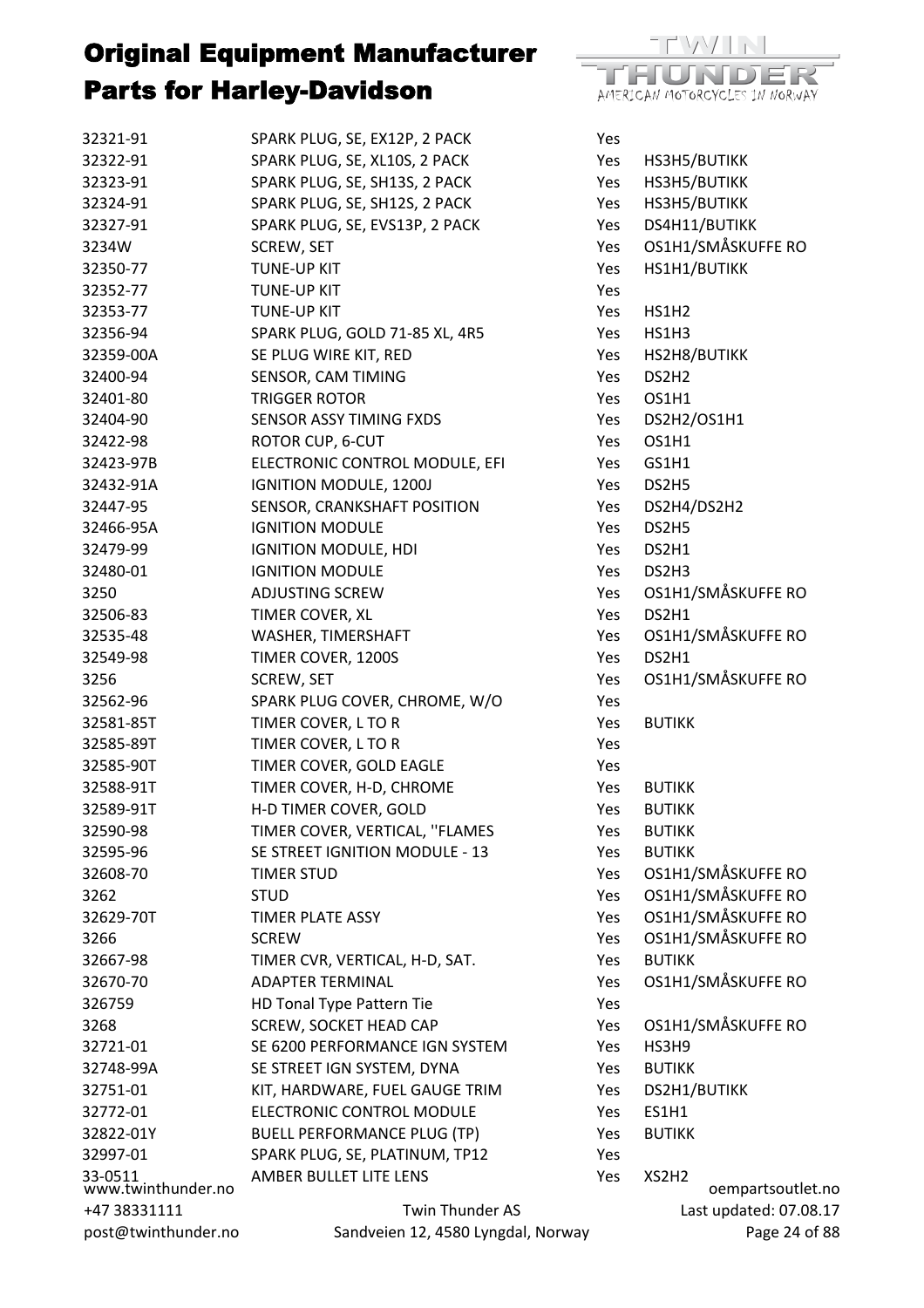| 33-0512                        | <b>CLEAR BULLET LITE LENS</b>        | Yes | XS2H2         |
|--------------------------------|--------------------------------------|-----|---------------|
| 33-1961                        | 72-74 IND LAMP NEU-OP SW 2 WIRE      | Yes | XS2H1         |
| 33-1962                        | 72-74 IND LAMP GEN 2 WIRE BLUE       | Yes | XS2H1         |
| 33-1981                        | <b>SPRNG FRK SPTLGHT 6V BULB</b>     | Yes | XS2H2         |
| 33-1983                        | LGHT SCKT 2 WIRE 3PC PLASTIC         | Yes | XS2H2         |
| 33-2075                        | *N/A USE 33-2092*                    | Yes |               |
| 33006-95                       | TRANSMISSION, B&C DOM, CA            | Yes | MS2H2         |
| 33043-80                       | <b>WASHER</b>                        | Yes | OS1H1/        |
| 33062-00                       | TRANSMISSION, FXD, SILVER POLI       | Yes | MS2H2         |
| 33062-96                       | TRANSMISSION, POLISHED, FXD          | Yes | MS3H2         |
| 33085-74                       | <b>SPRING</b>                        | Yes | OS1H1/        |
| 33086-74                       | PIVOT PIN                            | Yes | OS1H1/        |
| 33088-71                       | <b>STUD</b>                          | Yes | OS1H1/        |
| 33099-52A                      | <b>BUSHING, TRANSMISSION STARTER</b> | Yes | OS1H1/        |
| 33110-54                       | <b>WASHER</b>                        | Yes | OS1H1/        |
| 33114-79                       | <b>SPACER</b>                        | Yes | OS1H1/        |
| 33116-86A                      | OIL FILTER ADAPTER KIT               | Yes | <b>DS1H11</b> |
| 33119-79B                      | SCREW, ADJUSTING, SHIFTER ARM        | Yes | OS1H1/        |
| 33120-79                       | <b>JACKSHAFT</b>                     | Yes | <b>DS1H11</b> |
| 33121-79                       | <b>JACKSHAFT SPACER</b>              | Yes | OS1H1/        |
| 33121-89                       | SLEEVE, STARTER                      | Yes | OS1H1/        |
| 33125-89                       | <b>LOCKPLATE</b>                     | Yes | OS1H1/        |
| 33126-93                       | <b>LOCKPLATE</b>                     | Yes | OS1H1/        |
| 33127-93                       | SHAFT, EXTENSION                     | Yes | OS1H1/        |
| 33152-59                       | <b>STUD, STARTER COVER</b>           | Yes | OS1H1/        |
| 33178-98                       | SHIFT PLATE, DRUM RETENTION          | Yes | OS1H1/        |
| 33185-79                       | <b>LINKAGE</b>                       | Yes | OS1H1/        |
| 33187-79                       | <b>SPACER</b>                        | Yes | OS1H1/        |
| 33189-63T                      | FOOTREST RUBBER, SMALL               | Yes | OS1H1/        |
| 33197-79                       | <b>LOCKWASHER</b>                    | Yes | OS1H1/        |
| 33199-79                       | <b>SPRING</b>                        | Yes | OS1H1/        |
| 33201-79                       | <b>SPRING</b>                        | Yes | <b>DS1H11</b> |
| 33205-80                       | <b>THRUST WASHER</b>                 | Yes | OS1H1/        |
| 33206-80                       | <b>THRUST WASHER</b>                 | Yes | OS1H1/        |
| 33208-80                       | <b>THRUST WASHER</b>                 | Yes | OS1H1/        |
| 33209-80                       | <b>THRUST WASHER</b>                 | Yes | OS1H1/        |
| 33210-80                       | <b>THRUST WASHER</b>                 | Yes | OS1H1/        |
| 33211-80                       | <b>THRUST WASHER</b>                 | Yes | OS1H1/        |
| 33212-80                       | <b>THRUST WASHER</b>                 | Yes | OS1H1/        |
| 33213-31                       | <b>BUSHING</b>                       | Yes | OS1H1/        |
| 33215-30                       | WASHER                               | Yes | OS1H1/        |
| 33216-99                       | <b>FOOTPEG RUBBER, FRONT</b>         | Yes | <b>DS1H11</b> |
| 33290-38                       | <b>BUSHING, LWR COVR SPRKT</b>       | Yes | OS1H1/        |
| 33291-36                       | STARTER COVER BUSHING, UPPER         | Yes | OS1H1/        |
| 33319-90                       | ROLLER, 883/1200                     | Yes | OS1H1/        |
| 33320-79D                      | SHIFTER CAM ASSY                     | Yes | OS1H1/        |
| 33320-98                       | SHIFTER CAM ASSY                     | Yes | DS2H1         |
| 33326-79A                      | PILLOW BLOCK ASSY, SHIFTER CAM       | Yes | OS1H1/        |
| 33332-79<br>www.twinthunder.no | PILLOW BLOCK ASSY, SHIFTER CAM       | Yes | OS1H1/        |
| +47 38331111                   | Twin Thunder AS                      |     | Las           |
| post@twinthunder.no            | Sandveien 12, 4580 Lyngdal, Norway   |     |               |



oempartsoutlet.no Last updated: 07.08.17 Page 25 of 88 Yes OS1H1/SMÅSKUFFE RO Yes OS1H1/SMÅSKUFFE RO Yes OS1H1/SMÅSKUFFE RO Yes OS1H1/SMÅSKUFFE RO Yes OS1H1/SMÅSKUFFE RO Yes OS1H1/SMÅSKUFFE RO Yes OS1H1/SMÅSKUFFF RO Yes OS1H1/SMÅSKUFFE RO Yes OS1H1/SMÅSKUFFE RO Yes OS1H1/SMÅSKUFFE RO Yes OS1H1/SMÅSKUFFE RO Yes OS1H1/SMÅSKUFFE RO Yes OS1H1/SMÅSKUFFE RO Yes OS1H1/SMÅSKUFFE RO Yes OS1H1/SMÅSKUFFE RO Yes OS1H1/SMÅSKUFFE RO Yes OS1H1/SMÅSKUFFE RO Yes OS1H1/SMÅSKUFFE RO Yes OS1H1/SMÅSKUFFE RO Yes OS1H1/SMÅSKUFFE RO Yes DS1H11/OS1H1 Yes OS1H1/SMÅSKUFFE RO Yes OS1H1/SMÅSKUFFE RO Yes OS1H1/SMÅSKUFFE RO Yes OS1H1/SMÅSKUFFE RO Yes OS1H1/SMÅSKUFFE RO Yes OS1H1/SMÅSKUFFE RO Yes OS1H1/SMÅSKUFFE RO Yes OS1H1/SMÅSKUFFE RO Yes OS1H1/SMÅSKUFFF RO Yes DS1H11/OS1H1 Yes OS1H1/SMÅSKUFFE RO Yes OS1H1/SMÅSKUFFE RO Yes OS1H1/SMÅSKUFFE RO Yes OS1H1/SMÅSKUFFE RO Yes OS1H1/SMÅSKUFFE RO Yes OS1H1/SMÅSKUFFE RO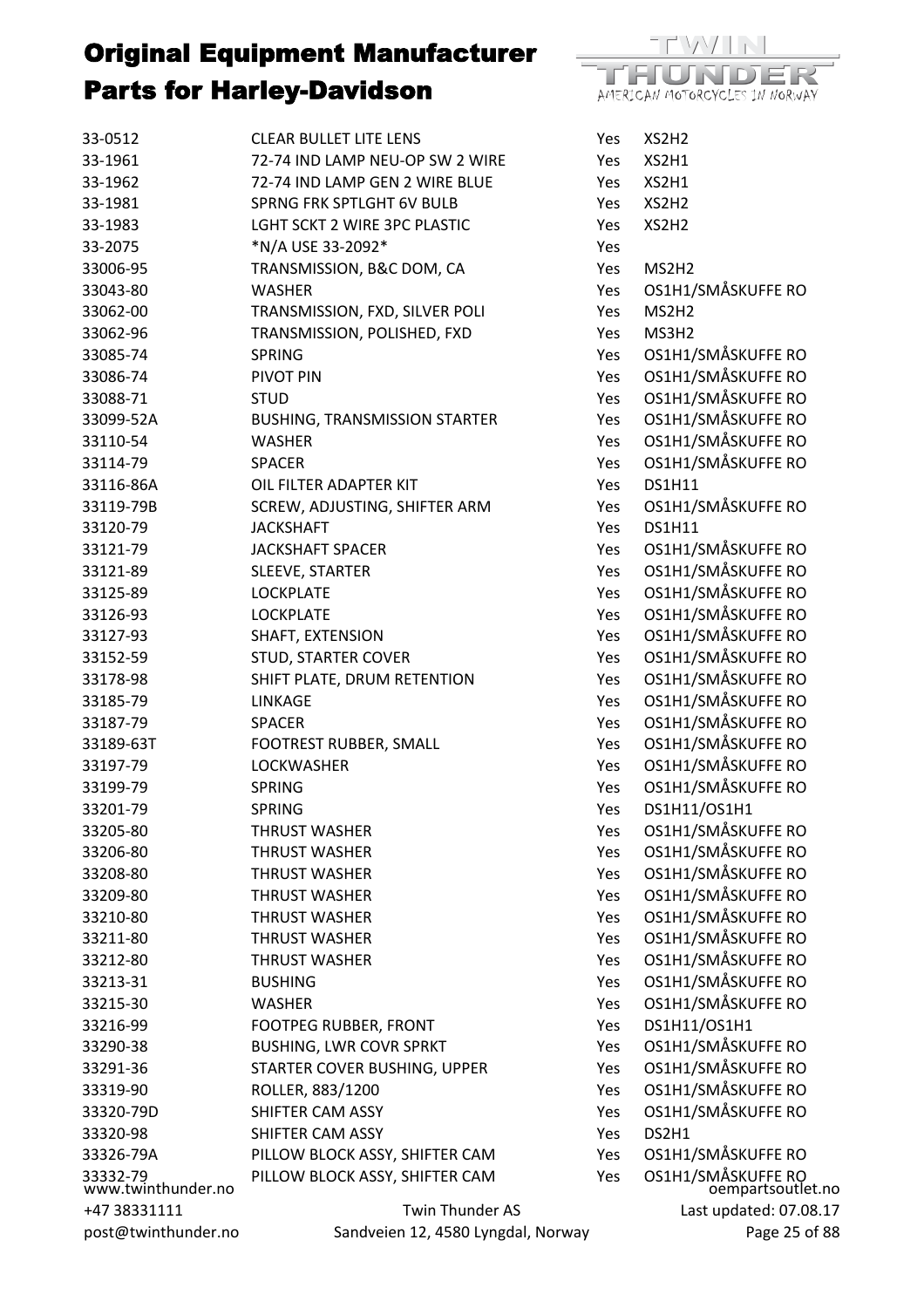

| 33340-90                                                    | O-RING                                                | Yes | OS1H1/SMÅSKUFFE RO                      |
|-------------------------------------------------------------|-------------------------------------------------------|-----|-----------------------------------------|
| 33345-89                                                    | O-RING                                                | Yes | OS1H1/SMÅSKUFFE RO                      |
| 33347-86                                                    | <b>SPACER</b>                                         | Yes | OS1H1/SMÅSKUFFE RO                      |
| 33362-52                                                    | <b>CLUTCH LOCK WASHER</b>                             | Yes | OS1H1/SMÅSKUFFE RO                      |
| 33379-57                                                    | <b>STARTER CLUTCH</b>                                 | Yes | OS1H1/SMÅSKUFFE RO                      |
| 33391-36                                                    | <b>CLUTCH SPRING</b>                                  | Yes | OS1H1/SMÅSKUFFE RO                      |
| 33391-52                                                    | <b>SPRING</b>                                         | Yes | OS1H1/SMÅSKUFFE RO                      |
| 33432-73                                                    | GEAR, RATCHET, XL                                     | Yes | OS1H1/SMÅSKUFFE RO                      |
| 33442-57                                                    | <b>BUSHING</b>                                        | Yes | DS1H9                                   |
| 33445-89                                                    | <b>BUSHING, STARTER</b>                               | Yes | OS1H1/SMÅSKUFFE RO                      |
| 33445-94A                                                   | <b>BUSHING, PRIMARY COVER</b>                         | Yes | OS1H1/SMÅSKUFFE RO                      |
| 33449-90                                                    | SPRING, PINION GEAR                                   | Yes | OS1H1/SMÅSKUFFE RO                      |
| 33449-94                                                    | <b>SPRING</b>                                         | Yes | OS1H1/SMÅSKUFFE RO                      |
| 334A                                                        | <b>ROLL PIN</b>                                       | Yes | OS1H1/SMÅSKUFFE RO                      |
| 335-2337                                                    | GAFFELBEIN +8" FLT/FLHT 84-92                         | Yes |                                         |
| 33518-92                                                    | TUBE, RETURN                                          | Yes | <b>DS1H10</b>                           |
| 33519-92A                                                   | TUBE, RETURN                                          | Yes | <b>DS1H10</b>                           |
| 33616-96                                                    | <b>GEAR SHIFT LEVER COVER KIT</b>                     | Yes |                                         |
| 33616-96                                                    | <b>GEAR SHIFT LEVER COVER KIT</b>                     | Yes |                                         |
| 33630-87                                                    | <b>BRACKET ASSY, GEAR SHIFTER</b>                     | Yes | <b>DS1H10</b>                           |
| 33642-89                                                    | <b>GEAR SHIFTER COVER ASSY</b>                        | Yes |                                         |
| 33644-65                                                    | <b>COVER, SHIFT LEVER</b>                             | Yes | <b>DS1H10</b>                           |
| 33660-85A                                                   | <b>FOOT SHIFTER LEVER ASSY</b>                        | Yes | OS1H1/SMÅSKUFFE RO                      |
| 33683-00                                                    | <b>BRACKET ASSY, GEAR SHIFTER</b>                     | Yes | <b>DS1H10</b>                           |
| 33683-87A                                                   | <b>BRACKET ASSY, SHIFT</b>                            | Yes | <b>DS1H10</b>                           |
| 33697-93                                                    | FOOTREST SUPPORT, RH, CHROME                          | Yes | HS1H3                                   |
| 337                                                         | DOWEL PIN, SOFTAIL                                    | Yes | OS1H1/SMÅSKUFFE RO                      |
| 33713-83                                                    | <b>BUSHING</b>                                        | Yes | OS1H1/SMÅSKUFFE RO                      |
| 33715-80A                                                   | <b>BRACKET</b>                                        | Yes | OS1H1/SMÅSKUFFE RO                      |
| 33728-82A                                                   |                                                       | Yes | OS1H1/SMÅSKUFFE RO                      |
|                                                             | BALL JOINT ASSY, SHIFT LINKAGE<br><b>SHIFTER ROD</b>  |     | DS1H10                                  |
| 33730-92                                                    |                                                       | Yes | OS1H1/SMÅSKUFFE RO                      |
| 33806-94Y                                                   | ROD END, MALE                                         | Yes |                                         |
| 33812-96Y                                                   | <b>SHIFT ROD</b>                                      | Yes | <b>DS6H10</b>                           |
| 33833-01A                                                   | CHROME SHIFT LEVER, VRSC                              | Yes |                                         |
| 33871-67                                                    | <b>SHIFTER ROD END</b>                                | Yes | OS1H1/SMÅSKUFFE RO                      |
| 33882-83B                                                   | <b>FOOTBRAKE LEVER</b>                                | Yes | <b>DS1H10</b>                           |
| 33898-01                                                    | MID-CONTROL KIT, CHROME, XL                           | Yes | <b>HS1H1</b>                            |
| 33902-98                                                    | <b>NEUTRAL GEAR SWITCH</b>                            | Yes | DS1H9/DS2H2                             |
| 3402                                                        | NUT                                                   | Yes |                                         |
| 3403                                                        | <b>NUT</b>                                            | Yes | OS1H1/SMÅSKUFFE RO                      |
| 34037-52                                                    | <b>BUSHING, SHIFTER SHAFT</b>                         | Yes | OS1H1/SMÅSKUFFE RO                      |
| 34040-52                                                    | RETAINING RING, SHIFTER CAM PL                        | Yes | OS1H1/SMÅSKUFFE RO                      |
| 34050-36                                                    | <b>SCREW, LOCK</b>                                    | Yes | OS1H1/SMÅSKUFFE RO                      |
| 34062-52                                                    | <b>SHIFTER PLUNGER</b>                                | Yes | OS1H1/SMÅSKUFFE RO                      |
| 34066-52                                                    | <b>WASHER</b>                                         | Yes | OS1H1/SMÅSKUFFE RO                      |
| 34067-52                                                    | WASHER, LOCK, CAM FOLLOWER                            | Yes | OS1H1/SMÅSKUFFE RO                      |
| 34068-52A                                                   | SPRING, SHIFTER PLUNGER                               | Yes | OS1H1/SMÅSKUFFE RO                      |
| 34069-71                                                    | <b>LOCKWASHER</b>                                     | Yes | OS1H1/SMÅSKUFFE RO                      |
| 34073-91<br>www.twinthunder.no                              | SPACER, PAWL CRANK, XL                                | Yes | OS1H1/SMÅSKUFFE RO<br>oempartsoutlet.no |
| +47 38331111<br>$not$ $\omega$ most $\omega$ twinthunder no | Twin Thunder AS<br>Sandveien 12, 4580 Lyngdal, Norway |     | Last updated: 07.08.17<br>Page 26 of 88 |
|                                                             |                                                       |     |                                         |

+47 383 post@twinthunder.no Sandveien 12, 4580 Lyngdal, Norway

08.17 Page 26 of 88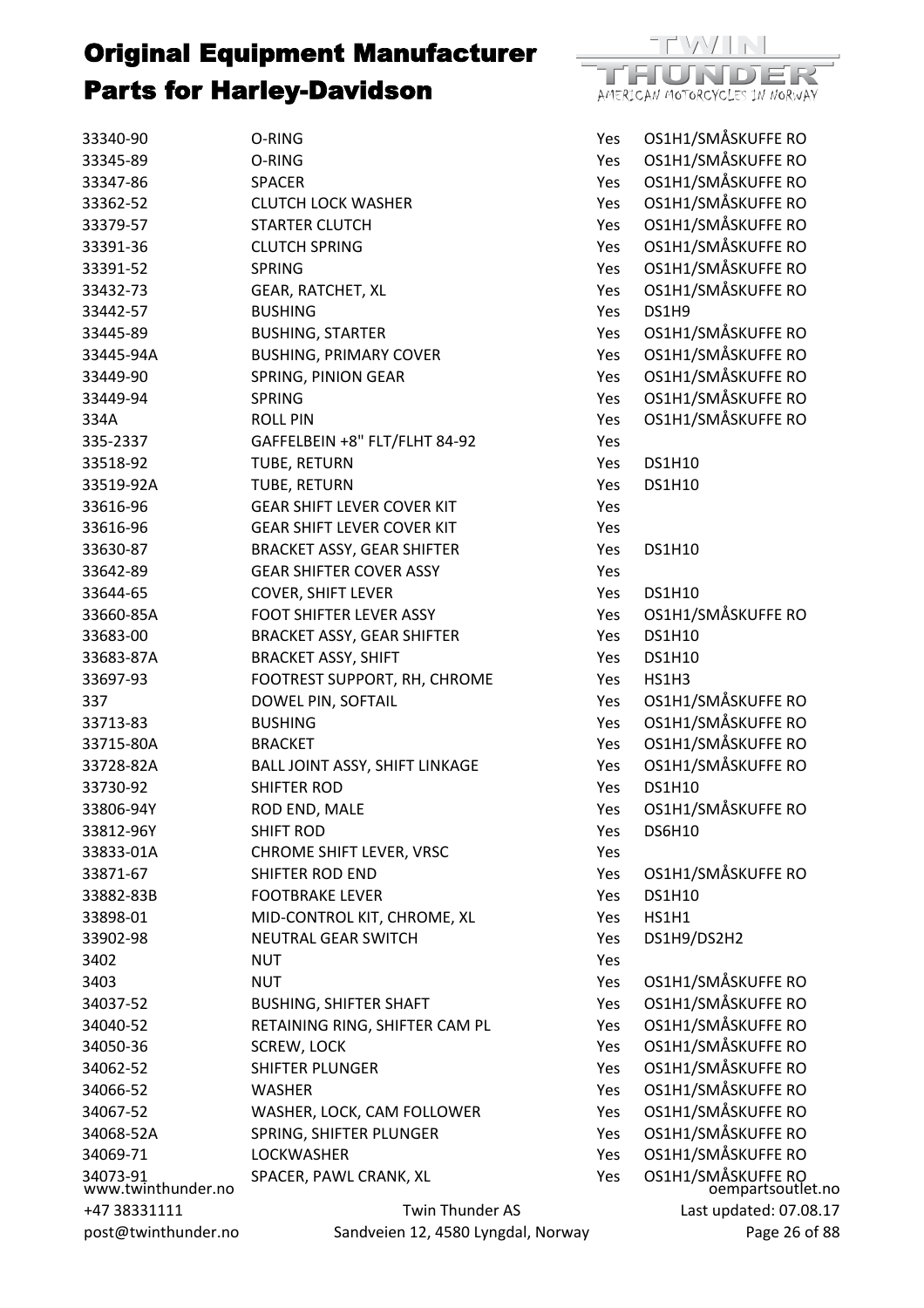

| 34075-89                       | WASHER, BUSHING RETAINER           | Yes | <b>OS1H1/S</b> |
|--------------------------------|------------------------------------|-----|----------------|
| 34076-89                       | <b>BUSHING, SHIFTER SHAFT</b>      | Yes | <b>OS1H1/S</b> |
| 34077-91                       | WASHER, SPRING SPACER, XL883/1     | Yes | <b>OS1H1/S</b> |
| 34082-79                       | PIN, ARM SHIFTER TRANSMISSION      | Yes | <b>OS1H1/S</b> |
| 34083-79                       | <b>SPRING</b>                      | Yes | OS1H1/S        |
| 34086-79                       | SHIFTER ARM, TRANSMISSION          | Yes | <b>OS1H1/S</b> |
| 34089-79                       | <b>SPRING</b>                      | Yes | <b>OS1H1/S</b> |
| 3409                           | SCREW, HEX CAP                     | Yes | OS1H1/S        |
| 3412                           | <b>SCREW, ROCKER ARM COVER</b>     | Yes | <b>OS1H1/S</b> |
| 34141-52A                      | SHIFTER FORK SHAFT                 | Yes | <b>OS1H1/S</b> |
| 34168-39                       | <b>ROLLER</b>                      | Yes | <b>OS1H1/S</b> |
| 34168-52                       | ROLLER, FINGER SHIFTER             | Yes | <b>OS1H1/S</b> |
| 34180-33                       | LOCKWASHER, SHIFT FORK             | Yes | <b>OS1H1/S</b> |
| 34184-79                       | <b>SHIFT FINGER</b>                | Yes | OS1H1/S        |
| 34186-76                       | SHIFTER SHAFT FORK KIT             | Yes | <b>OS1H1/S</b> |
| 3419                           | <b>CAP SCREW</b>                   | Yes | <b>OS1H1/S</b> |
| 34191-79E                      | SHIFTER FORK, 1ST & 2ND GEAR       | Yes | <b>OS1H1/S</b> |
| 34193-79E                      | SHIFTER FORK, 3RD & 5TH GEAR       | Yes | <b>OS1H1/S</b> |
| 34195-79E                      | SHIFTER FORK, 4TH GEAR             | Yes | <b>OS1H1/S</b> |
| 3429                           | SCREW, HEX CAP                     | Yes | OS1H1/S        |
| 3432Y                          | <b>HEX HEAD SCREW</b>              | Yes | OS1H1/S        |
| 3433Y                          | <b>HEX HEAD SCREW</b>              | Yes | OS1H1/S        |
| 3440                           | <b>SCREW</b>                       | Yes | <b>OS1H1/S</b> |
| 3443                           | <b>SCREW</b>                       | Yes | <b>OS1H1/S</b> |
| 34459-26                       | WASHER, LEATHER                    | Yes | <b>OS1H1/S</b> |
| 34468-86A                      | TRANSMISSION TOP COVER, CHROME     | Yes | DS1H9          |
| 34469-99B                      | TRANSMISSION TOP COVER, CHROME     | Yes | DS3H2          |
| 34476-72                       | PAWL, GEAR SHIFTER                 | Yes | <b>OS1H1/S</b> |
| 34481-91A                      | SPRING, TORSION, XL                | Yes |                |
| 34482-53                       | <b>SPRING</b>                      | Yes | OS1H1/S        |
| 34483-90                       | SPRING, DETENT 883/1200            | Yes | OS1H1/S        |
| 34492-91                       | SHIFTER PAWL, XL                   | Yes | OS1H1/S        |
| 34494-74C                      | SHIFTER PAWL CARRIER               | Yes | OS1H1/S        |
| 3450                           | <b>SCREW</b>                       | Yes | <b>OS1H1/S</b> |
| 34500-52A                      | SPRING, CARRIER, SHIFTER PAWL      | Yes | <b>OS1H1/S</b> |
| 34517-80                       | <b>SHIFTER PAWL</b>                | Yes | OS1H1/S        |
| 34518-80                       | <b>SHIFTER PAWL</b>                | Yes | <b>OS1H1/S</b> |
| 3455                           | <b>SCREW</b>                       | Yes | <b>OS1H1/S</b> |
| 34552-52                       | <b>GASKET, COVER SHIFTER</b>       | Yes | EF-GAVL        |
| 34560-91                       | SHIFTER BASE PLATE, XL883/1200     | Yes | OS1H1/S        |
| 34561-84                       | <b>LOCATER PLATE</b>               | Yes | <b>OS1H1/S</b> |
| 34564-74B                      | FOOT SHIFT LEVER, SOFTAIL          | Yes | DS1H8          |
| 3458                           | <b>CAP SCREW</b>                   | Yes | <b>OS1H1/S</b> |
| 34599-81                       | <b>FOOT SHIFT LEVER</b>            | Yes | DS1H8          |
| 34599-81T                      | SHIFT LEVER, CHROME                | Yes | DS1H8          |
| 3460                           | <b>SCREW</b>                       | Yes | OS1H1/S        |
| 34605-86TB                     | SHIFT LEVER, XL                    | Yes | <b>DS1H10</b>  |
| 34607-84                       | <b>SHIFT LEVER</b>                 | Yes | DS1H8          |
| 34609-52<br>www.twinthunder.no | <b>RUBBER</b>                      | Yes | OS1H1/S        |
| +47 38331111                   | Twin Thunder AS                    |     | Las            |
| post@twinthunder.no            | Sandveien 12, 4580 Lyngdal, Norway |     |                |

oempartsoutlet.no Last updated: 07.08.17 Page 27 of 88 Yes OS1H1/SMÅSKUFFE RO Yes OS1H1/SMÅSKUFFE RO Yes OS1H1/SMÅSKUFFE RO Yes OS1H1/SMÅSKUFFE RO Yes OS1H1/SMÅSKUFFE RO Yes OS1H1/SMÅSKUFFE RO Yes OS1H1/SMÅSKUFFE RO Yes OS1H1/SMÅSKUFFE RO Yes OS1H1/SMÅSKUFFE RO Yes OS1H1/SMÅSKUFFE RO Yes OS1H1/SMÅSKUFFE RO Yes OS1H1/SMÅSKUFFE RO Yes OS1H1/SMÅSKUFFE RO Yes OS1H1/SMÅSKUFFE RO Yes OS1H1/SMÅSKUFFE RO Yes OS1H1/SMÅSKUFFE RO Yes OS1H1/SMÅSKUFFE RO Yes OS1H1/SMÅSKUFFF RO Yes OS1H1/SMÅSKUFFE RO Yes OS1H1/SMÅSKUFFE RO Yes OS1H1/SMÅSKUFFE RO Yes OS1H1/SMÅSKUFFE RO Yes OS1H1/SMÅSKUFFE RO Yes OS1H1/SMÅSKUFFE RO Yes OS1H1/SMÅSKUFFF RO Yes OS1H1/SMÅSKUFFE RO Yes OS1H1/SMÅSKUFFE RO Yes OS1H1/SMÅSKUFFE RO Yes OS1H1/SMÅSKUFFE RO Yes OS1H1/SMÅSKUFFE RO Yes OS1H1/SMÅSKUFFE RO Yes OS1H1/SMÅSKUFFE RO Yes OS1H1/SMÅSKUFFE RO Yes OS1H1/SMÅSKUFFE RO Yes OS1H1/SMÅSKUFFE RO Yes OS1H1/SMÅSKUFFE RO Yes OS1H1/SMÅSKUFFF RO Yes OS1H1/SMÅSKUFFE RO Yes OS1H1/SMÅSKUFFE RO Yes OS1H1/SMÅSKUFFE RO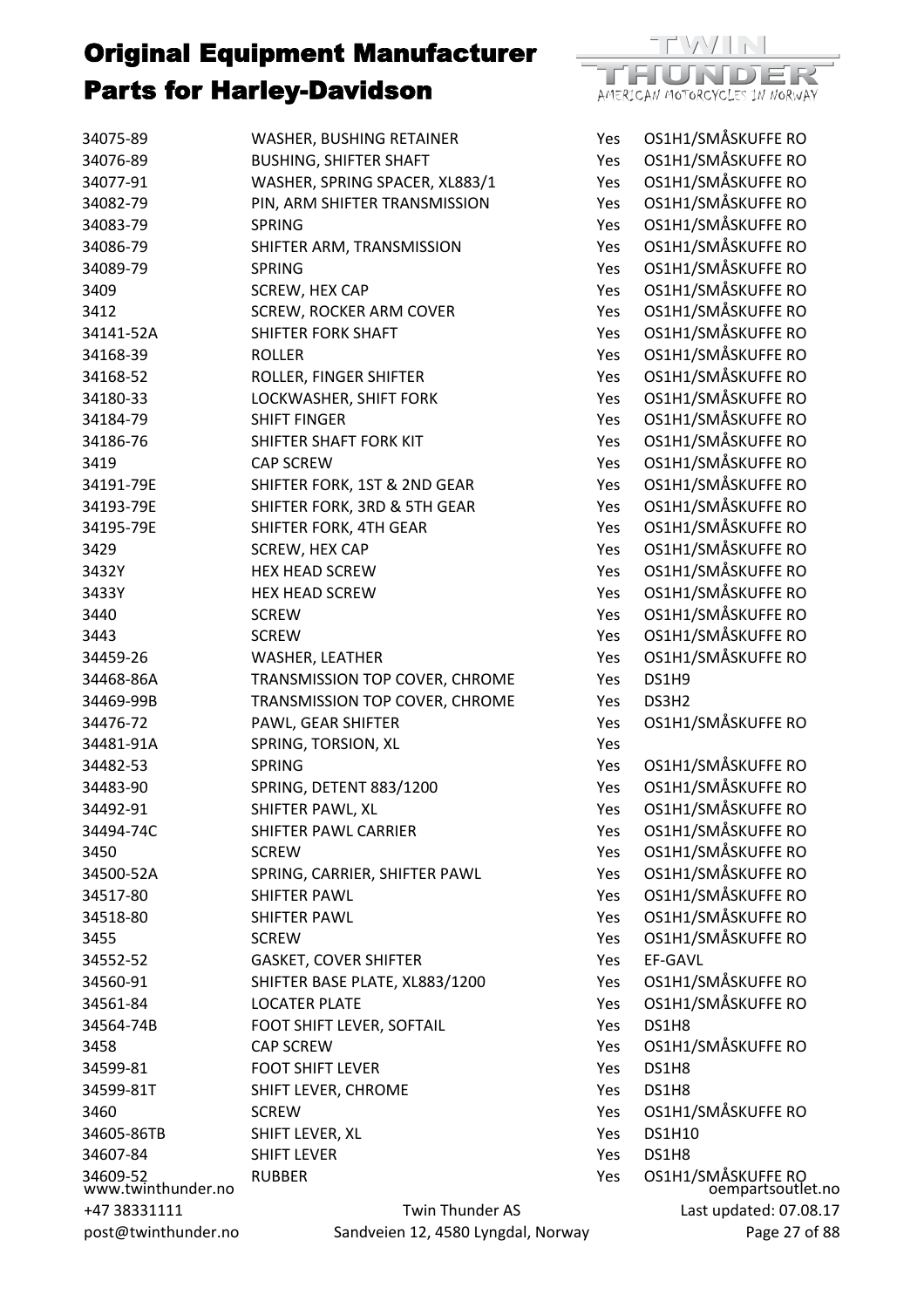

| 34609-52T                      | SHIFTER PEG, 3/4" STUD             | Yes        | OS1H1/SMÅSKUFFE RO                      |
|--------------------------------|------------------------------------|------------|-----------------------------------------|
| 3462                           | <b>SCREW</b>                       | Yes        | OS1H1/SMÅSKUFFE RO                      |
| 34621-82                       | SHIFT LEVER ASSY                   | Yes        | OS1H1/SMÅSKUFFE RO                      |
| 34624-77                       | <b>GASKET</b>                      | Yes        | OS1H1/SMÅSKUFFE RO                      |
| 34625-90                       | <b>WASHER SPRING</b>               | Yes        | OS1H1/SMÅSKUFFE RO                      |
| 34628-54A                      | <b>SHIFTER SHAFT</b>               | Yes        | DS1H8                                   |
| 34628-75                       | SHIFTER SHAFT                      | Yes        | DS1H8                                   |
| 34634-97Y                      | REAR FOOTPEG CLEVIS COVER          | Yes        | OS1H1/SMÅSKUFFE RO                      |
| 34639-01                       | SHIFT LEVER RETAINER               | Yes        | OS1H1/SMÅSKUFFE RO                      |
| 34639-93                       | <b>SHIFT LEVER RETAINER</b>        | Yes        | OS1H1/SMÅSKUFFE RO                      |
| 3464                           | <b>SCREW</b>                       | Yes        | OS1H1/SMÅSKUFFE RO                      |
| 34658-79                       | PIN                                | Yes        | OS1H1/SMÅSKUFFE RO                      |
| 34661-80                       | SHIFTER KIT, TRANSMISSION          | Yes        | DS1H9                                   |
| 34726-84                       | SPACER, TRANSMISSION SPROCKET      | Yes        | OS1H1/SMÅSKUFFE RO                      |
| 3473                           | SCREW, MACHINE, HEX                | Yes        |                                         |
| 34742-71                       | <b>FILLER CAP</b>                  | Yes        | OS1H1/SMÅSKUFFE RO                      |
| 34742-77B                      | PLUG, CLUTCH ADJUSTMENT            | Yes        | OS1H1/SMÅSKUFFE RO                      |
| 3478A                          | SCREW, HEX SOCKET HEAD CAP         | Yes        |                                         |
| 34809-02                       | <b>CHROME CYLINDER COVER</b>       | Yes        |                                         |
| 3480A                          | SCREW, SEM HEX SOCKET HEAD CAP     | Yes        | OS1H1/SMÅSKUFFE RO                      |
| 34810-02                       | CHROME CYLINDER COVER, VRSC LO     | Yes        |                                         |
| 34824-36                       | <b>GASKET, COVER</b>               | Yes        | AB-GAVL                                 |
| 34824-79                       | <b>GASKET, COVER</b>               | Yes        | AB-GAVL                                 |
| 3482A                          | SCREW, HEX SOC HEAD CAP            | Yes        | OS1H1/SMÅSKUFFE RO                      |
| 3486                           | <b>SCREW, SILVER HEX HEAD</b>      | Yes        | OS1H1/SMÅSKUFFE RO                      |
| 3487                           | <b>SCREW</b>                       | Yes        | OS1H1/SMÅSKUFFE RO                      |
| 34886-86A                      | <b>MOUNTING STUD</b>               | Yes        | OS1H1/SMÅSKUFFE RO                      |
| 34902-79A                      | <b>GASKET, PRIMARY HOUSING</b>     | <b>Yes</b> | AB-GAVL                                 |
| 34904-79                       | GASKET, TRANSMISSION TOP COVER     | Yes        | C-GAVL                                  |
| 34906-79A                      | <b>GASKET, INSPECTION COVER</b>    | <b>Yes</b> | C-GAVL                                  |
| 34917-90B                      | GASKET, TRANSMISSION TOP COVER     | Yes        | AB-GAVL                                 |
| 34920-71                       | <b>COUPLING</b>                    | Yes        | OS1H1/SMÅSKUFFE RO                      |
| 3494A                          | SCREW, HEX SOC HD CAP              | Yes        | OS1H1/SMÅSKUFFE RO                      |
| 34952-52                       | <b>GASKET, COVER</b>               | Yes        | EF-GAVL                                 |
| 34955-52A                      | <b>GASKET, FRONT CHAIN COVER</b>   | Yes        | EF-GAVL                                 |
| 34960-72                       | TRANSFER, PRESSURE SENSITIVE       | Yes        | DS2H1                                   |
| 34961-77                       | TRANSFER, PRESSURE SENSITIVE       | Yes        | DS2H1                                   |
| 35021-89                       | SNAP RING, XL                      | <b>Yes</b> | OS1H1/SMÅSKUFFE RO                      |
| 35025-79B                      | GEAR, MAINSHAFT, 1ST               | Yes        | OS1H1/SMÅSKUFFE RO                      |
| 35028-94                       | GEAR, MAINSHAFT, 4TH               |            | OS1H1/SMÅSKUFFE RO                      |
| 3503                           |                                    | Yes        | OS1H1/SMÅSKUFFE RO                      |
|                                | <b>SCREW</b>                       | <b>Yes</b> |                                         |
| 35030-89                       | BEARING, MAINSHAFT, XL             | Yes        | DS1H7/OS1H1                             |
| 35034-89A                      | GEAR, MAINSHAFT, 5TH               | Yes        | DS1H7                                   |
| 35034-94                       | GEAR, MAINSHAFT, 5TH               | Yes        | DS1H7                                   |
| 35039-65                       | <b>TRANSMISSION MAINSHAFT</b>      | Yes        | OS1H1/SMÅSKUFFE RO                      |
| 35041-84                       | RACE, INNER BEARING                | Yes        | OS1H1/SMÅSKUFFE RO                      |
| 35042-90                       | MAINSHAFT, TRANSMISSION, 1340      | Yes        | DS1H6                                   |
| 35046-36                       | <b>BOM-KIT NUT, W/WASHER</b>       | Yes        | OS1H1/SMÅSKUFFE RO                      |
| 35047-53<br>www.twinthunder.no | NUT, TRANSMISSION SPROCKET         | Yes        | OS1H1/SMÅSKUFFE RO<br>oempartsoutlet.no |
| +47 38331111                   | Twin Thunder AS                    |            | Last updated: 07.08.17                  |
| post@twinthunder.no            | Sandveien 12, 4580 Lyngdal, Norway |            | Page 28 of 88                           |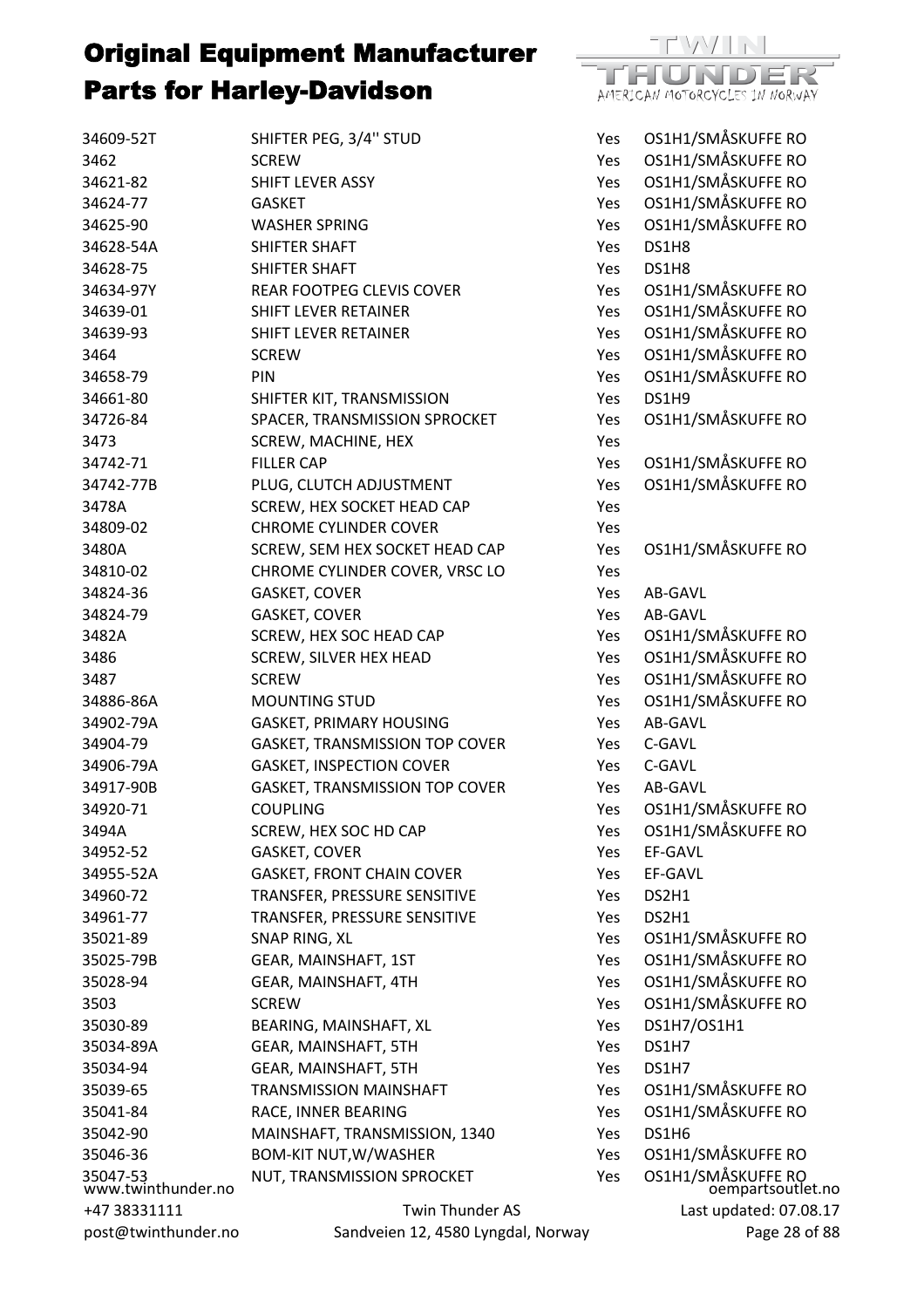| 35047-71A                      | NUT                                | Yes        | OS1H1 |
|--------------------------------|------------------------------------|------------|-------|
| 35050-40                       | LOCKWASHER, MAINSHAFT NUT          | Yes        | OS1H1 |
| 35050-52                       | LOCKWASHER, MAINSHAFT              | Yes        | OS1H1 |
| 35064-79                       | SPACER, MAINSHAFT                  | Yes        | OS1H1 |
| 35068-79                       | <b>SPRING PLATE</b>                | Yes        | OS1H1 |
| 35074-87                       | <b>BEARING HOUSING</b>             | Yes        | DS1H7 |
| 35076-79                       | SPACER, TRANSMISSION               | Yes        | OS1H1 |
| 35087-99A                      | <b>RETAINING RING</b>              | Yes        | OS1H1 |
| 3509                           | <b>SCREW HEX CAP</b>               | Yes        | OS1H1 |
| 35100-79                       | BEARING HOUSING, MAINSHAFT         | Yes        | OS1H1 |
| 35113-52                       | <b>RETAINING RING</b>              | Yes        | OS1H1 |
| 3512                           | SCREW, HEX CAP                     | Yes        | OS1H1 |
| 35150-52                       | <b>OIL SEAL</b>                    | Yes        | OS1H1 |
| 35154-52                       | <b>RETAINER</b>                    | Yes        | DS1H8 |
| 3516A                          | SCREW, HEX SOCKET HEAD CAP         | Yes        | OS1H1 |
| 35175-38                       | <b>KEY, SPACER GEAR DRIVE</b>      | Yes        | OS1H1 |
| 35205-79A                      | TRANSMISSION SPROCKET, 21T         | Yes        | DS1H7 |
| 35258-87D                      | <b>BEARING HOUSING, BLACK</b>      | Yes        | DS1H7 |
| 3526                           | <b>BOLT</b>                        | Yes        | OS1H1 |
| 35277-52A                      | GEAR, MAINSHAFT, 27T               | Yes        | OS1H1 |
| 3528                           | SCREW, HEX CAP                     | Yes        | OS1H1 |
| 3530                           | SCREW, HEX CAP                     | Yes        | OS1H1 |
| 35329-73                       | <b>WASHER</b>                      | Yes        | OS1H1 |
| 35336-74                       | <b>THRUST WASHER</b>               | Yes        | OS1H1 |
| 35337-56                       | <b>SNAP RING</b>                   | Yes        | OS1H1 |
| 3535                           | SCREW, CAP                         | Yes        | OS1H1 |
| 35356-86                       | WASHER, MAINSHAFT GEAR, 3RD        | Yes        | OS1H1 |
| 3536                           | HEX SCREW 3/8-16 X 1.25 GD8        | Yes        | OS1H1 |
| 35361-56                       | <b>WASHER</b>                      | Yes        | OS1H1 |
| 35363-52                       | <b>WASHER</b>                      | Yes        | OS1H1 |
| 3537                           | <b>FLANGE-LOCK SCREW</b>           | Yes        | OS1H1 |
| 3540                           | SCREW, HEX SOCKET BUTTON HEAD      | Yes        | OS1H1 |
| 35404-74                       | <b>THRUST WASHER</b>               | Yes        | OS1H1 |
| 35440-38                       | MAINSHAFT, CLUTCH                  | Yes        | OS1H1 |
| 3545                           | SCREW, HEX CAP                     | Yes        | OS1H1 |
| 3546                           | SCREW, FLANGE LOCK, FLST/C         | Yes        |       |
| 3549A                          | SCREW, HEX SOCKET HEAD CAP         | Yes        | OS1H1 |
| 355-4606                       | MINIHAST.MET 1:1 GIRK 68-OPP       | Yes        |       |
| 3554                           | <b>SCREW HEX CAP</b>               | Yes        | OS1H1 |
| 3555                           | <b>BOLT WITH WASHER</b>            | Yes        | OS1H1 |
| 3558                           | <b>BOLT</b>                        | <b>Yes</b> | OS1H1 |
| 3559                           | <b>BOLT, STARTER, FXDS</b>         | Yes        | OS1H1 |
| 3561WC                         | <b>BOLT, TEE</b>                   | Yes        | OS1H1 |
| 3562                           | <b>SCREW</b>                       | Yes        | OS1H1 |
| 35622-79C                      | GEAR, COUNTERSHAFT, 1ST            | Yes        | OS1H1 |
| 35625-94                       | GEAR, COUNTERSHAFT, 4TH            | <b>Yes</b> | DS1H7 |
| 35626-94                       | GEAR, COUNTERSHAFT, 5TH            | Yes        | DS1H7 |
| 35629-79                       | <b>SPACER</b>                      | Yes        | OS1H1 |
| 35632-79<br>www.twinthunder.no | COUNTERSHAFT, TRANSMISSION         | Yes        | DS1H6 |
| +47 38331111                   | Twin Thunder AS                    |            | L     |
| post@twinthunder.no            | Sandveien 12, 4580 Lyngdal, Norway |            |       |



oempartsoutlet.no Last updated: 07.08.17 Page 29 of 88 6505051H1/SMÅSKUFFE RO /es OS1H1/SMÅSKUFFE RO <sup>2</sup>es OS1H1/SMÅSKUFFE RO /es OS1H1/SMÅSKUFFE RO /es OS1H1/SMÅSKUFFE RO 650076-7051H1/SMÅSKUFFE RO /es OS1H1/SMÅSKUFFE RO /es OS1H1/SMÅSKUFFE RO /es OS1H1/SMÅSKUFFE RO /es OS1H1/SMÅSKUFFE RO 7es OS1H1/SMÅSKUFFE RO /es OS1H1/SMÅSKUFFE RO /es OS1H1/SMÅSKUFFE RO /es OS1H1/SMÅSKUFFE RO 3526 BOLT Yes OS1H1/SMÅSKUFFE RO 7es OS1H1/SMÅSKUFFE RO 6528 OS1H1/SMÅSKUFFE RO 6530 SCREW, OS1H1/SMÅSKUFFE RO 35329-73 WASHER Yes OS1H1/SMÅSKUFFE RO 7es OS1H1/SMÅSKUFFE RO Yes OS1H1/SMÅSKUFFE RO /es OS1H1/SMÅSKUFFE RO /es OS1H1/SMÅSKUFFE RO Yes OS1H1/SMÅSKUFFE RO /es OS1H1/SMÅSKUFFE RO 6539555635645 MASKUFFE RO /es OS1H1/SMÅSKUFFE RO 65 OS1H1/SMÅSKUFFE RO /es OS1H1/SMÅSKUFFE RO /es OS1H1/SMÅSKUFFE RO /es OS1H1/SMÅSKUFFE RO /es OS1H1/SMÅSKUFFE RO es OS1H1/SMÅSKUFFE RO 3555 BOLT WITH WASHER Yes OS1H1/SMÅSKUFFE RO 3558 BOLT Yes OS1H1/SMÅSKUFFE RO /es OS1H1/SMÅSKUFFE RO es OS1H1/SMÅSKUFFE RO 7es OS1H1/SMÅSKUFFE RO Yes OS1H1/SMÅSKUFFE RO es DS1H7/DS1H6/OS1H1 656625656568 / Yes OS1H1/SMÅSKUFFE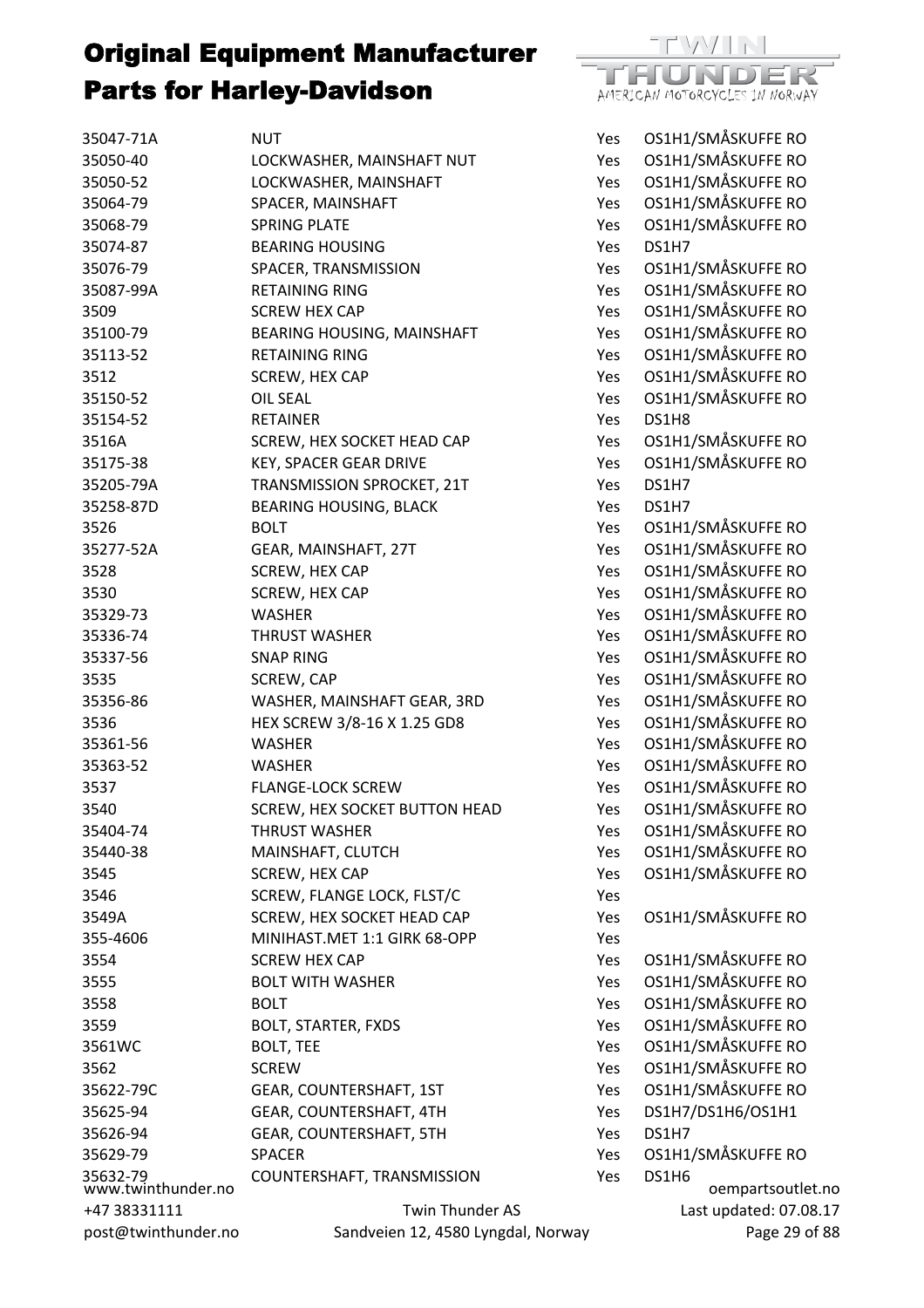

| 35633-89A                  | GEAR, COUNTERSHAFT, 5TH             | Yes        | DS1H6                                   |
|----------------------------|-------------------------------------|------------|-----------------------------------------|
| 35641-89                   | COUNTERSHAFT, TRANSMISSION, XL      | Yes        | DS1H6                                   |
| 35695-58                   | <b>GEAR, COUNTERSHAFT DRIVE</b>     | Yes        | OS1H1/SMÅSKUFFE RO                      |
| 35695-87                   | GEAR, 4TH C'SHAFT, 26T              | Yes        | OS1H1/SMÅSKUFFE RO                      |
| 3569B                      | HEX SOCKET HD CAP SCREW             | Yes        | OS1H1/SMÅSKUFFE RO                      |
| 3574                       | SCREW, FLANGE                       | Yes        | OS1H1/SMÅSKUFFE RO                      |
| 35750-58B                  | <b>GEAR, COUNTERSHAFT, 2ND</b>      | Yes        | OS1H1/SMÅSKUFFE RO                      |
| 3575Y                      | SCREW, CAP, HOUSING                 | Yes        | OS1H1/SMÅSKUFFE RO                      |
| 3576                       | <b>SCREW, HEX FLANGE LOCK</b>       | Yes        | OS1H1/SMÅSKUFFE RO                      |
| 3577                       | BOLT, AIR CLEANER BACKING PLAT      | Yes        | OS1H1/SMÅSKUFFE RO                      |
| 35787-72                   | <b>BUSHNG, LOW GEAR</b>             | Yes        | OS1H1/SMÅSKUFFE RO                      |
| 35789-36                   | <b>BUSHING, GEAR, LOW &amp; REV</b> | Yes        | OS1H1/SMÅSKUFFE RO                      |
| 35791-36                   | <b>BUSHING, GEAR</b>                | Yes        | OS1H1/SMÅSKUFFE RO                      |
| 358                        | <b>DOWEL PIN</b>                    | Yes        | OS1H1/SMÅSKUFFE RO                      |
| 35809-58                   | SPACER, GEAR                        | Yes        | OS1H1/SMÅSKUFFE RO                      |
| 35810-36                   | RETAINING RING, TRANSMISSION        | Yes        | OS1H1/SMÅSKUFFE RO                      |
| 35812-36                   | <b>WASHER</b>                       | Yes        | OS1H1/SMÅSKUFFE RO                      |
| 35821-52                   | <b>WASHER</b>                       | Yes        | OS1H1/SMÅSKUFFE RO                      |
| 35825-52                   | <b>WASHER</b>                       | Yes        | OS1H1/SMÅSKUFFE RO                      |
| 3583                       | SCREW, MACHINE HEXWASHER            | Yes        | OS1H1/SMÅSKUFFE RO                      |
| 35836-55                   | <b>WASHER</b>                       | Yes        | OS1H1/SMÅSKUFFE RO                      |
| 35838-55                   | <b>WASHER</b>                       | Yes        | OS1H1/SMÅSKUFFE RO                      |
| 35839-55                   | <b>WASHER</b>                       | Yes        | OS1H1/SMÅSKUFFE RO                      |
| 3584                       | SCREW, HEX SOCKET BUTTON HEAD       | Yes        | OS1H1/SMÅSKUFFE RO                      |
| 35841-58                   | <b>WASHER</b>                       | Yes        | OS1H1/SMÅSKUFFE RO                      |
| 35850-84                   | SPACER, SPROCKET SHAFT, .010        | Yes        | OS1H1/SMÅSKUFFE RO                      |
| 35851-84                   | SPACER, SPROCKET SHAFT, .020        | Yes        | OS1H1/SMÅSKUFFE RO                      |
| 35852-84                   | SPACER, SPROCKET SHAFT, .030        | Yes        | OS1H1/SMÅSKUFFE RO                      |
| 35853-96                   | SPACER, SPROCKET SHAFT              | Yes        | OS1H1/SMÅSKUFFE RO                      |
| 35854-96                   | SPACER, SPROCKET SHAFT              | Yes        | OS1H1/SMÅSKUFFE RO                      |
| 35876-36                   | WASHER, COUNTERSHAFT                | Yes        | OS1H1/SMÅSKUFFE RO                      |
| 35877-36                   | WASHER, COUNTERSHAFT                | Yes        | OS1H1/SMÅSKUFFE RO                      |
|                            |                                     |            | OS1H1/SMÅSKUFFE RO                      |
| 35879-36<br>3588           | WASHER, COUNTERSHAFT                | Yes        | OS1H1/SMÅSKUFFE RO                      |
|                            | SCREW, SMALL, FLANGE HD             | Yes        | OS1H1/SMÅSKUFFE RO                      |
| 35882-36                   | WASHER, END                         | Yes        | OS1H1/SMÅSKUFFE RO                      |
| 35891-66                   | <b>SHIM</b>                         | Yes        |                                         |
| 35915-36                   | <b>THRUST WASHER</b>                | Yes        | OS1H1/SMÅSKUFFE RO                      |
| 3591Y                      | <b>SCREW</b>                        | Yes        | OS1H1/SMÅSKUFFE RO                      |
| 3592                       | SCREW, SADDLEBAG BRACKET            | <b>Yes</b> | OS1H1/SMÅSKUFFE RO                      |
| 35920-36                   | RETAINING RING, TRANSMISSION        | Yes        | OS1H1                                   |
| 3593                       | <b>SCREW, SADDLEBAG BRACKET</b>     | Yes        | OS1H1/SMÅSKUFFE RO                      |
| 3595                       | SCREW, SADDLEBAG BRACKET            | Yes        | OS1H1/SMÅSKUFFE RO                      |
| 3596                       | SCREW, SADDLEBAG BRACKET            | Yes        | OS1H1/SMÅSKUFFE RO                      |
| 3601                       | <b>SCREW, SOCKET HEAD CAP</b>       | <b>Yes</b> | OS1H1/SMÅSKUFFE RO                      |
| 36045-76                   | MOUNTING COLLAR, TRANSMISSION       | Yes        | OS1H1                                   |
| 36046-36                   | <b>MOUNTING COLLAR</b>              | Yes        |                                         |
| 36048-36                   | <b>MOUNTING COLLAR</b>              | Yes        |                                         |
| 36048-76A                  | <b>BUSHING, TRANS C'SHFT</b>        | Yes        | OS1H1                                   |
| 3605<br>www.twinthunder.no | SCREW, .5-13 X 2 1/4 W/PATCH        | Yes        | OS1H1/SMÅSKUFFE RO<br>oempartsoutlet.no |
| +47 38331111               | Twin Thunder AS                     |            | Last updated: 07.08.17                  |
| post@twinthunder.no        | Sandveien 12, 4580 Lyngdal, Norway  |            | Page 30 of 88                           |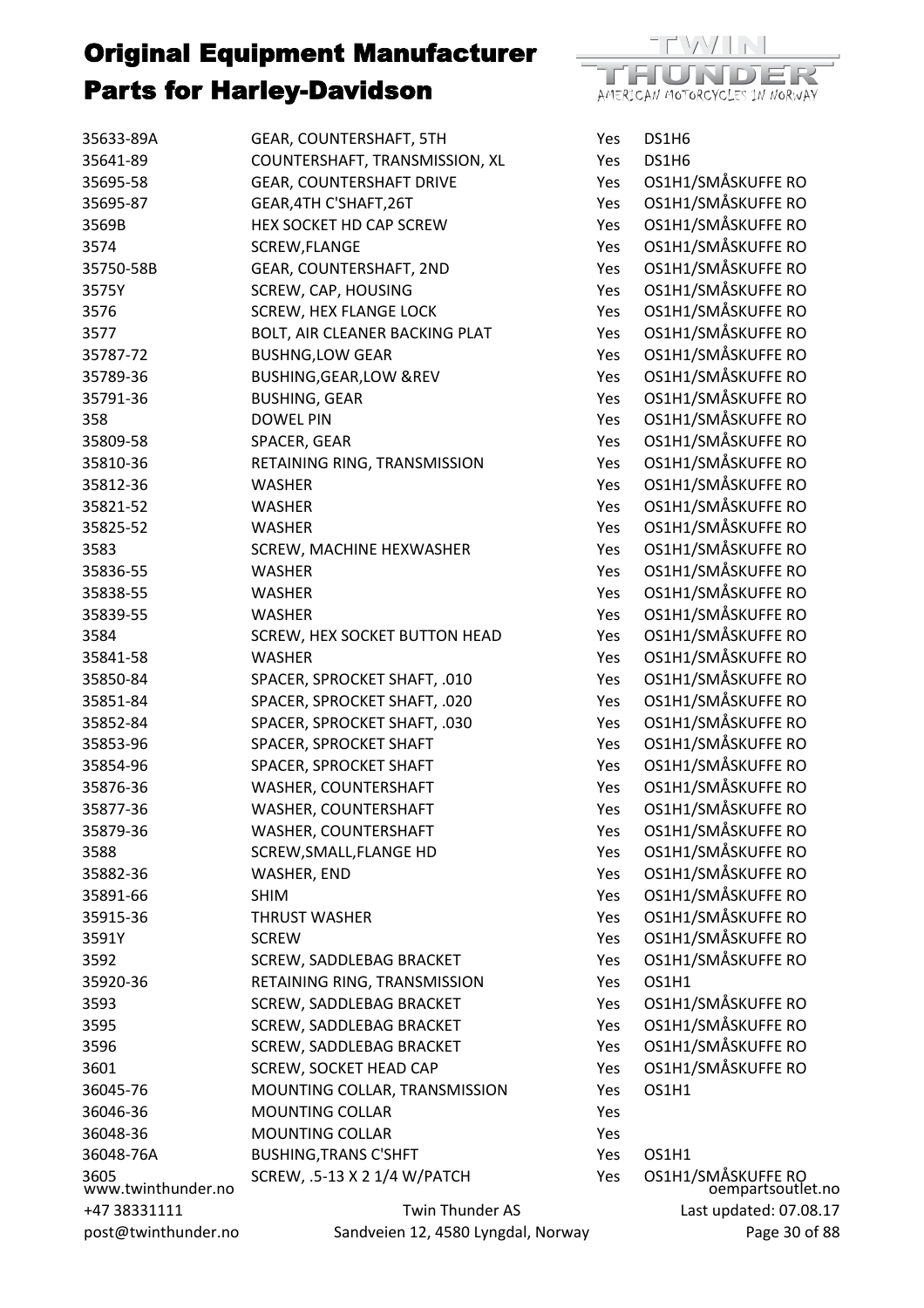

| 3612                       | <b>SCREW</b>                              | Yes        | OS1H1/SMÅSKUFFE RO                      |
|----------------------------|-------------------------------------------|------------|-----------------------------------------|
| 3649                       | <b>KNURLED NUT</b>                        | Yes        |                                         |
| 3652                       | <b>SCREW</b>                              | Yes        | OS1H1/SMÅSKUFFE RO                      |
| 3657                       | <b>SCREW, HEX FLANGE</b>                  | Yes        | OS1H1/SMÅSKUFFE RO                      |
| 366                        | <b>DOWEL PIN</b>                          | Yes        | OS1H1/SMÅSKUFFE RO                      |
| 3662A                      | STUD, SEAT MOUNTING                       | Yes        | OS1H1/SMÅSKUFFE RO                      |
| 3666A                      | SCREW, TORX, RECESSED, RND WASHER         | Yes        | OS1H1/SMÅSKUFFE RO                      |
| 36704-01K                  | <b>CLUTCH PRESSURE PLATE</b>              | Yes        |                                         |
| 36715-84                   | <b>CLUTCH SPRING</b>                      | Yes        | OS1H1                                   |
| 36715-94                   | <b>CLUTCH SPRING</b>                      | Yes        | OS1H1                                   |
| 36753-87A                  | <b>CLUTCH CONTROL, FXLR</b>               | Yes        | HS3H6                                   |
| 36755-87A                  | <b>CLUTCH CABLE WITH 0-RING &amp; ANC</b> | Yes        | HS3H6                                   |
| 3676                       | SCREW, PAN HEAD TORX, FLAT TOP            | Yes        | OS1H1/SMÅSKUFFE RO                      |
| 3678                       | SCREW, FLAT TOP PAN HEAD MACH             | Yes        | OS1H1/SMÅSKUFFE RO                      |
| 36792-91                   | <b>CLUTCH SPRING DIAPHRAM, XL</b>         | Yes        | DS1H6                                   |
| 36793-84                   | <b>CLUTCH SPRING SEAT</b>                 | <b>Yes</b> | OS1H1                                   |
| 36794-84                   | <b>CLUTCH SPRING SEAT</b>                 | Yes        | OS1H1                                   |
| 36795-84                   | RETAINING RING, CLUTCH                    | Yes        | OS1H1                                   |
| 36796-84                   | <b>CLUTCH SPRING SEAT</b>                 | Yes        | OS1H1                                   |
| 36797-84                   | RETAINING RING, CLUTCH                    | <b>Yes</b> | OS1H1                                   |
| 36798-84                   | RETAINING RING, CLUTCH                    | Yes        | OS1H1                                   |
| 36799-91                   | <b>CLUTCH BALL BEARING, XL</b>            | Yes        | DS1H6                                   |
| 3680                       | <b>SCREW</b>                              | Yes        | OS1H1/SMÅSKUFFE RO                      |
| 36802-84B                  | <b>CLUTCH LOCKPLATE</b>                   | Yes        | OS1H1                                   |
| 3682                       | <b>KNURLED KNOB</b>                       | Yes        | OS1H1/SMÅSKUFFE RO                      |
| 3684                       | SCREW, FLAT TOP PAN HEAD MACH             | Yes        | OS1H1/SMÅSKUFFE RO                      |
| 3685                       | <b>SCREW</b>                              | Yes        | OS1H1/SMÅSKUFFE RO                      |
| 3689                       | LICENSE PLATE MTG BOLT                    | Yes        | OS1H1/SMÅSKUFFE RO                      |
| 36956-65A                  | PEDAL KIT                                 | Yes        | DS1H6                                   |
| 37069-90                   | CLUTCH ROD ASSY, OIL SLINGER              | Yes        | OS1H1                                   |
| 37072-79                   | PLUG, HEX HEAD                            | <b>Yes</b> | OS1H1                                   |
| 37074-38A                  | SHAFT, CLUTCH RELEASE                     | Yes        | OS1H1                                   |
| 37088-79                   | <b>CLUTCH RELEASE ROD</b>                 | Yes        | OS1H1                                   |
| 37090-79                   | ROD END, CLUTCH                           | Yes        | OS1H1                                   |
| 37090-98A                  | SCREW, ROD END ADJUSTER.                  | Yes        | OS1H1                                   |
| 37091-80                   | <b>WASHER</b>                             | Yes        | OS1H1                                   |
| 37098-85                   | <b>CLUTCH CABLE BRACKET</b>               | Yes        | OS1H1                                   |
| 37102-84                   | <b>BEARING, SIDE COVER</b>                | Yes        | OS1H1                                   |
| 37202-71A                  | <b>INNER RAMP, CLUTCH</b>                 | Yes        | OS1H1                                   |
| 37203-71A                  | <b>OUTER RAMP, CLUTCH</b>                 | Yes        | OS1H1                                   |
| 37210-47                   | RELEASE WORM COVER, '54 - '70             | Yes        | OS1H1                                   |
| 37222-52                   | <b>SPRING</b>                             | Yes        | OS1H1                                   |
| 37276-53                   | <b>CLUTCH RELEASE ROD</b>                 | Yes        | <b>OS1H1</b>                            |
| 37281-47                   | <b>CLUTCH RELEASE ROD CENTER</b>          | Yes        | OS1H1                                   |
| 37282-53                   | <b>CENTER ROD</b>                         | Yes        | OS1H1                                   |
| 37285-41                   | <b>CLUTCH PUSH ROD</b>                    | Yes        | DS1H6                                   |
| 37337-36                   | WASHER, CORK, REL'SE ROD                  | Yes        | OS1H1                                   |
| 37345-52                   | RETAINER, CLUTCH                          | Yes        | OS1H1                                   |
|                            | BOLT, HEX                                 | Yes        |                                         |
| 3738<br>www.twinthunder.no |                                           |            | OS1H1/SMÅSKUFFE RO<br>oempartsoutlet.no |
| +47 38331111               | Twin Thunder AS                           |            | Last updated: 07.08.17                  |
| post@twinthunder.no        | Sandveien 12, 4580 Lyngdal, Norway        |            | Page 31 of 88                           |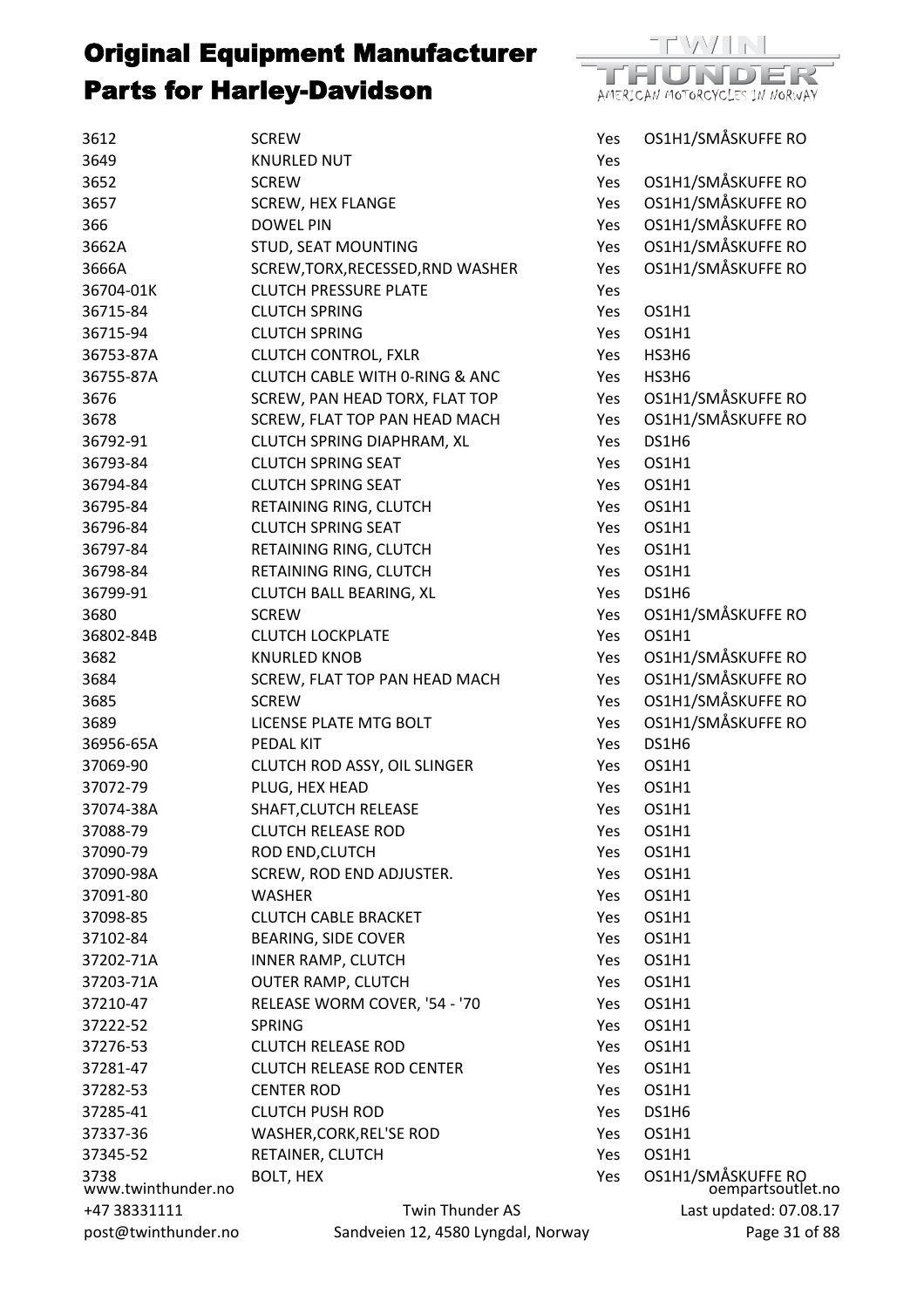

| 3739                           | <b>SCREW, SELF TAPPING</b>                                 | Yes        | OS1H1/SMÅSKUFFE RO     |
|--------------------------------|------------------------------------------------------------|------------|------------------------|
| 37436-36                       | <b>BUSHING, MAINSHAFT</b>                                  | Yes        | OS1H1                  |
| 37448-71                       | <b>CLUTCH GEAR ASSY.</b>                                   | Yes        | DS1H6                  |
| 37448-84A                      | MAINSHAFT GEAR, 4TH                                        | Yes.       | DS1H6                  |
| 37458-52                       | <b>BUSHING</b>                                             | Yes        | OS1H1                  |
| 37495-91                       | NUT, CLUTCH, MAINSHAFT, XL                                 | Yes        | OS1H1                  |
| 37496-65                       | NUT, CLUTCH                                                | Yes.       | OS1H1                  |
| 37496-90                       | NUT, CLUTCH, MAINSHAFT, FX, FL                             | Yes        | OS1H1                  |
| 375                            | <b>DOWEL PIN</b>                                           | Yes        | OS1H1/SMÅSKUFFE RO     |
| 3750                           | <b>SCREW</b>                                               | Yes        | OS1H1/SMÅSKUFFE RO     |
| 37523-85                       | <b>CLUTCH KEY</b>                                          | <b>Yes</b> | OS1H1                  |
| 37527-67                       | NUT, CLUTCH HUB                                            | Yes        | OS1H1                  |
| 37533-52A                      | LOCKWASHER, NUT, CLUTCH HUB                                | Yes        | OS1H1                  |
| 37549-41                       | <b>CLUTCH LINING</b>                                       | Yes        | DS1H4                  |
| 37549-41T                      | LINING, WITH RIVETS                                        | Yes        | DS2H4                  |
| 37550-98                       | <b>CLUTCH HUB</b>                                          | Yes        | DS1H5                  |
| 37576-41                       | <b>CLUTCH BEARING PLATE</b>                                | Yes        | OS1H1                  |
| 37581-47                       | <b>NUT STUD, DRIVE HUB</b>                                 | Yes.       | OS1H1                  |
| 37585-41                       | <b>CLUTCH HUB PIN</b>                                      | Yes        | OS1H1                  |
| 3765                           | SCREW, CAP                                                 | Yes        | OS1H1/SMÅSKUFFE RO     |
| 3767B                          | <b>SCREW HEX CAP</b>                                       | Yes        | OS1H1/SMÅSKUFFE RO     |
| 3769                           | <b>SCREW</b>                                               | Yes        | OS1H1/SMÅSKUFFE RO     |
| 37707-90                       | CLUTCH SHELL AND SPROCKET W/RI                             | Yes        | HS1H3                  |
| 3771                           | <b>BOLT, SPROCKET MOUNTING</b>                             | Yes        | OS1H1/SMÅSKUFFE RO     |
| 37722-52                       | <b>BEARING, SPRKT CLUTCH</b>                               | Yes        | OS1H1                  |
| 37722-71                       | <b>CLUTCH BALL BEARING</b>                                 | Yes        | OS1H1                  |
| 37731-52                       | WASHER,0955, BRNG SPRKT                                    | Yes        | OS1H1                  |
| 37741-82                       | OIL SEAL, TRANSMISSION                                     | Yes        | OS1H1                  |
| 3775                           | SCREW, HEX CAP                                             | Yes        | OS1H1/SMÅSKUFFE RO     |
| 37755-73                       | SPACER, CLUTCH SPROCKET                                    | Yes        | OS1H1                  |
| 3778                           | SCREW, HEX CAP                                             | Yes        | OS1H1/SMÅSKUFFE RO     |
| 3781                           | <b>SCREW</b>                                               | Yes        | OS1H1/SMÅSKUFFE RO     |
| 37816-41                       | <b>CLUTCH PRESSURE PLATE</b>                               | Yes        | DS1H4                  |
| 3782                           | <b>SCREW</b>                                               | Yes        | OS1H1/SMÅSKUFFE RO     |
| 3784                           | <b>SCREW, SET</b>                                          | Yes        | OS1H1/SMÅSKUFFE RO     |
| 3787                           | SCREW, HEX                                                 | Yes        | OS1H1/SMÅSKUFFE RO     |
| 37871-98A                      | <b>CLUTCH SPRING</b>                                       | Yes        | DS1H4                  |
| 37872-90                       | CLUTCH SPRING SEAT, FX, FL, UL                             |            | OS1H1                  |
| 37883-98                       | <b>CLUTCH DAMPER SPRING SEAT</b>                           | Yes        |                        |
|                                |                                                            | Yes        | DS1H3                  |
| 37884-98                       | <b>CLUTCH DAMPER SPRING</b><br><b>CLUTCH RELEASE PLATE</b> | Yes        | DS1H3                  |
| 37903-84                       |                                                            | Yes        | OS1H1                  |
| 37904-84                       | CLUTCH CIRCLIP, EXTERNAL                                   | Yes        |                        |
| 37904-90                       | CLUTCH CIRCLIP, FX, FL, ULTRA                              | Yes        | OS1H1                  |
| 37905-90                       | CLUTCH CIRCLIP, INTERNAL, FX,                              | Yes        | OS1H1                  |
| 37912-90                       | CLUTCH PRESSURE PLATE, FX, FL,                             | Yes        | DS2H4/DS1H2            |
| 37913-98                       | <b>CLUTCH STEEL DISCS</b>                                  | Yes        | ES1H1/DS2H4/DS1H2      |
| 37932-98                       | <b>CLUTCH FRICTION DISC KIT</b>                            | Yes        | HS1H4/FSH              |
| 37945-99                       | OIL HOSE COVER KIT                                         | Yes        |                        |
| 37945-99<br>www.twinthunder.no | OIL HOSE COVER KIT                                         | Yes        | oempartsoutlet.no      |
| +47 38331111                   | Twin Thunder AS                                            |            | Last updated: 07.08.17 |
| post@twinthunder.no            | Sandveien 12, 4580 Lyngdal, Norway                         |            | Page 32 of 88          |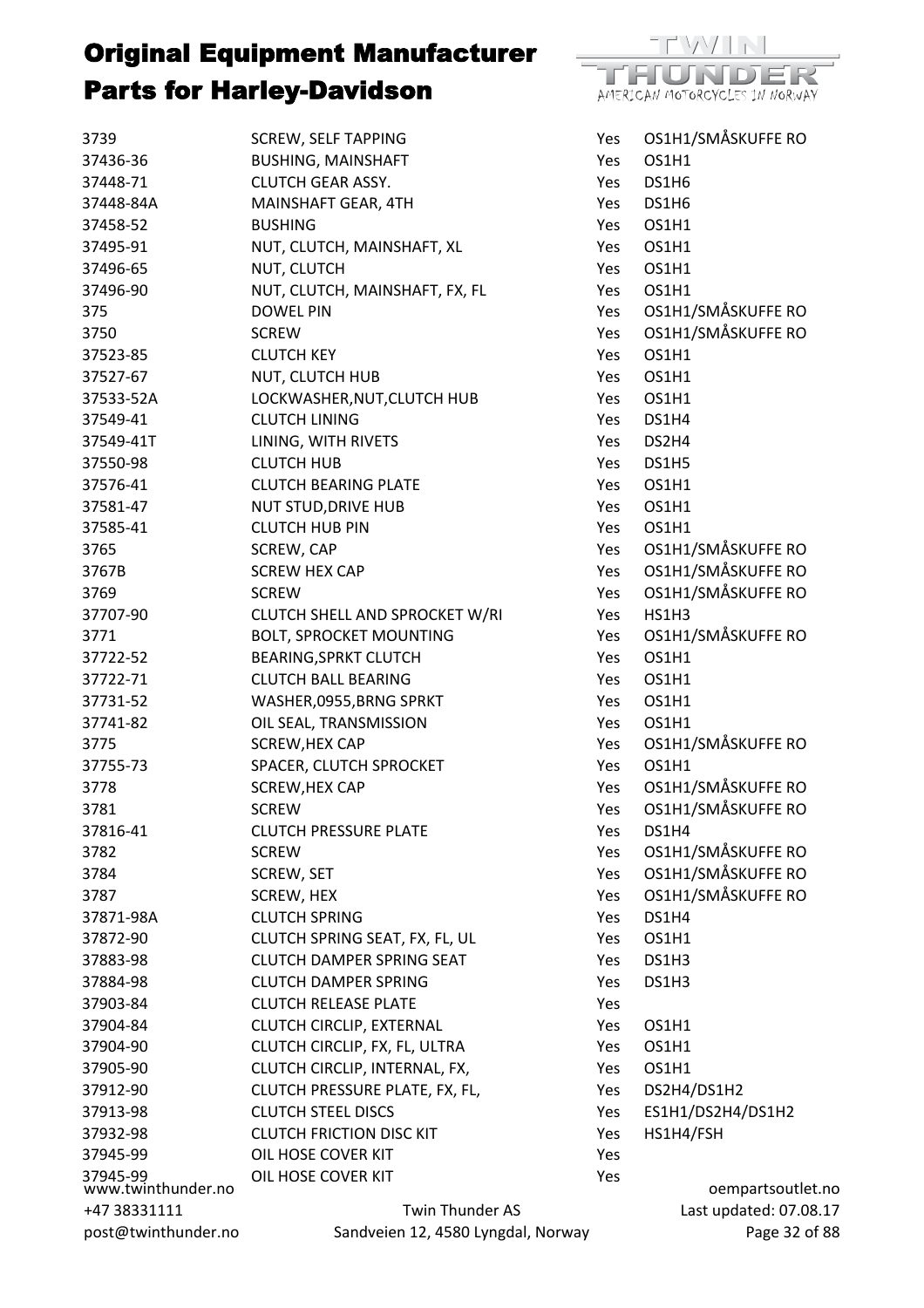

| 3795                           | <b>SCREW</b>                       | Yes  | OS1H1/SMÅSKUFFE RO     |
|--------------------------------|------------------------------------|------|------------------------|
| 37987-71                       | <b>CLUTCH DRIVE PLATE</b>          | Yes  | DS1H3                  |
| 37992-52                       | <b>CLUTCH DRIVE PLATE</b>          | Yes  | DS1H2                  |
| 38016-88R                      | <b>BACKING PLATE, CLUTCH</b>       | Yes  | DS1H3                  |
| 3802W                          | SCREW, HEX HEAD                    | Yes  | OS1H1/SMÅSKUFFE RO     |
| 38076-52                       | <b>CLUTCH SPRING</b>               | Yes  | OS1H1                  |
| 38077-41                       | <b>CLUTCH SPRING</b>               | Yes  | OS1H1                  |
| 38080-71                       | SPRING, INNER                      | Yes  | OS1H1                  |
| 38130-71                       | <b>ADJ SCREW</b>                   | Yes  | OS1H1                  |
| 3820                           | <b>SCREW</b>                       | Yes  | OS1H1/SMÅSKUFFE RO     |
| 3825                           | BOLT, HEX                          | Yes  | OS1H1/SMÅSKUFFE RO     |
| 3826                           | CAP SCREW                          | Yes  | OS1H1/SMÅSKUFFE RO     |
| 38599-80TA                     | <b>CLUTCH CABLE</b>                | Yes  | <b>GH-GAVL</b>         |
| 38602-00                       | <b>CLUTCH CABLE</b>                | Yes  | VS3H3                  |
| 38604-90A                      | <b>CLUTCH CABLE</b>                | Yes  | VS3H7                  |
| 38606-87A                      | CLUTCH CONTROL KIT, FXR/RS/RT      | Yes  | VS3H5                  |
| 38608-72                       | HAND LEVER BRACKET, BLACK          | Yes  | OS1H1                  |
| 38617-95                       | <b>CLUTCH CONTROL KIT</b>          | Yes  | VS3H5                  |
| 38619-57TA                     | <b>CLUTCH CABLE</b>                | Yes  | ES3H4/HG-GAVL/VS3H     |
| 38622-78                       | <b>BRACKET, CABLE</b>              | Yes  | OS1H1                  |
| 38622-87                       | GUIDE, SPEEDOMETER CABLE           | Yes  | OS1H1                  |
| 38623-68                       | <b>BRACKET, CLUTCH CABLE</b>       | Yes. | OS1H1                  |
| 38626-84                       | <b>CLUTCH CABLE</b>                | Yes  | VS3H6                  |
| 38630-88                       | <b>CLUTCH CABLE BOOT</b>           | Yes  | OS1H1                  |
| 38634-75T                      | <b>BRAKE CABLE, REAR</b>           | Yes  | VS3H6                  |
| 38634-76                       | <b>BRAKE CABLE, REAR</b>           | Yes  | VS3H4                  |
| 38650-98                       | THROTTLE CONTROL CABLE             | Yes  | ES3H7                  |
| 38651-98                       | <b>IDLE CONTROL CABLE</b>          | Yes  | ES3H8                  |
| 38658-01                       | <b>CLUTCH CABLE</b>                | Yes  | ES2H9                  |
| 38659-00                       | <b>CLUTCH CABLE</b>                | Yes  | VS3H2                  |
| 38664-00                       | <b>CLUTCH CABLE KIT, FXSTD</b>     | Yes  | DS1H1/VS3H2            |
| 38665-00                       | <b>CLUTCH CABLE KIT, FXSTB</b>     | Yes  | DS1H1                  |
| 38711-93                       | RETAINER, IGNITION WIRE            | Yes  | OS1H1                  |
| 38712-68                       | <b>CLAMP</b>                       | Yes  | OS1H1                  |
| 38717-91                       | <b>CABLE CLAMP</b>                 | Yes  | OS1H1                  |
| 3892                           | <b>SCREW, TAPPING</b>              | Yes  | OS1H1/SMÅSKUFFE RO     |
| 39202/29                       | <b>Women's Pants</b>               | Yes  |                        |
| 39202/30                       | <b>Women's Pants</b>               | Yes  |                        |
| 39202/31                       | <b>Women's Pants</b>               | Yes  |                        |
| 3929                           | <b>SCREW</b>                       | Yes  | OS1H1/SMÅSKUFFE RO     |
| 3945                           | SCREW, CAP                         | Yes  | OS1H1/SMÅSKUFFE RO     |
| 39515-XL                       | Men's L/S T-shirt                  | Yes  |                        |
| 3953W                          | <b>SCREW HEX CAP</b>               | Yes  | OS1H1/SMÅSKUFFE RO     |
| 3958                           | SCREW, CAP                         | Yes  | OS1H1/SMÅSKUFFE RO     |
| 39611-XL                       | Women's L/S T-shirt                | Yes  |                        |
| 39616-M                        | Women's L/S T-shirt                | Yes  |                        |
| 39618-L                        | Women's L/S T-shirt                | Yes  |                        |
| 39635-L                        | Vomen's L/S T-shirt                | Yes  |                        |
| 39731/31<br>www.twinthunder.no | <b>Women's Pants</b>               | Yes  | oempartsoutlet.no      |
| +47 38331111                   | Twin Thunder AS                    |      | Last updated: 07.08.17 |
| post@twinthunder.no            | Sandveien 12, 4580 Lyngdal, Norway |      | Page 33 of 88          |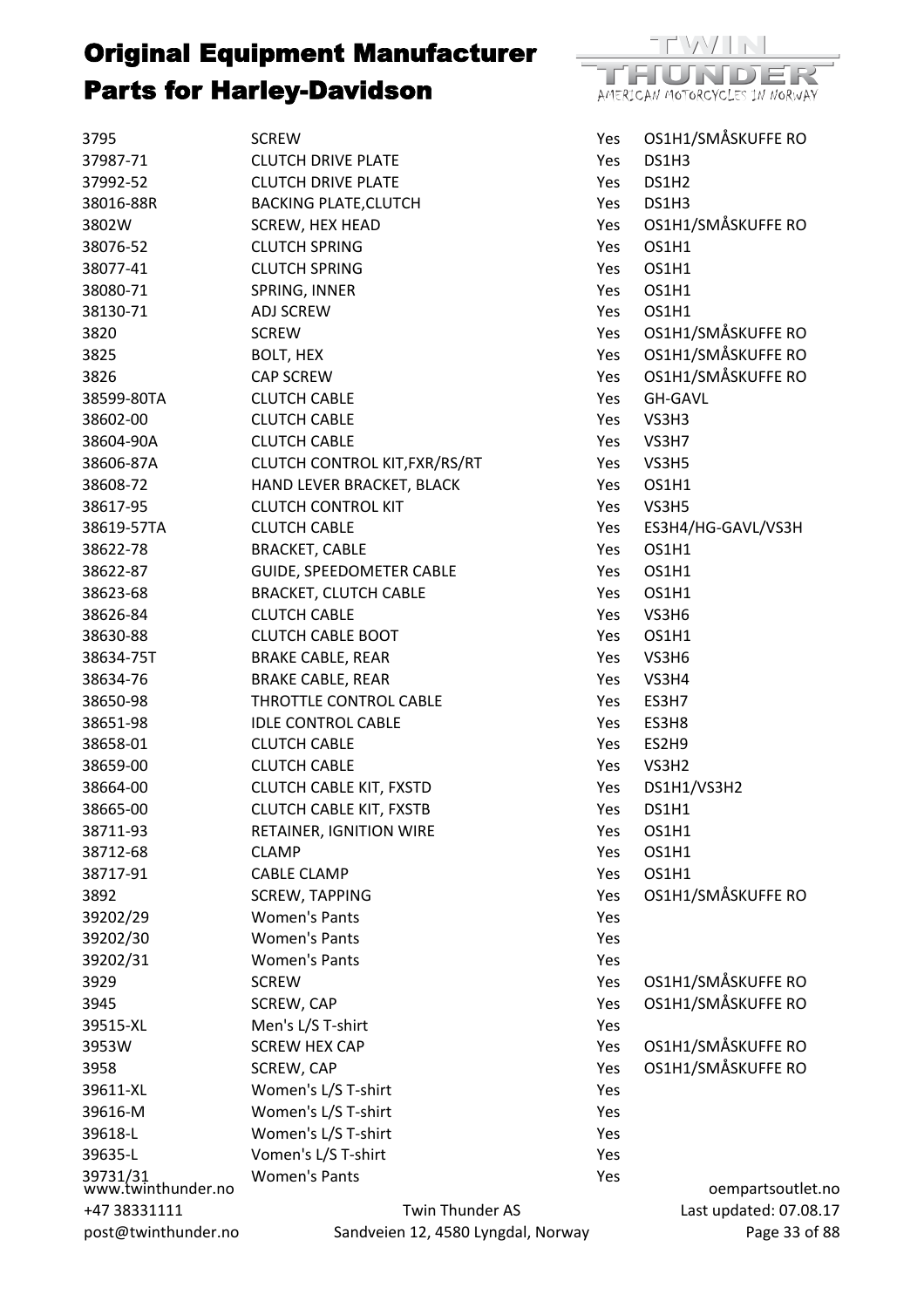

| 3991                | SCREW, HEX CAP                            | Yes        | OS1H1/SMÅSKUFFE RO                      |
|---------------------|-------------------------------------------|------------|-----------------------------------------|
| 3993                | <b>CAP SCREW</b>                          | Yes        | OS1H1/SMÅSKUFFE RO                      |
| 3996                | BOLT, HEX                                 | Yes        | OS1H1/SMÅSKUFFE RO                      |
| 39966-80            | <b>CHAIN TENSIONER WEAR PAD</b>           | Yes        | OS1H1                                   |
| 39967-77A           | <b>CHAIN TENSIONER KIT</b>                | <b>Yes</b> | DS1H1                                   |
| 39975-52B           | CHAIN ADJUSTER, FRONT                     | Yes        | OS1H1                                   |
| 39975-54A           | CHAIN ADJUSTER ASSY, FRONT                | Yes        | ES1H9                                   |
| 39978-58            | <b>CHAIN ADJUSTER LINING</b>              | Yes        | OS1H1                                   |
| 39979-58A           | RETAINER, CHAIN ADJUSTER LININ            | Yes        | OS1H1                                   |
| 39996-65            | <b>LOCKWASHER</b>                         | Yes        | OS1H1                                   |
| 40018-77            | PIVOT STUD                                | Yes        | OS1H1                                   |
| 40019-80A           | SPRING, CHAIN TENSIONER                   | Yes        | OS1H1                                   |
| 40038-91            | REAR BELT, 125T                           | Yes        | HS1H5/HS1H6                             |
| 40052-65            | <b>CONNECTING LINK</b>                    | Yes        | OS1H1                                   |
| 40053-65            | <b>CONNECTING LINK</b>                    | <b>Yes</b> | OS1H1                                   |
| 40101-80            | <b>EMERGENCY DRIVE BELT REPLACEME</b>     | <b>Yes</b> |                                         |
| 4016                | <b>SCREW</b>                              | Yes        | OS1H1/SMÅSKUFFE RO                      |
| 40171-97            | <b>EMERGENCY DRIVE BELT REPLACEME</b>     | Yes        | HS1H4                                   |
| 40187/28            | Women's pants                             | Yes        |                                         |
| 40187/29            | Women's pants                             | Yes        |                                         |
| 40187/31            | Women's pants                             | Yes        |                                         |
| 40187/32            | Women's pants                             | Yes        |                                         |
| 40187/33            | Women's pants                             | Yes        |                                         |
| 40202-91            | SPKT ASSY, BELT, 29T XLH UNUS             | Yes        | DS2H7                                   |
| 4020W               | SCREW, HEX CAP                            | Yes        | OS1H1/SMÅSKUFFE RO                      |
| 4021                | SCREW, HEX CAP W/HOLE                     | Yes        |                                         |
| 40214-01Y           | KIT, SPROCKET COVER                       | Yes        |                                         |
| 40235-74            | <b>ENGINE SPROCKET</b>                    | Yes        | <b>ES1H9</b>                            |
| 40248-80            | <b>LOCKWASHER</b>                         | Yes        | OS1H1                                   |
| 40252-91            | SPROCKET, FINAL DRIVE, PTD, 55            | Yes        | HS1H7/DS1H1                             |
| 4026                | SCREW, HEX CAP W/HOLE                     | Yes        | OS1H1/SMÅSKUFFE RO                      |
| 40267-85            | RETAINER & COVER ASSY W/SPRING            | Yes        | ES1H9                                   |
| 40269-85A           | COMPENSATOR SPROCKET, TRANSMIS            | Yes        | <b>ES1H9</b>                            |
| 4029A               | SCREW, HEX SOC HEAD CAP                   | Yes        | OS1H1/SMÅSKUFFE RO                      |
| 4030                | <b>SCREW, BUTTON HEAD HEX SOCKET</b>      | Yes        | OS1H1/SMÅSKUFFE RO                      |
| 40324-70            | CUP, COMPENSATOR SPROCKET                 | Yes        | OS1H1                                   |
| 4033                | SCREW, BUTTON HEAD HEX SOC.               | Yes        | OS1H1/SMÅSKUFFE RO                      |
| 4036                | <b>HEX HEAD BOLT</b>                      | Yes        | OS1H1/SMÅSKUFFE RO                      |
| 40387-70            | NUT, SPROCKET                             | Yes        | OS1H1                                   |
| 40392-70            | NUT, SPROCKET                             | Yes        | ES1H9/OS1H1                             |
| 40392-91            | NUT, SPROCKET, FLST, FXST                 | Yes        | OS1H1                                   |
| 4041W               | <b>BOLT, CARRIER</b>                      | Yes        | OS1H1/SMÅSKUFFE RO                      |
| 4044                | <b>SCREW, BUTTON HEAD, FXDB</b>           | Yes        | OS1H1/SMÅSKUFFE RO                      |
| 40520-63            | <b>BUSHING, INTERLOCK</b>                 | Yes        | OS1H1                                   |
| 4059                | <b>SCREW, SELF TAPPING</b>                | Yes        | OS1H1/SMÅSKUFFE RO                      |
| 4060                | 8 X 40 MM BOLT, FORK BRACE, LAR           |            | OS1H1/SMÅSKUFFE RO                      |
|                     |                                           | Yes        | OS1H1/SMÅSKUFFE RO                      |
| 4067<br>4069A       | SCREW, HEX CAP<br>SCREW, HEX SOC HEAD CAP | <b>Yes</b> | OS1H1/SMÅSKUFFE RO                      |
| 4072                | SCREW, HEX SOCKET FLAT HEAD               | Yes<br>Yes |                                         |
| www.twinthunder.no  |                                           |            | OS1H1/SMÅSKUFFE RO<br>oempartsoutlet.no |
| +47 38331111        | Twin Thunder AS                           |            | Last updated: 07.08.17                  |
| post@twinthunder.no | Sandveien 12, 4580 Lyngdal, Norway        |            | Page 34 of 88                           |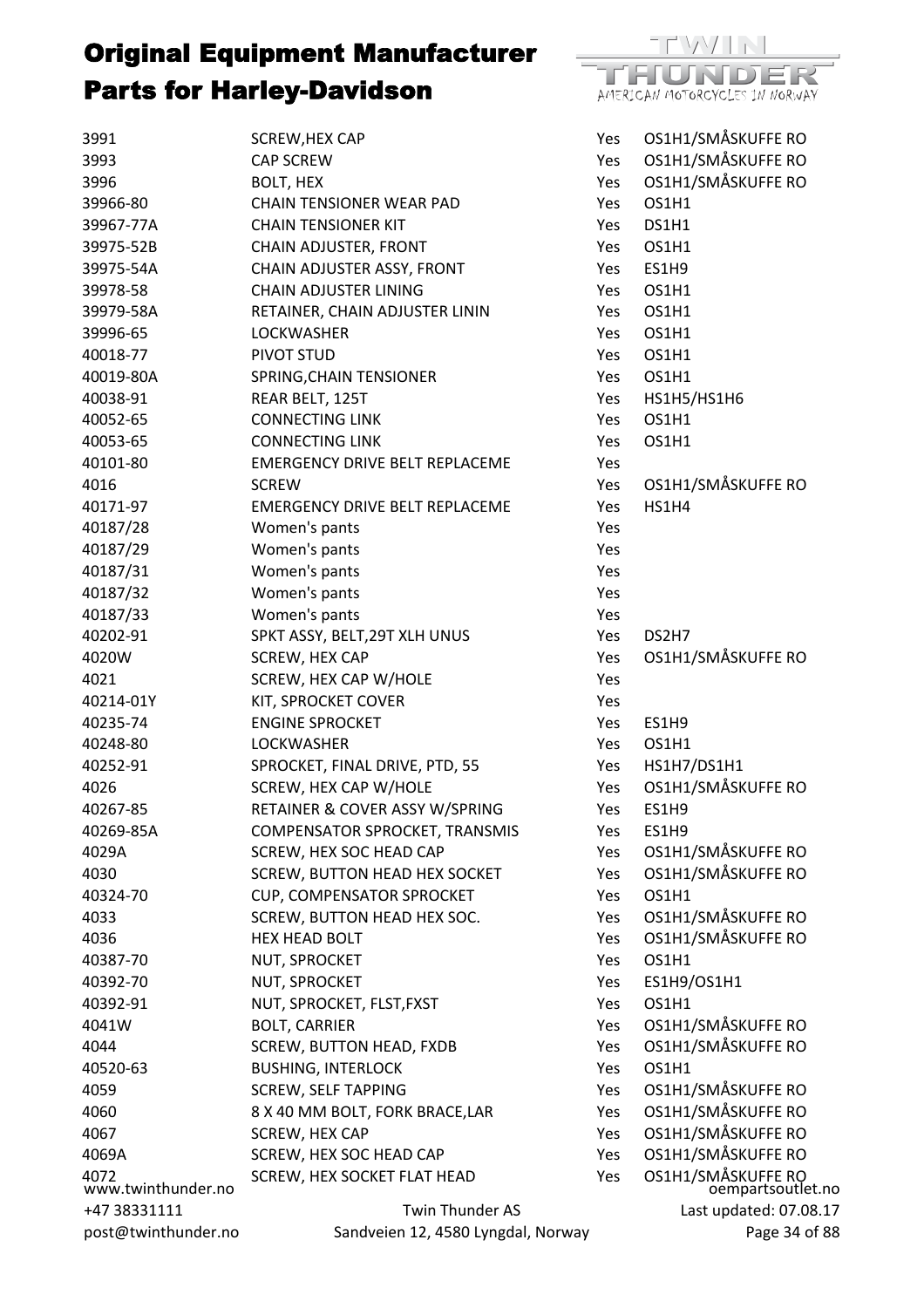

Last updated: 07.08.17 Page 35 of 88

TEVAZITE ΉΟΝDΕ AMERICAN MOTORCYCLES IN NORWAY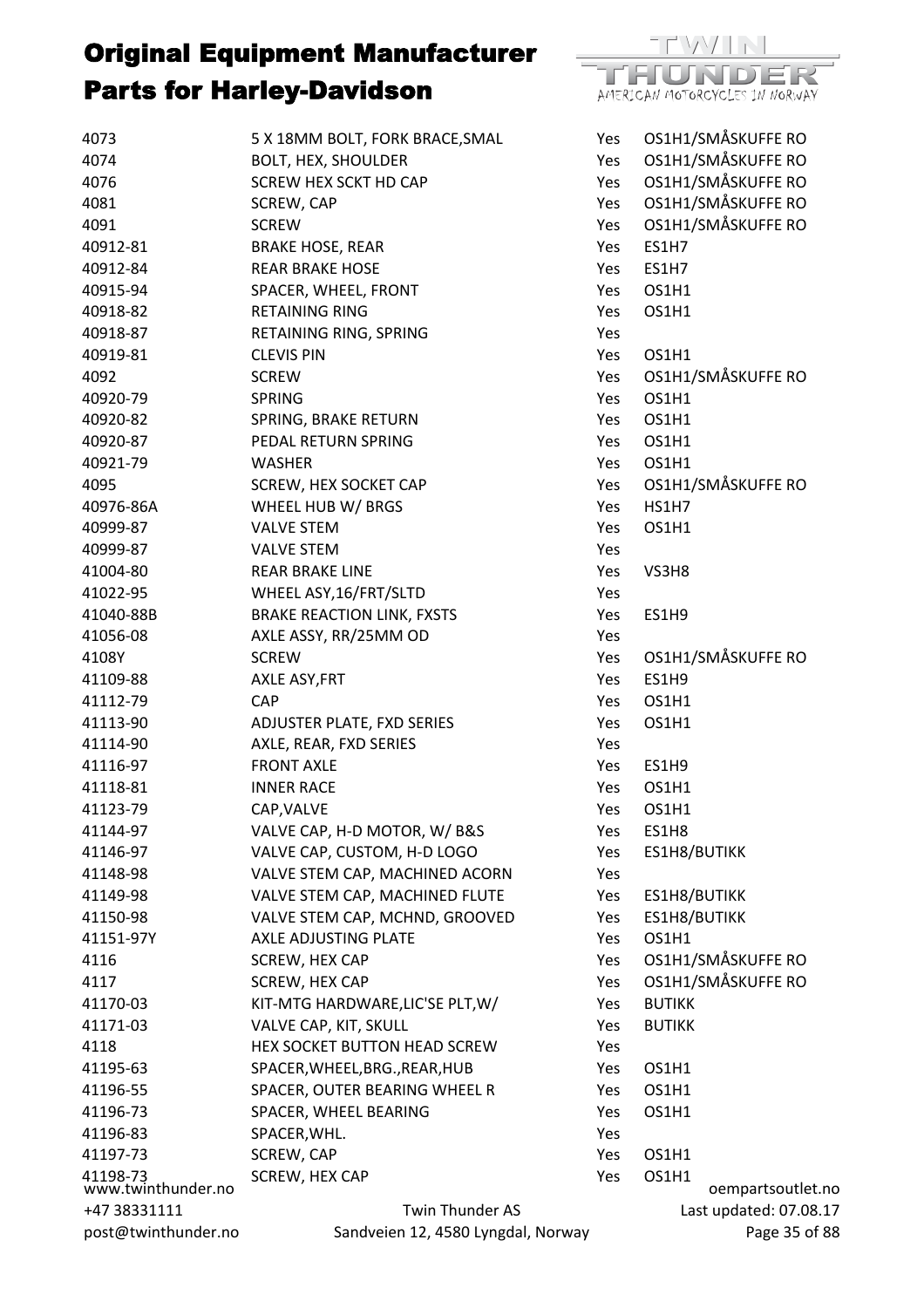

| 41205-52                       | <b>WASHER</b>                         | Yes | OS1H1                  |
|--------------------------------|---------------------------------------|-----|------------------------|
| 41210-55                       | <b>OIL SEAL</b>                       | Yes | OS1H1                  |
| 4125                           | HEX SOCKET HEAD SCREW                 | Yes | OS1H1/SMÅSKUFFE RO     |
| 4127                           | HEX SOC. BUTTON HD SCREW, 3/8         | Yes | OS1H1/SMÅSKUFFE RO     |
| 41485-30                       | <b>DOWEL PIN</b>                      | Yes | OS1H1                  |
| 41533-91T                      | AXLE ADJUSTER, PR                     | Yes |                        |
| 41535-97                       | PYRAMID AXLE ADJUSTER, PAIR           | Yes |                        |
| 41552-73                       | AXLE, REAR                            | Yes | ES1H7                  |
| 41573-84                       | <b>AXLE ADJUSTER</b>                  | Yes | OS1H1                  |
| 41579-81                       | <b>DUST SHIELD</b>                    | Yes | OS1H1                  |
| 41591-81                       | SPACER, AXLE                          | Yes | OS1H1                  |
| 41591-90                       | SPACER, AXLE, FXD                     | Yes | OS1H1                  |
| 41592-79                       | SPACER, AXLE                          | Yes | OS1H1                  |
| 41595-73                       | SPACER, WHL BRNG                      | Yes | OS1H1                  |
| 41596-00                       | <b>CHROME WHEEL SPACER KIT - REAR</b> | Yes |                        |
| 41597-00                       | <b>CHROME WHEEL SPACER - FRONT</b>    | Yes | <b>BUTIKK</b>          |
| 41606-77                       | SPACER, AXLE                          | Yes | OS1H1                  |
| 41610-02                       | ROAD KING FRONT WHEEL SPACERS         | Yes |                        |
| 41615-02                       | VRSCA CHROME WHEEL SPACERS 200        | Yes |                        |
| 41671-73                       | <b>SPRING PAD</b>                     | Yes | OS1H1                  |
| 41720-58                       | <b>STUD</b>                           | Yes | OS1H1                  |
| 41734-73                       | SCREW, CAP                            | Yes | OS1H1                  |
| 41739-84A                      | <b>BOLT, BANJO</b>                    | Yes | OS1H1                  |
| 41742-58A                      | SCREW, HEX, BRAKE CYL, REAR WH        | Yes | OS1H1                  |
| 41755-86                       | MASTER CYLINDER, REAR                 | Yes | ES1H7                  |
| 41757-99                       | XL MASTER CYLINDER COVER              | Yes | DS1H1                  |
| 41760-97                       | KIT-COVER, RR MSTR CYL, FLST          | Yes |                        |
| 41760-97                       | KIT-COVER, RR MSTR CYL, FLST          | Yes |                        |
| 41764-70                       | ROD BOOT                              | Yes | OS1H1                  |
| 41764-79                       | <b>DUST BOOT</b>                      | Yes | OS1H1                  |
| 41765-58                       | <b>FILLER PLUG</b>                    | Yes | OS1H1                  |
| 41766-58                       | <b>WASHER, PLUG</b>                   | Yes | OS1H1                  |
| 41792-94                       | <b>GASKET, AIR LINE</b>               | Yes | OS1H1                  |
| 41819-02                       | CAM, RR, AXLE ADJUSTER                | Yes |                        |
| 41835-69                       | <b>SPRING</b>                         | Yes | OS1H1                  |
| 41836-58                       | RETURN SPRING, BRKSHOE                | Yes | OS1H1                  |
| 41836-84                       | <b>JIFFYSTAND SPRING</b>              | Yes | OS1H1                  |
| 41837-58                       | <b>SPRING</b>                         | Yes | OS1H1                  |
| 4210                           | <b>BUSHING</b>                        | Yes | OS1H1/SMÅSKUFFE RO     |
| 42231-00                       | KIT-MEDALLION, FLHT/C/CI/CUI          | Yes | ES2H3                  |
| 42244-94YC                     | ROD, BRAKE CYLINDER                   | Yes | OS1H1                  |
| 42269-70                       | <b>CLEVIS PIN</b>                     | Yes | OS1H1                  |
| 42301-79A                      | STUD, MASTER CYLINDER                 | Yes | OS1H1                  |
| 42305-86B                      | <b>BRAKE LINE, FRONT</b>              | Yes | ES1H7                  |
| 42305-96                       | <b>BRAKE LINE, FRONT</b>              | Yes | ES1H6                  |
| 42309-84                       | <b>TEE</b>                            | Yes | OS1H1                  |
| 42311-58                       | <b>PLUG</b>                           | Yes | OS1H1                  |
| 42328-73A                      | <b>BRAKE HOSE</b>                     | Yes | ES1H7                  |
|                                | <b>BRAKE PUSH ROD</b>                 | Yes | OS1H1                  |
| 42333-79<br>www.twinthunder.no |                                       |     | oempartsoutlet.no      |
| +47 38331111                   | <b>Twin Thunder AS</b>                |     | Last updated: 07.08.17 |
| post@twinthunder.no            | Sandveien 12, 4580 Lyngdal, Norway    |     | Page 36 of 88          |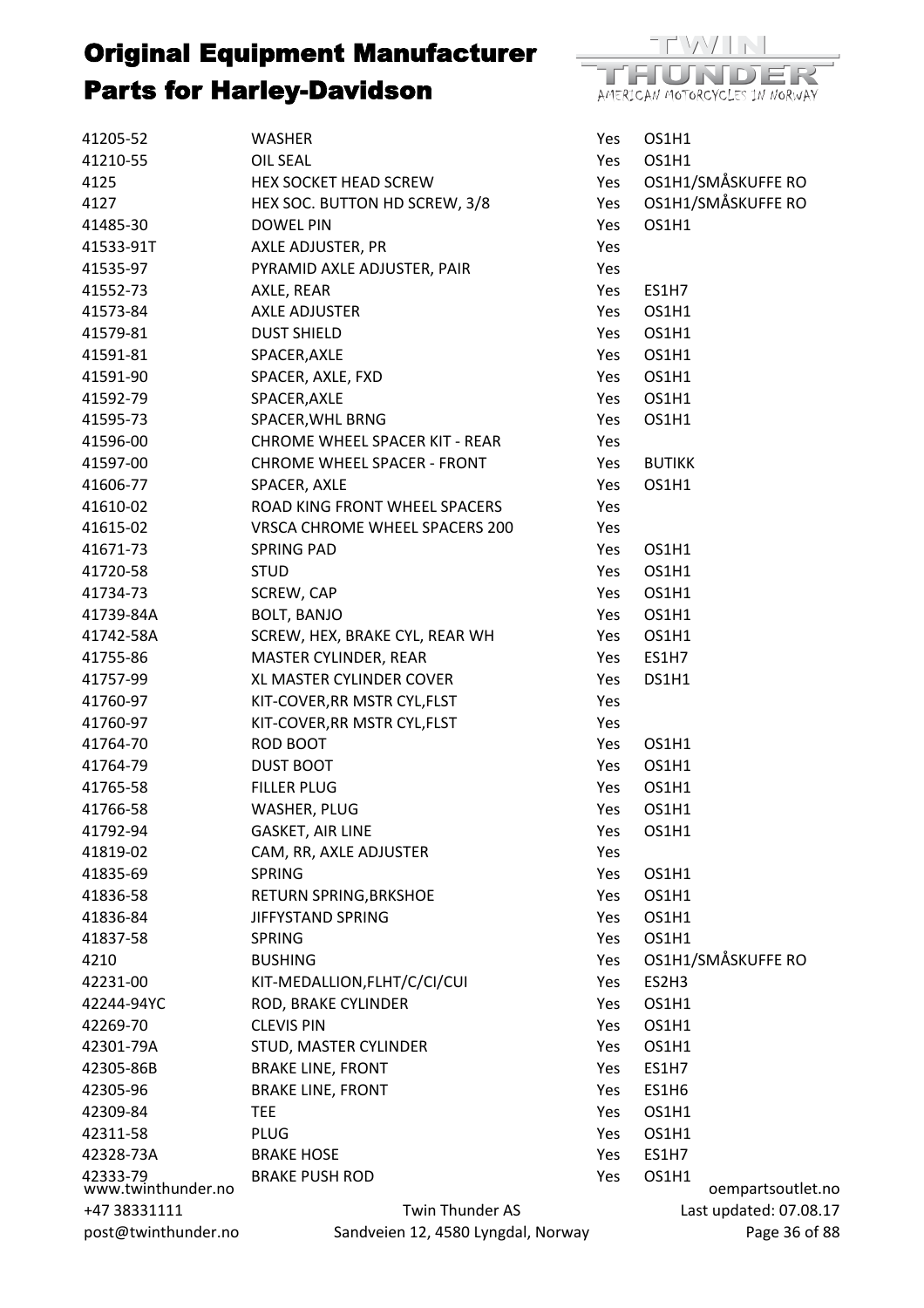

| 42374-86                        | <b>MASTER CYLINDER PISTON KIT</b>  | Yes | OS1H1        |                        |
|---------------------------------|------------------------------------|-----|--------------|------------------------|
| 42375-77                        | <b>SCREW</b>                       | Yes | OS1H1        |                        |
| 42375-87                        | SCREW, REAR MASTR CYL. COVER       | Yes | OS1H1        |                        |
| 42381-87                        | MASTER CYLINDER COVER, CHROME      | Yes | OS1H1        |                        |
| 42382-82B                       | PISTON REBUILD KIT                 | Yes | OS1H1        |                        |
| 42394-65                        | <b>BRAKE PEDAL COVER</b>           | Yes | OS1H1        |                        |
| 42426-99                        | <b>CLEVIS, FOOTREST MOUNT</b>      | Yes | OS1H1        |                        |
| 42427-52                        | <b>SPRING</b>                      | Yes | OS1H1        |                        |
| 42431-86                        | <b>FOOT BRAKE SUPPORT</b>          | Yes | <b>HS1H7</b> |                        |
| 42441-80                        | <b>BRAKE PIVOT SHAFT</b>           | Yes | OS1H1        |                        |
| 42443-80A                       | <b>BUSHING, BRAKE PEDAL</b>        | Yes | OS1H1        |                        |
| 42445-80A                       | <b>ROD END</b>                     | Yes | OS1H1        |                        |
| 42448-87                        | REMOTE MASTR CYLINDER PUSH ROD     | Yes | OS1H1        |                        |
| 42450-80                        | <b>SCREW</b>                       | Yes | OS1H1        |                        |
| 42453-80A                       | <b>MASTER CYLINDER</b>             | Yes | ES1H7        |                        |
| 42455-80                        | GASKET, MASTER CYLINDER            | Yes | OS1H1        |                        |
| 42455-97                        | <b>GASKET, RESERVOIR</b>           | Yes | OS1H1        |                        |
| 42459-80B                       | <b>BRAKE PEDAL ASY, RR</b>         | Yes | ES1H7        |                        |
| 42460-80B                       | CLEVIS PIN, FX                     | Yes | OS1H1        |                        |
| 42479-90                        | SPRING, 883HUG, XLH883, 1200, FL'  | Yes | OS1H1        |                        |
| 42507-89A                       | BRAKE PEDAL MOUNTING PLATE         | Yes | ES1H5        |                        |
| 42520-80A                       | <b>SPACER</b>                      | Yes | OS1H1        |                        |
| 42522-82                        | <b>END ROD</b>                     | Yes | OS1H1        |                        |
| 42523-87                        | <b>REAR BRAKE LEVER</b>            | Yes | ES1H5        |                        |
| 42524-82A                       | <b>BUSHING</b>                     | Yes | OS1H1        |                        |
| 42534-82                        | <b>SCREW</b>                       | Yes | OS1H1        |                        |
| 42545-96YA                      | <b>BRAKE PEDAL</b>                 | Yes | ES1H6        |                        |
| 42549-75                        | <b>CROSS SHAFT</b>                 | Yes | OS1H1        |                        |
| 4256M                           | BTN HD CAP SCREW M6X1X25           | Yes |              | OS1H1/SMÅSKUFFE RO     |
| 42604-99                        | KIT, CHROME REAR BRAKE LEVER-XL    | Yes | HS1H8/ES1H5  |                        |
| 42634-00                        | KIT BRAKE LEVER BILLET FXST/C/     | Yes |              |                        |
| 43-0116                         | XL TRAN CASE REPAIR SECTION        | Yes | XS2H7        |                        |
| 43020-87A                       | SPOKE & NIPPLE KIT 21IN, SHORT     | Yes | ES1H6        |                        |
| 43068-89A                       | CALIPER/ROTOR COVERS, "CLASSIC     | Yes |              |                        |
| 43085-81                        | TIRE RIM, CHROME, 16 X 3           | Yes |              |                        |
| 4312                            | <b>BOLT, FLANGE HEAD</b>           | Yes |              | OS1H1/SMÅSKUFFE RO     |
| 43149-95                        | CALIPER/ROTOR COVER KIT FLHR       | Yes |              |                        |
| 43150-83                        | <b>VALVE STEM, TUBELESS</b>        | Yes | OS1H1        |                        |
| 43163-97                        | HUB CAP KIT, 21 INCH FRONT WHL     | Yes |              |                        |
| 4325                            | SCREW, HEX CAP                     | Yes |              | OS1H1/SMÅSKUFFE RO     |
| 43253-00A                       | <b>HUBCAP SPACER KIT</b>           | Yes |              |                        |
| 43283-84                        | SPACER, NUT, MOTOR SPRKT           | Yes | OS1H1        |                        |
| 43283-86                        | <b>SPACER</b>                      | Yes | OS1H1        |                        |
| 43291-82                        | <b>SPACER</b>                      | Yes |              |                        |
| 43307-78                        | FITTING, ELBOW                     | Yes | OS1H1        |                        |
| 43321-79                        | <b>WHEEL, FRONT</b>                | Yes |              |                        |
| 43342-83                        | SPACER, WHEEL                      | Yes | OS1H1        |                        |
| 43349-84B                       | BRAKE LINE CONNECTION KIT, FRO     | Yes | ES1H6        |                        |
|                                 | <b>BRAKE LINE, FRONT</b>           | Yes | ES1H6        |                        |
| 43350-96A<br>www.twinthunder.no |                                    |     |              | oempartsoutlet.no      |
| +47 38331111                    | <b>Twin Thunder AS</b>             |     |              | Last updated: 07.08.17 |
| post@twinthunder.no             | Sandveien 12, 4580 Lyngdal, Norway |     |              | Page 37 of 88          |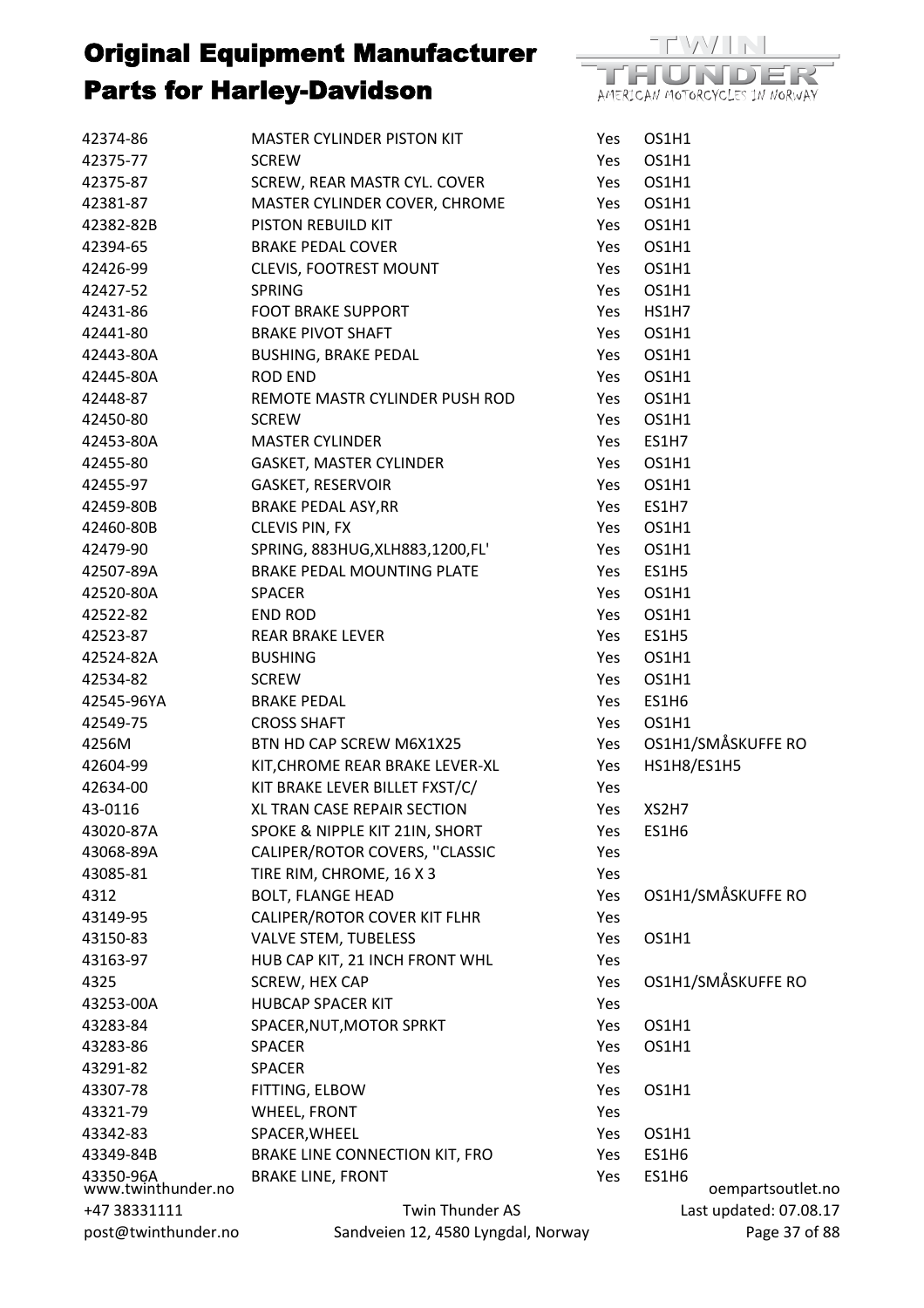

| 43358-83A                      | SPACER, WHEEL BEARING                          | Yes        | OS1H1                  |
|--------------------------------|------------------------------------------------|------------|------------------------|
| 43359-84                       | HUB PLATE, SILVER                              | Yes        | ES1H6                  |
| 4336W                          | <b>BOLT, HEX HEAD</b>                          | Yes        | OS1H1/SMÅSKUFFE RO     |
| 43377-00                       | KIT COVER, AXLE NUT, SATIN, FLT                | Yes        | <b>ES1H5</b>           |
| 4337W                          | SCREW, HEX CAP                                 | Yes        | OS1H1/SMÅSKUFFE RO     |
| 43387-01                       | KIT, COVER, AXLE NUT, W/BANDS                  | Yes        |                        |
| 43467-97                       | SEAL, AXLE COVER                               | Yes        | DS4H5/OS1H1            |
| 43469-00                       | PIVOT BOLT COVER-H-D SATIN CHR                 | Yes        |                        |
| 43469-00                       | PIVOT BOLT COVER-H-D SATIN CHR                 | Yes        |                        |
| 4351                           | <b>SCREW, TAPPING TORX</b>                     | Yes        | OS1H1/SMÅSKUFFE RO     |
| 43517-00                       | SPACER, WHL.BRG.SLEEVE                         | Yes        |                        |
| 4352                           | <b>SCREW</b>                                   | Yes        | OS1H1/SMÅSKUFFE RO     |
| 43559-73                       | <b>WASHER</b>                                  | Yes        | OS1H1                  |
| 43578-35                       | RETAINER, ROLLER HUB, WHL                      | Yes        | OS1H1                  |
| 435818-14/16                   | Top, jente (L)                                 | Yes        |                        |
| 43600-78                       | FRONT WHEEL HUB 78-83 XL, FX, FXR              | Yes        |                        |
| 43608-82                       | <b>BEARING, SPACER SLEEVE</b>                  | Yes        | ES1H5/OS1H1            |
| 43612-92                       | SPACER, BEARING SLEEVE                         | Yes        | OS1H1                  |
| 43613-92                       | SPACER, WHEEL BEARING SLEEVE                   | Yes        | OS1H1                  |
| 43614-97                       | SPACER, HUB                                    | Yes        | OS1H1                  |
| 43615-82                       | SLEEVE, WHEEL                                  | Yes        | OS1H1                  |
| 43617-95                       | SPACER, WHEEL, FRONT                           | Yes        | OS1H1                  |
| 4363                           | SCREW, HEXSC, BTN HD                           | Yes        | OS1H1/SMÅSKUFFE RO     |
| 43644-81A                      | SPACER ASSEMBLY                                | Yes        | OS1H1                  |
| 43648-86                       | SPACER, AXLE                                   | Yes        | OS1H1                  |
| 4365                           | <b>SCREW, HEX SOCKET</b>                       | Yes        | OS1H1/SMÅSKUFFE RO     |
| 43657-89                       | SPACER, WHEEL. BRG. FLSTL                      | Yes        | OS1H1                  |
| 43672-84A                      | HUB ASY, FRT, WHL                              | Yes        | HS1H8                  |
| 43683-97                       | SPACER, WHEEL BEARING                          | Yes        | OS1H1                  |
| 43686-01Y                      | KIT, AXLE NUT COVERS, FRONT, P                 | Yes        |                        |
| 4371WA                         | SCREW, HEX SOC HEAD CAP                        | Yes        | OS1H1/SMÅSKUFFE RO     |
| 4377                           | SCREW, HEX HEAD WASHER TAPPING                 | Yes        | OS1H1/SMÅSKUFFE RO     |
| 4380W                          | SCREW, HEX CAP                                 | Yes        | OS1H1/SMÅSKUFFE RO     |
| 43860-96                       | KIT-COVER, CHRM, AXLE NUT                      | Yes        | <b>ES1H5</b>           |
| 43861-96                       | AXLE NUT CVR, SATIN CHROME H-D                 | Yes        | ES1H5                  |
| 43865-96                       | KIT-COVER, AXLE NUT, PEWTER                    | Yes        | ES1H5/BUTIKK           |
| 43875-73                       | <b>FRONT AXLE</b>                              | Yes        | ES1H5                  |
| 43879-96                       | HEX BOLT CVR,1/2,SAT.CHR W/LOG                 | Yes        | <b>ES1H5</b>           |
| 43881-96                       | HEX BOLT CVR, 1/2, CHROME                      | Yes        |                        |
| 43882-96                       | HEX BOLT CVR, 9/16, SAT.CHR, W/LO              | Yes        |                        |
| 43883-77                       | <b>FRONT AXLE</b>                              | Yes        | ES1H5                  |
| 43883-84                       | <b>FRONT AXLE</b>                              | Yes        | ES1H5                  |
| 43892-96                       | HEX BOLT CVR, 9/16, CHROME W/LOG               | Yes        |                        |
| 43895-87B                      | AXLE, FRONT                                    | Yes        | OS1H1                  |
| 43909-94                       | KIT-COVER, AXLE NUT, CHROME                    | Yes        |                        |
| 4391                           | <b>SCREW HEX CAP</b>                           | Yes        | OS1H1/SMÅSKUFFE RO     |
| 43941-79                       | <b>BALL BEARING</b>                            | Yes        | OS1H1                  |
| 43943-01                       |                                                |            | <b>BUTIKK</b>          |
|                                | ROCKER BOX BOLT COVER, EVO<br><b>DUST BOOT</b> | Yes<br>Yes | OS1H1                  |
| 43945-79<br>www.twinthunder.no |                                                |            | oempartsoutlet.no      |
| +47 38331111                   | Twin Thunder AS                                |            | Last updated: 07.08.17 |
| post@twinthunder.no            | Sandveien 12, 4580 Lyngdal, Norway             |            | Page 38 of 88          |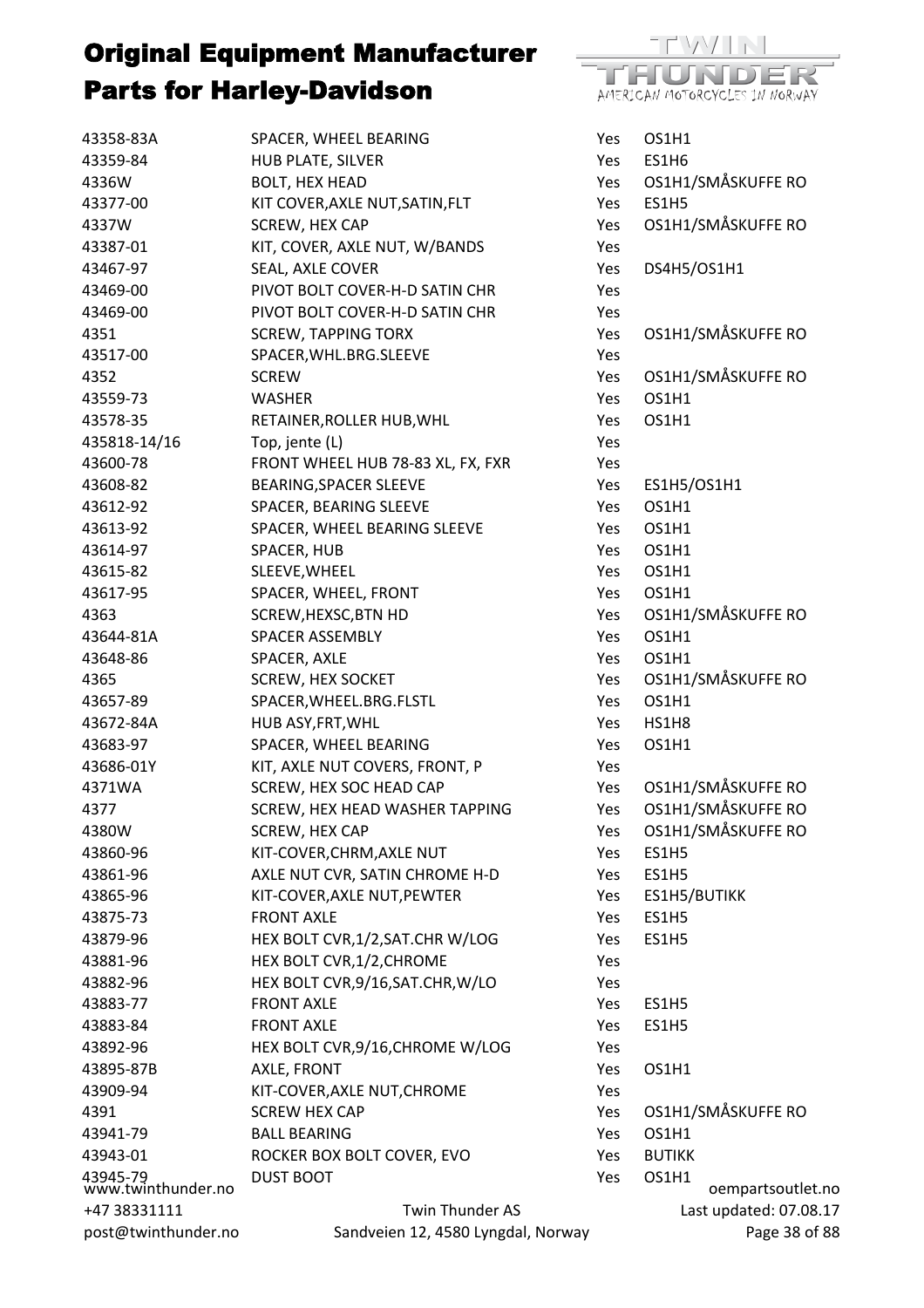

| 43947-79                       | SEAL                               | Yes | OS1H1                      |
|--------------------------------|------------------------------------|-----|----------------------------|
| 43954-79                       | <b>BEARING RETAINER</b>            | Yes | OS1H1                      |
| 43956-79                       | SPACER, RTNR. SR052                | Yes | OS1H1                      |
| 43957-80A                      | <b>BRAKE PAD SET</b>               | Yes | ES1H3/ES1H4                |
| 43960-86                       | <b>BRAKE PAD RETAINER</b>          | Yes | OS1H1                      |
| 44-0200                        | CHR PLT F.AXLE 48-66 FL            | Yes | XS1H2                      |
| 44-0209                        | CHR.F.AXLE 32-47BT SPRNG.FORKS     | Yes | XS1H2                      |
| 44-0212                        | CHR R.AXLE 73-84FL-FXE             | Yes | XS1H2                      |
| 44-0214                        | CHR.REAR AXLE 58-66FL,FLH          | Yes | XS1H2                      |
| 44-0215                        | CHR R.AXLE 36-57BT W/SQ.HEAD       | Yes | XS1H2                      |
| 44-0300                        | FR.AXLE SLV 37-48 SPRNGR BT        | Yes | XS2H1                      |
| 44-0301                        | F.AXLE SLEEVE 49-66                | Yes | XS1H2                      |
| 44-0307                        | CAD FRT.AXLE NUT 1/2-20 THREAD     | Yes | XS2H1                      |
| 44-0316                        | REAR COLLAR AXLE SLEEVE BT 36-72   | Yes | XS2H1                      |
| 44-0319                        | SIDE SPACER FL, FLH 58-62          | Yes | XS2H1                      |
| 44-0320                        | CHR.R.SPACER FL67-72 FX 71-72      | Yes | XS2H1                      |
| 44-0328                        | R.SLEEVE FL, FLH 63-66             | Yes | XS2H1                      |
| 44-0329                        | R.SLEEVE 58-62FL,FLH               | Yes | XS2H1                      |
| 44-0330                        | REAR SLEEVE 61"74"80" 36-57        | Yes | XS2H1                      |
| 44-0331                        | <b>REAR SLEEVE 45" 41-52</b>       | Yes | XS2H1                      |
| 44-0505                        | BRNG RET.CVR CHR. 67-72            | Yes | XS1H2                      |
| 44-0521                        | RETAIN.CORK .WASH BRAKE SIDE       | Yes | XS2H1                      |
| 44-0522                        | THRUST WASH/ROLL BEAR BK SIDE      | Yes | XS2H1                      |
| 44-0530                        | 36-66 THRUST SLEEVE BEARING        | Yes | XS2H1                      |
| 44-0535                        | HUB THRUST PLATE KIT 36-66         | Yes | XS1H2                      |
| 44-0561                        | 41-52 45" SOLO R. AXLE KIT CPT BLK | Yes | XS1H4                      |
| 44-1960                        | 74-80 XL S.A. PIVOT BOLT KIT       | Yes | <b>BUTIKK</b>              |
| 44002-78                       | <b>SHIM</b>                        | Yes | OS1H1                      |
| 44004-78                       | <b>INSULATOR</b>                   | Yes | OS1H1                      |
| 44004-80                       | <b>INSULATOR</b>                   | Yes | OS1H1                      |
| 44007-80                       | SEAL                               | Yes | OS1H1                      |
| 44012-81                       | <b>BUSHING/SLEEVE KIT</b>          | Yes | OS1H1                      |
| 44021-83                       | <b>RETAINING RING</b>              | Yes | OS1H1                      |
| 44031-97                       | PIVOT, SLEEVE                      | Yes | OS1H1                      |
| 44034-86                       | <b>BRACKET ASSY, REAR</b>          | Yes | ES1H4                      |
| 44035-86A                      | <b>BUSHING, MOUNTING XLH'S</b>     | Yes | OS1H1                      |
| 44047-83                       | <b>PISTON SEAL</b>                 | Yes | OS1H1                      |
| 44054-83                       | <b>DUST BOOT, UPPER</b>            | Yes | OS1H1                      |
| 44059-83                       | O-RING, MOUNTING PIN               | Yes | OS1H1                      |
| 44067-84                       | <b>SPRING</b>                      | Yes | OS1H1                      |
| 44072-92A                      | MOUNTING BRACKET, LH               | Yes | DS2H3                      |
| 44073-92A                      | MOUNTING BRACKET, RH               | Yes | ES1H3                      |
| 44076-86A                      | <b>CALIPER</b>                     | Yes | DS2H5                      |
| 44077-88D                      | FRONT CALIPER, RH                  | Yes | ES1H <sub>2</sub>          |
| 44086-97                       | <b>BEARING, SLEEVE</b>             | Yes | OS1H1                      |
| 44093-96                       | CALIPER INSERT, LG, CHROME H-D     | Yes | <b>BUTIKK</b>              |
| 44095-96                       | CALIPER INSERT, SM, CHROME H-D     | Yes | <b>BUTIKK</b>              |
| 44096-96                       | CALIPER INSERT, SM, SATIN CHR      | Yes | ES1H3/BUTIKK               |
| 44106-72<br>www.twinthunder.no | <b>CALIPER INNER</b>               | Yes | ES1H4<br>oempartsoutlet.no |
| +47 38331111                   | Twin Thunder AS                    |     | Last updated: 07.08.17     |
| post@twinthunder.no            | Sandveien 12, 4580 Lyngdal, Norway |     | Page 39 of 88              |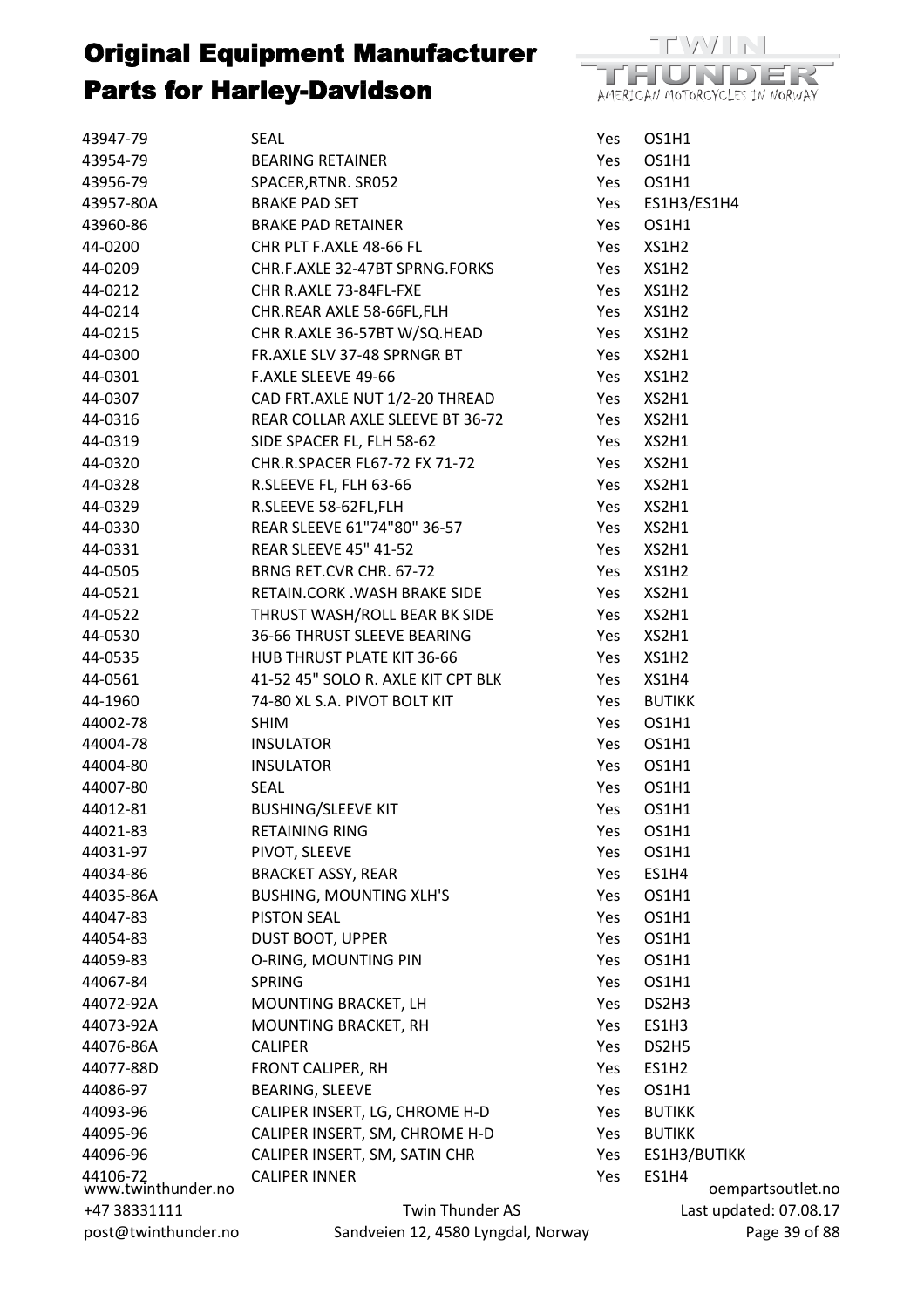

| 4411                           | <b>SCREW HEX CAP</b>                    | Yes        | OS1H1/SMÅSKUFFE RO     |
|--------------------------------|-----------------------------------------|------------|------------------------|
| 44113-90                       | <b>BRAKE PAD KIT</b>                    | Yes        | ES1H3                  |
| 4412                           | SCREW, CAP                              | Yes        | OS1H1/SMÅSKUFFE RO     |
| 44124-72                       | <b>BRAKE PIN</b>                        | Yes        | OS1H1                  |
| 44125-94                       | KIT-INSERT, RR CALIPER/CHROME           | Yes        | <b>BUTIKK</b>          |
| 44126-82                       | <b>WASHER</b>                           | Yes        | OS1H1                  |
| 44126-87                       | <b>RETURN SPRING RETAINER</b>           | Yes        | OS1H1                  |
| 4413                           | SCREW, CAP                              | Yes        | OS1H1/SMÅSKUFFE RO     |
| 44134-72A                      | <b>SCREW</b>                            | Yes        | OS1H1                  |
| 44139-94                       | KIT-INSERT, FRT CALIPER, CHROME         | Yes        | <b>BUTIKK</b>          |
| 44146-82                       | DUST COVER, BLEEDER SCREW               | Yes        | OS1H1                  |
| 44147-87A                      | CAP, BLEEDER SCREW                      | Yes        | OS1H1                  |
| 44152-77                       | <b>PISTON SEAL</b>                      | Yes        | OS1H1                  |
| 44158-77                       | <b>SHIM</b>                             | Yes        | OS1H1                  |
| 4416                           | SCREW, CAP                              | Yes        | OS1H1/SMÅSKUFFE RO     |
| 44161-77                       | <b>INSULATOR</b>                        | Yes        | OS1H1                  |
| 44165-77                       | WASHER, RECALL 035                      | Yes        | OS1H1                  |
| 44172-77                       | <b>SCREW</b>                            | Yes        | OS1H1                  |
| 44175-77                       | <b>SCREW</b>                            | Yes        | OS1H1                  |
| 44176-77                       | <b>SCREW</b>                            | Yes        | OS1H1                  |
| 44190-88A                      | <b>SCREW</b>                            | Yes        | OS1H1                  |
| 44197-77                       | LABEL                                   | Yes        | OS1H1                  |
| 44198-87                       | INSERT, CALIPER                         | Yes        | OS1H1                  |
| 44199-79                       | <b>RUBBER BUMPER</b>                    | <b>Yes</b> | OS1H1                  |
| 44199-82                       | <b>RUBBER BUMPER</b>                    | Yes        | OS1H1                  |
| 4420                           | SCREW, CAP                              | Yes        | OS1H1/SMÅSKUFFE RO     |
| 44200-82                       | PIN BOOT                                | Yes        | OS1H1                  |
| 44207-82                       | BRACKET, BRAKE CALIPER MOUNT            | Yes        | ES1H3                  |
| 44207-87                       | MOUNTING BRACKET KIT, RR CALIP          | Yes        | ES1H2                  |
| 44247-98                       | <b>BRAKE PAD &amp; HOLDER</b>           | Yes        |                        |
| 44247-98                       | <b>BRAKE PAD &amp; HOLDER</b>           | Yes        |                        |
| 44260-00                       | <b>FRONT BRAKE DISC</b>                 | Yes        |                        |
| 44277-74                       | O-RING                                  | Yes        | OS1H1                  |
| 44311-80                       | <b>FRONT BRAKE TEE</b>                  | Yes        | OS1H1                  |
| 44320-98Y                      | RETAINER CLIP, FRONT BRAKE PAD          | Yes        | OS1H1                  |
| 44331-73                       | <b>BOM-KIT CALIPER STUD</b>             | Yes        | OS1H1                  |
| 44438-80                       | <b>BRAKE LINE</b>                       | Yes        | ES1H3                  |
| 44438-82A                      | <b>BRAKE LINE KIT, REAR</b>             | Yes        | ES1H <sub>2</sub>      |
| 44447-92                       | FRONT WHEEL HUB CAP                     | Yes        | ES1H5                  |
| 44474-99                       | <b>CALIPER INSERT-FLAMES</b>            | Yes        | <b>BUTIKK</b>          |
| 44475-99                       | <b>CALIPER INSERT-V WING</b>            | Yes        | <b>BUTIKK</b>          |
| 44496-02                       | KIT-INSERT, BRAKE CALIPER, VRSC         | Yes        |                        |
| 44516-02                       | KIT, HANDLEVER EMBLEMS, "CLA44516-02201 | Yes        | <b>BUTIKK</b>          |
| 44525-02                       | KIT-EMBLEM,'ROAD GLIDE', HNDLVR         | Yes        | <b>BUTIKK</b>          |
| 44527-02                       | HANDLEVER EMBLEMS, ROADKING             | Yes        |                        |
| 4453                           | BOLT, STEERING STEM ADJ.                | Yes        | OS1H1/SMÅSKUFFE RO     |
| 44537-02                       | KIT-EMBLEM,'SPRINGER', HNDLVR           | Yes        | <b>BUTIKK</b>          |
| 4460                           | SCREW, HEX CAP                          | Yes        | OS1H1/SMÅSKUFFE RO     |
| 44793-01<br>www.twinthunder.no | SS BRAKE LINE KIT-FXDL                  | Yes        | oempartsoutlet.no      |
| +47 38331111                   | Twin Thunder AS                         |            | Last updated: 07.08.17 |
| post@twinthunder.no            | Sandveien 12, 4580 Lyngdal, Norway      |            | Page 40 of 88          |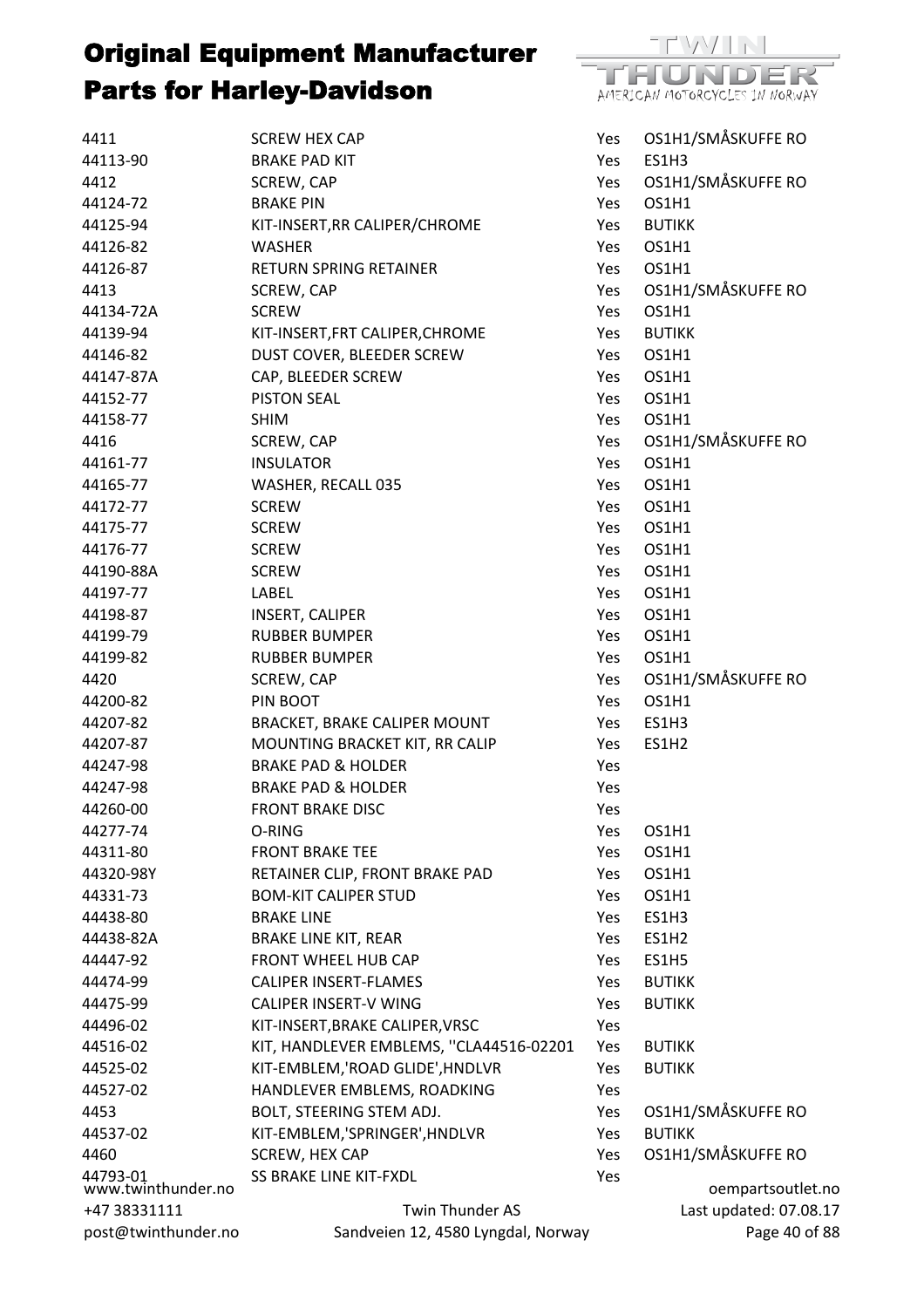

| 44794-01                       | <b>BRAKELINE,FRT</b>               | Yes | ES1H2/ES1H1                      |
|--------------------------------|------------------------------------|-----|----------------------------------|
| 45005-96                       | GASKET, COVER                      | Yes | OS1H1                            |
| 45008-80                       | <b>FRONT BRAKE HOSE</b>            | Yes | ES1H <sub>2</sub>                |
| 45012-82                       | GASKET, MASTER CYLINDER            | Yes | OS1H1                            |
| 45016-08                       | BRAKELEVER ASY, FRT/MSTR CYL       | Yes | DS2H <sub>2</sub>                |
| 45017-69T                      | CLUTCH LEVER, CHROME               | Yes |                                  |
| 45021-86                       | CLIP, ANTI-RATTLE, CLUTCH LEVE     | Yes | OS1H1                            |
| 45031-65                       | PIN, HANDLEVER PIVOT               | Yes | OS1H1                            |
| 45031-72                       | <b>HANDLE PIN</b>                  | Yes | OS1H1                            |
| 45031-82A                      | <b>REACTION PIN</b>                | Yes | OS1H1                            |
| 45032-72                       | LEVER PIN, MASTER CYLINDER         | Yes | OS1H1                            |
| 45036-68                       | ANCHOR PIN, HANDLEVER              | Yes | OS1H1                            |
| 45036-82                       | <b>CLUTCH CABLE PIN</b>            | Yes | OS1H1                            |
| 45036-88                       | <b>CLUTCH CABLE PIN</b>            | Yes | OS1H1                            |
| 45042-96                       | SIGHT GLASS                        | Yes | OS1H1                            |
| 45051-82                       | PUSH ROD/SWITCH PLATE ASSY         | Yes | OS1H1                            |
| 45054-72                       | <b>DUST WIPER</b>                  | Yes | OS1H1                            |
| 45055-72                       | <b>PLUNGER</b>                     | Yes | OS1H1                            |
| 45056-77                       | PRIMARYCUP                         | Yes | OS1H1                            |
| 45057-87T                      | MASTER CYLINDER COVER              | Yes | <b>BUTIKK</b>                    |
| 45059-72                       | <b>SPRING CUP</b>                  | Yes | OS1H1                            |
| 45060-54                       | <b>CABLE KIT</b>                   | Yes | ES1H2                            |
| 45061-72A                      | <b>SPRING</b>                      | Yes | OS1H1                            |
| 45063-82A                      | MASTER CYLINDER PISTON KIT         | Yes | OS1H1                            |
| 45071-72                       | <b>SPRING</b>                      | Yes | OS1H1                            |
| 45080-83T                      | HANDLEVER-CHROME                   | Yes |                                  |
| 45081-83T                      | <b>CLUTCH LEVER-BLACK</b>          | Yes | ES1H3                            |
| 45084-96                       | <b>BRAKE LINE, FRONT</b>           | Yes | ES1H <sub>2</sub>                |
| 45085-88A                      | SPEEDOMETER CABLE GUIDE            | Yes | OS1H1                            |
| 45092-66A                      | <b>CONTROL CABLE GUIDE</b>         | Yes | OS1H1                            |
| 45095-85                       | RETAINER, WIRE, CRANKCASE          | Yes | OS1H1                            |
| 45115-95                       | <b>BRAKE LINE, FRONT</b>           | Yes | GS2H8                            |
| 45117-94Y                      | <b>BRAKE ROTOR, REAR</b>           | Yes | DS5H1                            |
| 45121-88B                      | <b>BRAKE LINE, FRONT</b>           | Yes | ES1H1                            |
| 45121-96                       | <b>BRAKE LINE, FRONT</b>           | Yes | ES1H2                            |
| 45122-84A                      | <b>BRAKE LINE, FRONT</b>           | Yes | ES1H2                            |
| 45123-79                       | <b>BRAKE HOSE, FRONT</b>           | Yes | ES1H1                            |
| 45145-90A                      | <b>BRAKE LINE, FRONT</b>           | Yes | ES2H9                            |
| 45148-96                       | <b>BRAKE LINE, FRONT</b>           | Yes | ES2H9                            |
| 45198-97Y                      | PLUG, SWITCH HOUSING               | Yes | OS1H1                            |
| 45204-97B                      | KIT, BRAIDED BRAKE LINE - XL12     | Yes | <b>ES1H3</b>                     |
| 45207-97B                      | <b>SS BRAKE LINE KIT-FXDL</b>      | Yes |                                  |
| 45270-98                       | CHROME FORK SLIDER KIT, FXDL, F    | Yes | GS2H4/H5/H7/BUTIKK               |
| 45272-98                       | CHROME FORK SLIDER-LH, FXD         | Yes | GS2H7                            |
| 45275-98                       | CHROME FORK SLIDER KIT-FXD, XL8    | Yes | GS2H6/BUTIKK                     |
| 45293-00                       | KIT-SWINGARM, AXLE COVER, XL       | Yes |                                  |
| 45293-00                       | KIT-SWINGARM, AXLE COVER, XL       | Yes |                                  |
| 45359-00                       | SEAL, OIL INTERCONNECT             | Yes | OS1H1                            |
| 45360-90<br>www.twinthunder.no | FRONT FORK TUBE COMPLETE, FXDS     | Yes | GS2H3/GS3H1<br>oempartsoutlet.no |
| +47 38331111                   | Twin Thunder AS                    |     | Last updated: 07.08.17           |
| post@twinthunder.no            | Sandveien 12, 4580 Lyngdal, Norway |     | Page 41 of 88                    |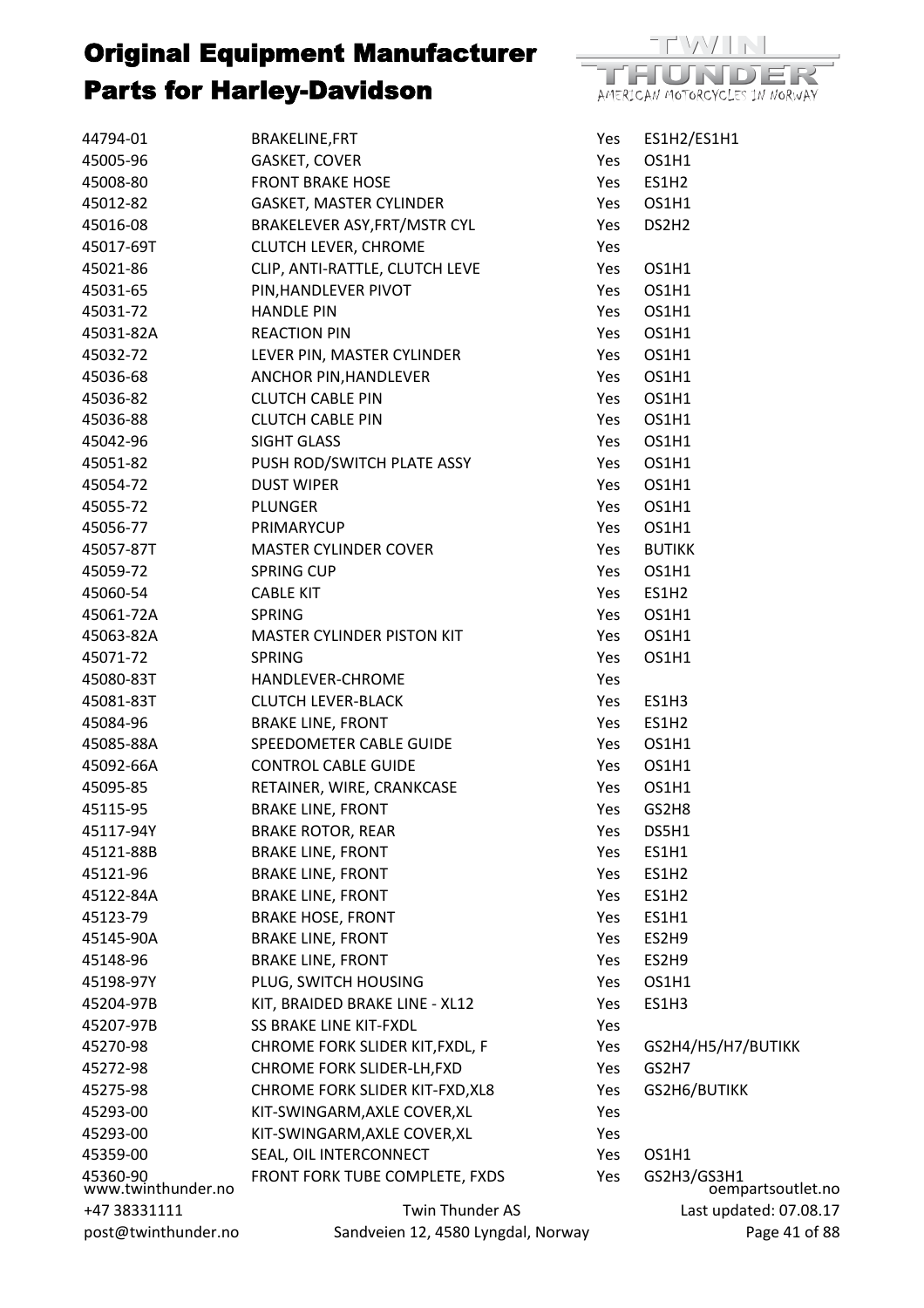

| 45361-90                       | OIL LOCK PIECE                     | Yes  | OS1H1             |                        |
|--------------------------------|------------------------------------|------|-------------------|------------------------|
| 45365-94                       | <b>SLIDER TUBE</b>                 | Yes  | GS3H1             |                        |
| 45376-87                       | SPRING, FXLR                       | Yes  | GS3H2             |                        |
| 45381-87                       | FRONT FORK TUBE COMPLETE           | Yes  | GS3H1             |                        |
| 45382-83                       | <b>REBOUND SPRING</b>              | Yes  | OS1H1             |                        |
| 45386-83                       | <b>SEAL SPACER</b>                 | Yes  | OS1H1             |                        |
| 45392-83                       | FRONT FORK TUBE, COMPLETE          | Yes  | GS3H1             |                        |
| 45395-92                       | FORK TUBE, FRONT                   | Yes  | GS3H1             |                        |
| 45398-96                       | WASHER                             | Yes  | OS1H1             |                        |
| 45399-96                       | <b>SCREW</b>                       | Yes  | OS1H1             |                        |
| 45400-75                       | OIL SEAL                           | Yes  | OS1H1             |                        |
| 45406-75                       | <b>WASHER</b>                      | Yes  | OS1H1             |                        |
| 45410-75                       | AXLE HOLDER                        | Yes  | OS1H1             |                        |
| 45410-84                       | AXLE HOLDER, LEFT                  | Yes  | OS1H1             |                        |
| 45412-75                       | <b>FORK RING</b>                   | Yes  | OS1H1             |                        |
| 45413-84                       | <b>BUSHING</b>                     | Yes  | OS1H1             |                        |
| 45416-84                       | <b>BUSHING</b>                     | Yes  | OS1H1             |                        |
| 45418-84                       | PIPE BOTTOM                        | Yes  | ES1H1             |                        |
| 45443-86                       | O-RING                             | Yes  | OS1H1             |                        |
| 45460-90                       | PISTON RING, FXDS                  | Yes  | OS1H1             |                        |
| 45463-87                       | OIL LOCK PIECE                     | Yes  | OS1H1             |                        |
| 45468-00                       | <b>VENT CONNECTOR</b>              | Yes  | DS2H <sub>2</sub> |                        |
| 45493-94                       | LOW SUSPENSION KIT                 | Yes  | GS2H4             |                        |
| 45507-99                       | <b>BANJO BOLT</b>                  | Yes  | OS1H1             |                        |
| 45549-88                       | LWR-BRACKET & RING ASY             | Yes  | GS1H9             |                        |
| 45567-88                       | SPRING ROD NUT, FXST               | Yes  | OS1H1             |                        |
| 45571-97A                      | <b>BANJO BOLT</b>                  | Yes. | OS1H1             |                        |
| 45585-83                       | BOLT, BANJO                        | Yes  | OS1H1             |                        |
| 45586-78                       | <b>BOM-BEARING CUP &amp;CONE</b>   | Yes  | OS1H1             |                        |
| 45597-78                       | <b>SHIELD</b>                      | Yes  | OS1H1             |                        |
| 45607-93                       | SPRING FORK, FINISHED              | Yes  | GS3H3             |                        |
| 45611-86                       | <b>RETAINING RING</b>              | Yes  | OS1H1             |                        |
| 45631-97                       | ROCKER, LH                         | Yes  | ES2H9             |                        |
| 45655-88                       | <b>BEARING RETAINER</b>            | Yes  | OS1H1             |                        |
| 45659-88                       | JAM NUT, FXSP                      | Yes  | OS1H1             |                        |
| 45662-88                       | WASHER, FXSP                       | Yes  | <b>OS1H1</b>      |                        |
| 45699-96                       | FORK STEM CVR, LG CHROME H-D       | Yes  | <b>BUTIKK</b>     |                        |
| 45701-96                       | FORK STEM CVR, LG SATIN CHR HD     | Yes  | <b>BUTIKK</b>     |                        |
| 45702-96                       | COVER, FORKSTEM, CHRM              | Yes  | <b>BUTIKK</b>     |                        |
| 45710-58                       | <b>WASHER</b>                      | Yes  | OS1H1             |                        |
| 45713-96                       | FORK STEM CVR, SM SATIN CHR HD     | Yes  | <b>BUTIKK</b>     |                        |
| 45718-48                       | <b>FORK NUT</b>                    | Yes  | <b>OS1H1</b>      |                        |
| 45718-71                       | <b>FORK NUT</b>                    | Yes  | <b>OS1H1</b>      |                        |
| 45723-96                       | FRT FORK ADJ. KNOB                 | Yes  | OS1H1             |                        |
| 45743-84                       | FORK STEM BRACKET (HDI)            | Yes  | GS1H8             |                        |
| 45760-96                       | FORK STEM CVR, SM W/BLT SAT-CH     | Yes  | <b>BUTIKK</b>     |                        |
| 45777-77                       | <b>FORK TUBE PLUG</b>              | Yes  | OS1H1             |                        |
| 45790-80                       | SCREW, W/WASHERS                   | Yes  | <b>OS1H1</b>      |                        |
|                                | <b>VENT HOSE, TRANSMISSION</b>     | Yes  | ES2H9             |                        |
| 45795-99<br>www.twinthunder.no |                                    |      |                   | oempartsoutlet.no      |
| +47 38331111                   | Twin Thunder AS                    |      |                   | Last updated: 07.08.17 |
| post@twinthunder.no            | Sandveien 12, 4580 Lyngdal, Norway |      |                   | Page 42 of 88          |

 $ed: 07.08.17$ Page 42 of 88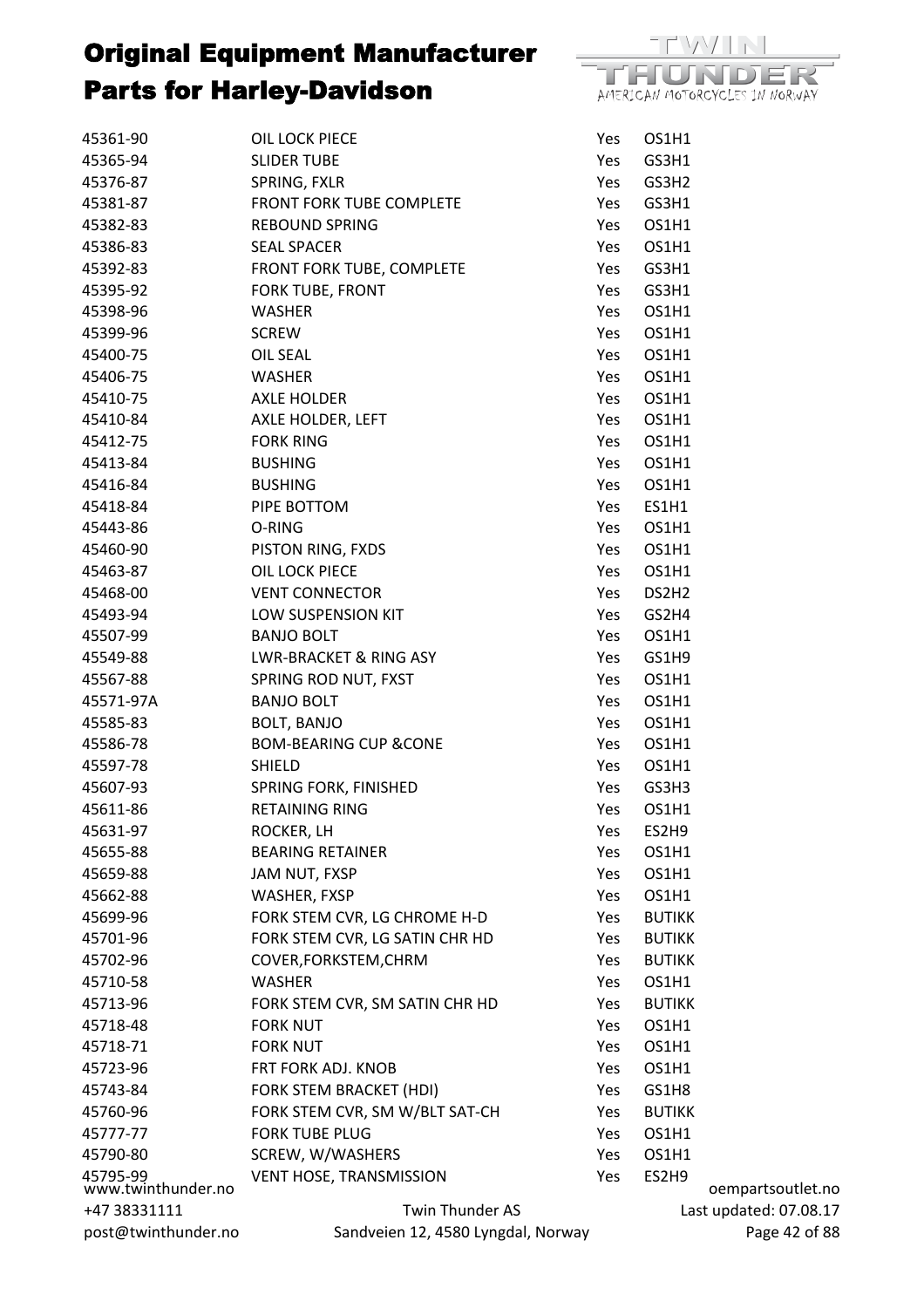

| 45811-94Y                    | <b>DU-LAGER</b>                    | Yes | OS1H1                  |
|------------------------------|------------------------------------|-----|------------------------|
| 45812-94Y                    | <b>SUPPORT RING</b>                | Yes | DS6H6/OS1H1            |
| 45814-94Y                    | <b>SPACER RING</b>                 | Yes | DS6H6/OS1H1            |
| 45819-94Y                    | <b>CIRCLIP</b>                     | Yes | OS1H1                  |
| 45823-49                     | <b>LOWER BUSHING</b>               | Yes | OS1H1                  |
| 45824-49                     | <b>BUSHING, UPPER FORK SLIDER</b>  | Yes | OS1H1                  |
| 45825-77A                    | <b>FRONT FORK PIPE</b>             | Yes | GS3H2                  |
| 45830-48                     | PLUG PIPE                          | Yes | OS1H1                  |
| 45834-77                     | OIL LOCK                           | Yes | OS1H1                  |
| 45838-77                     | <b>BOLT, FRONT FORK</b>            | Yes | ES2H9                  |
| 45840-48                     | <b>STUD, FORK SLIDER</b>           | Yes | OS1H1                  |
| 45850-48                     | <b>WASHER, FELT</b>                | Yes | OS1H1                  |
| 45851-94Y                    | DU BUSHING, UPPER                  | Yes | OS1H1                  |
| 45853-83                     | SPRING                             | Yes | GS3H2                  |
| 45858-77                     | <b>SCREW</b>                       | Yes | OS1H1                  |
| 45865-84                     | <b>SEAL SPACER</b>                 | Yes | OS1H1                  |
| 45873-84                     | FORK SLIDER, LEFT                  | Yes | GS3H2                  |
| 45881-94Y                    | <b>COPPER WASHER</b>               | Yes | DS6H6/OS1H1            |
| 45885-94Y                    | O-RING FORK CAP                    | Yes | DS6H8/OS1H1            |
| 45893-99                     | PLUG, HEX SOCKET PIPE              | Yes | OS1H1                  |
| 45905-87                     | STOPPER RING                       | Yes | OS1H1                  |
| 45908-80                     | OIL SEAL STOPPER RING              | Yes | OS1H1                  |
| 45911-80                     | <b>BACK UP RING</b>                | Yes | OS1H1                  |
| 45912-84                     | FORK SLIDER, LEFT                  | Yes | GS3H2                  |
| 45918-00                     | FORK SLIDER, LEFT                  | Yes | GS3H2                  |
| 45925-88                     | PIPE COMP. BOTTOM, XLH & FXR       | Yes | ES2H9                  |
| 45926-90                     | PIPE COMP. BOTTOM FXDS             | Yes | ES2H9                  |
| 45927-73                     | OIL SEAL                           | Yes | OS1H1                  |
| 45932-86                     | DAMPER TUBE, FLST/C                | Yes | ES2H9                  |
| 45933-86                     | <b>REBOUND SPRING</b>              | Yes | OS1H1                  |
| 45935-88                     | SPRING, ROD BUSHING, FXSP          | Yes | OS1H1                  |
| 45936-88                     | TRAVEL BUMPER, FXSP                | Yes | OS1H1                  |
| 45937-88                     | SPRING SEAT, FXSP                  | Yes | OS1H1                  |
| 45941-95                     | SPRING, FRONT FORK                 | Yes | GS3H2                  |
| 45948-95                     | FORK SLIDER & TUBE, LEFT           | Yes | GS2H1                  |
| 45975-71                     | <b>SEAL</b>                        | Yes | OS1H1                  |
| 45976-94                     | <b>RIGHT FRONT FORK</b>            | Yes | GS2H3                  |
| 45982-73                     | O-RING                             | Yes | OS1H1                  |
| 45984-87                     | O-RING                             | Yes | OS1H1                  |
| 45985-96                     | O-RING                             | Yes | OS1H1                  |
| 45991-92                     | SCREW, SOCKET HEAD CAP             | Yes | OS1H1                  |
| 45993-73                     | CAP                                | Yes | ES2H8/OS1H1            |
| 45993-86                     | <b>CAP</b>                         | Yes |                        |
| 45994-77                     | AXLE HOLDER, RH                    | Yes | OS1H1                  |
| 45994-84                     | RIGHT AXLE HOLDER                  | Yes | OS1H1                  |
| 45995-73B                    | HEX SOCKET HD CAP SCEW             | Yes | OS1H1                  |
| 45996-87                     | <b>BOLT, FRONT FORK</b>            | Yes | ES2H8/OS1H1            |
| 45997-73                     | <b>WASHER</b>                      | Yes | OS1H1                  |
| 46-188<br>www.twinthunder.no | 5.GAL.STRETCHED F/SIDE TANKS       | Yes | oempartsoutlet.no      |
| +47 38331111                 | Twin Thunder AS                    |     | Last updated: 07.08.17 |
| post@twinthunder.no          | Sandveien 12, 4580 Lyngdal, Norway |     | Page 43 of 88          |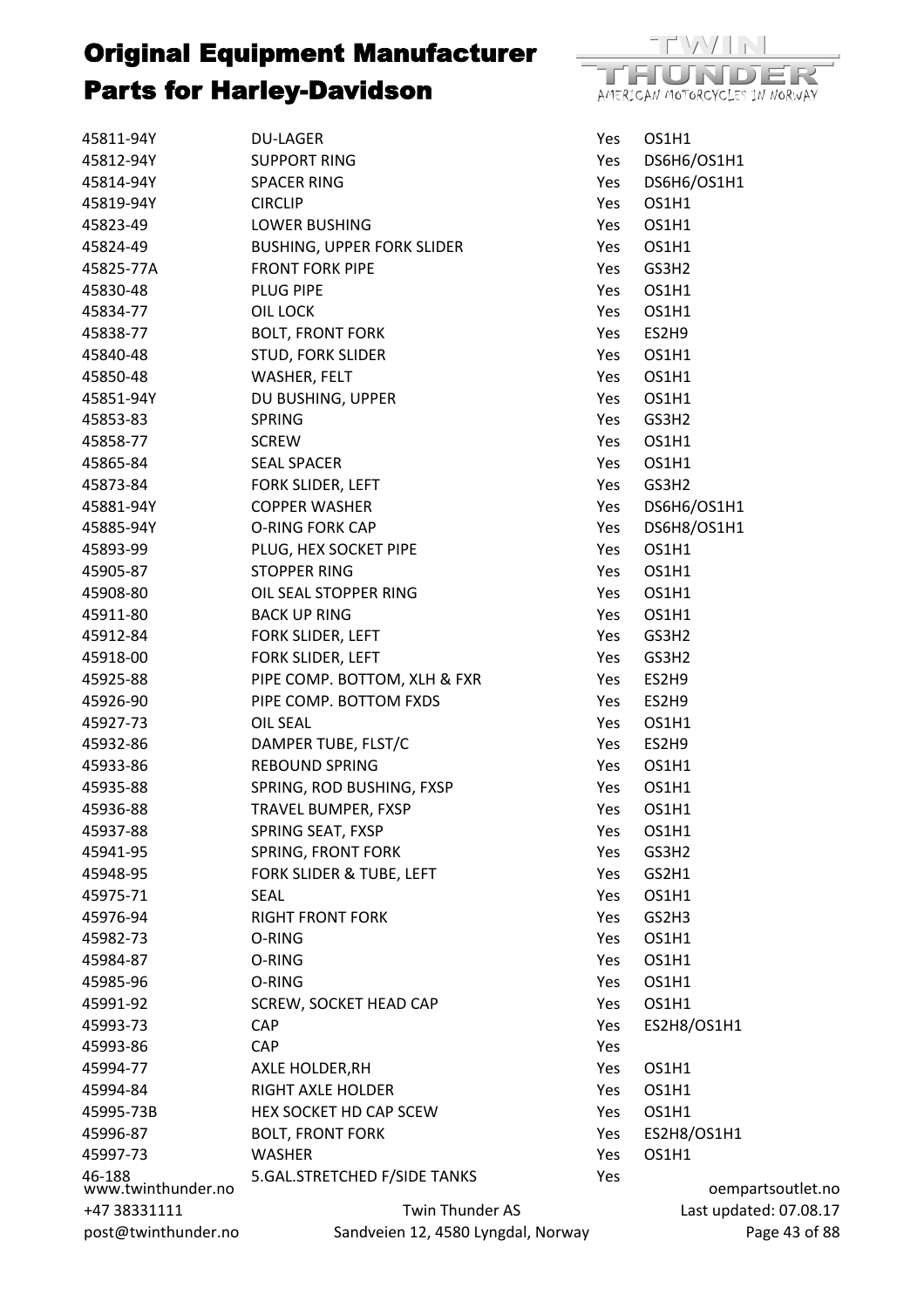

| 46001-54                       | <b>BOOT, FORK</b>                     | Yes | ES2H9/OS1H1                |
|--------------------------------|---------------------------------------|-----|----------------------------|
| 46016-97Y                      | UPPER TRIPLE CLAMP                    | Yes | DS6H <sub>2</sub>          |
| 46020-84                       | <b>BUSHING, CALIPER BOOT</b>          | Yes | OS1H1                      |
| 46024-96                       | <b>DAMPER</b>                         | Yes | GS3H2                      |
| 46033-97Y                      | SLIDER, FORK, RH, M2                  | Yes | DS5H9                      |
| 46039-97Y                      | O-RING, DAMPER                        | Yes | OS1H1                      |
| 46041-97Y                      | ND-SLIDER TUBE, M2, SHOWA-SERV        | Yes | DS5H3                      |
| 46042-97Y                      | <b>BUSHING, SLIDER TUBE</b>           | Yes | DS6H9                      |
| 46043-97Y                      | SEAL, DUST                            | Yes | DS6H9                      |
| 46046-97Y                      | CAP, SLIDER TUBE                      | Yes | <b>DS6H10</b>              |
| 46047-97Y                      | <b>RETAINING RING</b>                 | Yes | OS1H1                      |
| 46048-84                       | <b>SPRING</b>                         | Yes | GS3H2                      |
| 46063-98                       | DETACHABLE LOCK                       | Yes | <b>BUTIKK</b>              |
| 46081-97Y                      | SEAL, OIL                             | Yes | OS1H1                      |
| 46082-97Y                      | SPACER, OIL SEAL                      | Yes | OS1H1                      |
| 46089-98                       | 20MM HD CABLE LOCK                    | Yes | GS4H4                      |
| 46095-98Y                      | SLIDER, FORK, LH                      | Yes | <b>DS6H12</b>              |
| 46095-99Y                      | FRONT FORK, LEFT                      | Yes | DS5H3                      |
| 46096-98Y                      | SLIDER, FORK, RH                      | Yes | <b>DS5H10</b>              |
|                                |                                       |     | DS5H3                      |
| 46096-99Y                      | FRONT FORK, RIGHT                     | Yes | OS1H1                      |
| 46111-48                       | <b>GASKET</b>                         | Yes |                            |
| 46112-02                       | KIT-RESERVOIRS, CLUTCH/CHRM/MST       | Yes |                            |
| 46112-02                       | KIT-RESERVOIRS, CLUTCH/CHRM/MST       | Yes |                            |
| 46121-48                       | BUSHING, LOWER DAMPER TUBE            | Yes | OS1H1                      |
| 46125-48                       | GASKET                                | Yes | OS1H1                      |
| 46128-48                       | WASHER, END/DAMPER TUBE               | Yes | OS1H1                      |
| 46131-99Y                      | <b>BOLT, FRONT FORK</b>               | Yes | OS1H1                      |
| 46132-99Y                      | DAMPER ASSY                           | Yes | DS5H3                      |
| 46135-99Y                      | SLIDER FORK, LH                       | Yes | DS5H3                      |
| 46142-99Y                      | <b>SPECIAL WASHER</b>                 | Yes | OS1H1                      |
| 46148-99Y                      | <b>GUIDE BUSHING</b>                  | Yes | OS1H1                      |
| 46149-99Y                      | <b>BUSHING, SLIDER TUBE</b>           | Yes | OS1H1                      |
| 4615-838                       | PRO-PREP SILIKON-SPRAY 400ml          | Yes |                            |
| 46151-99Y                      | <b>DUST SEAL</b>                      | Yes | OS1H1                      |
| 46152-99Y                      | <b>SEAL SPACER</b>                    | Yes | OS1H1                      |
| 46153-99Y                      | STOPPER RING, OIL SEAL                | Yes | OS1H1                      |
| 46172-48                       | <b>SNAP RING</b>                      | Yes | OS1H1                      |
| 46212-01                       | <b>CHROME FORK SLIDER TUBE ASSEMB</b> | Yes | GS2H3                      |
| 46214-02                       | KIT-COVER, FORKSTEM, W/INSERTS        | Yes |                            |
| 46244-01                       | MASTER CYLINDER REBUILD KIT           | Yes | OS1H1                      |
| 4640                           | SCREW, HEX CAP                        | Yes | OS1H1/SMÅSKUFFE RO         |
| 46451-88A                      | <b>BODY, ANTI-DIVE MACH</b>           | Yes | OS1H1                      |
| 46452-85                       | AIR CONTROL VALVE, OPERATOR AS        | Yes | OS1H1                      |
| 46465-99                       | <b>WASHER</b>                         | Yes |                            |
| 46466-99A                      | KIT, LOCKHOLDER, CHROME               | Yes |                            |
| 46720-48                       | PRESSURE DISC                         | Yes | OS1H1                      |
| 46727-48                       | <b>WASHER, FRICTION</b>               | Yes | OS1H1                      |
| 46730-48                       | <b>ANCHOR PLATE</b>                   | Yes | OS1H1                      |
| 46746-52<br>www.twinthunder.no | <b>DAMPER KNOB</b>                    | Yes | OS1H1<br>oempartsoutlet.no |
| +47 38331111                   | Twin Thunder AS                       |     | Last updated: 07.08.17     |
| post@twinthunder.no            | Sandveien 12, 4580 Lyngdal, Norway    |     | Page 44 of 88              |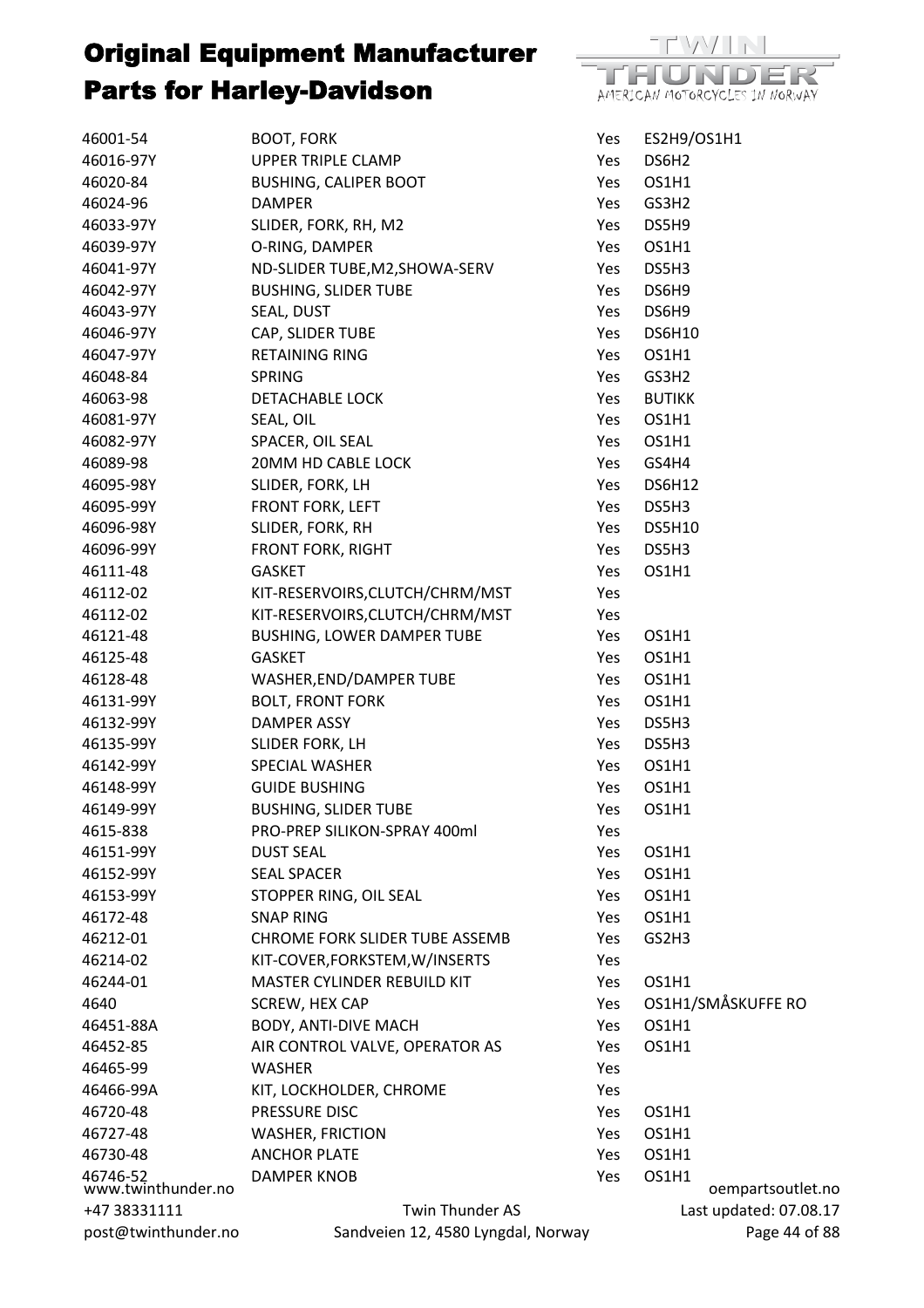| 46750-02                      | KIT-LITE RING, AMBER-OUTR, PURPL         | Yes        |                            |
|-------------------------------|------------------------------------------|------------|----------------------------|
| 46991-99                      | ELECTRICAL MOUNT PANEL                   | Yes        | OS1H1                      |
| 4702                          | <b>SCREW</b>                             | Yes        | OS1H1/SMÅSKUFFE RO         |
| 47076-72                      | <b>STUD</b>                              | <b>Yes</b> | OS1H1                      |
| 4708A                         | HEX SOCKET HD CAP SCREW                  | Yes        | OS1H1/SMÅSKUFFE RO         |
| 4709                          | <b>SCREW</b>                             | Yes        | OS1H1/SMÅSKUFFE RO         |
| 47094-58                      | <b>TUBE BUSHING</b>                      | Yes        | OS1H1                      |
| 4710                          | SCREW, CAP                               | Yes        | OS1H1/SMÅSKUFFE RO         |
| 4713W                         | SCREW, HEX CAP                           | Yes        | OS1H1/SMÅSKUFFE RO         |
| 47159-79A                     | <b>BRACKET, ENGINE MOUNT, FRT</b>        | Yes        | DS4H5/ES2H8                |
| 4716W                         | <b>SCREW HEX CAP</b>                     | Yes        | OS1H1/SMÅSKUFFE RO         |
| 4719W                         | SCREW, CAP                               | Yes        | OS1H1/SMÅSKUFFE RO         |
| 4720W                         | <b>CAP SCREW</b>                         | Yes        | OS1H1/SMÅSKUFFE RO         |
| 4722                          | <b>SCREW HEX CAP</b>                     | Yes        |                            |
| 4724                          | <b>SCREW HEX CAP</b>                     | Yes        | OS1H1/SMÅSKUFFE RO         |
| 47247-83                      | <b>BUSHING</b>                           | Yes        | OS1H1                      |
| 4729                          | <b>SCREW HEX CAP</b>                     | Yes        | OS1H1/SMÅSKUFFE RO         |
| 4739A                         | <b>SCREW, BUTTON HEAD</b>                | Yes        | OS1H1/SMÅSKUFFE RO         |
| 4741A                         | SCREW, SEM HEX SOCKET HEAD CAP           | Yes        | OS1H1/SMÅSKUFFE RO         |
| 4743                          | SCREW, HEX CAP                           | Yes        | OS1H1/SMÅSKUFFE RO         |
| 47449-93                      | MTG BRACKET, FRT S'BAG                   | Yes        | OS1H1                      |
| 4747                          | <b>SCREW, HEX SOC HEAD</b>               | Yes        | OS1H1/SMÅSKUFFE RO         |
| 47491-89                      | WASHER, CUP                              | Yes        | OS1H1                      |
| 47496-90                      | SPACER, LH, SWINGARM FXD SER             | Yes        | OS1H1                      |
| 4751                          |                                          | Yes        | OS1H1/SMÅSKUFFE RO         |
| 47510-80                      | SCREW, HEX/LOCK<br><b>RETAINING RING</b> |            | OS1H1                      |
|                               |                                          | Yes        |                            |
| 47511-80                      | <b>WASHER</b>                            | Yes        | OS1H1                      |
| 47512-74                      | <b>NUT</b>                               | Yes        | OS1H1                      |
| 47512-82                      | WASHER CUP, RH                           | Yes        | OS1H1                      |
| 47514-74                      | <b>LOCKNUT</b>                           | Yes        | OS1H1                      |
| 47515-74                      | <b>LOCKNUT</b>                           | Yes        | OS1H1                      |
| 47518-52                      | <b>INNER FORK BEARING SPACER</b>         | Yes        | OS1H1                      |
| 47519-52                      | SHIELD, FORK BEARING                     | Yes        | OS1H1                      |
| 47521-74                      | <b>BEARING, RR FORK</b>                  | Yes        | OS1H1                      |
| 47525-52                      | <b>LOCKWASHER</b>                        | Yes        | OS1H1                      |
| 47538-79                      | <b>TOLERANCE RING</b>                    | Yes        | OS1H1                      |
| 47550-74                      | <b>BEARING KIT</b>                       | Yes        | ES2H8                      |
| 47577-86                      | SPACER, AXLE                             | Yes        | OS1H1                      |
| 47579-86                      | <b>AXLE ADJUSTER SCREWS</b>              | Yes        | OS1H1                      |
| 4761                          | <b>SCREW, BTN HD/SCKT</b>                | Yes        | OS1H1/SMÅSKUFFE RO         |
| 4765                          | SCREW, CAP, HX SOC HD SEMS               | Yes        | OS1H1/SMÅSKUFFE RO         |
| 4767                          | <b>SCREW</b>                             | Yes        | OS1H1/SMÅSKUFFE RO         |
| 47698-65C                     | MOUNTING PLATE, TRANSMISSION             | Yes        | ES2H8                      |
| 47712-91                      | TAB, ELECTRICAL, FXSTC, FXSTS            | Yes        | OS1H1                      |
| 47730-77                      | BOLT, TRANSMISSION MTG PLATE             | Yes        | OS1H1                      |
| 47757-52                      | <b>BUSHING</b>                           | Yes        | OS1H1                      |
| 47819-87                      | RING, END CAP                            | Yes        | OS1H1                      |
| 47937-98                      | <b>IGNITION MODULE BRACKET</b>           | Yes        | ES2H8/ES2H7                |
| 48-0082<br>www.twinthunder.no | ROSETTES CHROME STAR WHITE               | Yes        | XS2H4<br>oempartsoutlet.no |
| +47 38331111                  | Twin Thunder AS                          |            | Last updated: 07.08.17     |
| post@twinthunder.no           | Sandveien 12, 4580 Lyngdal, Norway       |            | Page 45 of 88              |

 $/|\nabla|$ 

AMERICAN MOTORCYCLES IN NORWAY

ma

DER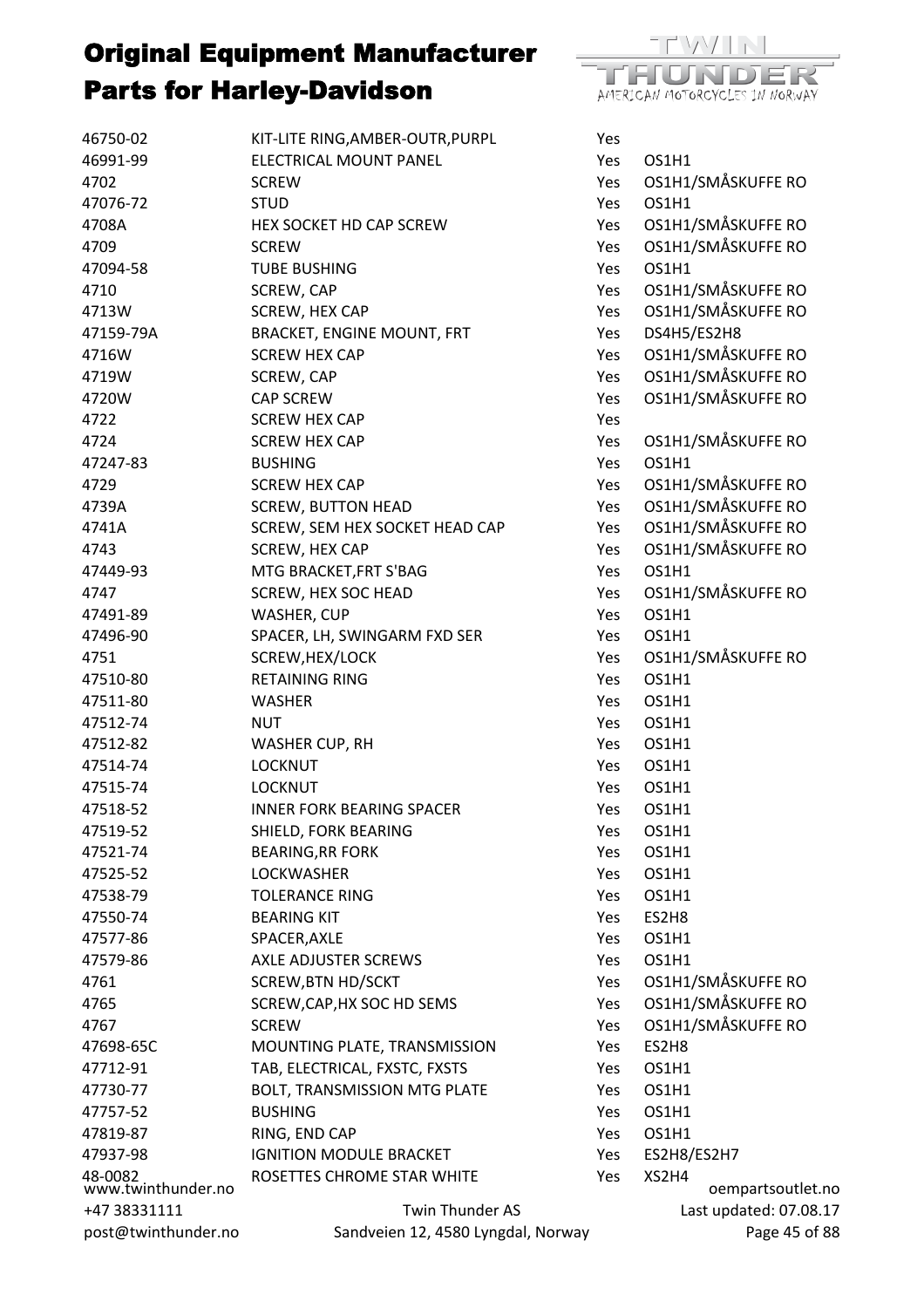

| 48-0426                         | OIL TANK DECALS H                     | Yes | XS3H1                  |
|---------------------------------|---------------------------------------|-----|------------------------|
| 4800                            | <b>SCREW</b>                          | Yes | OS1H1/SMÅSKUFFE RO     |
| 48031-89A                       | SWING AXIS TUBE, SOFTAILS             | Yes | ES2H8                  |
| 48086-01                        | <b>CROSS MEMBER, FRONT</b>            | Yes |                        |
| 4811                            | <b>SCREW</b>                          | Yes | OS1H1/SMÅSKUFFE RO     |
| 4815                            | SCREW, HEX SOCKET CAP                 | Yes | OS1H1/SMÅSKUFFE RO     |
| 4822A                           | SCREW, HEX SCKT, SEMS/LOCK            | Yes | OS1H1/SMÅSKUFFE RO     |
| 4826                            | SCREW, HEX SCKT, SEMS/LOCK            | Yes | OS1H1/SMÅSKUFFE RO     |
| 48306-88                        | <b>HEAD BEARING RETAINER</b>          | Yes | OS1H1                  |
| 48333-80                        | BEARING ADJUSTER, FRONT FORK          | Yes | OS1H1                  |
| 48346-39                        | <b>HEAD CONE</b>                      | Yes | OS1H1                  |
| 48347-52                        | <b>LOWER CONE</b>                     | Yes | OS1H1                  |
| 48370-78                        | <b>DIRT GUARD</b>                     | Yes | OS1H1                  |
| 48490-00                        | SWINGARM PIVOT COVER, SOFTAIL         | Yes |                        |
| 49001-98                        | KIT, O-RING                           | Yes | OS1H1                  |
| 49014-86A                       | BRKT, LONG SUPPORT ENG. GUARD         | Yes | ES2H8                  |
| 49024-02                        | ENGINE GUARD KIT, BLACK OUT           | Yes | CS1H1                  |
| 49028-85T                       | O-RING SET                            | Yes | OS1H1                  |
| 49029-84T                       | ND-KIT O-RING, FLAT PEDAL             | Yes | OS1H1                  |
| 49030-84T                       | O-RING SET                            | Yes | OS1H1                  |
| 49059-88B                       | <b>HOSE, RUBBER</b>                   | Yes | ES2H8                  |
| 49064-36                        | U BOLT                                | Yes | OS1H1                  |
| 49106-78T                       | HI-WAY PEG MOUNT KIT                  | Yes | ES2H8/ES2H7            |
| 49126-77B                       | <b>MTG PLATE</b>                      | Yes | ES2H8/ES2H7            |
| 49127-77A                       | <b>FOOTREST SUPPORT</b>               | Yes | <b>BUTIKK</b>          |
| 49136-84                        | KIT, O-RING HIGHWAY FOOTPEGS          | Yes | ES2H8                  |
| 49164-93                        | <b>ENGINE GUARD BRACKET</b>           | Yes |                        |
| 49228-97                        | KIT-FOOTPEGS, BILLET, XL/DYNA/FX      | Yes | ES2H8                  |
| 4961                            | SCREW, HEX CAP                        | Yes | OS1H1/SMÅSKUFFE RO     |
| 49625                           | Speedometer Cable Vinyl 46/1/2        | Yes |                        |
| 49682                           | Brake Hose 3 Bss W/Clear Coat         | Yes |                        |
| 49723-90                        | RETAINER, JFYSTND                     | Yes | OS1H1                  |
| 50009-82                        | <b>CLEVIS PIN</b>                     | Yes | OS1H1                  |
| 50009-91                        | <b>CLEVIS PIN</b>                     | Yes | OS1H1                  |
| 50011-30TA                      | JIFFYSTAND SPRING                     | Yes | OS1H1                  |
| 50054-01                        | JIFFY STAND, BUMPER                   | Yes |                        |
| 50057-91                        | JIFFYSTAND SPRING                     | Yes | OS1H1                  |
| 50075-83B                       | <b>JIFFY STAND KIT</b>                | Yes | ES2H7                  |
| 50090-77                        | <b>PIN</b>                            | Yes | OS1H1                  |
| 50098-96Y                       | <b>BUMPER, SIDESTAND</b>              | Yes | OS1H1                  |
| 50100-70                        | JIFFYSTAND BUMPER                     | Yes | OS1H1                  |
| 50137-95                        | KIT, TREAD, 5 SLOT, SMALL             | Yes |                        |
| 50156-95                        | KIT, TREADS, 5 SLOT, LARGE            | Yes | ES2H7                  |
| 50169-95                        | KIT, TREAD, 3 SLOT, SMALL             | Yes | OS1H1                  |
| 50179-96Y                       | <b>BUMPER, SIDESTAND</b>              | Yes | OS1H1                  |
| 50235-63                        | <b>SHOCK MOUNTS</b>                   | Yes | OS1H1                  |
| 50236-01                        | KIT, HEEL REST MID CONTROL            | Yes |                        |
| 50320-02y                       | <b>CHROME HEEL PROTECTOR KIT - PA</b> | Yes |                        |
|                                 | WRINKLE BLACK HEEL PROTECTOR K        | Yes |                        |
| 50340-02y<br>www.twinthunder.no |                                       |     | oempartsoutlet.no      |
| +47 38331111                    | Twin Thunder AS                       |     | Last updated: 07.08.17 |
| post@twinthunder.no             | Sandveien 12, 4580 Lyngdal, Norway    |     | Page 46 of 88          |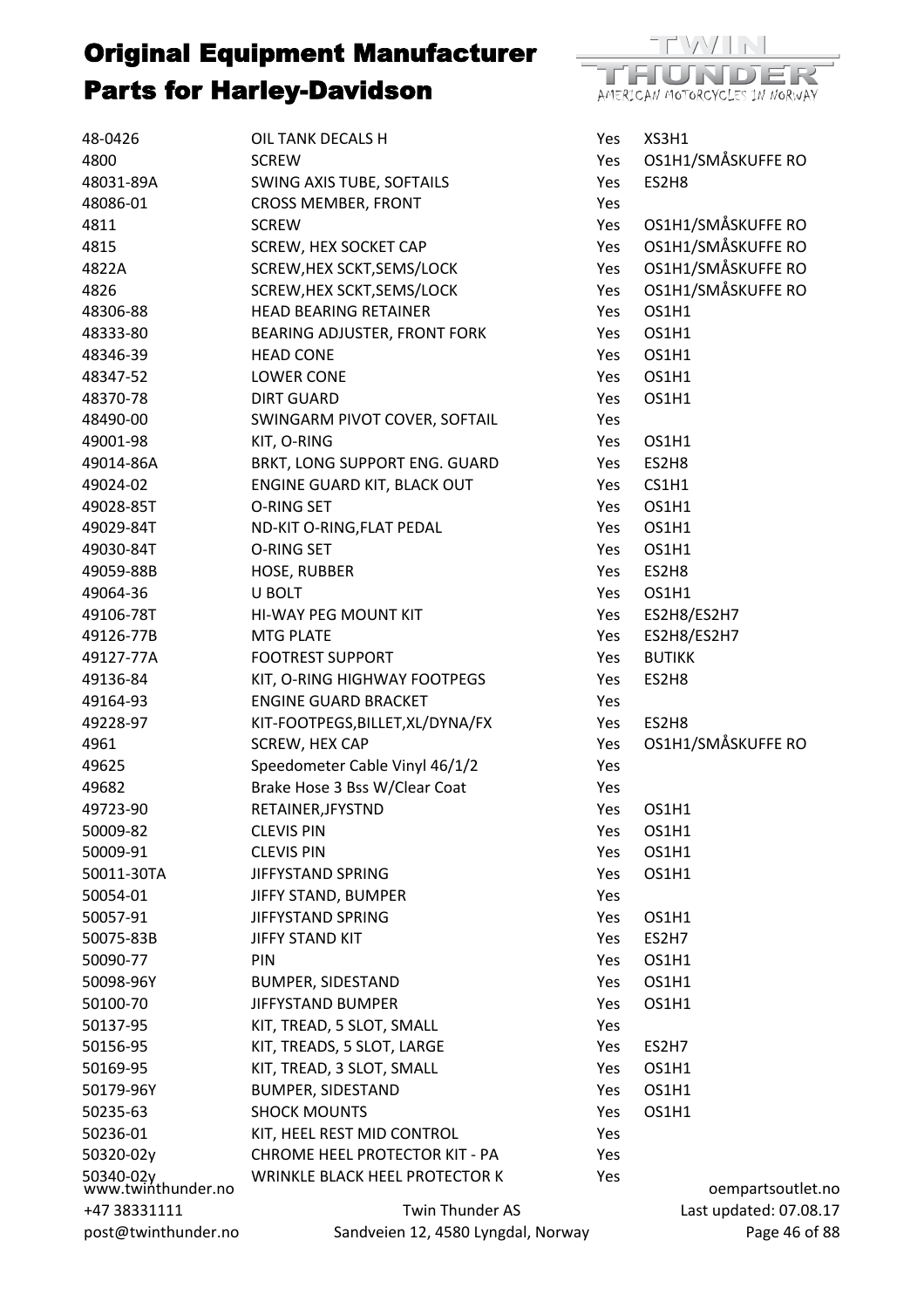

| 50499-97Y                      | PRO SERIES BILLET ALUM TOE PEG        | Yes | DS6H4                            |
|--------------------------------|---------------------------------------|-----|----------------------------------|
| 50515-02Y                      | XB AIR BOX COVER BRA                  | Yes | <b>BUTIKK</b>                    |
| 50524-96Y                      | <b>FOOTPEG ASSEMBLY</b>               | Yes | <b>DS6H10</b>                    |
| 50531-81                       | <b>BRACKET, FOOTPEG</b>               | Yes | ES2H7/DS2H3                      |
| 50547-94Y                      | FOOTPEG, LOWERING KIT                 | Yes | DS5H8                            |
| 50580-01                       | FLOORBOARD KIT, CHROME, DYNA          | Yes | GS4H4                            |
| 50584-87                       | BRACKET ASSY, FOOTBOARD, RH, H        | Yes | ES2H7                            |
| 50598-89T                      | <b>RUBBER MOUNT</b>                   | Yes | OS1H1                            |
| 50616-14                       | <b>PAD RIVET</b>                      | Yes | OS1H1                            |
| 50632-85                       | <b>FOOTBOARD</b>                      | Yes | ES2H6                            |
| 50635-14A                      | <b>SHOULDER BOLT KIT</b>              | Yes | OS1H1                            |
| 50646-82                       | <b>FOOTREST RUBBER</b>                | Yes | OS1H1                            |
| 50655-70                       | FOOTBOARD SUPPORT STUD                | Yes | OS1H1                            |
| 50657-70A                      | <b>STUD</b>                           | Yes | OS1H1                            |
| 50668-35                       | COLLAR SPACER, FLOORBOARD             | Yes | OS1H1                            |
| 50670-85                       | <b>SMALL CUSHION FOOTPEG</b>          | Yes | ES2H6/OS1H1                      |
| 508                            | <b>COTTER CLIP</b>                    | Yes | OS1H1/SMÅSKUFFE RO               |
| 50877-01                       | KIT-FOOTBOARDS, PSNGR/DYNA            | Yes |                                  |
| 50877-02                       | KIT, PASSENGER FOOTBOARDS             | Yes |                                  |
| 509                            | <b>COTTER PIN</b>                     | Yes | OS1H1/SMÅSKUFFE RO               |
| 50905-85T                      | 3-PIECE CLAMP, 1-1/8                  | Yes | ES2H6                            |
| 50932-86                       | <b>SPRING</b>                         | Yes | OS1H1                            |
| 50933-86                       | PIVOT PIN                             | Yes | OS1H1                            |
| 50940-52                       | <b>FOOTREST RUBBER</b>                | Yes | ES2H6/OS1H1                      |
| 50940-52T                      | FOOTREST RUBBER, LARGE                | Yes |                                  |
| 50948-75                       | FOOTREST SUPPORT, LEFT                | Yes | ES2H6/OS1H1                      |
| 50948-86A                      | FOOTREST SUPPORT, LEFT                | Yes | ES2H6                            |
| 50949-75                       | <b>FOOTREST SUPPORT, RIGHT</b>        | Yes | OS1H1                            |
| 50970-52                       | <b>BOLT, SHOULDER</b>                 | Yes | OS1H1                            |
| 50972-75                       | FITTING, HYD-LUB                      | Yes | OS1H1                            |
| 51-0261                        | *N/A USE 51-0320*                     | Yes | XS2H4                            |
| 51017-01                       | KIT, BILLET FOOTBOARD NARROW B        | Yes | <b>BUTIKK</b>                    |
| 511                            | <b>COTTER PIN</b>                     | Yes | OS1H1/SMÅSKUFFE RO               |
| 51187-94A                      | PASSENGER GRAB STRAP                  | Yes | ES2H5/OS1H1                      |
| 51188-86                       | <b>GRABSTRAP, SIGNATURE SERIES</b>    | Yes | OS1H1                            |
| 51193-82                       | <b>GRAB STRAP</b>                     | Yes | ES2H5                            |
| 515                            | <b>COTTER PIN</b>                     | Yes |                                  |
| 51511-02                       | UPRIGHT W/SCRIPT LOGO, SISSY B        | Yes | GS3H8                            |
| 51512-02                       | UPRIGHT, SISSY BAR, MINI RAIL         | Yes | GS3H8                            |
| 51513-02                       | UPRIGHT, SISSY BAR, SHORT RAIL        | Yes |                                  |
| 51514-02                       | B/S PLATE STYLE UPRIGHT, SISSY        | Yes | GS3H8                            |
| 51515-02                       | <b>INSERT STYLE, UPRIGHT, SISSY B</b> | Yes | GS3H8                            |
| 51516-02                       | MEDALLION PLATE STYLE, UPRIGHT        | Yes | GS3H8                            |
| 51517-02                       | <b>MEDALLION PLATE UPRIGHT S-BAR</b>  | Yes | GS3H8                            |
| 51518-02                       | <b>INSERT STYLE, UPRIGHT, SISSY B</b> | Yes | GS3H8                            |
| 51519-02                       | MEDALLION PLATE STYLE UPRIGHT         | Yes |                                  |
| 51651-79A                      | <b>SEAT MOUNTING BRACKET</b>          | Yes | OS1H1                            |
| 51659-97                       | DETACHABLE PILLION HRDWARE KIT        | Yes | ES2H6                            |
| 51668-97<br>www.twinthunder.no | DETACH PILLION HDWRE KIT, DYNA        | Yes | GS3H7/ES2H5<br>oempartsoutlet.no |
| +47 38331111                   | Twin Thunder AS                       |     | Last updated: 07.08.17           |
| post@twinthunder.no            | Sandveien 12, 4580 Lyngdal, Norway    |     | Page 47 of 88                    |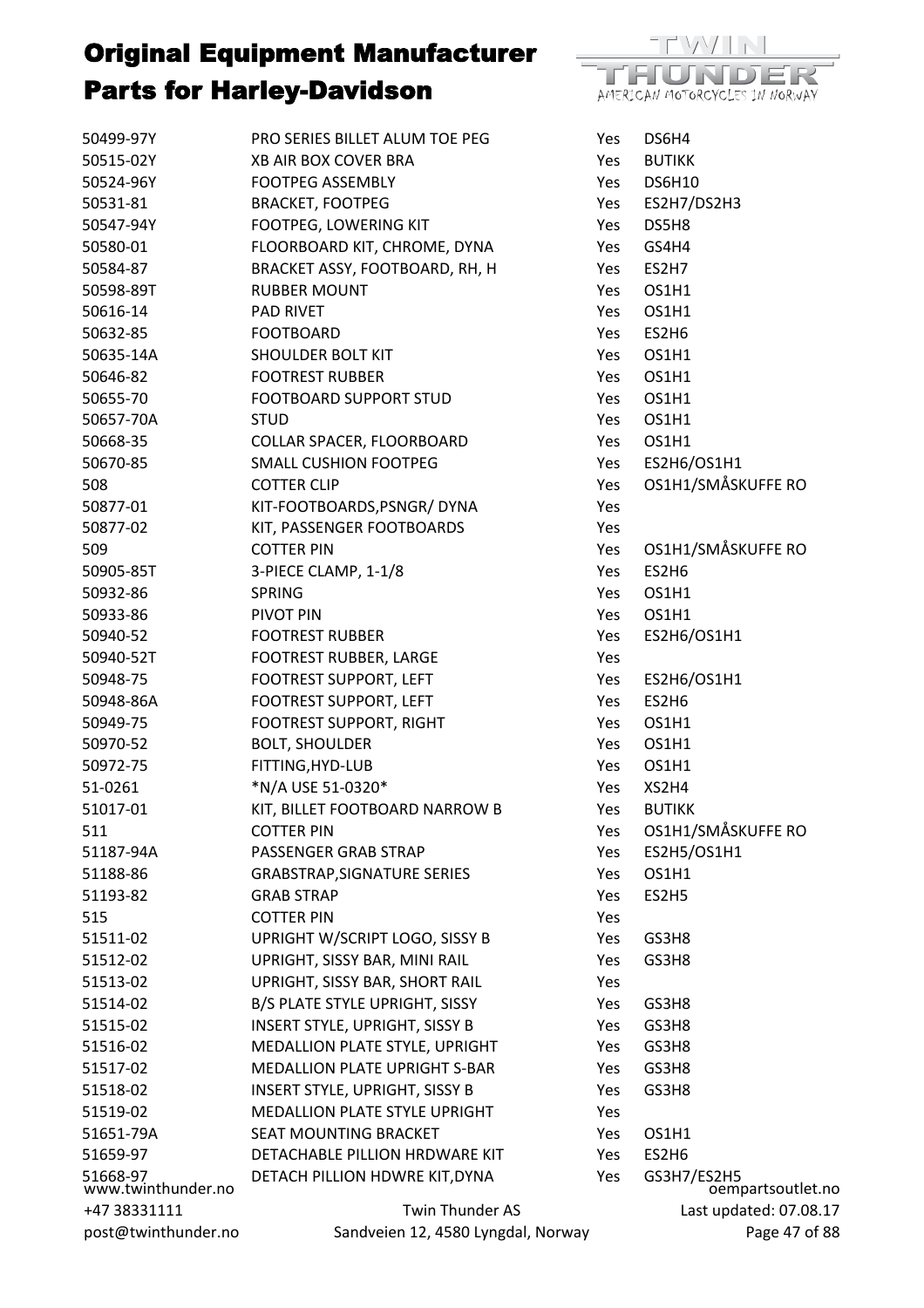

| 518                             | <b>COTTER PIN</b>                   | Yes        | OS1H1/SMÅSKUFFE RO     |
|---------------------------------|-------------------------------------|------------|------------------------|
| 51923-86                        | <b>COTTER CIRCLE</b>                | Yes        | OS1H1                  |
| 51945-01YYB                     | KIT, SEAT CARBON BLACK              | Yes        | DS5H7                  |
| 52020-82                        | <b>BRACKET AND PIN ASSY</b>         | Yes.       | OS1H1                  |
| 52022-83D                       | REAR FENDER PAD XL, LX, XR          | Yes        | GS4H6                  |
| 52041-82                        | <b>SEAT HINGE PIN</b>               | Yes        | OS1H1                  |
| 520W                            | <b>COTTER PIN</b>                   | Yes        | OS1H1/SMÅSKUFFE RO     |
| 52103-31                        | <b>STUD SPACER</b>                  | Yes        | OS1H1                  |
| 52104-38                        | <b>SPACER</b>                       | Yes        | OS1H1                  |
| 52107-86                        | <b>SEAT BRACKET</b>                 | Yes        | OS1H1                  |
| 5212                            | NUT, CRIMP, #6-32                   | Yes        | OS1H1/SMÅSKUFFE RO     |
| 52137-83                        | SEAT BUTTON REPAIR KIT-LARGE, B     | Yes        |                        |
| 52139-82A                       | <b>REAR SEAT</b>                    | Yes        | GS4H6                  |
| 52142-82A                       | <b>GRAB STRAP</b>                   | Yes        | ES2H5                  |
| 52153-01                        | SHEEPSKIN SEAT COVER                | Yes        | GS4H1                  |
| 5216                            | NUT, CRIMP                          | Yes        | OS1H1/SMÅSKUFFE RO     |
| 52192-86A                       | <b>ISOLATOR KIT, T-PAK BACKREST</b> | Yes        | OS1H1                  |
| 52224-89                        | <b>SEAT SPRING</b>                  | Yes        | ES2H5                  |
| 52355-82                        | SEAT LATCH ASSEMBLY                 | Yes        | ES2H4                  |
| 52383-01                        | <b>VRSC SEAT ASSEMBLY RIDER</b>     | Yes        | GS5H2                  |
| 52389-98Y                       | REMOTE SEAT LATCH PULLWIRE          | Yes        | <b>DS6H10</b>          |
| 52448-97Y                       | SOLO SADDLE (HDI), PRO SERIES       | Yes        | DS5H9                  |
| 52514-94                        | FATBOY SHORT RAIL BKRST PAD         | Yes.       | ES2H4                  |
| 52518-94                        | PILLOW SHORT RAIL BKRST PAD         | Yes.       | ES2H4                  |
| 52538-72                        | <b>SEAT BRACKET</b>                 | Yes        | OS1H1                  |
| 52576-94                        | <b>BACKREST SPACER</b>              | Yes        | OS1H1                  |
| 52648-96                        | SHORT RAIL SPORT BKREST PAD         | Yes        | ES2H4                  |
| 52651-85TA                      | O-RING FOOTREST, LARGE, PAIR        | Yes        | OS1H1                  |
| 52705-97                        | DETACHABLE PILLION HRDWARE KIT      | Yes        |                        |
| 52713-95                        | MACH-SUPPORT, FTBRD                 | Yes        | ES2H4                  |
| 52771-82                        | <b>BRACKET, BACKREST</b>            | Yes        | OS1H1                  |
| 52783-93                        | FXDL SISSY BAR SIDEPLATE KIT        | Yes        | FS6H3                  |
| 52795-86                        | SIDEPLATE, LH/LUG RACK              | Yes        | ES2H4                  |
| 52837-97                        | <b>SPACER BUSHING</b>               | Yes        | OS1H1                  |
| 52893-98                        | DYNA PILLION 96 & LATER             | Yes        |                        |
| 52901-01                        | BACKREST PAD, MINI, GRAY            | Yes        | ES2H3                  |
| 52909-02                        | SISSY BAR LOW SQUARE MEDALLION      | Yes        | FS4H5                  |
| 52968-98                        | <b>GRAB STRAP, PASSENGER</b>        | Yes        | ES2H4                  |
| 53004-98                        | WRINKLE BLACK SIDE PLATE KIT,       | Yes        | ES2H3                  |
| 53118-97A                       | KIT T-PAK MTG, '97 FLHT/HR/HRI      | Yes        | FS6H6                  |
| 53123-96                        | <b>BUSHING</b>                      | <b>Yes</b> | OS1H1                  |
| 53165-89A                       | <b>TOUR-PAK POUCH</b>               | Yes        |                        |
| 53212-93WF                      | T/PAK, SILVER/CHARCOAL STNBR        | Yes        | GS6H6                  |
| 53215-99CF                      | <b>BOM T-PAK ASY, HDI</b>           | Yes        |                        |
| 53266-88                        | BOM-KIT LINER, T-PAK, W/O CUTOUT    | Yes        | GS6H6                  |
| 53306-69                        | CAM HOOK                            | Yes        | OS1H1                  |
|                                 | <b>CATCH</b>                        |            | OS1H1                  |
| 53306-80<br>53310-69            | <b>GASKET, LUGBOX COVER</b>         | Yes<br>Yes | ES2H3                  |
|                                 | <b>TOUR PAK TRIM PLATE</b>          | Yes        | OS1H1                  |
| 53326-69A<br>www.twinthunder.no |                                     |            | oempartsoutlet.no      |
| +47 38331111                    | Twin Thunder AS                     |            | Last updated: 07.08.17 |
| post@twinthunder.no             | Sandveien 12, 4580 Lyngdal, Norway  |            | Page 48 of 88          |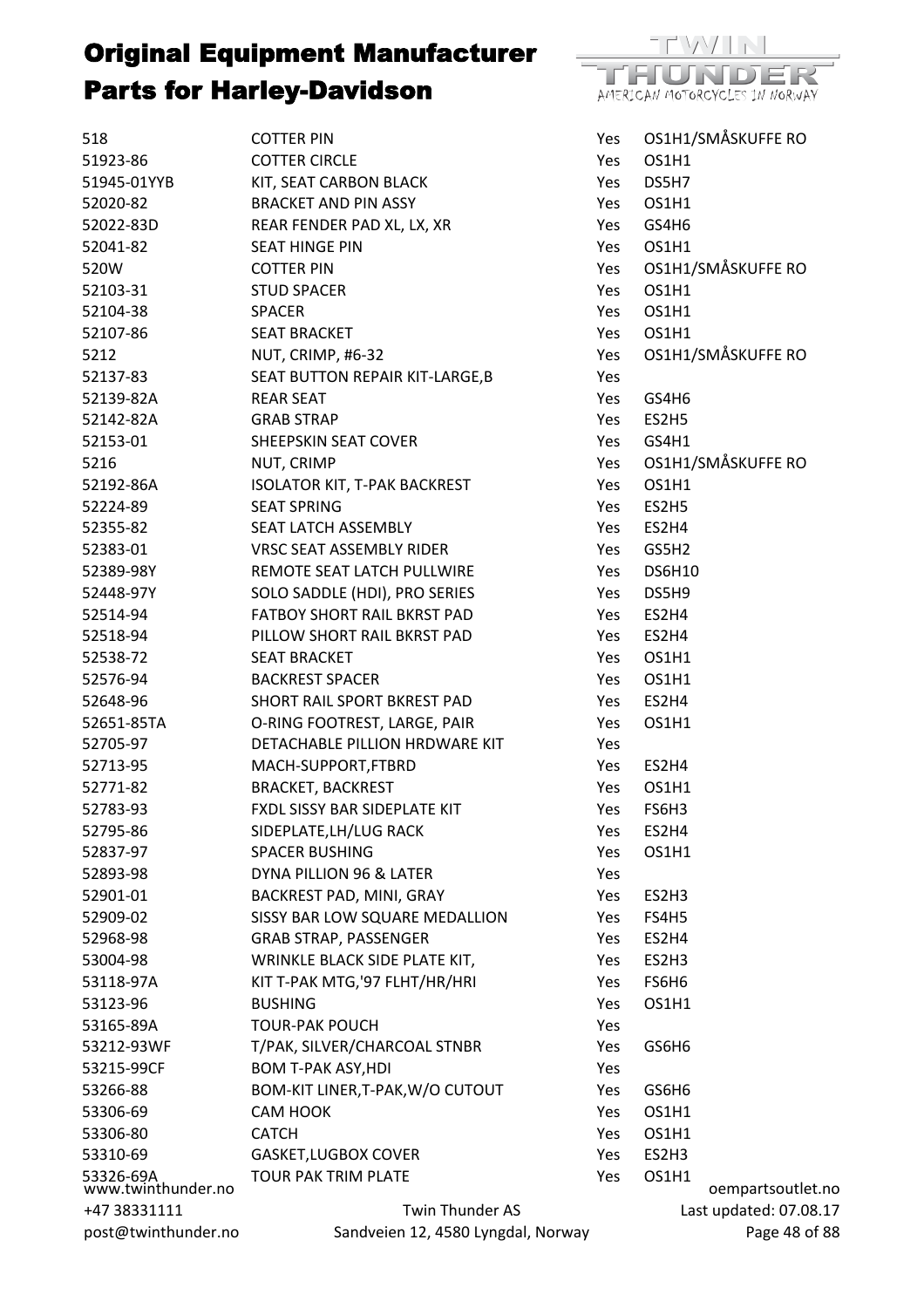

| 53331-69                    | WASHER                                                       | Yes        | OS1H1                                   |
|-----------------------------|--------------------------------------------------------------|------------|-----------------------------------------|
| 53371-95B                   | KIT-DOCKING HARDWARE, FLSTC                                  | Yes        | ES2H3                                   |
| 53374-03                    | KIT, SIDEPLATE, RIGID                                        | Yes        |                                         |
| 53375-97A                   | <b>LICENSE PLATE HOLDER</b>                                  | Yes        | ES2H3                                   |
| 53387-03                    | KIT, SIDPLATE, RIGID, WRINKLE                                | Yes        | FS5H5                                   |
| 534                         | <b>COTTER PIN</b>                                            | Yes        | OS1H1/SMÅSKUFFE RO                      |
| 53405-87B                   | <b>BOM-KIT LUG RACK</b>                                      | Yes        | FS5H9/FS2H6                             |
| 53422-97                    | TUBE SUPPORT, BOTTOM                                         | Yes        | FS6H7                                   |
| 53426-80                    | <b>T/PAK HINGE PLATE</b>                                     | Yes        | OS1H1                                   |
| 53426-87                    | HINGE PLATE, TOP, FLTC, FLHTC                                | Yes        | OS1H1                                   |
| 53427-80                    | <b>HINGE PLATE</b>                                           | Yes        | OS1H1                                   |
| 53435-88                    | MAT, TOUR PAK, FLT'S/FLHT'S                                  | Yes        | ES2H3                                   |
| 53436-97                    | BULB, W5W                                                    | Yes        | OS1H1                                   |
| 53438-92                    | <b>BULB</b>                                                  | Yes        | ES5H6                                   |
| 53440-79                    | <b>SOCKET</b>                                                | Yes        | OS1H1                                   |
| 53447-87                    | HINGE PLATE, BOTTOM, FLTC, FLHTC                             | Yes        | OS1H1                                   |
| 53483-93                    | SADDLEBAG RUB BAR, RH                                        | Yes        | OS1H1                                   |
| 53486-85                    | T/PAK BACKREST PROTECTIVE PAD                                | Yes        | OS1H1                                   |
| 53488-93                    | WEAR PAD, SIDECAR S/BAG LATCH                                | Yes        | OS1H1                                   |
| 53495-95                    | DETACHABLE SPORTSTER SOLO RACK                               | Yes        |                                         |
| 53515-86                    | <b>BACKING PLATE, BACKREST</b>                               | Yes        | OS1H1                                   |
| 53517-86                    | BACKING PLATE, PLASTIC, BACKRE                               | Yes        | OS1H1                                   |
| 53547-91                    | <b>BOM LUGGAGE RACK</b>                                      | Yes        |                                         |
| 53564-89                    | CABLE, TOUR PAK COVER                                        | Yes        | OS1H1                                   |
| 53579-01                    | TETHER, SADDLEBAG LID                                        | Yes        |                                         |
| 53582-82                    | <b>SCREW</b>                                                 | Yes        | OS1H1                                   |
| 53616-85                    | CATCH, T-PAK/S-BAG, FLTC/HTC/H                               | Yes        | OS1H1                                   |
| 53698-96                    | STALK-TURN SIGNAL/DYNA DOCK KI                               | Yes        | OS1H1                                   |
| 53731-97                    | LENS, CHROME, T-PAK                                          | Yes        | UTGÅTT                                  |
| 53799-99                    | SPACER, LUGGAGE RACK                                         | Yes        | DS4H5                                   |
| 53805-99                    | <b>BRACKET, DOCKING POINT</b>                                | Yes        |                                         |
| 53831-00                    | KIT, W/HANDRAIL, RACK, 3-CHANNEL                             | Yes        | FS5H8                                   |
| 53899-02                    | SPORT RACK-DYNA CHROME '02                                   |            | FS6H5                                   |
| 53900-02                    | SPORT RACK-DYNA BLACK '02                                    | Yes<br>Yes | FS6H9                                   |
| 53911-01                    | <b>TOUR-PAK LID ACCENT</b>                                   | Yes        | FS2H8                                   |
|                             |                                                              |            |                                         |
| 53936-03                    | TOUR PACK LID TRIM KIT, CHROME<br>ROTATING CAMS LWR SET ONLY | Yes        |                                         |
| 54-0204                     |                                                              | Yes        | XS2H1                                   |
| 54-0408                     | 58-64 FL UPPER STUD 3/8" TH                                  | Yes        | XS1H5                                   |
| 54-0418                     | CHR. 5/8 HOLE CUP WASHER                                     | Yes        | XS3H1                                   |
| 54-0427                     | REAR LOWERING KIT 89-91 FXST                                 | Yes        | <b>BUTIKK</b>                           |
| 5403B                       | BOLT, ROUND HEAD/SH-SQUARE NEC                               | Yes        | OS1H1/SMÅSKUFFE RO                      |
| 54302-98                    | KIT-INTERIOR LAMP, T-PAK                                     | Yes        |                                         |
| 54309-87                    | <b>STUD, SHOCK MOUNT</b>                                     | Yes        | OS1H1                                   |
| 54316-83A                   | VALVE ASSEMBLY, BLACK CAP                                    | Yes        | OS1H1                                   |
| 54320-93                    | <b>TEE FITTING</b>                                           | Yes        | OS1H1                                   |
| 54321-85                    | <b>HEX NUT</b>                                               | Yes        | OS1H1                                   |
| 54328-97                    | FITTING UNION, 5/32, PUSH-IN                                 | Yes        | OS1H1                                   |
| 54341-96                    | SHOCK TWR CVR, UPR, DYNA, H-D CHR                            | Yes        | ES2H <sub>2</sub>                       |
| 5445W<br>www.twinthunder.no | <b>BOLT, CARRIAGE</b>                                        | Yes        | OS1H1/SMÅSKUFFE RO<br>oempartsoutlet.no |
| +47 38331111                | Twin Thunder AS                                              |            | Last updated: 07.08.17                  |
| post@twinthunder.no         | Sandveien 12, 4580 Lyngdal, Norway                           |            | Page 49 of 88                           |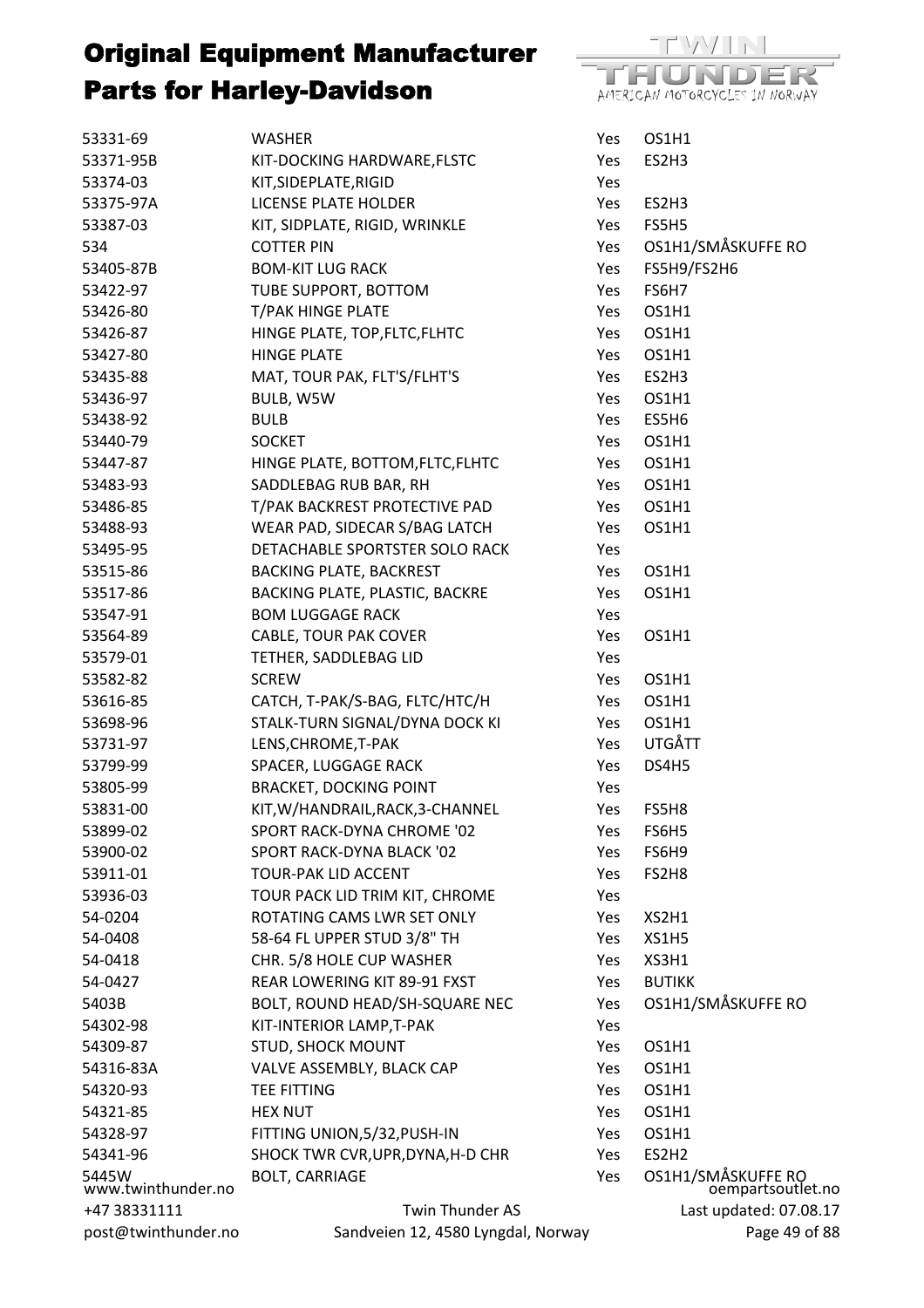

| 54502-84                       | <b>SHOCK ABSORBER</b>               | Yes | ES2H2/ES2H2            |
|--------------------------------|-------------------------------------|-----|------------------------|
| 54507-87                       | <b>SHOCK ABSORBER</b>               | Yes | ES2H <sub>2</sub>      |
| 54533-93                       | AIR SHOCK INTERCONNECT              | Yes | OS1H1                  |
| 54536-93                       | <b>AIR SHOCK VALVE</b>              | Yes | OS1H1                  |
| 54542-96A                      | SHOCK ABSORBER, LT, XL1200 SPO      | Yes | ES2H <sub>2</sub>      |
| 54543-65                       | <b>WASHER, OUTER</b>                | Yes | OS1H1                  |
| 54544-65                       | WASHER, INNER                       | Yes | OS1H1                  |
| 54545-65                       | WASHER, OUTER, SHOCK ABSORBER       | Yes | OS1H1                  |
| 54556-84                       | <b>BUSHING</b>                      | Yes | OS1H1                  |
| 54568-91                       | REAR SHOCK ABSORBER, 883,1200       | Yes |                        |
| 54617-96                       | SHOCK TWR CVR, UPR, XL, H-D SAT.C   | Yes | ES2H1                  |
| 54619-96                       | SHOCK TWR CVR, LWR, XL, H-D SAT C   | Yes | ES2H1                  |
| 54648-00                       | <b>SHOCK ABSORBER KIT</b>           | Yes |                        |
| 54705-81                       | SHOCK ABSORBER STUD COVER           | Yes | OS1H1                  |
| 54705-91                       | <b>SHOCK ABSORBER COVER</b>         | Yes | OS1H1                  |
| 554                            | <b>COTTER PIN</b>                   | Yes | OS1H1/SMÅSKUFFE RO     |
| 55874-97Y                      |                                     | Yes | <b>DS6H11</b>          |
|                                | CLAMP, HANDLEBAR UPPER              |     |                        |
| 55915-94A                      | <b>HANDLEBAR GRIP</b>               | Yes | OS1H1                  |
| 55959-02Y                      | KIT, GRIP, TRACTION                 | Yes | DS6H <sub>2</sub>      |
| 55972-00                       | FLAT HANDLEBAR KIT                  | Yes | FS5H3                  |
| 56-406                         | WAGNER W/CYL.RBL.KIT-58-62          | Yes | <b>VS1H5</b>           |
| 56004-00                       | HANDLEBAR, POLISHED                 | Yes |                        |
| 56035-01                       | PULLBACK HANDLEBAR RISER            | Yes | FS5H1/FS5H2            |
| 56070-81                       | <b>RETAINER</b>                     | Yes | OS1H1                  |
| 56078-96A                      | <b>BUCKHORN HANDLEBAR KIT</b>       | Yes | FS6H9                  |
| 56105-84                       | <b>HANDLEBAR STUD</b>               | Yes | OS1H1                  |
| 56106-74B                      | HANDLEBAR CLAMP KIT, RH             | Yes | OS1H1                  |
| 56115-79B                      | HANDLEBAR CLAMP, UPPER, BLACK       | Yes | ES2H1                  |
| 56116-77A                      | HANDLEBAR CLAMP KIT, LH             | Yes | OS1H1                  |
| 56184-98                       | HANDLEBAR COVER, FLHR, "FLAMES"     | Yes | ES2H1                  |
| 56206-74                       | <b>HANDLEBAR GRIP</b>               | Yes | OS1H1                  |
| 56220-74                       | HANDLEBAR GRIP W/SLEEVE             | Yes | OS1H1                  |
| 56226-90                       | <b>CUSHION GRIP END CAP(CHROME)</b> | Yes | OS1H1                  |
| 56238-62                       | <b>GRIPS PLUG</b>                   | Yes | OS1H1                  |
| 56239-93                       | <b>HOLE PLUG</b>                    | Yes | OS1H1                  |
| 56305-88                       | <b>IDLE CONTROL CABLE, FXSTS</b>    | Yes | ES3H8                  |
| 56306-88                       | <b>THROTTLE CONTROL</b>             | Yes | ES3H8                  |
| 56308-96                       | THROTTLE CABLE                      | Yes | ES3H7                  |
| 56309-86                       | <b>IDLE CONTROL</b>                 | Yes | ES3H4                  |
| 56309-88T                      | <b>IDLE CABLE</b>                   | Yes | ES3H7                  |
| 56314-78                       | THROTTLE CABLE                      | Yes | ES3H7                  |
| 56328-90                       | IDLE CONTROL CABLE, FLT, HT         | Yes | ES3H7                  |
| 56328-96                       | <b>IDLE CABLE</b>                   | Yes | ES3H7                  |
| 56331-81T                      | <b>IDLE CONTROL CABLE</b>           | Yes | ES3H9/ES3H6            |
| 56332-81T                      | <b>THROTTLE CABLE</b>               | Yes | ES3H9/ES3H6            |
| 56333-83                       | THROTTLE CONTROL CABLE              | Yes | ES3H9/ES3H6            |
| 56334-83                       | <b>IDLE CONTROL CABLE</b>           | Yes | ES3H6                  |
| 56337-83                       | <b>IDLE CONTROL CABLE</b>           | Yes | ES3H9/ES3H6            |
| 56342-88<br>www.twinthunder.no | <b>IDLE CONTROL CABLE, FXLR</b>     | Yes | ES3H4                  |
|                                |                                     |     | oempartsoutlet.no      |
| +47 38331111                   | Twin Thunder AS                     |     | Last updated: 07.08.17 |
| post@twinthunder.no            | Sandveien 12, 4580 Lyngdal, Norway  |     | Page 50 of 88          |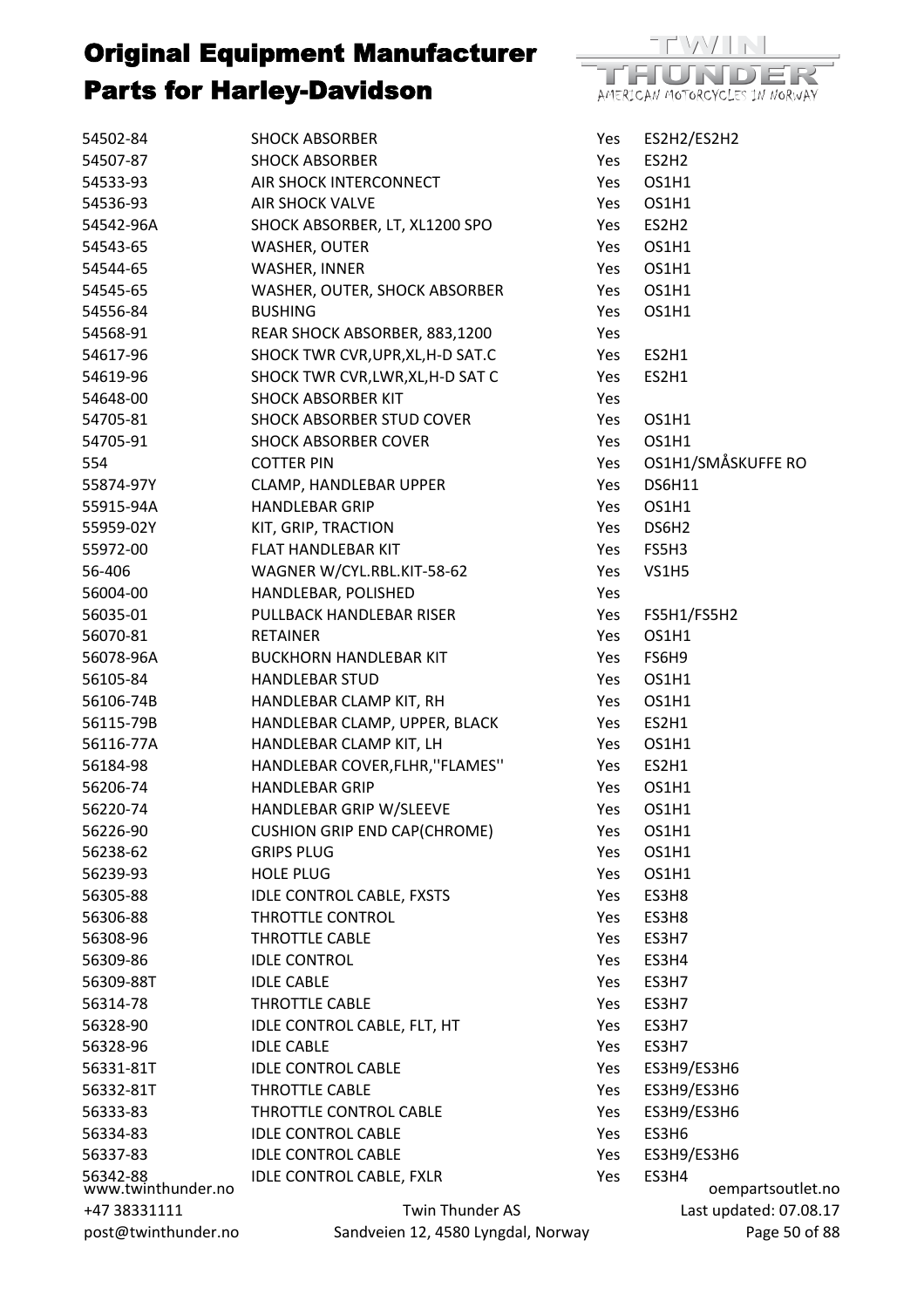

TEVAZITE HUNDE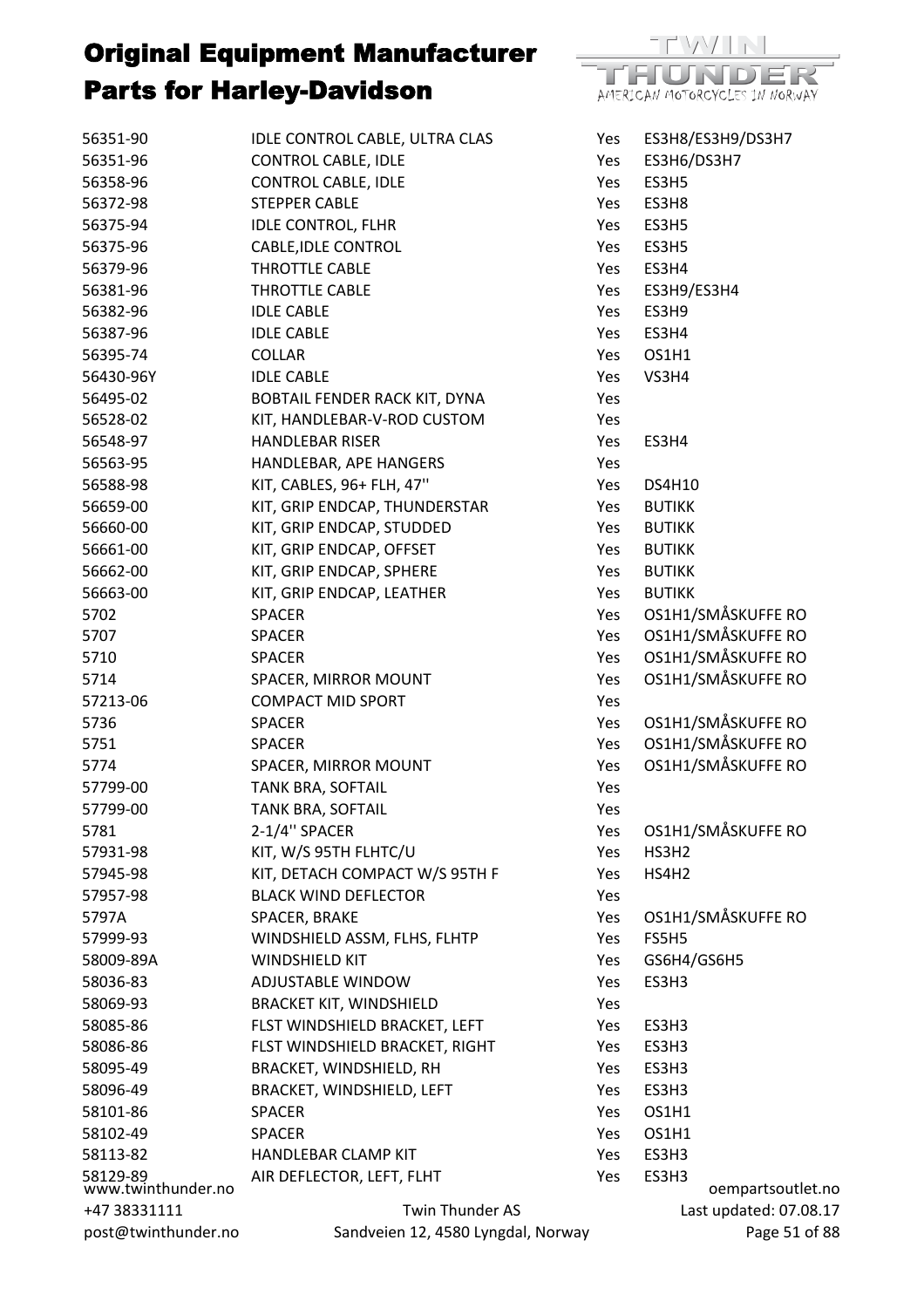

| 58140-87                        | MOUNTING HARDWARE KIT              | Yes | OS1H1                  |
|---------------------------------|------------------------------------|-----|------------------------|
| 58151-83                        | WINDSHIELD/FAIRING BRACKET         | Yes | FS2H8                  |
| 58156-91                        | WINDSHIELD & HARDWARE KIT, FLHS    | Yes | FS5H8                  |
| 58172-96                        | PIN, WINDSHIELD MOUNTING           | Yes | OS1H1                  |
| 58223-86                        | SEAL, W'SHIELD                     | Yes | ES3H3                  |
| 58230-96MV                      | FRG, STATES BLUE PEARL/PLATINU     | Yes | <b>ES6H10</b>          |
| 58236-96                        | <b>OUTER FAIRING, PRIME</b>        | Yes | BS2HS                  |
| 58247-86                        | TAPE, WINDSHIELD MOUNTING          | Yes | ES3H3/OS1H1            |
| 58252-95                        | RETAINER, LEFT                     | Yes | OS1H1                  |
| 58320-76                        | <b>FAIRING TRIM</b>                | Yes | ES3H3                  |
| 58394-96Y                       | BRACKET, WINDSCREEN, RIGHT         | Yes | OS1H1                  |
| 58395-96Y                       | ND-USE BUELL# M0605.9D(BRKT, W/    | Yes | <b>DS6H10</b>          |
| 58396-96Y                       | <b>BRACKET, WINDSCREEN</b>         | Yes | OS1H1                  |
| 58411-76A                       | <b>WINDSHIELD OUTER BRACE</b>      | Yes | ES3H3                  |
| 58417-77                        | <b>ADHESIVE TAPE</b>               | Yes | ES3H3                  |
| 58423-88                        | <b>ACORN NUT</b>                   | Yes | OS1H1                  |
| 58484-98                        | <b>LOWER FAIRING MOUNT</b>         | Yes | ES3H3                  |
| 58709-86                        | NYLON RIVET, BLACK                 | Yes | OS1H1                  |
| 5883                            | SPACER, GROMMET                    | Yes | OS1H1/SMÅSKUFFE RO     |
| 58831-88                        | CAP, FRG.LOWER, LH. PRIMED         | Yes |                        |
| 58832-88                        | CAP, FRG.LOWER, RH. PRIMED         | Yes |                        |
| 58837-01XY                      | FRG LWR. RH, W/O SDCR LUXURY B     | Yes | FS5H9                  |
| 5885                            | SPACER, PASSING LAMP               | Yes | OS1H1/SMÅSKUFFE RO     |
| 58867-94                        | FRG.LWR. RH.PRIME, S/CAR MODEL     | Yes | <b>FS4H5</b>           |
| 58949-96                        | EXTENSION NUT, OUTER FAIRING       | Yes |                        |
| 58998-00QB                      | FENDER ASY, FRT                    | Yes | GS2H10                 |
| 58998-96MW                      | FENDER ASY, FRT                    | Yes | GS4H5                  |
| 5903Y                           | WASHER                             | Yes | OS1H1/SMÅSKUFFE RO     |
| 5908Y                           | <b>WASHER</b>                      | Yes | OS1H1/SMÅSKUFFE RO     |
| 59093-98NR                      | FENDER ASY, FRT                    | Yes | <b>FS1H10</b>          |
| 5911                            | <b>BUSHING</b>                     | Yes | OS1H1/SMÅSKUFFE RO     |
| 59126-92VD                      | <b>FENDER ASY, RR</b>              | Yes | <b>FS5H10</b>          |
| 59126-96WR                      | RF, FLSTC, VIOLET PEARL W/PS       | Yes | <b>FS5H10</b>          |
| 59138-96                        | FENDER SUPPORT COVER, RT           | Yes | ES3H3                  |
| 59144-96                        | RF, FLSTC, FLSTN, PRIME            | Yes | <b>FS4H10</b>          |
| 59176-96A                       | FF, FXSTS, PRIMED                  | Yes | FS2H9                  |
| 5917B                           | <b>SPACER</b>                      | Yes | OS1H1/SMÅSKUFFE RO     |
| 59180-80                        | LENS, FENDER TIP, (FRONT)          | Yes | OS1H1                  |
| 59181-80                        | <b>GASKET</b>                      | Yes | OS1H1                  |
| 59182-84                        | LENS, FRONT FENDER, (HDI)          | Yes | OS1H1                  |
| 59236-89                        | TRIM, FRONT FENDER                 | Yes | ES3H2                  |
| 59242-90                        | FENDER MOUNTING PLATE              | Yes | ES3H2                  |
| 59245-90                        | NAMEPLATE, S/BAG RIGHT             | Yes | OS1H1                  |
| 59254-72                        | REFLECTOR, AMBER                   | Yes | OS1H1                  |
| 59254-91                        | FRAMED AMBER REFLECTOR             | Yes | OS1H1                  |
| 59255-72                        | REFLECTOR, FRAMED, RED             | Yes | OS1H1                  |
| 59255-91                        | <b>FRAMED RED REFLECTOR</b>        | Yes |                        |
| 59256-84A                       | REFLECTOR, AMBER, (HDI)            | Yes | DS4H4/OS1H1            |
|                                 | REFLECTOR KIT                      | Yes | DS4H5                  |
| 59257-84A<br>www.twinthunder.no |                                    |     | oempartsoutlet.no      |
| +47 38331111                    | Twin Thunder AS                    |     | Last updated: 07.08.17 |
| post@twinthunder.no             | Sandveien 12, 4580 Lyngdal, Norway |     | Page 52 of 88          |

 $.08.17$ of 88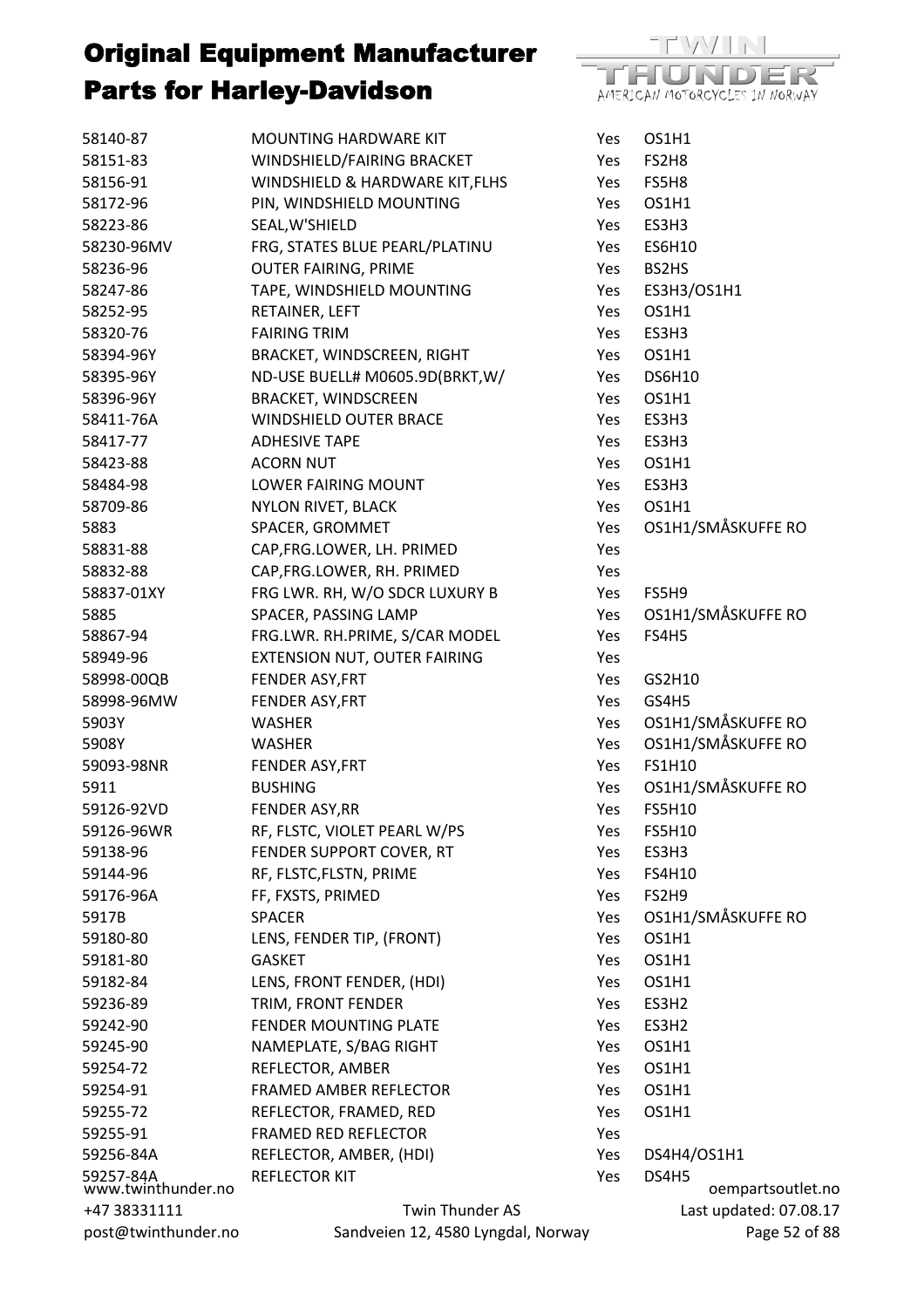

| 59258-88                  | REFLECTOR, FXSP HDI & DOM                                              | Yes        | OS1H1                                   |
|---------------------------|------------------------------------------------------------------------|------------|-----------------------------------------|
| 59259-90                  | REFLECTOR, RED                                                         | Yes        | OS1H1                                   |
| 59261-77                  | <b>REFLECTOR</b>                                                       | Yes        | DS4H4                                   |
| 59262-90B                 | REFLECTOR, HDI                                                         | <b>Yes</b> | DS4H3                                   |
| 59263-79                  | <b>REFLECTOR</b>                                                       | Yes        | OS1H1                                   |
| 59265-90                  | REFLECTOR, AMBER (HDI)                                                 | Yes        | OS1H1                                   |
| 5926B                     | <b>SPACER</b>                                                          | Yes        | OS1H1/SMÅSKUFFE RO                      |
| 59271-68                  | WELLNUT, HORN                                                          | Yes        | OS1H1                                   |
| 59273-91                  | REFLECTOR, AMBER, XL'S                                                 | Yes        | DS4H4/OS1H1                             |
| 59287-92                  | REFLECTOR, RED, RIGHT                                                  | Yes        | OS1H1                                   |
| 59315-98                  | FNDR TIP, RR/HD LOGO, W/FLAMES                                         | Yes        |                                         |
| 59318-96                  | FAT BOY FENDER TIP, FRNT-2 TONE                                        | Yes        |                                         |
| 59413-98DH                | FENDER COVER KIT, BLACK, XL                                            | Yes        |                                         |
| 59449-99Y                 | FAIRING CHIN, X1, PRIMED                                               | Yes        |                                         |
| 59641-82A                 | RF, FLH-80, PRIMED                                                     | Yes        | FS5H10/FS3H10                           |
| 5965B                     | <b>SPACER</b>                                                          | Yes        | OS1H1/SMÅSKUFFE RO                      |
| 59668-94A                 | <b>BLACK TAIL PIECE-883R</b>                                           | Yes        | GS6H3                                   |
| 59671-98                  | FENDER SUPPORT KIT, REAR                                               | Yes        | ES3H2                                   |
| 59707-98                  | FLSTF REAR FENDER MUD FLAP KIT                                         | Yes        |                                         |
| 59707-98                  | FLSTF REAR FENDER MUD FLAP KIT                                         | Yes        |                                         |
| 59755-97                  | RF, FLSTC, PRIMED-KIT                                                  | Yes        | <b>FS6H10</b>                           |
| 59870-95AM                | FENDER ASY, FRT                                                        | Yes        | <b>FS6H10</b>                           |
| 59899-88T                 | LICENSE BACKING PLATE                                                  | Yes        | ES3H2                                   |
| 59918-96                  | <b>WELDMENT-RR FENDER</b>                                              | Yes        |                                         |
| 59922-96UV                | FF, FXDWG, VIVID BLACK W/PS                                            | Yes        | CS4H4                                   |
| 59932-77                  | FENDER SUPPORT, LT                                                     | Yes        | ES3H1                                   |
| 59933-77                  | FENDER SUPPORT, RT                                                     | Yes        | ES3H1                                   |
| 59959-86                  | TUBE, SPLIT, V SEAM                                                    | Yes        | OS1H1                                   |
| 59979-93                  | <b>BRACKET, LICENSE PLATE</b>                                          |            | ES3H1                                   |
|                           |                                                                        | Yes        | OS1H1/SMÅSKUFFE RO                      |
| 600                       | <b>ROLL PIN</b>                                                        | Yes        |                                         |
| 60004-89                  | BRACKET, LICENSE PLATE, CHROME<br><b>BRACKET, MOUNT, LICENSE PLATE</b> | Yes        | DS3H2                                   |
| 60039-97<br>6007          | <b>WASHER</b>                                                          | Yes        | OS1H1/SMÅSKUFFE RO                      |
| 601                       | <b>ROLL PIN</b>                                                        | Yes<br>Yes | OS1H1/SMÅSKUFFE RO                      |
| 60111-58A                 | <b>FENDER TRIM</b>                                                     |            |                                         |
|                           |                                                                        | Yes        | OS1H1/SMÅSKUFFE RO                      |
| 6012                      | <b>WASHER</b>                                                          | Yes        | OS1H1/SMÅSKUFFE RO                      |
| 6026                      | <b>WASHER</b>                                                          | Yes        |                                         |
| 6029                      | <b>WASHER</b>                                                          | Yes        |                                         |
| 60293-00                  | BELT GUARD, CHROME                                                     | Yes        | FS4H2                                   |
| 60297-90A                 | BELT GUARD, BLACK, FXD/DL/DWG/                                         | Yes        |                                         |
| 60328-98B                 | DRAIN PLUG WITH O-RING, MAGNET                                         | Yes        | OS1H1                                   |
| 6033                      | WASHER                                                                 | Yes        | OS1H1/SMÅSKUFFE RO                      |
| 6036                      | <b>WASHER</b>                                                          | Yes        | OS1H1/SMÅSKUFFE RO                      |
| 60365-89                  | CHAIN GUARD, REAR, XL                                                  | Yes        | FS4H2                                   |
| 6037                      | <b>WASHER</b>                                                          | Yes        | OS1H1/SMÅSKUFFE RO                      |
| 60375-79                  | CHAIN GUARD, REAR                                                      | Yes        | FS4H3                                   |
| 60381-91                  | <b>BELT GUARD KIT, XL</b>                                              | Yes        | FS4H3                                   |
| 60389-97A                 | KIT, BELT GUARD, LOWER, CHROME                                         | Yes        |                                         |
| 604<br>www.twinthunder.no | <b>ROLL PIN</b>                                                        | Yes        | OS1H1/SMÅSKUFFE RO<br>oempartsoutlet.no |
| +47 38331111              | Twin Thunder AS                                                        |            | Last updated: 07.08.17                  |
| post@twinthunder.no       | Sandveien 12, 4580 Lyngdal, Norway                                     |            | Page 53 of 88                           |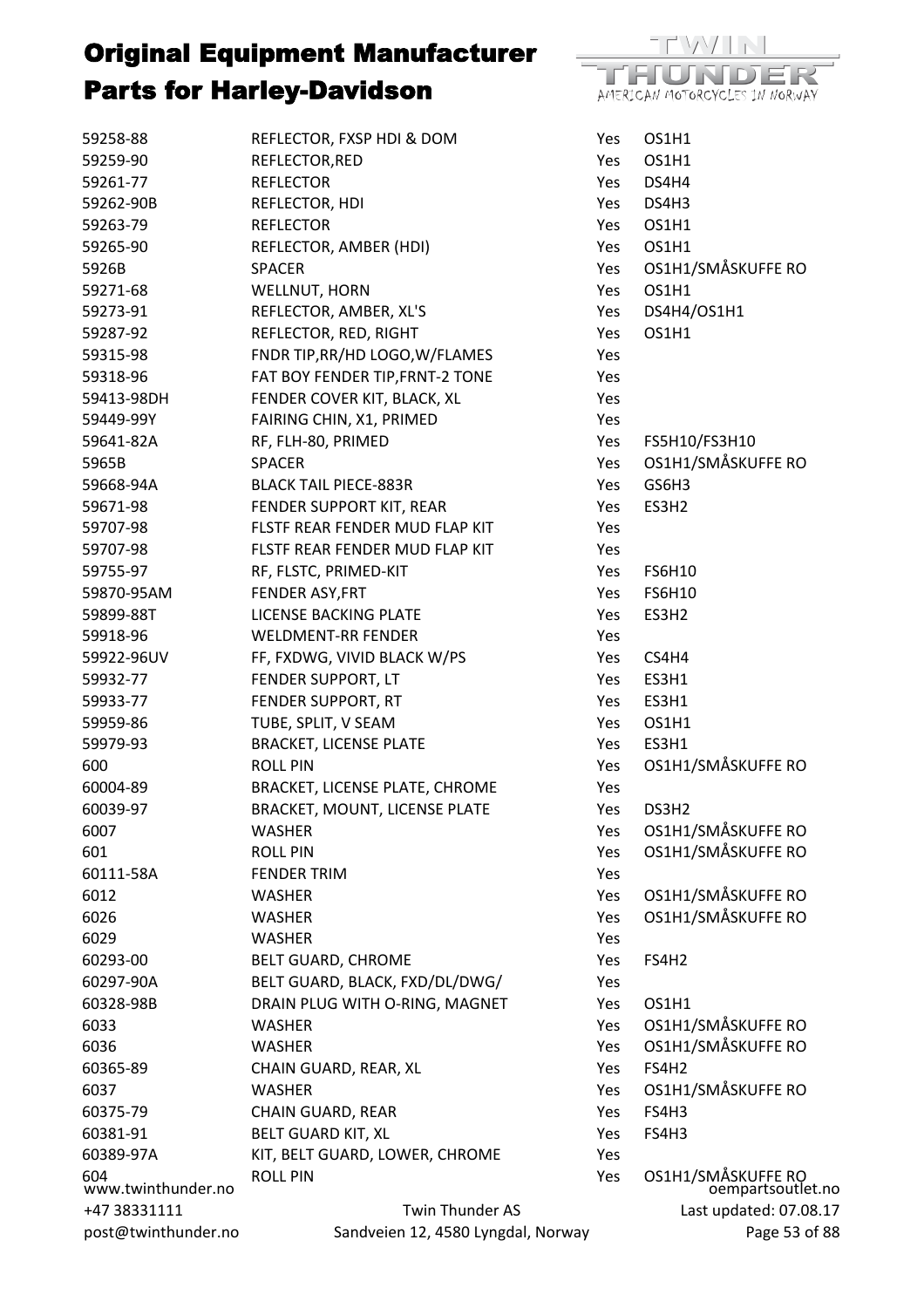

| 6042A               | <b>THRUST WASHER</b>               | Yes        | OS1H1/SMÅSKUFFE RO                      |
|---------------------|------------------------------------|------------|-----------------------------------------|
| 60439-98            | STANDOFF, IGN. MODULE BRACKET      | Yes        | OS1H1                                   |
| 6046                | <b>WASHER</b>                      | Yes        | OS1H1/SMÅSKUFFE RO                      |
| 6047                | <b>WASHER</b>                      | Yes        | OS1H1/SMÅSKUFFE RO                      |
| 60485-99            | DEBRIS DEFLECTOR COVER, LOWER      | Yes        |                                         |
| 60518-65            | <b>GASKET, FRONT PLATE</b>         | Yes        | OS1H1                                   |
| 6053                | <b>WASHER</b>                      | Yes        | OS1H1/SMÅSKUFFE RO                      |
| 6054                | <b>WASHER</b>                      | Yes        | OS1H1/SMÅSKUFFE RO                      |
| 60540-36            | GASKET, PRIMARY COVER, '41-'64     | Yes        | FS4H3/D-GAVL                            |
| 60549-70            | <b>OILER FITTING</b>               | Yes        | OS1H1                                   |
| 6055                | WASHER, SPRING, FLT/HT/HTP         | Yes        | OS1H1/SMÅSKUFFE RO                      |
| 6056                | WASHER, CUP                        | Yes        | OS1H1/SMÅSKUFFE RO                      |
| 60566-92T           | WASHER, CHAIN INSP COVER           | Yes        | OS1H1                                   |
| 60567-36            | GASKET, COVER                      | Yes        | ES3H1/OS1H1                             |
| 60568-91TA          | KIT-COVER, CHAIN INSP, BLK EAGLE   | Yes        |                                         |
| 60585-98            | INSPECTION COVER, 5-SPEED, FLA     | Yes        |                                         |
| 60585-98            | INSPECTION COVER, 5-SPEED, FLA     | Yes        |                                         |
| 60591-02            | CHAIN INSPECTION COVER, B & S      | Yes        | <b>BUTIKK</b>                           |
| 60593-74            | <b>BUSHING</b>                     | Yes        | OS1H1                                   |
| 60605-79B           | PRIMARY COVER, POLISHED            | Yes        | <b>FS4H7</b>                            |
| 60628-94            | ALUMINATOR INSP. COVER-CHROME      | Yes        |                                         |
| 60629-82            | BEARING, PRIMARY HOUSING           | Yes        | OS1H1                                   |
| 60641-74            | <b>OIL SEAL</b>                    | Yes        | OS1H1                                   |
| 60645-65            | <b>GASKET, SOLENOID STARTER</b>    | Yes        | ES5H7OSH                                |
| 60646-89            | COUPLING, 9T                       | Yes        | OS1H1                                   |
| 60647-90            | <b>COUPLING</b>                    | Yes        | OS1H1                                   |
| 60656-94A           | KIT INSPC'TN COVER, CHROME         | Yes        |                                         |
| 60662-84            | PRIMARY HOUSING                    | Yes        | FS3H7                                   |
| 60663-01            | PRIMARY HOUSING, SILVER            | Yes        | FS4H8                                   |
| 60663-95A           | PRIMARY HOUSING, SILVER            | Yes        | FS3H9                                   |
| 60664-89            | PRIMARY COVER, POLISHED, FLT/H     | Yes        | FS3H9                                   |
| 60667-85A           | INSPECTION COVER, CHROME           | Yes        |                                         |
| 60678-85            | <b>RETAINING RING</b>              | Yes        | OS1H1                                   |
| 60691-94A           | PRIMARY HOUSING KIT, BLK, FXDL     | Yes        | FS4H9                                   |
| 60713-98            | DERBY COVER, BLACK                 | Yes        | ES4H9                                   |
| 6072                | WASHER                             | Yes        | OS1H1/SMÅSKUFFE RO                      |
| 609                 | <b>ROLL PIN</b>                    | Yes        | OS1H1/SMÅSKUFFE RO                      |
| 6095                | WASHER                             | <b>Yes</b> | OS1H1/SMÅSKUFFE RO                      |
| 60960-94B           | <b>INSTRUMENT PANEL CONSOLE</b>    | Yes        | FS4H9                                   |
| 60973-90            | <b>INSERT PANEL, FUEL TK-BLACK</b> | Yes        | ES4H9                                   |
| 61006-87A           | PRIMED-KIT FUEL TANK W/KIT:FXL     | Yes        | CS4H3/GS3H10                            |
| 61023-95LF          | F/TNK, XL883, BRIGHT VICTORY R     | Yes        | MS2H4                                   |
| 61029-92A           | LOCK, DOOR                         | Yes        | OS1H1                                   |
| 6102Y               | <b>HARDENED WASHER</b>             | Yes        | OS1H1/SMÅSKUFFE RO                      |
| 61044-82C           | F/TANK W/KIT, PRIMED-KIT FXR,      | Yes.       | <b>FS1H10</b>                           |
| 6107B               | <b>WASHER</b>                      | Yes        | OS1H1/SMÅSKUFFE RO                      |
| 61083-79A           | <b>GAS FILLER CAP</b>              | Yes        | OS1H1                                   |
| 6108Y               | WASHER, REAR AXLE                  | Yes        | OS1H1/SMÅSKUFFE RO                      |
| 6109                | <b>WASHER</b>                      | Yes        |                                         |
| www.twinthunder.no  |                                    |            | OS1H1/SMÅSKUFFE RO<br>oempartsoutlet.no |
| +47 38331111        | <b>Twin Thunder AS</b>             |            | Last updated: 07.08.17                  |
| post@twinthunder.no | Sandveien 12, 4580 Lyngdal, Norway |            | Page 54 of 88                           |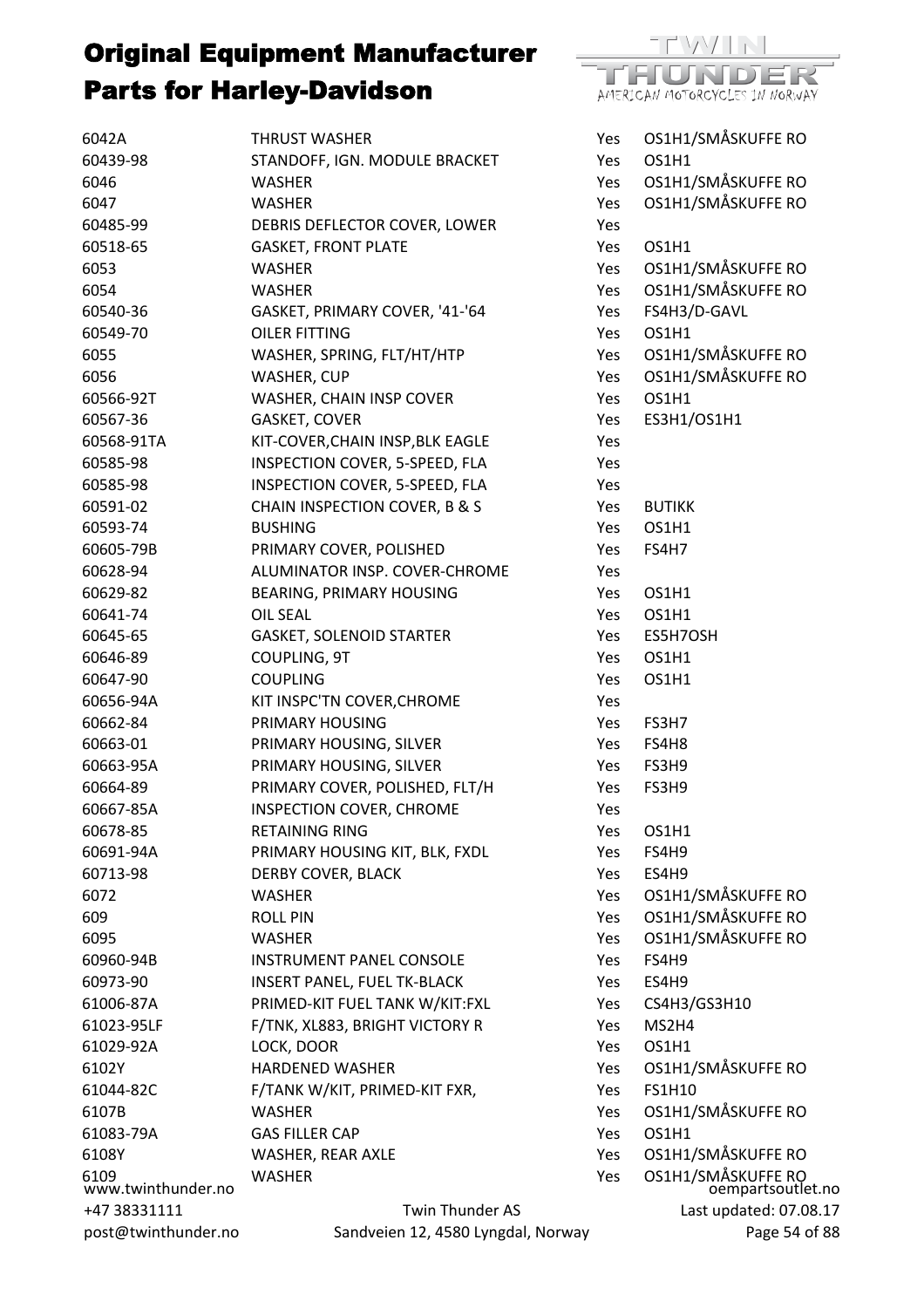

| 61112-82A                       | <b>BOOT, FILLER TUBE</b>           | Yes  | OS1H1                  |
|---------------------------------|------------------------------------|------|------------------------|
| 61116-65                        | SEAL, CAP, GAS TANK                | Yes  | OS1H1                  |
| 61117-86                        | <b>EXTRUSION, RUBBER</b>           | Yes  | OS1H1                  |
| 61122-39                        | <b>RUBBER FILLER STRIP</b>         | Yes  | OS1H1                  |
| 6113                            | <b>WASHER</b>                      | Yes  | OS1H1/SMÅSKUFFE RO     |
| 61135-57                        | <b>SPACER</b>                      | Yes  | OS1H1                  |
| 61139-73                        | <b>CUSHION</b>                     | Yes  | OS1H1                  |
| 6116                            | <b>WASHER</b>                      | Yes  | OS1H1/SMÅSKUFFE RO     |
| 61192-88                        | GASKET, GAUGE CAP                  | Yes  | OS1H1                  |
| 61192-96                        | <b>GASKET, FUEL CUP</b>            | Yes  | OS1H1                  |
| 61195-00ZL                      | F/TNK, XL883C, DIAMOND ICE NO      | Yes  |                        |
| 612                             | <b>ROLL PIN</b>                    | Yes  | OS1H1/SMÅSKUFFE RO     |
| 61227-92A                       | F/TANK, PRIME, FLHTC, ULTRA, F     | Yes  | ES5H10                 |
| 61227-95                        | F/TANK, PRIME, FLHT/C/CU, FLHT     | Yes  | GS4H10                 |
| 61228-91VS                      | F/TNK L, DKSPHMT/BRSPHMT W/PS      | Yes  | AS1H6                  |
| 61243-78                        | DECAL, FUEL TANK                   | Yes  |                        |
| 61262-97MM                      | FLSTF F/TNK R, PATRIOT RED PRL     | Yes  | CS4H <sub>2</sub>      |
| 6127                            | <b>WASHER</b>                      | Yes  | OS1H1/SMÅSKUFFE RO     |
| 61278-88                        | <b>COVER FOR CONSOLE</b>           | Yes  | ES4H8                  |
| 613                             | <b>ROLL PIN</b>                    | Yes  | OS1H1/SMÅSKUFFE RO     |
| 61313-88                        | <b>BUMPER</b>                      | Yes  | OS1H1                  |
| 61320-79                        | DECAL, FUEL TANK                   | Yes  |                        |
| 61322-80C                       | <b>GASKET, FUEL SENDER</b>         | Yes  | OS1H1                  |
| 61324-01                        | <b>GASKET, FUEL SENDER</b>         | Yes  | OS1H1                  |
| 6134Y                           | WASHER, 5/16 X 1 1/4 THIN          | Yes  | OS1H1/SMÅSKUFFE RO     |
| 61369-01                        | KIT-COVER, FUEL CAP                | Yes  |                        |
| 61411-82                        | FUEL TANK CONSOLE, CHROME          | Yes  | ES4H8                  |
| 61451-94                        | KIT-COVER, GAS CAP                 | Yes  |                        |
| 61453-94                        | KIT-COVER, GAS CAP                 | Yes  |                        |
| 61470-95                        | SUPPLY FUEL LINE & FTG KIT         | Yes  | ES4H9                  |
| 615                             | <b>ROLL PIN</b>                    | Yes  | OS1H1/SMÅSKUFFE RO     |
| 61500-01XI                      | FLHRCI TANK LUXURY BLUE/ICE WI     | Yes  | GS1H10                 |
| 61504-01                        | FUEL LINE, PRESSURE SIDE           | Yes  | ES4H8                  |
| 6150W                           | <b>WASHER</b>                      | Yes  | OS1H1/SMÅSKUFFE RO     |
| 61546-74                        | <b>CLIP</b>                        | Yes  | OS1H1                  |
| 6157                            | <b>THRUST WASHER</b>               | Yes  | OS1H1/SMÅSKUFFE RO     |
| 61581-02Y                       | AIR BOX TRIM                       | Yes  |                        |
| 61581-02Y                       | AIR BOX TRIM                       | Yes  |                        |
| 61635-88                        | CHROME FUEL TANK TRIM PANEL        | Yes  |                        |
| 61641-84                        | <b>WASHER</b>                      | Yes  | OS1H1                  |
| 61644-88                        | BUSHING, FXST, FLST/C              | Yes  | OS1H1                  |
| 61648-85                        | TRIM PANEL EDGING                  | Yes. | OS1H1                  |
| 61659-01                        | <b>GASKET, TOP PLATE</b>           | Yes  | C-GAVL                 |
| 61660-85                        | <b>BRACKET, FUEL TANK MOUNT</b>    | Yes  | OS1H1                  |
| 61661-84                        | <b>FRONT BRACKET, TOP</b>          | Yes  | OS1H1                  |
| 61783-92T                       | <b>BRACKET KIT, 47</b>             | Yes  | ES4H9                  |
| 61785-92T                       | NAMEPLATE MOUNTING PLATE, PAIR     | Yes  |                        |
| 6185                            | <b>WASHER</b>                      | Yes  | OS1H1/SMÅSKUFFE RO     |
| 61908-81A<br>www.twinthunder.no | DECAL, FUEL TANK                   | Yes  | oempartsoutlet.no      |
| +47 38331111                    | Twin Thunder AS                    |      | Last updated: 07.08.17 |
| post@twinthunder.no             | Sandveien 12, 4580 Lyngdal, Norway |      | Page 55 of 88          |
|                                 |                                    |      |                        |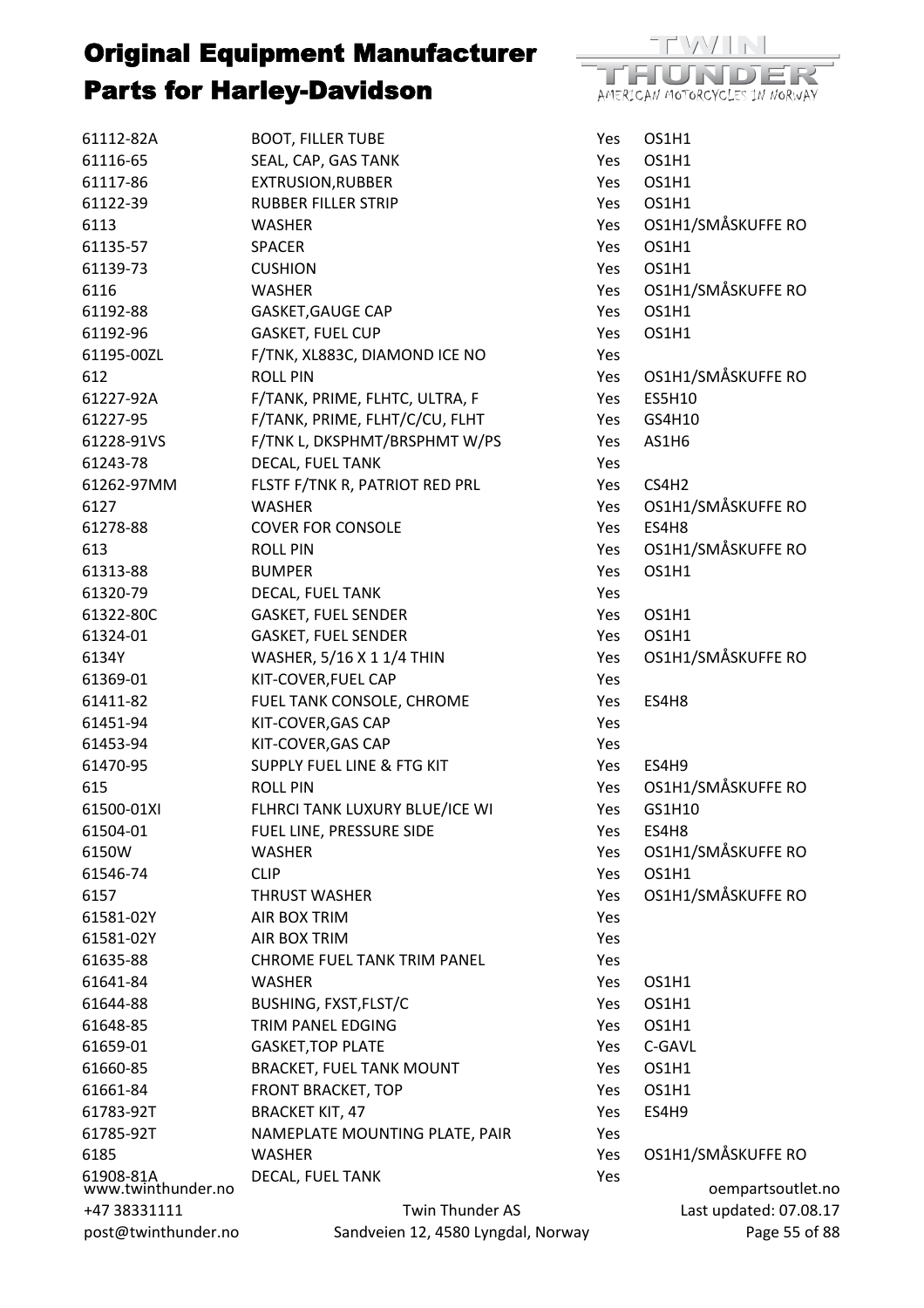

| 6192                            | <b>WASHER</b>                        | Yes        | OS1H1/SMÅSKUFFE RO     |
|---------------------------------|--------------------------------------|------------|------------------------|
| 61959-00                        | <b>FUEL FILTER</b>                   | Yes        | <b>FS1H9</b>           |
| 62043-81A                       | SPACER, PANEL MTG.                   | Yes        | OS1H1                  |
| 62063-01                        | TANK BRA, TOURING                    | Yes        |                        |
| 62123-66A                       | BUMPER, JIFFYSTAND                   | Yes        | OS1H1                  |
| 62150-85                        | <b>VAPOR ORIFICE</b>                 | Yes        | OS1H1                  |
| 62162-75                        | FILTER, FUEL VALVE                   | Yes        | OS1H1                  |
| 6218W                           | <b>WASHER</b>                        | Yes        | OS1H1/SMÅSKUFFE RO     |
| 6220W                           | WASHER                               | Yes        | OS1H1/SMÅSKUFFE RO     |
| 6229W                           | <b>WASHER</b>                        | Yes        | OS1H1/SMÅSKUFFE RO     |
| 623                             | <b>ROLL PIN</b>                      | Yes        | OS1H1/SMÅSKUFFE RO     |
| 62346-00                        | H-D MOTOR CO. OIL DIPSTICK, SA       | Yes        |                        |
| 6239                            | WASHER, HARDENED, FXDS               | Yes        | OS1H1/SMÅSKUFFE RO     |
| 62399-01                        | DIPSTICK, SOFTAIL, BAR & SHIEL       | Yes        |                        |
| 62399-01                        | DIPSTICK, SOFTAIL, BAR & SHIEL       | Yes        |                        |
| 62423-90A                       | <b>GASKET, OIL FILL SPOUT</b>        | Yes        | OS1H1                  |
| 62433-95                        | OIL FILL SPOUT, POLISHED, DYNA       | Yes        | ES4H9                  |
| 62493-89                        | TEE, OIL TANK, FLST/FXST             | Yes        | OS1H1                  |
| 62564-86                        | <b>HOSE CONNECTOR</b>                | Yes        | OS1H1                  |
| 62565-96Y                       | <b>FILLER PLUG</b>                   | Yes        | OS1H1                  |
| 62569-94                        | BATTERY TRAY RUBBER MOUNT            | Yes        | OS1H1                  |
| 62576-79                        | <b>BRACKET, OIL TANK SUPPORT</b>     | Yes        | OS1H1                  |
| 6261                            | <b>MOUNTING WASHER</b>               | Yes        | OS1H1/SMÅSKUFFE RO     |
| 62625-70A                       | OIL TANK FILLER CAP                  | Yes        | ES4H8                  |
| 62637-84                        | <b>FILLER PLUG</b>                   | Yes        | ES4H8                  |
| 6265                            | WASHER, SEAT MOUNT                   | Yes        | OS1H1/SMÅSKUFFE RO     |
| 62665-85                        | HOSE, FILTER TO TANK                 | Yes        | ES4H5                  |
| 62672-90                        | O-RING, FXDS                         | Yes        | OS1H1                  |
| 62673-90                        | O-RING, FXDS                         | Yes        | OS1H1                  |
| 62704-84A                       | <b>BRACKET KIT</b>                   | Yes        | ES4H8                  |
| 6272                            | <b>GROMMET</b>                       | Yes        | OS1H1/SMÅSKUFFE RO     |
| 62805-97                        | KIT-FUEL FILLER CAP, RH/LOCKING      | Yes        |                        |
| 62856-99                        | <b>DIPSTICK ASSEMBLY</b>             | Yes        |                        |
| 62856-99                        | <b>DIPSTICK ASSEMBLY</b>             | Yes        |                        |
| 62939-00                        | KIT, OIL TEMP. DIPSTICK 92-98        | Yes        | ES4H8                  |
| 62968-02                        | COVER, FUEL VALVE                    | <b>Yes</b> | <b>BUTIKK</b>          |
| 6298M                           | <b>WASHER FLAT A12X15.5 DIN 7603</b> | Yes        | <b>DS4H11</b>          |
| 6314W                           | <b>WASHER</b>                        | <b>Yes</b> | OS1H1/SMÅSKUFFE RO     |
| 6316HW                          | <b>WASHER</b>                        | <b>Yes</b> | OS1H1/SMÅSKUFFE RO     |
| 6324W                           | WASHER                               | Yes        | OS1H1/SMÅSKUFFE RO     |
| 6333                            | WASHER                               | Yes        | OS1H1/SMÅSKUFFE RO     |
| 6334                            | <b>WASHER</b>                        | Yes        | OS1H1/SMÅSKUFFE RO     |
| 6335                            | WASHER                               | Yes        | OS1H1/SMÅSKUFFE RO     |
| 634                             | <b>ROLL PIN</b>                      | Yes        | OS1H1/SMÅSKUFFE RO     |
| 63502-89                        | <b>VENT HOSE</b>                     | <b>Yes</b> | ES4H7                  |
| 63504-94                        | DRAIN LINE, OIL TANK                 | Yes        | ES4H7                  |
| 63515-86                        | HOSE, OIL FEED LINE                  | Yes        | ES4H6                  |
| 63515-92                        | <b>HOSE TANK TO PUMP</b>             | <b>Yes</b> | ES4H8                  |
| 63523-92A<br>www.twinthunder.no | FITTING, W/SEAL, STRAIGHT            | Yes        | OS1H1                  |
|                                 |                                      |            | oempartsoutlet.no      |
| +47 38331111                    | Twin Thunder AS                      |            | Last updated: 07.08.17 |
| post@twinthunder.no             | Sandveien 12, 4580 Lyngdal, Norway   |            | Page 56 of 88          |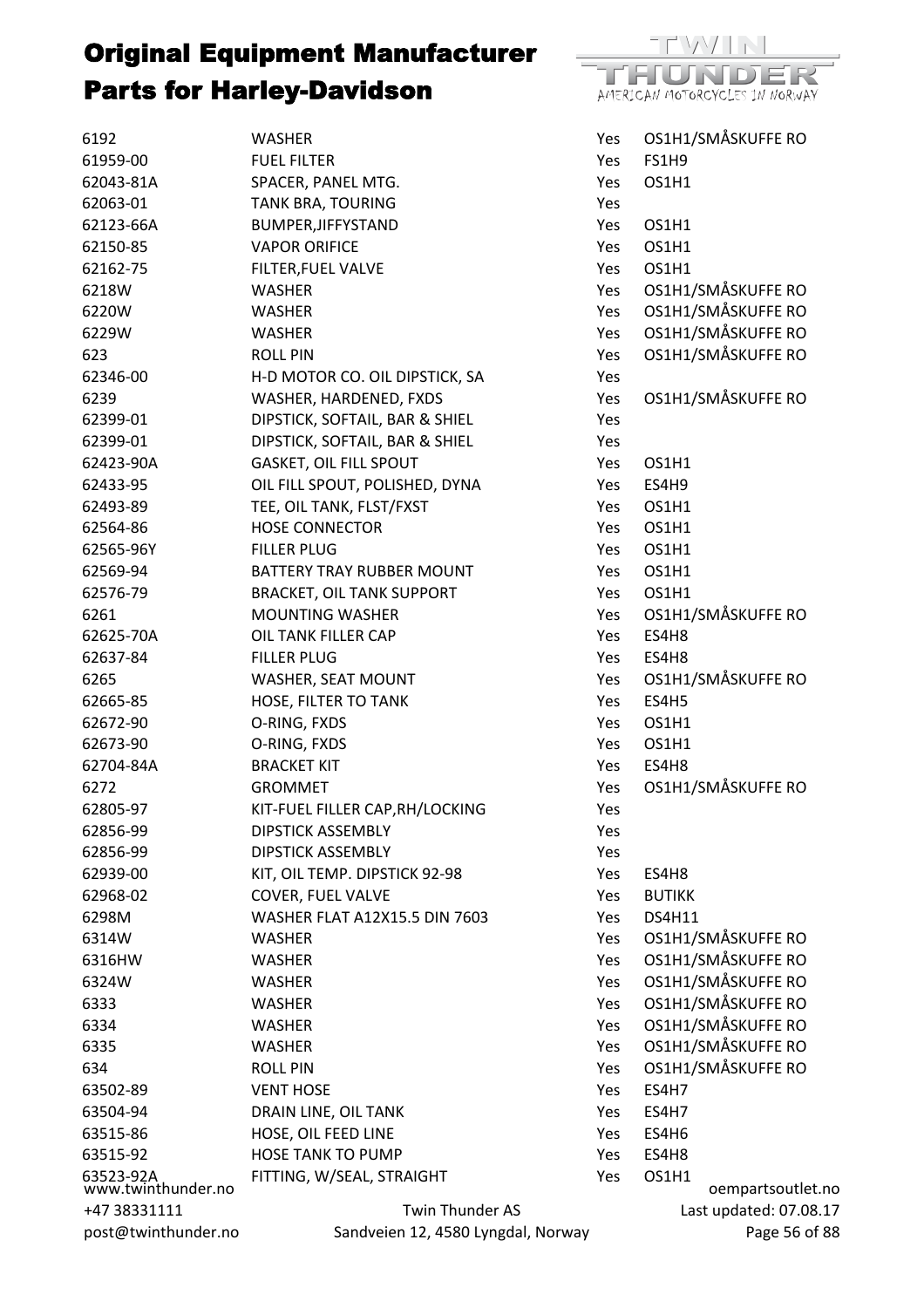

| 63528-92                       | <b>SEAL AND FERRULE</b>            | Yes        | OS1H1                  |
|--------------------------------|------------------------------------|------------|------------------------|
| 63530-92                       | FITTING, MALE NUT                  | Yes        | OS1H1                  |
| 635365-023                     | Hded Nylon Coverall W/E            | Yes        |                        |
| 63540-62                       | <b>ELBOW</b>                       | Yes        | OS1H1                  |
| 63542-94A                      | HOSE, DRAIN/FEED                   | <b>Yes</b> | ES4H7                  |
| 63550-89                       | <b>OIL TANK DRAIN HOSE</b>         | Yes        | OS1H1                  |
| 63551-82                       | <b>ELBOW</b>                       | Yes        | OS1H1                  |
| 63553-90                       | HOSE, DRAIN OIL TANK               | Yes        | ES4H7                  |
| 63554-90                       | FITTING, ELBOW, FXD, FX            | Yes        | OS1H1                  |
| 63556-87                       | HOSE, FILTER TO TANK               | Yes        | ES4H7/ES4H6            |
| 63561-87                       | HOSE, RESERVOIR TO MASTER CYL.     | Yes        | ES4H5                  |
| 63563-85A                      | HOSE, FILTER TO TANK               | Yes        | ES4H6                  |
| 63572-86                       | HOSE, BREATHER                     | Yes.       | ES4H6                  |
| 63580-66A                      | <b>VENT TEE</b>                    | Yes        | OS1H1                  |
| 63592-89                       | HOSE, OVERFLOW                     | Yes        | ES4H6                  |
| 63609-72                       | <b>FITTING</b>                     | Yes        | OS1H1                  |
| 6366                           | <b>WASHER, BOOT RETAINER</b>       | Yes        | OS1H1/SMÅSKUFFE RO     |
| 6371                           | <b>WASHER</b>                      | Yes        | OS1H1/SMÅSKUFFE RO     |
| 6375B                          | WASHER                             | Yes        | OS1H1/SMÅSKUFFE RO     |
| 6377                           | WASHER                             | Yes        | OS1H1/SMÅSKUFFE RO     |
| 6379W                          | WASHER                             | Yes        | OS1H1/SMÅSKUFFE RO     |
| 63812-90                       | OIL FILTER ASY                     | Yes        | HS54H                  |
| 63835-87T                      | OIL FILTER ELEMENT                 | Yes        | ES4H5                  |
| 63840-48A                      | OIL FILTER ELEMENT KIT             | Yes        | ES4H5                  |
| 63859-95A                      | <b>GASKET, INSPECTION COVER</b>    | Yes        | EF-GAVL/OS1H1          |
| 63879-53                       | O-RINGS                            | Yes        | OS1H1                  |
| 6397B                          | <b>WASHER</b>                      | Yes        | OS1H1/SMÅSKUFFE RO     |
| 6398                           | WASHER                             | Yes        | OS1H1/SMÅSKUFFE RO     |
| 6416                           | <b>WASHER</b>                      | Yes        | OS1H1/SMÅSKUFFE RO     |
| 64201-85C                      | <b>TOOL BOX KIT, RIGHT</b>         | Yes        |                        |
| 64205-89B                      | TOOL BOX MOUNTING BRACKET          | Yes        | ES4H5                  |
| 64224-94                       | LEATHER TOOLBOX RIGHT BRACKET      | Yes        | ES4H5                  |
| 64244-97                       | KIT TOOL BOX SMALL LEFT LOGGER     | Yes        |                        |
| 643                            | <b>ROLL PIN</b>                    | Yes        | OS1H1/SMÅSKUFFE RO     |
| 6443HW                         | <b>WASHER</b>                      | Yes        | OS1H1/SMÅSKUFFE RO     |
| 64511-63                       | <b>WELLNUT, IGNITION PANEL</b>     | Yes        | OS1H1                  |
| 6466W                          | <b>WASHER</b>                      | Yes        | OS1H1/SMÅSKUFFE RO     |
| 6469HW                         | <b>WASHER</b>                      | Yes        | OS1H1/SMÅSKUFFE RO     |
| 6474                           | <b>WASHER</b>                      | Yes        | OS1H1/SMÅSKUFFE RO     |
| 64899-99                       | KIT, EXH SYSTEM W/O CROSSOVER      | Yes        | FS2H7                  |
| 64915-02                       | REAR MUFF HT SHLD (64798-02)       | Yes        |                        |
| 6495HW                         | <b>WASHER</b>                      | Yes        | OS1H1/SMÅSKUFFE RO     |
| 6497HW                         | <b>WASHER</b>                      | Yes        | OS1H1/SMÅSKUFFE RO     |
| 6498                           | WASHER, NYLON                      | Yes        | OS1H1/SMÅSKUFFE RO     |
| 65-230                         | PRO1 8 F/GLASS R/FNDR-CONTOUR      | Yes        | <b>VS1H5</b>           |
| 650                            | PLUG, EXPANSION                    | Yes        | OS1H1/SMÅSKUFFE RO     |
| 65060-01                       | END CAP, BILLET STYLE TAPERED      | Yes        | FS2H <sub>2</sub>      |
| 65061-01                       | END CAP, BILLET STYLE DOUBLE G     | Yes        | FS2H <sub>2</sub>      |
| 65062-01<br>www.twinthunder.no | END CAP, BILLET STYLE SLASH CU     | Yes        | HS3H8                  |
|                                |                                    |            | oempartsoutlet.no      |
| +47 38331111                   | Twin Thunder AS                    |            | Last updated: 07.08.17 |
| post@twinthunder.no            | Sandveien 12, 4580 Lyngdal, Norway |            | Page 57 of 88          |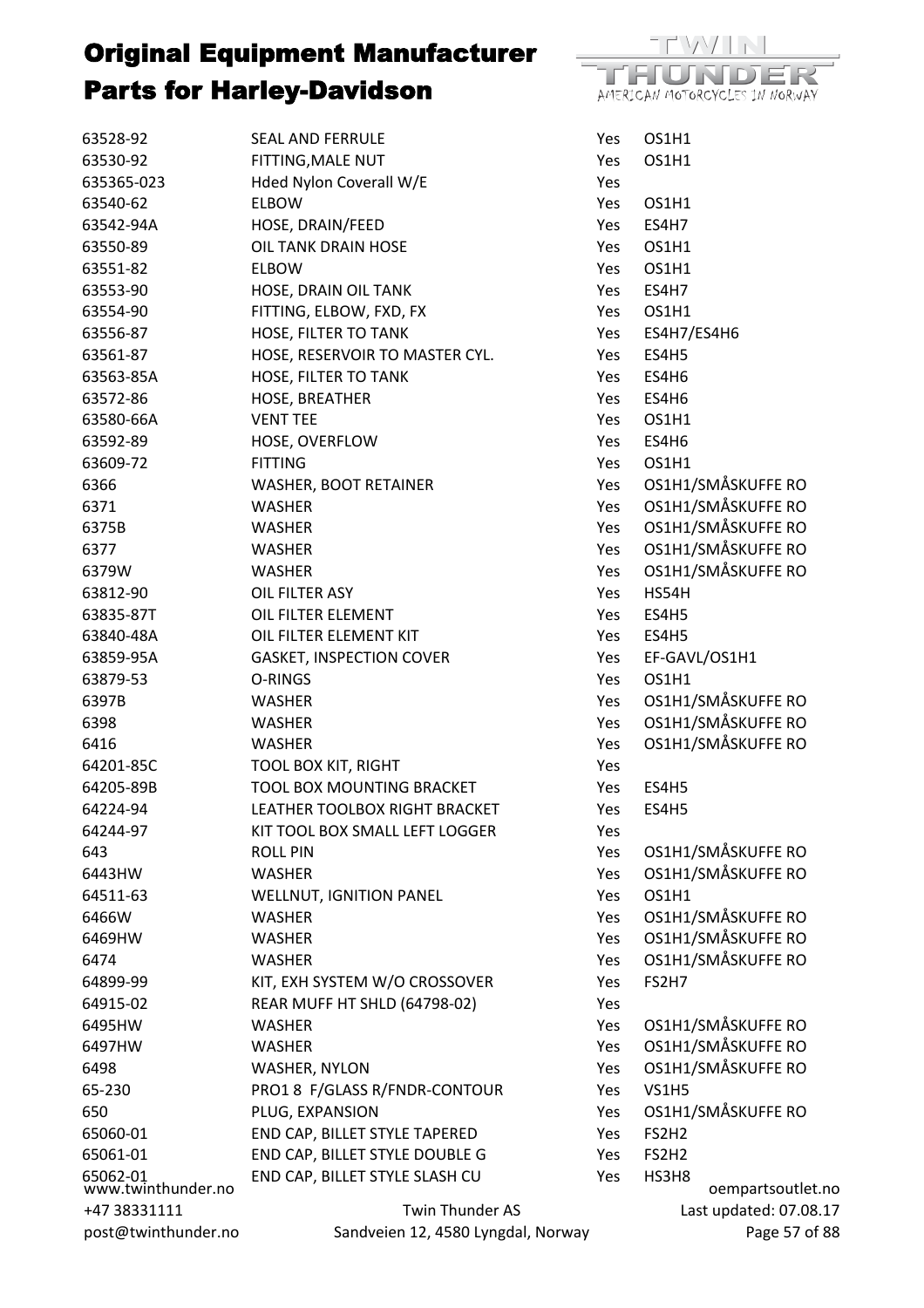| 65064-01                       | KIT-ENDCAPS, TAPERED                                         | Yes  | FS2H2                      |
|--------------------------------|--------------------------------------------------------------|------|----------------------------|
| 65069-98                       | SPORT CONE TAPERED END CAP, KE                               | Yes  | ES6H9                      |
| 6508                           | <b>WASHER</b>                                                | Yes  | OS1H1/SMÅSKUFFE RO         |
| 65136-97                       | PERFORMANCE BAFFLE                                           | Yes. | <b>FS1H9</b>               |
| 65192-90                       | SHOULDER BOLT, FXDB                                          | Yes  | OS1H1                      |
| 65225-87                       | <b>TAPERED END CAP</b>                                       | Yes  | ES4H4                      |
| 65252-92                       | TURN-OUT END CAP                                             | Yes  | ES4H5                      |
| 65279-57                       | <b>REAR CLAMP</b>                                            | Yes  | OS1H1                      |
| 65293-58                       | <b>MUFFLER CLAMP</b>                                         | Yes  | ES4H3                      |
| 65294-78                       | <b>STRAP</b>                                                 | Yes  | ES4H3/OS1H1                |
| 65299-94Y                      | <b>SHOCK RESERVOIR CLAMP</b>                                 | Yes  | DS6H10/OS1H1               |
| 65303-82                       | REAR EXHAUST PIPE BRACKET                                    | Yes  | OS1H1                      |
| 65318-58A                      | TUBE, MUFFLER SUPPORT                                        | Yes  | ES4H3                      |
| 65327-93                       | WASHER, CUP                                                  | Yes  | OS1H1                      |
| 65328-83A                      | EXH CLAMP RING, CHROME                                       | Yes  | OS1H1                      |
| 65381-89A                      | MUFFLER, REAR CHROME, FISHTAIL                               | Yes  | FS1H1                      |
| 65398-96YB                     | KIT, MUFFLER RACE                                            | Yes  | DS5H8                      |
| 65401-00B                      | EXHAUST PIPE, FRONT, CHROME                                  | Yes  | FS1H3                      |
| 65411-80A                      | <b>CLAMP</b>                                                 | Yes  | OS1H1                      |
| 65415-80                       | HEATSHIELD, CROSSOVER, BLACK                                 | Yes  | ES4H3                      |
| 65432-89                       | HEATSHIELD, FLSTL                                            | Yes  | ES4H3                      |
| 65433-92A                      | MUFFLER SUPPORT ASSY, LH                                     | Yes  | FS1H4                      |
| 65447-86                       | <b>HEATSHIELD, FRONT</b>                                     | Yes  | ES4H3                      |
| 65464-95                       | HEATSHIELD, REAR                                             | Yes  | ES4H3                      |
| 65494-97                       | PIPE, EXHAUST, FRONT                                         | Yes  | FS1H4                      |
| 65502-83A                      | <b>EXHAUST PIPE CLAMP</b>                                    | Yes  | OS1H1                      |
| 65502-89                       | EXHAUST PIPE CLAMP, LH                                       | Yes  | ES4H4                      |
| 65503-95                       | PIPE, EXHAUST, REAR                                          | Yes  | FS1H7                      |
| 65542-79                       | <b>TUBE MUFFLER HANGER</b>                                   | Yes  | OS1H1                      |
| 65543-79                       | <b>BRACKET, MUFFLER HANGER</b>                               | Yes  | OS1H1                      |
| 65565-70A                      | PIPE, EXHAUST, FRONT SHIELD KI                               | Yes  | ES4H <sub>2</sub>          |
| 65567-70                       | HEATSHIELD                                                   | Yes  | ES4H4                      |
| 65590-00                       | HEATSHIELD, FRONT, BLACK, 1200                               | Yes  |                            |
| 65611-92                       | HEATSHIELD, EXHAUST, LOWER, RH                               | Yes  | ES4H4                      |
| 65613-86B                      | MUFFLER, RR                                                  | Yes  | FS1H6                      |
| 65615-80A                      | <b>MUFFLER SUPPORT</b>                                       | Yes  | ES4H4                      |
| 65636-85                       | HEATSHIELD, LEFT                                             | Yes  | ES4H4                      |
| 65652-97                       | <b>EXHAUST PIPE BRACKET</b>                                  |      | ES4H4                      |
|                                |                                                              | Yes  |                            |
| 65654-97                       | <b>CLAMP, EXH PIPE</b><br><b>BRACKET, FRONT EXHAUST PIPE</b> | Yes  | ES4H4                      |
| 65670-90A                      |                                                              | Yes  | OS1H1                      |
| 65674-95                       | <b>MUFFLER SUPPORT BAR</b>                                   | Yes  | ES4H4                      |
| 65675-87                       | REAR EXHAUST PIPE BRACKET                                    | Yes  | OS1H1                      |
| 657                            | PLUG, SLOTTED                                                | Yes  | OS1H1/SMÅSKUFFE RO         |
| 65721-85                       | GASKET, MUFFLER CLAMP                                        | Yes  | OS1H1                      |
| 65723-85                       | <b>BRACKET, MFLR MNT</b>                                     | Yes  | OS1H1                      |
| 65750-95                       | HEATSHIELD, FRONT                                            | Yes  | ES4H <sub>2</sub>          |
| 65777-95                       | HEATSHIELD, CROSSOVER                                        | Yes  | ES4H3                      |
| 65780-82                       | <b>EXHAUST SYSTEM MOUNT</b>                                  | Yes  | OS1H1                      |
| 65782-82<br>www.twinthunder.no | <b>WASHER</b>                                                | Yes  | OS1H1<br>oempartsoutlet.no |
| +47 38331111                   | Twin Thunder AS                                              |      | Last updated: 07.08.17     |
| post@twinthunder.no            | Sandveien 12, 4580 Lyngdal, Norway                           |      | Page 58 of 88              |

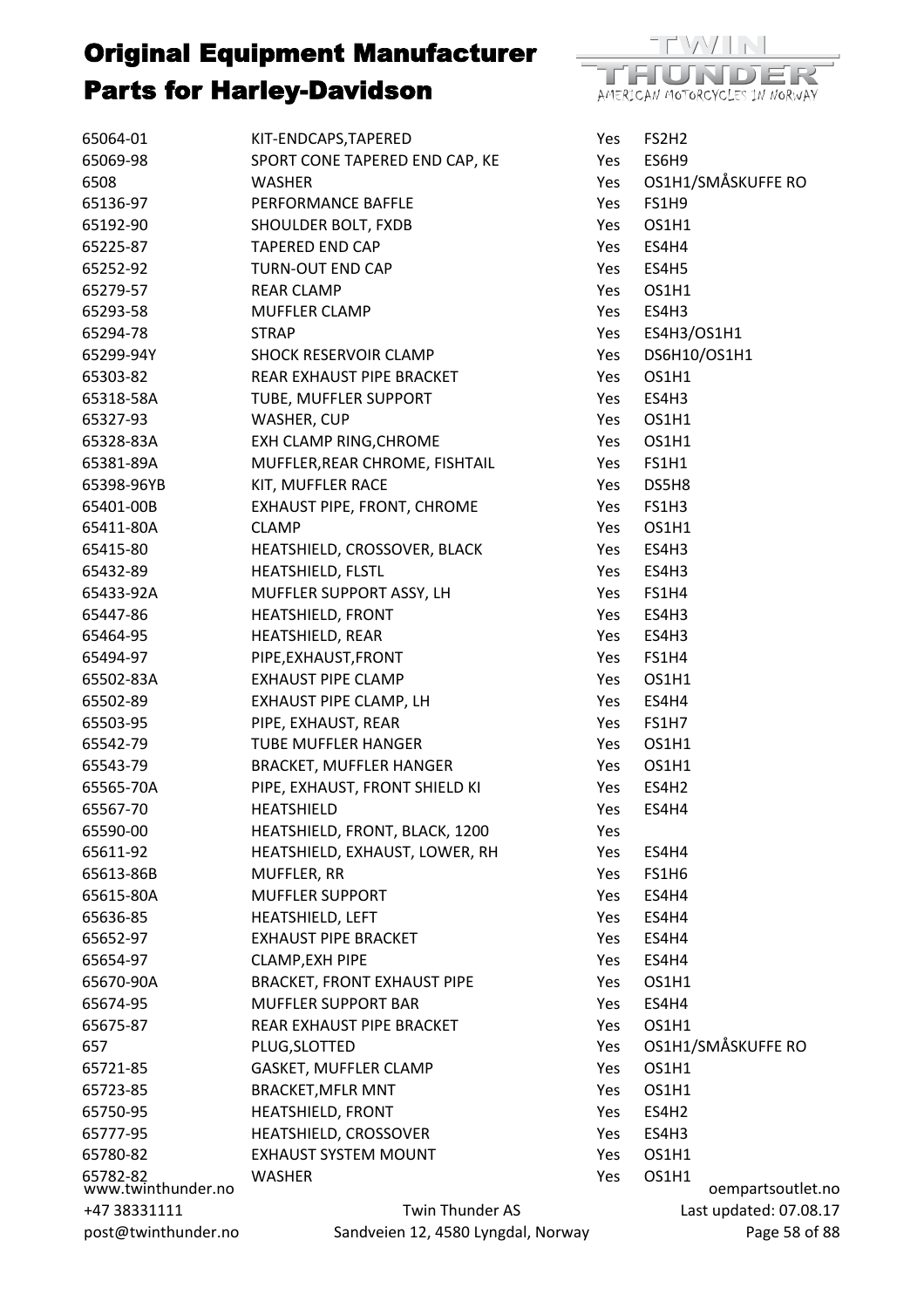

| 65826-90A                      | EXHAUST INTERCONNECT SEAL          | Yes        | OS1H1                      |
|--------------------------------|------------------------------------|------------|----------------------------|
| 65827-90                       | <b>WASHER</b>                      | Yes        | OS1H1                      |
| 65828-90                       | REAR EXHAUST BRACKET WELDMENT      | Yes        | ES4H3                      |
| 65829-00                       | KIT, MUFFLER SHIELDS               | Yes        | <b>FS1H2</b>               |
| 65890-97                       | MUFFLER, HDI - 3.2500"             | Yes        | <b>FS1H1</b>               |
| 65898-95                       | MUFFLER, CHROME, 3.00"             | Yes        | FS1H1                      |
| 65909-97                       | HEATSHIELD ASY, RH/LWR             | Yes        | ES4H <sub>2</sub>          |
| 6590HW                         | <b>WASHER</b>                      | Yes        | OS1H1/SMÅSKUFFE RO         |
| 65988-98                       | EXHAUST PIPE, SUPPORT BRACKET      | Yes        | ES5H9                      |
| 65995-88A                      | BATTERY VENT TUBE, FXD, FXDS, XLS  | Yes        | ES4H2                      |
| 66000-80                       | BATTERY TERMINAL KIT               | Yes        | OS1H1                      |
| 66003-99                       | ENGINE/TRANSMISSION INTERFACE      | Yes        |                            |
| 66004-93                       | <b>BATTERY PAD CLAMP</b>           | Yes        | OS1H1                      |
| 66020-97                       | BATTERY TERMINAL KIT               | Yes        | OS1H1                      |
| 66029-80                       | <b>BATTERY COVER BOOT</b>          | Yes        | OS1H1                      |
| 66032-91                       | SM. BATTERY FILLER CAP             | Yes        | OS1H1                      |
| 66055-93                       | WEAR PAD, SIDE COVER               | Yes        | OS1H1                      |
| 66056-00                       | <b>BATTERY ADAPTER KIT</b>         | Yes        | OS1H1                      |
| 66103-74A                      | <b>BATTERY PAD</b>                 | Yes        | ES5H9                      |
| 66106-86                       | BATTERY PAD, FLT/FLHT              | Yes        | ES4H1                      |
| 66133-99                       | KIT-COVER, OIL FILL SPOUT, CHRM,   | Yes        |                            |
| 66185-93                       | BATTERY HOLD-DOWN BRACKET          | Yes        | OS1H1                      |
| 66191-83                       | <b>BATTERY CARRIER</b>             | Yes        | ES4H1                      |
| 66204-80                       | <b>BATTERY CARRIER</b>             | Yes        | FS1H3/ES4H2                |
| 66210-00                       | RUBBER BOOT, BATTERY TRAY          | Yes        | ES5H9                      |
| 66210-85B                      | <b>BATTERY TRAY, RUBBER</b>        | Yes        | ES5H9                      |
| 66210-97                       | <b>BATTERY TRAY, RUBBER</b>        | Yes        | ES5H8                      |
| 66228-78                       | BATTERY CARRIER BRACKET, CHROM     | Yes        | OS1H1                      |
| 66232-97                       | OIL PRESSURE SWITCH                | Yes        | <b>BUTIKK</b>              |
| 66309-84                       | <b>CUSHION, BATTERY</b>            | Yes        | OS1H1                      |
| 66352-65                       | <b>BATTERY CUSHION</b>             | Yes        | OS1H1                      |
| 66361-90                       | ELECTRICAL PANEL COVER, BLACK,     | Yes        | ES5H9                      |
| 66366-97                       | <b>BATTERY COVER, BLACK</b>        | Yes        |                            |
| 66368-96                       | <b>BATTERY COVER, CHROME</b>       | Yes        | ES5H8                      |
| 66369-70T                      | <b>BATTERY TOP COVER</b>           | Yes        | ES5H8                      |
| 66383-65T                      | <b>BATTERY STRAP</b>               | <b>Yes</b> | ES5H9                      |
| 66383-70A                      | <b>BATTERY STRAP</b>               | <b>Yes</b> | ES5H9                      |
| 66394-93                       | <b>CHROME OIL PUMP COVER KIT</b>   | Yes        |                            |
| 66406-93                       | <b>BOTTOM MOUNTING BRACKET</b>     | Yes        | OS1H1                      |
| 66470-67                       | <b>BATTERY STRAP</b>               | <b>Yes</b> | ES5H8                      |
| 66470-70                       | <b>BATTERY STRAP</b>               | Yes        | ES5H8                      |
| 6649                           | <b>WASHER</b>                      | Yes        | OS1H1/SMÅSKUFFE RO         |
| 66515-00                       | KIT, TRANSMISSION INTERFACE        | Yes        |                            |
| 6653A                          | <b>WASHER</b>                      | Yes        | OS1H1/SMÅSKUFFE RO         |
| 6655                           | <b>WASHER-PLAIN</b>                | Yes        | OS1H1/SMÅSKUFFE RO         |
| 66670-01XH                     | S/CVR RH, JADE SUNGLO W P/S        | Yes        | <b>FS1H7</b>               |
| 66996-85T                      | <b>RUBBER BOOT</b>                 | Yes        | ES3H9/OS1H1                |
| 66999-86                       | CLIP, CABLE ASSY                   | Yes        | OS1H1                      |
| 67005-01<br>www.twinthunder.no | <b>SCREW KIT, FXDL CONSOLE</b>     | Yes        | DS2H3<br>oempartsoutlet.no |
| +47 38331111                   | <b>Twin Thunder AS</b>             |            | Last updated: 07.08.17     |
| post@twinthunder.no            | Sandveien 12, 4580 Lyngdal, Norway |            | Page 59 of 88              |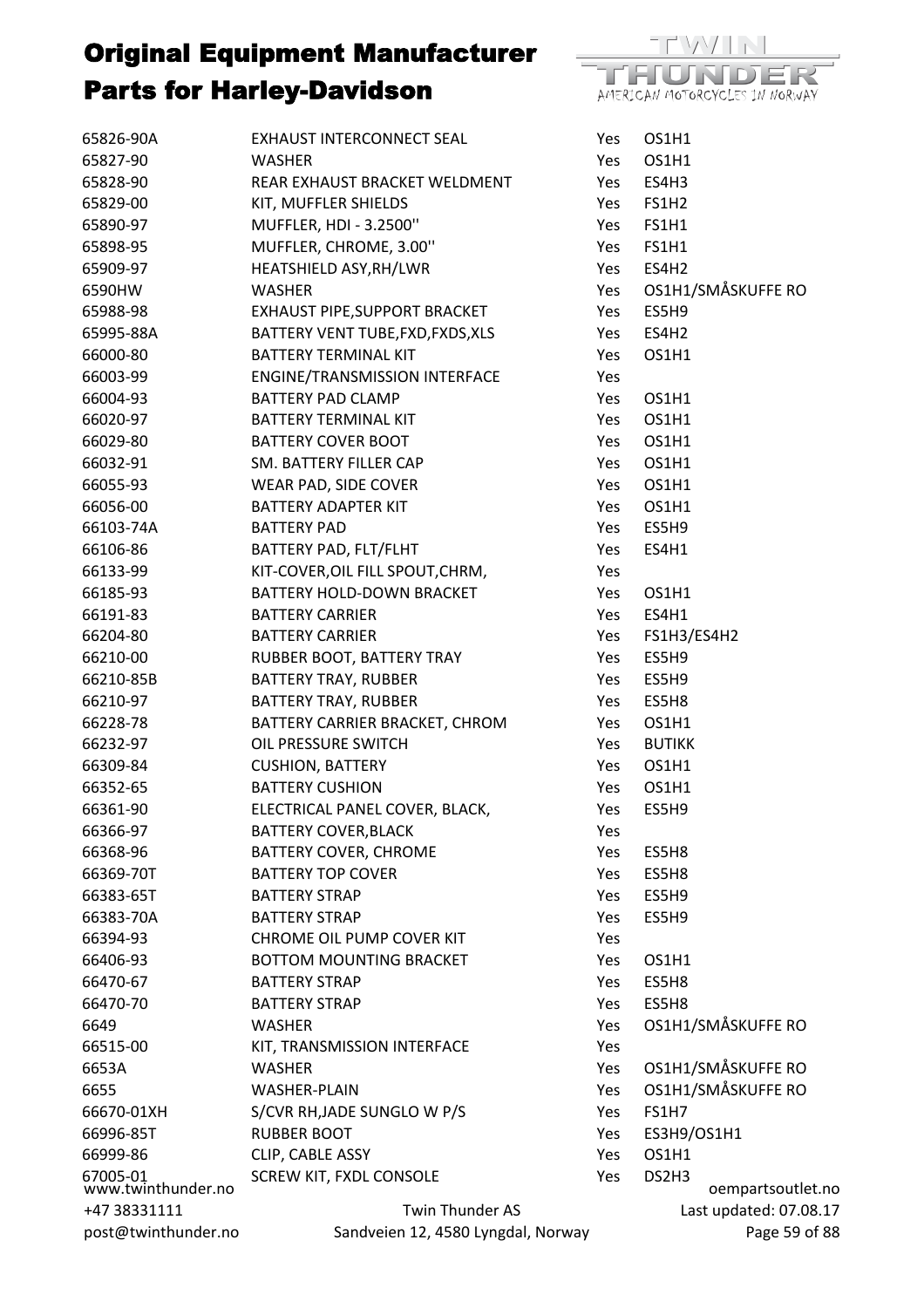

| 67009-72                   | <b>SPACER</b>                       | Yes |                                         |
|----------------------------|-------------------------------------|-----|-----------------------------------------|
| 6700B                      | <b>WASHER</b>                       | Yes | OS1H1/SMÅSKUFFE RO                      |
| 67014-91                   | SPEEDOMETER COVER, FXLR             | Yes | ES5H9                                   |
| 6702 0001 38               | <b>B P-1 Pantalon Noir</b>          | Yes |                                         |
| 67036-86                   | TACH/SPEEDOMETER MTG BRACKET        | Yes | ES6H6                                   |
| 67039-83                   | <b>RUBBER MOUNT W/VISOR (BLACK)</b> | Yes | ES6H2                                   |
| 67044-68                   | <b>RESET SHAFT</b>                  | Yes | OS1H1                                   |
| 67045-68                   | <b>RETAINING PIN</b>                | Yes | OS1H1                                   |
| 67048-83T                  | SPEEDOMETER CABLE                   | Yes | ES6H7                                   |
| 67053-86                   | TACH/SPEEDO MOUNTING BRACKET        | Yes | ES6H5                                   |
| 67053-92                   | SPEEDOMETER MOUNTING BRACKET,       | Yes | ES6H5                                   |
| 67064-85T                  | SPEEDOMETER, CLASSIC                | Yes |                                         |
| 67067-76                   | <b>ISOLATOR STRIP</b>               | Yes | OS1H1                                   |
| 67071-79                   | <b>DRIVE GEAR</b>                   | Yes | OS1H1                                   |
| 67077-84                   | SPEEDOMETER CABLE                   | Yes | ES3H9/ES6H7                             |
| 67077-85                   | SPEEDO CABLE                        | Yes | ES3H9                                   |
| 67092-85                   | TACHOMETER COVER, CHROME            | Yes | ES6H2                                   |
| 67094-85                   | NUT, HEX                            | Yes | OS1H1                                   |
| 67103-83                   | SPEEDOMETER ORNAMENT                | Yes | OS1H1                                   |
| 67103-95                   | BACKCOVER, TACH, CHROME             | Yes | ES6H5                                   |
| 67106-83                   | NUT, ACORN                          | Yes | OS1H1                                   |
| 67107-83                   | SPEEDO BULB & SOCKET                | Yes | ES6H5                                   |
| 67108-83                   | <b>RESET KNOB</b>                   | Yes | OS1H1                                   |
| 67115-91                   | SPEEDOMETER SUPPORT                 | Yes | ES6H2                                   |
| 67119-85                   | GASKET, INSTRUMENT                  | Yes | ES6H6                                   |
| 67121-95                   | CUSHION, SPEEDO/TACH, FT            | Yes | ES6H4                                   |
| 67124-80                   | <b>DRIVE GEAR UNIT</b>              | Yes | OS1H1                                   |
| 67136-85                   | <b>BULB</b>                         | Yes | ES6H5/OS1H1                             |
| 67141-36                   | GASKET, SPEEDO HOUSING              | Yes | OS1H1                                   |
| 67143-78                   | SPEEDOMETER PACKING                 | Yes | OS1H1                                   |
| 67145-96Y                  | WIRE GUIDE, BRAKE                   | Yes | OS1H1                                   |
| 6717                       | <b>WASHER</b>                       | Yes | OS1H1/SMÅSKUFFE RO                      |
| 6718                       | WASHER, PLAIN, TYPE-A               | Yes | OS1H1/SMÅSKUFFE RO                      |
| 67189-88                   | <b>CHROME INSTRUMENT HOUSING</b>    | Yes |                                         |
| 67190-89                   | SPEEDOMETER SEAL, FLST/FXST, D      | Yes | ES6H5/OS1H1                             |
| 67191-94                   | SOCKET, BACKLIGHT                   | Yes | OS1H1                                   |
| 67215-68                   | <b>RESET KNOB</b>                   | Yes | OS1H1                                   |
| 67217-68                   | <b>SCREW, RESET</b>                 | Yes | OS1H1                                   |
| 67229-85                   | <b>TACHOMETER</b>                   | Yes | ES6H5                                   |
| 67234-84                   | ODOMETER TRIP KNOB W/SCREW          | Yes | OS1H1                                   |
| 67237-80                   | <b>GASKET</b>                       | Yes | OS1H1                                   |
| 67283-95C                  | SPEEDO REPLACEMENT KIT, 95 XL1      | Yes | ES6H6                                   |
| 67359-96B                  | KIT-TACH,883C/1200C                 | Yes |                                         |
| 6738                       | <b>FLATWASHER</b>                   | Yes | OS1H1/SMÅSKUFFE RO                      |
| 67389-98Y                  | ND-SPEEDO CABLE; Y0505.J            | Yes | DS6H9                                   |
| 67420-98Y                  | RESET KNOB/CABLE ASSY (BLACK)       | Yes | DS6H7                                   |
| 67456-00                   | SPEEDO, W/SILVER FACE KPH           | Yes |                                         |
| 67519-04                   | SPEEDO ASSY, 4" KPH                 | Yes |                                         |
| 6753<br>www.twinthunder.no | WASHER, FXSP                        | Yes | OS1H1/SMÅSKUFFE RO<br>oempartsoutlet.no |
| +47 38331111               | <b>Twin Thunder AS</b>              |     | Last updated: 07.08.17                  |
| post@twinthunder.no        | Sandveien 12, 4580 Lyngdal, Norway  |     | Page 60 of 88                           |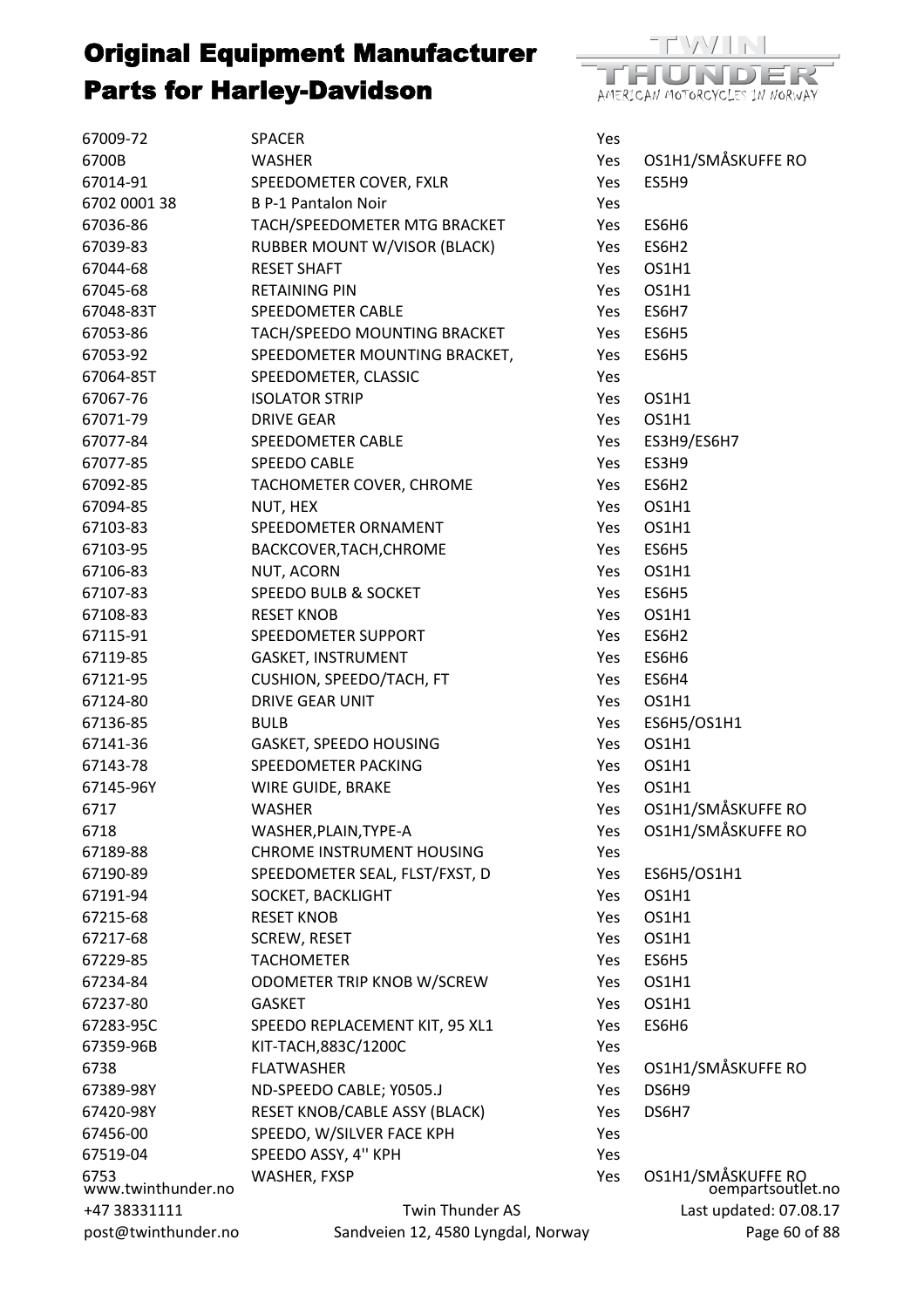

| 6756                           | WASHER, FXSP                       | Yes        |                   | OS1H1/SMÅSKUFFE RO     |  |
|--------------------------------|------------------------------------|------------|-------------------|------------------------|--|
| 67603-94                       | <b>RETAINER RING</b>               | Yes        | ES6H5             |                        |  |
| 6762B                          | WASHER                             | Yes        |                   |                        |  |
| 67691-92                       | <b>GROMMET</b>                     | Yes        | OS1H1             |                        |  |
| 67700-83                       | <b>HEADLAMP LENS COVER</b>         | Yes        | <b>FS1H9</b>      |                        |  |
| 67705-92                       | HEADLAMP CONNECTOR BOOT            | Yes        | ES6H5             |                        |  |
| 67710-83                       | LAMP SEAL(HEADLITE, POD,)          | Yes        | ES6H5             |                        |  |
| 67712-60A                      | HEADLAMP DOOR, CHROME              | Yes        | ES6H6             |                        |  |
| 67716-60A                      | <b>GASKET</b>                      | <b>Yes</b> | ES6H5             |                        |  |
| 67717-01                       | HEADLAMP BULB, H9, HB              | Yes        |                   |                        |  |
| 67718-60A                      | SCREW, SELF-TAPPING                | Yes        | OS1H1             |                        |  |
| 67719-63                       | <b>MOUNTING RING</b>               | Yes        | ES6H4             |                        |  |
| 6771A                          | <b>WASHER</b>                      | Yes        |                   | OS1H1/SMÅSKUFFE RO     |  |
| 67731-87                       | <b>RETAINING RING</b>              | Yes        | ES6H6             |                        |  |
| 67732-71A                      | <b>MOUNTING RING ASSY</b>          | Yes        | DS3H2             |                        |  |
| 67739-90T                      | TURN SIGNAL TRIM RINGS, PAIR       | Yes        |                   |                        |  |
| 67743-75                       | <b>HEADLAMP HOUSING</b>            | Yes        | ES6H <sub>2</sub> |                        |  |
| 67748-87                       | SCREW, FILLISTER HD-FLST           | Yes        | OS1H1             |                        |  |
| 67753-70                       | <b>CONNECTOR</b>                   | Yes        | OS1H1             |                        |  |
| 67765-60                       | <b>RETAINING RING</b>              | Yes        | ES6H6/ES6H4       |                        |  |
| 67769-93                       | <b>RING</b>                        | Yes        | ES6H6             |                        |  |
| 67772-80                       | <b>LAMP MOUNTING BLOCK</b>         | Yes        | OS1H1             |                        |  |
| 67772-97                       | BLOCK, MTG, HDLAMP                 | Yes        | OS1H1             |                        |  |
| 67774-88T                      | TURN SIGNAL VISOR, PAIR            | Yes        | ES6H1             |                        |  |
| 67774-91T                      | TURNSIGNAL VISOR W/GOLD EGL WN     | Yes        | ES6H1/BUTIKK      |                        |  |
| 67778-60                       | SPRING, TOP                        | Yes        | OS1H1             |                        |  |
| 67780-60                       | SPRING, BOTTOM, DOOR, HEADLAMP     | Yes        | OS1H1             |                        |  |
| 67783-78T                      | PASSING LAMP VISOR, PAIR           | Yes        |                   |                        |  |
| 67786-86T                      | TURN SIGNAL VISOR, PAIR            | Yes        | ES6H1             |                        |  |
| 67805-86A                      | <b>HEADLAMP BRACKET</b>            | Yes        | ES6H5/ES6H4       |                        |  |
| 67809-75A                      | BRACKET, HDLAMP                    | Yes        | ES6H1             |                        |  |
| 67822-88                       | <b>BALL STUD, MTG, TRNSGNL</b>     | Yes        | OS1H1             |                        |  |
| 67827-88A                      | CLAMP, BALL STUD                   | Yes        | OS1H1             |                        |  |
| 67828-88A                      | RETAINER, MIRROR/DIRECTIONAL,      | Yes        | OS1H1             |                        |  |
| 67833-75                       | TRIM                               | Yes        | OS1H1             |                        |  |
| 67834-83                       | TRIM, HEADLAMP BRACKET             | Yes        | OS1H1             |                        |  |
| 67839-74                       | <b>BOOT, HEADLAMP</b>              | Yes        | OS1H1             |                        |  |
| 67840-70                       | LABEL                              | Yes        | OS1H1             |                        |  |
| 67846-70                       | <b>KNURLED NUT</b>                 | Yes        | OS1H1             |                        |  |
| 67851-75                       | <b>INDICATOR LAMP</b>              | Yes        | OS1H1             |                        |  |
| 67859-90                       | HOLEPLUG SWINGARM FXD SERIES       | Yes        | ES6H6             |                        |  |
| 67865-89                       | PLUG, HDLAMP BRKT/CHRM             | Yes        | OS1H1             |                        |  |
| 6788                           | WASHER                             | Yes        |                   | OS1H1/SMÅSKUFFE RO     |  |
| 6789                           | WASHER, #6 LARGE DIA.              | Yes        |                   | OS1H1/SMÅSKUFFE RO     |  |
| 67960-96Y                      | RIGHT HEADLIGHT MOUNT              | Yes        | <b>DS6H11</b>     |                        |  |
| 67961-96Y                      | MOUNT, HEADLIGHT, L.H.             | Yes        | DS6H8/DS6H11      |                        |  |
| 67962-96Y                      | <b>TURN SIGNAL STANDOFF</b>        | Yes        | OS1H1             |                        |  |
| 67968-96Y                      | <b>BULB, POSITION LAMP</b>         | Yes        |                   |                        |  |
| 67973-98<br>www.twinthunder.no | PLUG, BRACKET, HDLAMP/BLACK        | Yes        | OS1H1             | oempartsoutlet.no      |  |
| +47 38331111                   | Twin Thunder AS                    |            |                   | Last updated: 07.08.17 |  |
| post@twinthunder.no            | Sandveien 12, 4580 Lyngdal, Norway |            |                   | Page 61 of 88          |  |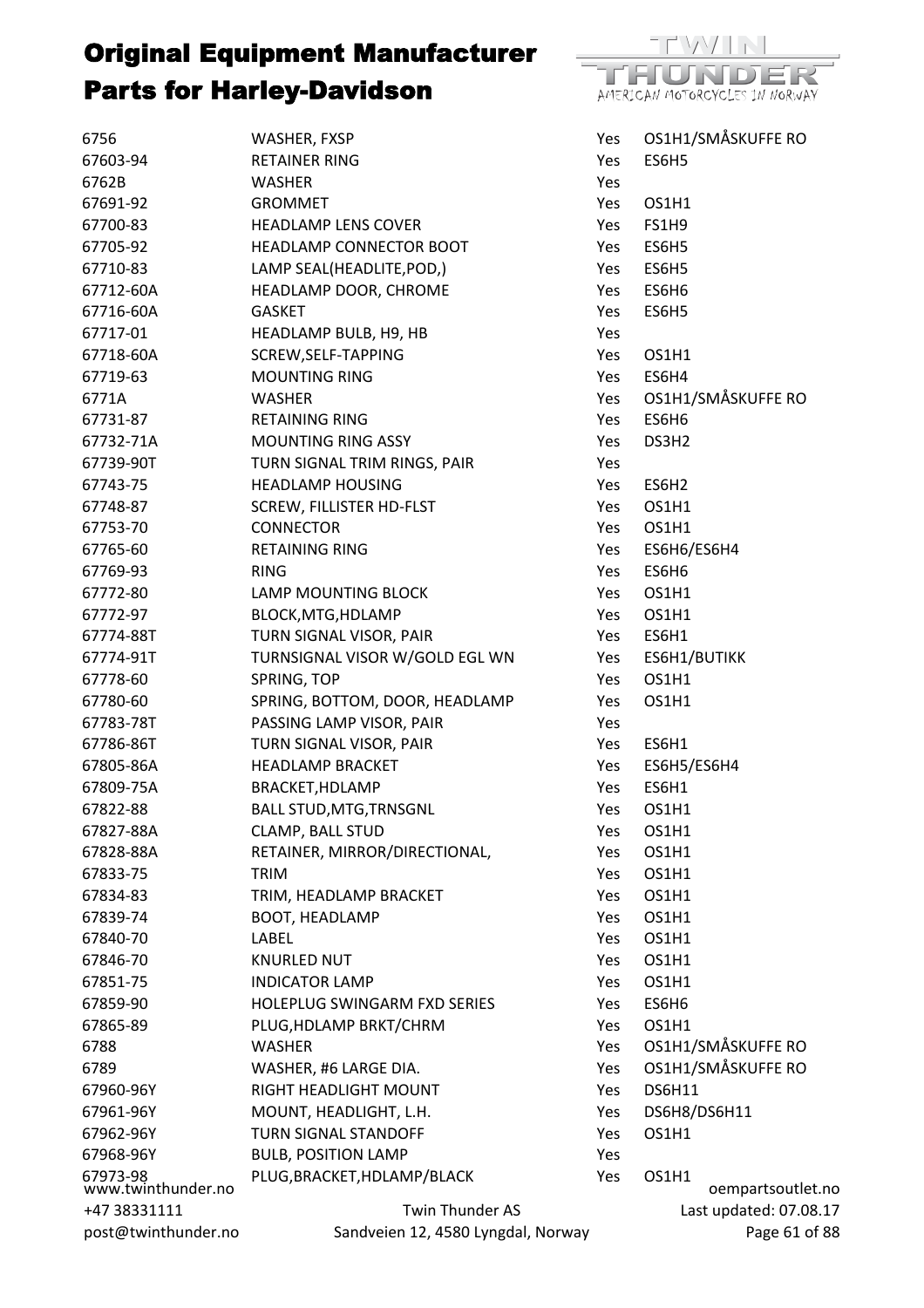

| 67974-97Y                      | HEADLAMP ASSY, M2                  | Yes | DS6H1                  |
|--------------------------------|------------------------------------|-----|------------------------|
| 67976-97Y                      | HEADLAMP MOUNT, RT, M2             | Yes | <b>DS6H11</b>          |
| 6798                           | <b>WASHER</b>                      | Yes | OS1H1/SMÅSKUFFE RO     |
| 68012-88T                      | PLAIN TAILLIGHT VISOR              | Yes | ES6H1/BUTIKK           |
| 68013-91T                      | <b>GOLD/LOGO TAILLIGHT COVER</b>   | Yes | ES6H1                  |
| 6802                           | <b>WASHER</b>                      | Yes | OS1H1/SMÅSKUFFE RO     |
| 68022-92A                      | PURSUIT INDICATOR LAMP KIT         | Yes | OS1H1                  |
| 68036-91                       | <b>REFLECTOR</b>                   | Yes | OS1H1                  |
| 68047-79                       | <b>GASKET</b>                      | Yes | OS1H1                  |
| 68053-94                       | <b>TAIL LAMP LENS</b>              | Yes | ES6H2                  |
| 68064-94A                      | CHROME UPPER FORK COVER, FLT/F     | Yes |                        |
| 68070-92T                      | TAILLIGHT LENS TRIM RING           | Yes | <b>BUTIKK</b>          |
| 68084-96                       | TAILLAMP VISOR-FAT BOY LOGO        | Yes | <b>BUTIKK</b>          |
| 68088-96                       | TURN SIG. VISOR, PR-FAT BOY LOG    | Yes | <b>BUTIKK</b>          |
| 68097-96                       | TURN SIG.VISOR, PR-FAT BOY LOGO    | Yes | <b>BUTIKK</b>          |
| 68112-99                       | <b>INDICATOR LAMP BEZEL</b>        | Yes | OS1H1                  |
| 6811W                          | WASHER                             | Yes | OS1H1/SMÅSKUFFE RO     |
| 6812                           | <b>WASHER</b>                      | Yes | OS1H1/SMÅSKUFFE RO     |
| 68122-55                       | <b>GASKET</b>                      | Yes | OS1H1                  |
| 68123-55                       | <b>GASKET</b>                      | Yes | OS1H1                  |
| 68138-02                       | XL HEADLAMP HOUSING CHROME         | Yes |                        |
| 68168-89                       | <b>TAIL LAMP BULB</b>              | Yes | ES6H3                  |
| 68177-97Y                      | LICENSE PLATE HOLDER               | Yes | DS5H9                  |
| 68180-97                       | LAMP, LICENSE PLATE, HDI           | Yes | ES6H2                  |
| 68216-00                       | KIT, BRAKE/TURN SIGNAL MODULE,     | Yes |                        |
| 68230-88B                      | CHROME LICENCE PLATE/LIGHT KIT     | Yes | <b>FS1H4</b>           |
| 68314-01                       | H-D M/C SECURITY SYSTEM INSTAL     | Yes | ES6H6                  |
| 68315-01                       | H-D M/C SECURITY SYSTEM INSTAL     | Yes | ES6H6                  |
| 68316-01                       | H-D M/C SECURITY SYSTEM INSTAL     | Yes | FS1H9                  |
| 68341-05A                      | LAMP ASY, 5-3/4 IN, RH-DIP, HDI    | Yes |                        |
| 68354-00A                      | TAIL LAMP ENVELOPE ASSY, DOM       | Yes | ES6H7                  |
| 68392-91A                      | DIRECTIONAL LAMP                   | Yes | ES6H4                  |
| 68404-86                       | DIRECTIONAL LAMP, FOOTBALL, DU     | Yes | ES5H2                  |
| 68406-86C                      | DIRECTIONAL LAMP                   | Yes | ES5H2                  |
| 68413-99                       | TURN SIGNAL RELOCATION KIT, DO     | Yes | ES5H1                  |
| 68424-01                       | <b>JAM NUT</b>                     | Yes | OS1H1                  |
| 68431-95                       | TURN SIGNAL KIT, FLAT LENS         | Yes | <b>BUTIKK</b>          |
| 68451-86                       | O-RING, DIR LAMP (FLAT)            | Yes | OS1H1                  |
| 68456-89                       | PAD, REAR DIRECTIONAL BAR MOUN     | Yes | OS1H1                  |
| 68464-86                       | TRIM PLATE, INDICATOR LAMPS        | Yes | OS1H1                  |
| 68472-94                       | PAD- REAR DIRECTIONAL              | Yes | OS1H1                  |
| 68476-73A                      | DIRECTIONAL LAMP CLAMP KIT         | Yes | OS1H1                  |
| 68477-73                       | <b>LOCK SUPPORT</b>                | Yes | OS1H1                  |
| 68482-73                       | <b>SCREW</b>                       | Yes | OS1H1                  |
| 68483-73                       | <b>TURN SIGNAL LENS</b>            | Yes | ES5H1                  |
| 68486-82A                      | <b>CLAMP</b>                       | Yes | OS1H1                  |
| 68489-83                       | OIL WARNING LIGHT                  | Yes | OS1H1                  |
| 68493-87                       | STUD, REAR DIRECTIONAL             | Yes | OS1H1                  |
|                                | <b>GENERATOR WARNING LIGHT</b>     | Yes | OS1H1                  |
| 68495-83<br>www.twinthunder.no |                                    |     | oempartsoutlet.no      |
| +47 38331111                   | Twin Thunder AS                    |     | Last updated: 07.08.17 |
| post@twinthunder.no            | Sandveien 12, 4580 Lyngdal, Norway |     | Page 62 of 88          |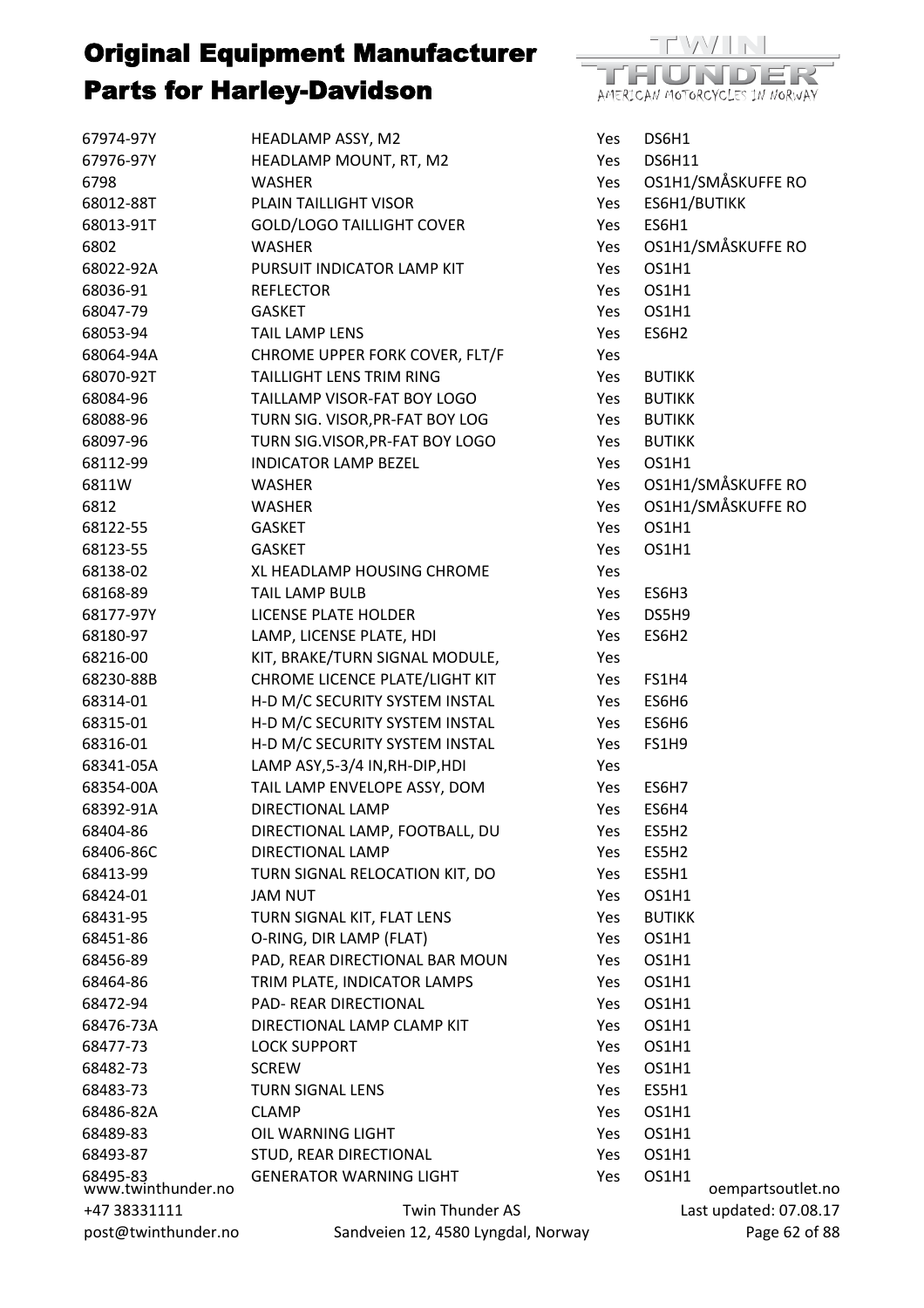

| 68499-95                       | TURN SIGNAL ASSY., FLAT LENS        | Yes | ES5H2        |                        |
|--------------------------------|-------------------------------------|-----|--------------|------------------------|
| 68504-83                       | <b>BRACKET, TURNSIGNAL</b>          | Yes | OS1H1        |                        |
| 68505-90                       | LENS, FRONT, HDI                    | Yes | OS1H1        |                        |
| 68512-89                       | REAR TURN SIGNAL RELOCT. KIT        | Yes | ES5H1/ES6H8  |                        |
| 68513-92                       | <b>BEZEL, INDICATOR</b>             | Yes | OS1H1        |                        |
| 68513-95                       | BEZEL, HSG, WARN LAMP               | Yes | OS1H1        |                        |
| 68516-92                       | <b>OVERLAY, INDICATOR</b>           | Yes | OS1H1        |                        |
| 68516-95                       | HOUSING, WARNING LAMPS              | Yes | OS1H1        |                        |
| 68520-63                       | <b>CORD RING</b>                    | Yes | OS1H1        |                        |
| 68528-77A                      | <b>STUD KIT</b>                     | Yes | OS1H1        |                        |
| 68530-78                       | <b>STUD</b>                         | Yes | OS1H1        |                        |
| 68531-78                       | <b>SPACER</b>                       | Yes | OS1H1        |                        |
| 68536-75                       | <b>INDICATOR LAMP</b>               | Yes | OS1H1        |                        |
| 68550-83                       | TURN SIGNAL FLASHER                 | Yes | OS1H1        |                        |
| 68551-95                       | <b>WARNING JEWEL</b>                | Yes | OS1H1        |                        |
| 68559-87                       | SPACER, LAMP DIRECTIONAL            | Yes | OS1H1        |                        |
| 68570-94B                      | <b>TURN SIGNAL MODULE</b>           | Yes | ES5H1        |                        |
| 68571-63A                      | TURN SIGNAL LENS, AMBER             | Yes | ES5H1        |                        |
| 68574-83                       | NEUTRAL WARNING LIGHT               | Yes | OS1H1        |                        |
| 68578-84A                      | TUBE, REAR DIR. MOUNTING, HDI       | Yes | OS1H1        |                        |
| 68582-73                       | LIGHT SOCKET                        | Yes | OS1H1        |                        |
| 68586-63A                      | <b>SCREW</b>                        | Yes | OS1H1        |                        |
| 68588-86                       | HI-BEAM WARNING LIGHT               | Yes | OS1H1        |                        |
| 6860                           | <b>WASHER</b>                       | Yes |              | OS1H1/SMÅSKUFFE RO     |
| 68608-83                       | <b>SPEED NUT</b>                    | Yes | OS1H1        |                        |
| 68619-83                       | LABEL, DASH PANEL                   | Yes | OS1H1        |                        |
| 68635-83                       | SPOTLIGHT BRACKET, RH               | Yes | ES5H1        |                        |
| 68643-83B                      | <b>BRACKET, TURNSIGNAL</b>          | Yes | ES6H9/BUTIKK |                        |
| 68650-92                       | SOCKET, BULB (2 SPADE)              | Yes |              |                        |
| 68705-93A                      | <b>LAMP PLUG</b>                    | Yes | OS1H1        |                        |
| 68706-94A                      | FENDER TIP LAMP, FRONT, DOM         | Yes |              |                        |
| 68708-93                       | <b>INDICATOR LAMP KIT</b>           | Yes | OS1H1        |                        |
| 68709-94                       | DIRECTIONAL, FRONT, DOM             | Yes | ES6H9        |                        |
| 68727-64A                      | PURSUIT LAMP                        | Yes | ES6H9        |                        |
| 68731-98                       | LABEL, FOG LAMP, HDI                | Yes | OS1H1        |                        |
| 68740-91A                      | <b>INDICATOR LAMP KIT, NEUT/TRN</b> | Yes | OS1H1        |                        |
| 68755-94Y                      | <b>TURN SIGNAL CANCELLER</b>        | Yes | ES6H8        |                        |
|                                |                                     |     |              |                        |
| 68759-96                       | LENS, FLAT                          | Yes | ES6H9        |                        |
| 68777-96                       | NONFUNCTIONAL LAMP, HDI             | Yes | ES6H9        |                        |
| 68780-68                       | <b>LAMP SUPPORT BAR</b>             | Yes | FS3H8        |                        |
| 68789-96                       | <b>INDICATOR LAMP ASY</b>           | Yes | ES6H8/OS1H1  |                        |
| 68792-96                       | <b>INDICATOR LAMP HOUSING</b>       | Yes | OS1H1        |                        |
| 68795-68                       | <b>CLAMP</b>                        | Yes | OS1H1        |                        |
| 68796-88                       | <b>BUTTON PLUG</b>                  | Yes | OS1H1        |                        |
| 68797-68A                      | PLUG BUTTON                         | Yes | OS1H1        |                        |
| 68798-97                       | LABEL, SPOT LAMP                    | Yes | OS1H1        |                        |
| 68802-95                       | <b>DIRCT'NL LAMP</b>                | Yes | ES6H8        |                        |
| 68892-00                       | <b>INDICATOR HOUSING</b>            | Yes | ES6H8        |                        |
| 68893-00<br>www.twinthunder.no | <b>INDICATOR LAMP BEZEL</b>         | Yes | OS1H1        | oempartsoutlet.no      |
| +47 38331111                   | Twin Thunder AS                     |     |              | Last updated: 07.08.17 |
| post@twinthunder.no            | Sandveien 12, 4580 Lyngdal, Norway  |     |              | Page 63 of 88          |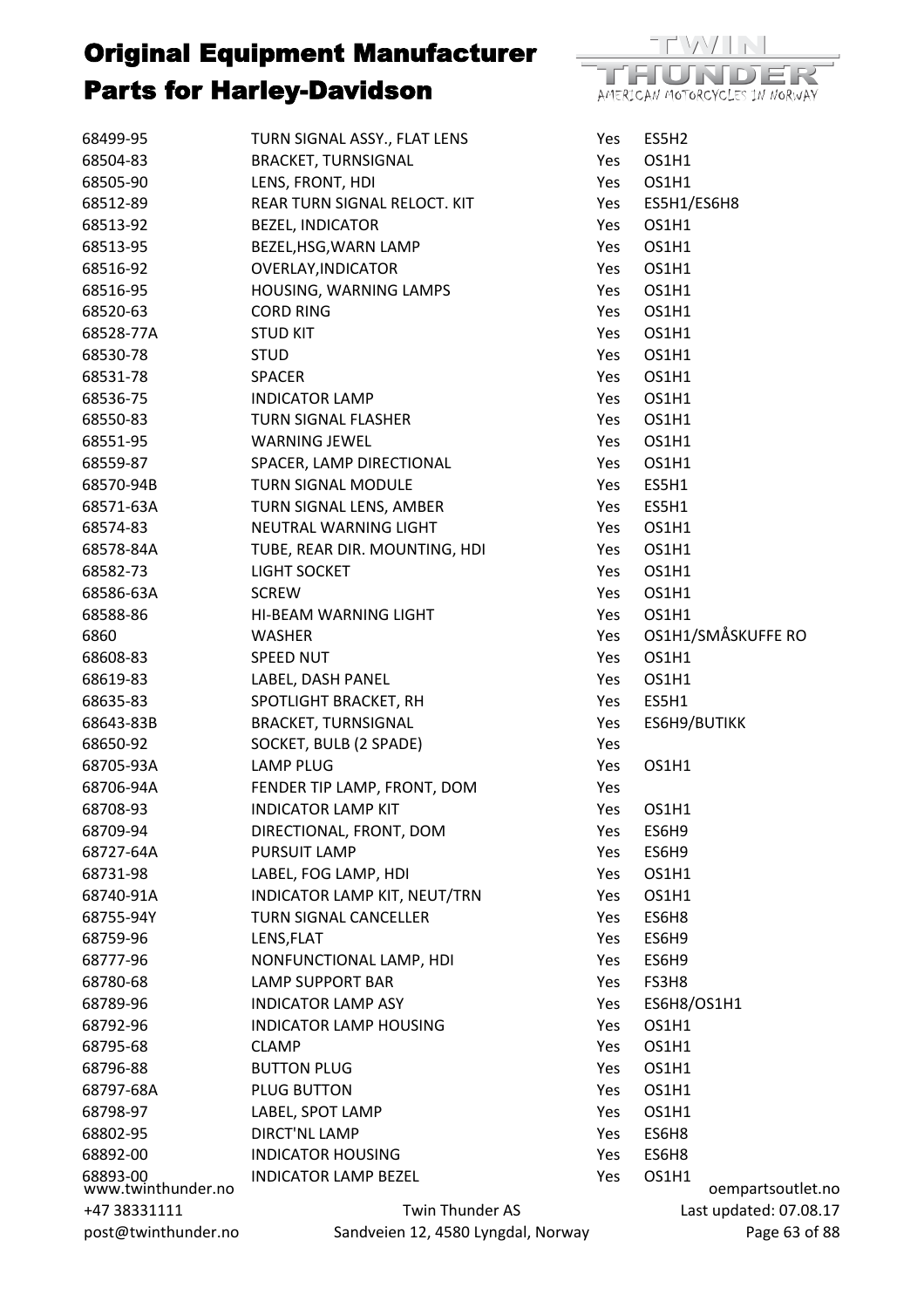



| Yes        |                        |
|------------|------------------------|
| Yes        | OS1H1                  |
| Yes        | ES6H8                  |
|            | Yes ES6H8              |
|            | Yes OS1H1              |
| Yes        | OS1H1                  |
| Yes        |                        |
|            | Yes ES6H8              |
| Yes        | OS1H1                  |
| Yes        | ES6H8                  |
|            | Yes OS1H1              |
|            | Yes ES6H7              |
| Yes        | OS1H1                  |
|            | Yes ES6H7/OS1H1        |
| Yes        | VS1H3                  |
| Yes        |                        |
|            | Yes HS1H7              |
| Yes        | OS1H1                  |
| Yes        | OS1H1/SMÅSKUFFE RO     |
| Yes        | OS1H1/SMÅSKUFFE RO     |
| Yes        | OS1H1/SMÅSKUFFE RO     |
| Yes        | OS1H1/SMÅSKUFFE RO     |
| Yes        | <b>OS1H1</b>           |
| Yes        | OS1H1                  |
| Yes        | OS1H1/SMÅSKUFFE RO     |
| Yes        | OS1H1/SMÅSKUFFE RO     |
|            | Yes ES6H8              |
| Yes        | ES5H6                  |
|            | Yes OS1H1/SMÅSKUFFE RO |
|            | Yes ES5H6              |
| Yes        | ES5H6                  |
|            | Yes ES5H6              |
| Yes        | OS1H1/SMÅSKUFFE RO     |
| Yes        | ES5H5                  |
| Yes        | OS1H1/SMÅSKUFFE RO     |
| <b>Yes</b> | OS1H1/SMÅSKUFFE RO     |
| Yes        | OS1H1/SMÅSKUFFE RO     |
| Yes        | OS1H1/SMÅSKUFFE RO     |
| Yes        | VS2H5                  |
| Yes        | OS1H1/SMÅSKUFFE RO     |
| Yes        |                        |
| Yes        | OS1H1                  |
| Yes        | OS1H1                  |
| <b>Yes</b> | ES5H5                  |
| Yes        | ES5H4                  |
| Yes        | OS1H1/SMÅSKUFFE RO     |
| Yes        |                        |
| Yes        | FS3H7                  |
|            | oempartsoutlet.no      |
|            | Last updated: 07.08.17 |
|            | Page 64 of 88          |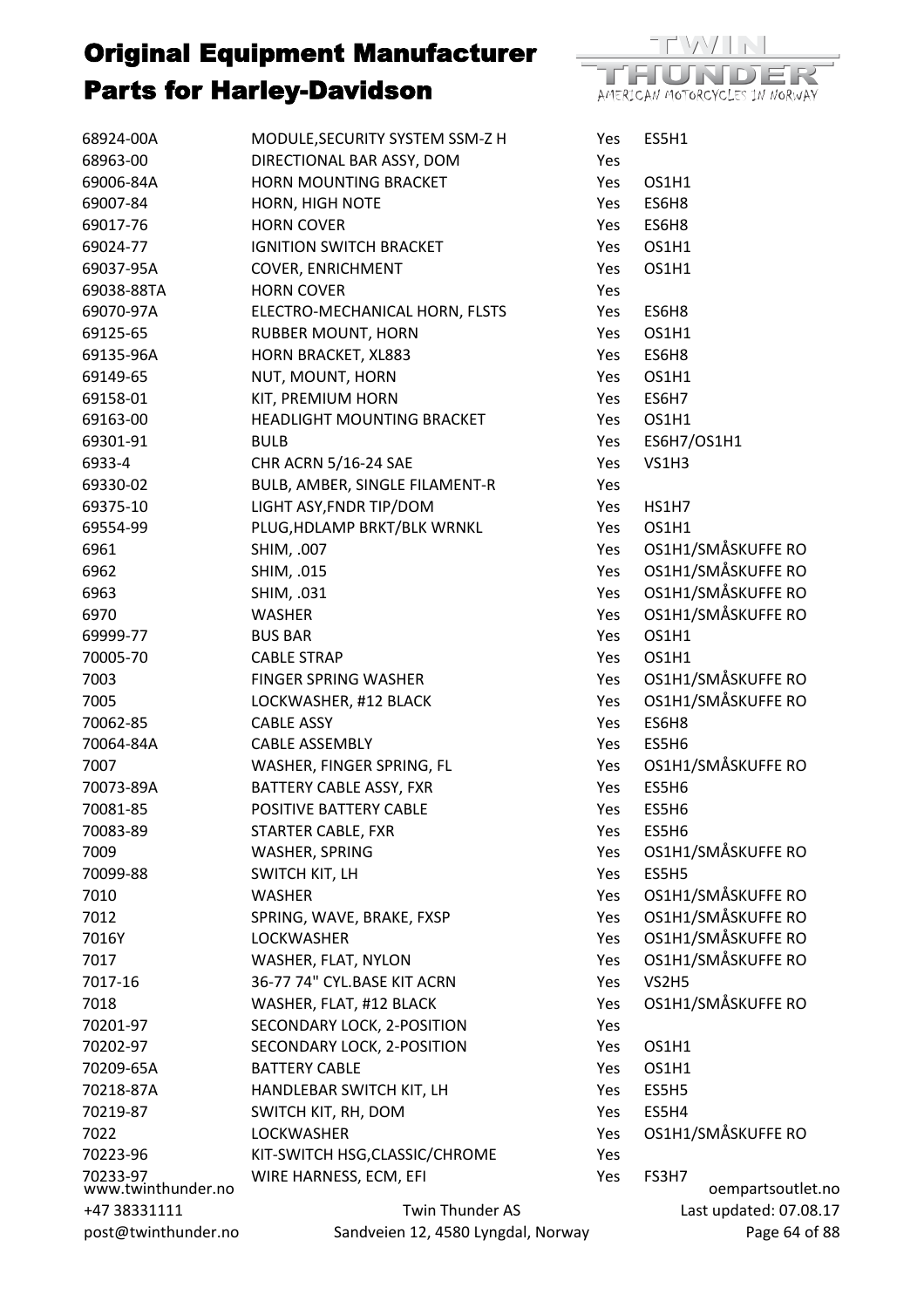

| 70235-67A                      | <b>GROUND CABLE</b>                         | Yes | ES5H5                      |
|--------------------------------|---------------------------------------------|-----|----------------------------|
| 70279-98                       | WIRE HARNESS ASY, INNER FRG CAP             | Yes | DS2H3                      |
| 70287-81A                      | PLUG HOUSING, 8 POSITION                    | Yes | OS1H1                      |
| 70288-81                       | <b>SOCKET HOUSING</b>                       | Yes | OS1H1                      |
| 70289-89                       | HOUSING, 3 PLACE                            | Yes | OS1H1                      |
| 70291-89                       | CAP, ULTRA CLASSIC, 4 CIRCUIT               | Yes | OS1H1                      |
| 70302-90                       | CONNECTOR, 8-PIN                            | Yes | OS1H1                      |
| 7030W                          | <b>WASHER</b>                               | Yes | OS1H1/SMÅSKUFFE RO         |
| 70339-91B                      | WIRE HARNESS, IGNITION MODULE               | Yes | ES5H5                      |
| 7036                           | <b>LOCKWASHER</b>                           | Yes | OS1H1/SMÅSKUFFE RO         |
| 70377-97                       | BATTERY CABLE, FLHR/HT, POSITI              | Yes | OS1H1                      |
| 704                            | PLUG, OIL TANK                              | Yes | OS1H1/SMÅSKUFFE RO         |
| 70404-99Y                      | SWITCH ASSY, R.H.                           | Yes | DS5H4                      |
| 7041                           | LOCKWASHER, REGULAR                         | Yes | OS1H1/SMÅSKUFFE RO         |
| 7042                           | <b>LOCKWASHER</b>                           | Yes | OS1H1/SMÅSKUFFE RO         |
| 7044A                          | <b>RETAINER</b>                             | Yes | OS1H1/SMÅSKUFFE RO         |
| 7045                           | <b>LOCKWASHER</b>                           | Yes | OS1H1/SMÅSKUFFE RO         |
| 70461-67B                      | <b>CABLE ASSY</b>                           | Yes | OS1H1                      |
| 70551-69                       | <b>CONDUIT NO 8 HI TEMP</b>                 | Yes | ES5H5                      |
| 70576-68                       | <b>WIRE CONNECTOR</b>                       | Yes | OS1H1                      |
| 70578-89                       | RUBBER BOOT, STRT CABLE TERM.               | Yes | DS4H11/OS1H1               |
| 70579-65                       | <b>RUBBER BOOT</b>                          | Yes | OS1H1                      |
| 70585-93                       | PRE-INSUL. RED SLD SPLICE CONN              | Yes | OS1H1                      |
| 70643-79B                      | <b>CABLE ASSY</b>                           | Yes | OS1H1                      |
| 70644-79A                      | <b>CABLE ASSY</b>                           | Yes | OS1H1                      |
| 70646-97                       | WIRE HARNESS, TOUR-PAK                      | Yes | OS1H1                      |
| 7068                           | <b>LOCKWASHER</b>                           | Yes |                            |
| 7069                           | <b>LOCKWASHER</b>                           | Yes | OS1H1/SMÅSKUFFE RO         |
| 706A                           | <b>DRAIN PLUG</b>                           | Yes | OS1H1/SMÅSKUFFE RO         |
| 707                            | <b>DRAIN PLUG</b>                           | Yes | OS1H1/SMÅSKUFFE RO         |
| 708A                           | <b>CHAIN COVER PLUG KIT</b>                 | Yes | OS1H1/SMÅSKUFFE RO         |
| 70913-98                       | DASHINATOR, FLHR/C, 95TH, RED RD.           | Yes | HS4H1                      |
| 70941-84A                      | <b>INSTRUMENT PANEL SPACER</b>              | Yes | OS1H1                      |
| 7100-13                        | 36-67 BT OIL PMP KIT ACORN CHR              | Yes | VS2H4                      |
| 7101                           | LOCKWASHER, I/O TOOTH, .375                 | Yes | OS1H1/SMÅSKUFFE RO         |
| 710172                         | TIRE, Dunlop K591 150/80B16 TL 71V Diagonal | Yes |                            |
| 7104-2                         | 40-54 74"OHV MANIFOLD SEALS                 | Yes | VS1H3                      |
| 7106-1                         | TIMING-OIL PLUG ACORN STYLE                 | Yes | VS2H5/XS3H2                |
| 710772                         | Dun 120/70ZR-17 58W D207F                   | Yes |                            |
| 71085-96                       | DASH INSERT-VIVID BLACK                     | Yes |                            |
| 71092-68A                      | <b>BULB</b>                                 | Yes |                            |
| 71099-74                       | BULB, ELEC-TACH                             | Yes | OS1H1                      |
| 711267                         | Dun 150/80ZR-16 Sportm.D205                 | Yes |                            |
| 71141-68                       | <b>RETAINER</b>                             | Yes | OS1H1                      |
| 71142-93                       | <b>LENS HOLDER</b>                          | Yes | OS1H1                      |
| 71143-75                       | LENS                                        | Yes | OS1H1                      |
| 71143-90                       | LENS, INDICATOR LAMP                        | Yes | OS1H1                      |
| 71144-75A                      | LENS, HI-BEAM                               | Yes | OS1H1                      |
| 71145-75<br>www.twinthunder.no | <b>LENS</b>                                 | Yes | OS1H1<br>oempartsoutlet.no |
| +47 38331111                   | Twin Thunder AS                             |     | Last updated: 07.08.17     |
| post@twinthunder.no            | Sandveien 12, 4580 Lyngdal, Norway          |     | Page 65 of 88              |
|                                |                                             |     |                            |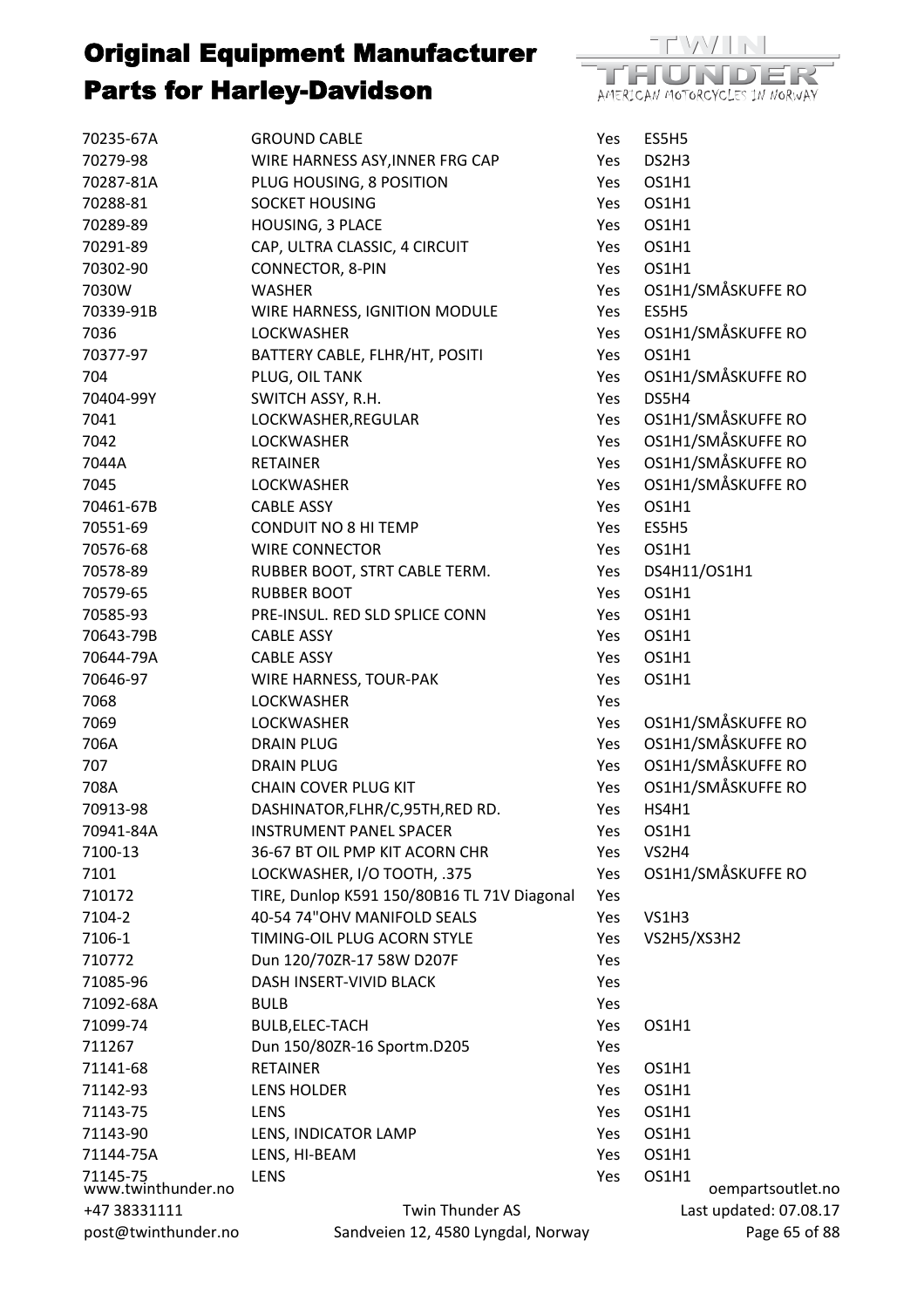

| 7115                           | <b>WASHER</b>                      | Yes | OS1H1/SMÅSKUFFE RO                      |
|--------------------------------|------------------------------------|-----|-----------------------------------------|
| 71150-92                       | LENS, NEUTRAL (GREEN)              | Yes | OS1H1                                   |
| 71152-92                       | LENS, OIL & PRESSURE (RED)         | Yes | OS1H1                                   |
| 71158-86B                      | SPEEDOMETER SOCKET KIT             | Yes | OS1H1                                   |
| 71162-70                       | <b>LAMP SOCKET</b>                 | Yes | OS1H1                                   |
| 71166-73                       | LIGHT SOCKET                       | Yes | OS1H1                                   |
| 7118                           | <b>WASHER</b>                      | Yes | OS1H1/SMÅSKUFFE RO                      |
| 71182-47A                      | <b>WASHER</b>                      | Yes | OS1H1                                   |
| 7119-2                         | 40-54 74"OHV MANIFOLD NIPPLES      | Yes | <b>VS1H3</b>                            |
| 7120-4                         | 41-84 OHV BT ALUM.VALVE COLLARS    | Yes | VS1H3                                   |
| 7124                           | LOKWASH INT TOOTH                  | Yes | OS1H1/SMÅSKUFFE RO                      |
| 7127                           | <b>WASHER</b>                      | Yes | OS1H1/SMÅSKUFFE RO                      |
| 71294-89                       | MOULDING, RUBBER, FUEL TANK CO     | Yes | ES5H4                                   |
| 71299-93                       | <b>INSTRUMENT PANEL TRIM</b>       | Yes | ES5H4                                   |
| 71300-68A                      | NAMEPLATE                          | Yes | OS1H1/SMÅSKUFFE RO                      |
| 71300-79                       | <b>INSTRUMENT PANEL NAMEPLATE</b>  | Yes | OS1H1/SMÅSKUFFE RO                      |
| 71300-94                       | <b>IGNITION SWITCH NAMEPLATE</b>   | Yes | OS1H1/SMÅSKUFFE RO                      |
| 7130W                          | <b>LOCKWASHER</b>                  | Yes | OS1H1/SMÅSKUFFE RO                      |
| 7136                           | <b>LOCKWASHER</b>                  | Yes | OS1H1/SMÅSKUFFE RO                      |
| 7142                           | WASHER, LOCK                       | Yes | OS1H1/SMÅSKUFFE RO                      |
| 71422-96                       | PLATE, IGNITION SWITCH, HDI        | Yes |                                         |
| 71424-83                       | <b>BOOT, IGNITION SWITCH</b>       | Yes | OS1H1/SMÅSKUFFE RO                      |
| 71427-96                       | <b>IGNITION SWITCH PLATE</b>       | Yes | OS1H1/SMÅSKUFFE RO                      |
| 71436-98                       | <b>IGNITION SWITCH PLATE</b>       | Yes | OS1H1/SMÅSKUFFE RO                      |
| 7144-5                         | WHEEL HUB STAR CVR.SCREW KIT AC    | Yes | VS2H5                                   |
| 71448-91                       | KEYSET, CODES 0096                 | Yes |                                         |
| 71451-94A/00G0                 | KEYSET, XL                         | Yes |                                         |
| 71451-94A/00N0                 | KEYSET, XL                         | Yes |                                         |
| 71451-94A/00S2                 | KEYSET, XL                         | Yes |                                         |
| 71451-94A/0LB0                 | KEYSET, XL                         | Yes |                                         |
| 71452-91A/3126                 | <b>KEYSET</b>                      | Yes |                                         |
| 71452-91A/3165                 | <b>KEYSET</b>                      | Yes | OS1H1                                   |
| 71452-91A/3246                 | <b>KEYSET</b>                      | Yes | OS1H1                                   |
| 71452-91A/3391                 | <b>KEYSET</b>                      | Yes | OS1H1                                   |
| 71452-91A/3508                 | <b>KEYSET</b>                      | Yes |                                         |
| 71452-91A/3754                 | <b>KEYSET</b>                      | Yes | OS1H1                                   |
| 71452-91A/3815                 | <b>KEYSET</b>                      | Yes | OS1H1                                   |
| 71452-91A/3932                 | <b>KEYSET</b>                      | Yes | OS1H1                                   |
| 71452-91A/3946                 | <b>KEYSET</b>                      | Yes |                                         |
| 71455-67                       | <b>STARTER RELAY</b>               | Yes | ES5H4                                   |
| 7145W                          | <b>LOCKWASHER</b>                  | Yes | OS1H1/SMÅSKUFFE RO                      |
| 71467-65                       | <b>GASKET, SOLENOID COVER</b>      | Yes | OS1H1/SMÅSKUFFE RO                      |
| 7150                           | LOCKWASHER, INTRNL TOOTH SOFTL     | Yes | OS1H1/SMÅSKUFFE RO                      |
| 71507-71                       | <b>NEUTRAL SWITCH</b>              | Yes | OS1H1/SMÅSKUFFE RO                      |
| 71529-96                       | CHROME SPORT SWITCH HSG LWR/RT     | Yes | OS1H1/SMÅSKUFFE RO                      |
| 71533-72                       | <b>RETAINER</b>                    | Yes | OS1H1/SMÅSKUFFE RO                      |
| 71534-72                       | <b>CAP BUTTON SHORT</b>            | Yes | OS1H1/SMÅSKUFFE RO                      |
| 71535-96                       | <b>ACCESSORY SWITCH</b>            | Yes | ES5H4                                   |
|                                | LABEL, IGNITION                    | Yes |                                         |
| 71550-75<br>www.twinthunder.no |                                    |     | OS1H1/SMÅSKUFFE RO<br>oempartsoutlet.no |
| +47 38331111                   | Twin Thunder AS                    |     | Last updated: 07.08.17                  |
| post@twinthunder.no            | Sandveien 12, 4580 Lyngdal, Norway |     | Page 66 of 88                           |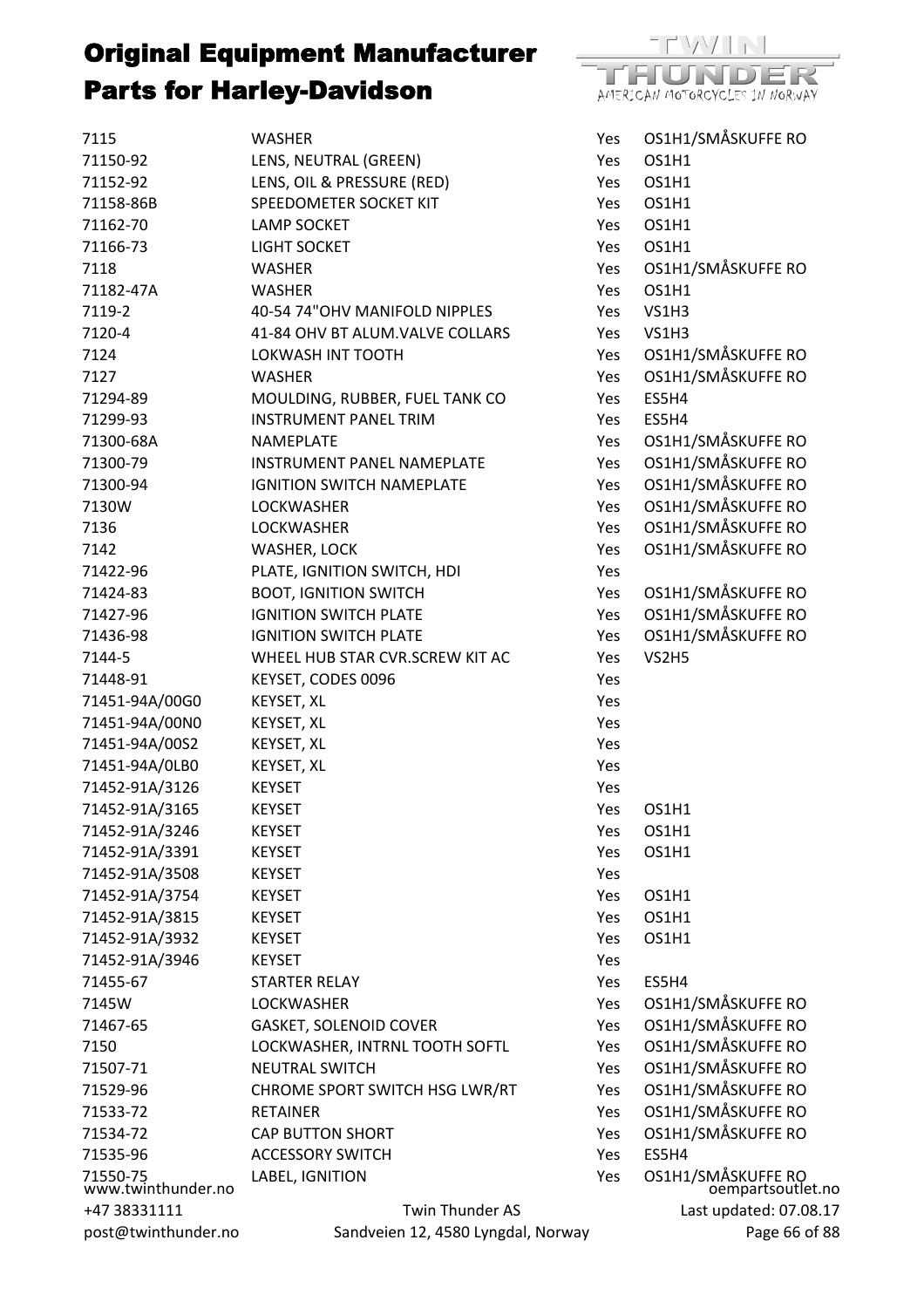

| 71550-94                       | DECAL, IGNITION SWITCH                             | Yes        | OS1H1/SMÅSKUFFE RO                      |
|--------------------------------|----------------------------------------------------|------------|-----------------------------------------|
| 71563-82A                      | HOUSING, LOWER, RH                                 | Yes        | OS1H1/SMÅSKUFFE RO                      |
| 71579-82A                      | DIRECTIONAL SWITCH KIT, RH, HD                     | Yes        | OS1H1/SMÅSKUFFE RO                      |
| 71580-84                       | <b>IGNITION SWITCH LOCK</b>                        | Yes        | OS1H1/SMÅSKUFFE RO                      |
| 71591-92                       | DIRECTIONAL SWITCH KIT, RIGHT                      | Yes        | OS1H1/SMÅSKUFFE RO                      |
| 71592-96                       | SWITCH, 3-WAY FUNCTION                             | Yes        | OS1H1/SMÅSKUFFE RO                      |
| 71592-98                       | SWITCH ASY, MODE-SELECT                            | Yes        | OS1H1/SMÅSKUFFE RO                      |
| 71594-98                       | SWITCH HOUSING, LOWER, LH, BLA                     | Yes        | ES5H4                                   |
| 71598-92                       | DIRECTIONAL SWITCH KIT, LEFT                       | Yes        | OS1H1/SMÅSKUFFE RO                      |
| 71615-96                       | CHROME SWITCH HSG, UPPER LFT                       | Yes        |                                         |
| 71655-98                       | SPEAKER CONTROL SWITCH                             | Yes        | ES5H4                                   |
| 717                            | PLUG & O-RING                                      | Yes        | OS1H1/SMÅSKUFFE RO                      |
| 71773-96Y                      | WIRE HARNESS, BRAKE SWITCH                         | Yes        | <b>DS6H11</b>                           |
| 71775-96Y                      | HARNESS, CLUTCH SWITCH                             | Yes        | <b>DS6H11</b>                           |
| 71795-63A                      | REGULATOR CABLE CLAMP                              | Yes        | OS1H1/SMÅSKUFFE RO                      |
| 718                            | PLUG, MAGNETIC                                     | Yes        | OS1H1/SMÅSKUFFE RO                      |
| 71805-88                       | SCREW, SET, HEX SOCKET, METRIC                     | Yes        | OS1H1/SMÅSKUFFE RO                      |
| 71806-88                       | H/BAR RADIO VOLUME KNOB                            | Yes        | OS1H1/SMÅSKUFFE RO                      |
| 71807-88                       | RADIO KNOB(H/BAR), ON/OFF                          | Yes        | OS1H1/SMÅSKUFFE RO                      |
| 71814-91                       | TUNER BUTTON, ULTRA                                | Yes        | OS1H1/SMÅSKUFFE RO                      |
| 71814-98                       | SWITCH, VOLUME CONTROL                             | Yes        | OS1H1/SMÅSKUFFE RO                      |
| 71821-96                       | KNOB, VOLUME CONTROL                               | Yes        | OS1H1/SMÅSKUFFE RO                      |
| 71823-98                       | MODE SELECT KNOB                                   | Yes        | OS1H1/SMÅSKUFFE RO                      |
| 71834-98                       | <b>REAR CONTROL SWITCH</b>                         | Yes        | ES5H4                                   |
| 71870-79                       | <b>PLUG</b>                                        | Yes        | OS1H1/SMÅSKUFFE RO                      |
| 71875-81                       | <b>PLUG</b>                                        | Yes        | OS1H1/SMÅSKUFFE RO                      |
| 72003-34T                      | <b>STOPLIGHT SWITCH</b>                            | Yes        | BUTIKK/OS1H1                            |
| 72030-97                       | SOCKET HOUSING, 2-WAY                              | Yes        | ES5H4                                   |
| 72033-93                       | SOCKET, TERMINAL                                   | Yes        | OS1H1/SMÅSKUFFE RO                      |
| 72034-71                       | <b>HOUSING</b>                                     | Yes        | OS1H1/SMÅSKUFFE RO                      |
| 72035-71                       | HOUSING, PIN                                       | Yes        | OS1H1/SMÅSKUFFE RO                      |
| 72036-71                       | <b>CONNECTOR, 3 TERMINAL</b>                       | Yes        | OS1H1/SMÅSKUFFE RO                      |
| 72037-71                       | <b>HOUSING</b>                                     | Yes        | OS1H1/SMÅSKUFFE RO                      |
| 72040-71                       | HOUSING-3-SOCKET                                   | Yes        | OS1H1/SMÅSKUFFE RO                      |
| 72042-97                       | PIN HOUSING, 2-WAY                                 | <b>Yes</b> | OS1H1/SMÅSKUFFE RO                      |
| 72043-71A                      | SINGLE POS. CAP HOUSING                            | Yes        | OS1H1/SMÅSKUFFE RO                      |
| 72044-71A                      | SINGLE POS. PLUG HOUSING                           | Yes        | OS1H1/SMÅSKUFFE RO                      |
| 72046-79                       | <b>SOCKET HOUSING</b>                              | Yes        | OS1H1/SMÅSKUFFE RO                      |
| 72047-71                       | <b>HOUSING</b>                                     | Yes        | OS1H1/SMÅSKUFFE RO                      |
| 72052-79                       | <b>BODY RECEPTACLE</b>                             | Yes        | OS1H1/SMÅSKUFFE RO                      |
| 721                            | <b>PLUG</b>                                        | Yes        | OS1H1/SMÅSKUFFE RO                      |
| 72112-94BK                     | SEALED SOCKET HOUSING, BLACK,                      | Yes        | OS1H1/SMÅSKUFFE RO                      |
| 72113-94BK                     | SEALED SOCKET HOUSING, BLACK,                      | Yes        | OS1H1/SMÅSKUFFE RO                      |
| 72118-94BK                     | SEALED SOCKET HOUSING, BLACK,                      | Yes        | OS1H1/SMÅSKUFFE RO                      |
| 72119-94BK                     | SEALED SOCKET HOUSING, BLACK,                      | Yes        | OS1H1/SMÅSKUFFE RO                      |
| 72138-94GY                     | SEALED SOCKET HOUSING, GRAY, 8                     | Yes        | ES5H3                                   |
| 72142-94                       | SECONDARY LOCK, 2-PIN                              | Yes        | OS1H1/SMÅSKUFFE RO                      |
| 72149-94                       |                                                    | Yes        | OS1H1/SMÅSKUFFE RO                      |
|                                | SECONDARY LOCK, 12 PIN<br>SECONDARY LOCK, 4 SOCKET | Yes        |                                         |
| 72154-94<br>www.twinthunder.no |                                                    |            | OS1H1/SMÅSKUFFE RO<br>oempartsoutlet.no |
| +47 38331111                   | Twin Thunder AS                                    |            | Last updated: 07.08.17                  |
| post@twinthunder.no            | Sandveien 12, 4580 Lyngdal, Norway                 |            | Page 67 of 88                           |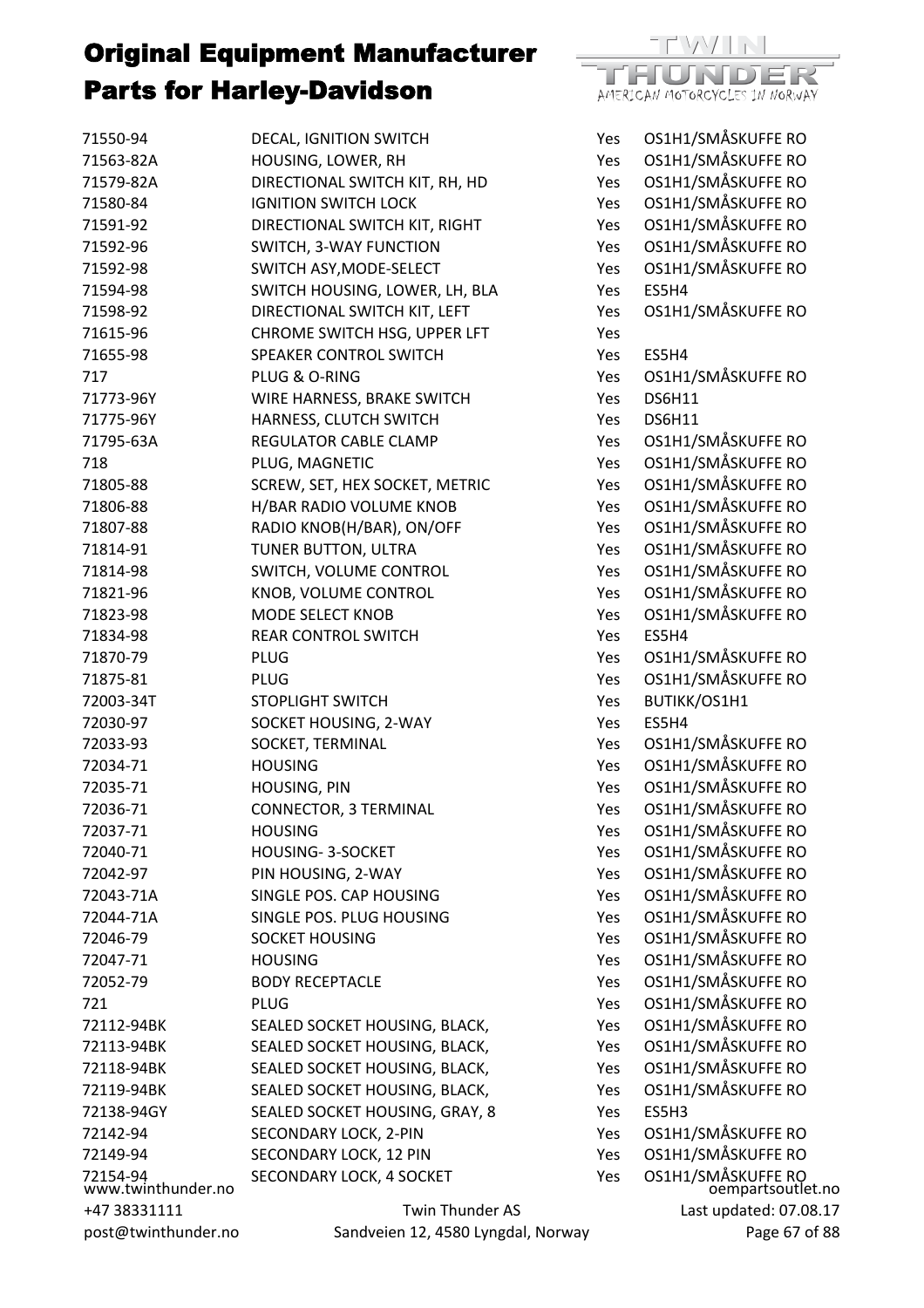

| SECONDARY LOCK, 6 SOCKET       | Yes                                                                                                                                                                                                                                                                                                                                                                                                                                                                                                                                                                                                                                                                                                                                                                                                                                                                                                                                                                                                                                                                                             | OS1H1/SMÅSKUFFE RO                                                                                                                                                                                                                                                                                    |
|--------------------------------|-------------------------------------------------------------------------------------------------------------------------------------------------------------------------------------------------------------------------------------------------------------------------------------------------------------------------------------------------------------------------------------------------------------------------------------------------------------------------------------------------------------------------------------------------------------------------------------------------------------------------------------------------------------------------------------------------------------------------------------------------------------------------------------------------------------------------------------------------------------------------------------------------------------------------------------------------------------------------------------------------------------------------------------------------------------------------------------------------|-------------------------------------------------------------------------------------------------------------------------------------------------------------------------------------------------------------------------------------------------------------------------------------------------------|
| SECONDARY LOCK, 8-WAY, SCKT    | Yes                                                                                                                                                                                                                                                                                                                                                                                                                                                                                                                                                                                                                                                                                                                                                                                                                                                                                                                                                                                                                                                                                             |                                                                                                                                                                                                                                                                                                       |
| CONNECTOR, 3-PIN               | Yes                                                                                                                                                                                                                                                                                                                                                                                                                                                                                                                                                                                                                                                                                                                                                                                                                                                                                                                                                                                                                                                                                             | OS1H1/SMÅSKUFFE RO                                                                                                                                                                                                                                                                                    |
| PLUG, PIN CONNECTOR, RUBBER    | Yes                                                                                                                                                                                                                                                                                                                                                                                                                                                                                                                                                                                                                                                                                                                                                                                                                                                                                                                                                                                                                                                                                             | OS1H1/SMÅSKUFFE RO                                                                                                                                                                                                                                                                                    |
| <b>INTERNAL SEAL 2 CIRCUIT</b> | Yes                                                                                                                                                                                                                                                                                                                                                                                                                                                                                                                                                                                                                                                                                                                                                                                                                                                                                                                                                                                                                                                                                             | OS1H1/SMÅSKUFFE RO                                                                                                                                                                                                                                                                                    |
| <b>INTERNAL SEAL 3 CIRCUIT</b> | Yes                                                                                                                                                                                                                                                                                                                                                                                                                                                                                                                                                                                                                                                                                                                                                                                                                                                                                                                                                                                                                                                                                             | OS1H1/SMÅSKUFFE RO                                                                                                                                                                                                                                                                                    |
| <b>INTERNAL SEAL 6 CIRCUIT</b> | Yes                                                                                                                                                                                                                                                                                                                                                                                                                                                                                                                                                                                                                                                                                                                                                                                                                                                                                                                                                                                                                                                                                             | OS1H1/SMÅSKUFFE RO                                                                                                                                                                                                                                                                                    |
| <b>INTERNAL SEAL 8 CIRCUIT</b> | Yes                                                                                                                                                                                                                                                                                                                                                                                                                                                                                                                                                                                                                                                                                                                                                                                                                                                                                                                                                                                                                                                                                             |                                                                                                                                                                                                                                                                                                       |
|                                |                                                                                                                                                                                                                                                                                                                                                                                                                                                                                                                                                                                                                                                                                                                                                                                                                                                                                                                                                                                                                                                                                                 |                                                                                                                                                                                                                                                                                                       |
|                                | Yes                                                                                                                                                                                                                                                                                                                                                                                                                                                                                                                                                                                                                                                                                                                                                                                                                                                                                                                                                                                                                                                                                             |                                                                                                                                                                                                                                                                                                       |
|                                | Yes                                                                                                                                                                                                                                                                                                                                                                                                                                                                                                                                                                                                                                                                                                                                                                                                                                                                                                                                                                                                                                                                                             | OS1H1/SMÅSKUFFE RO                                                                                                                                                                                                                                                                                    |
|                                | Yes                                                                                                                                                                                                                                                                                                                                                                                                                                                                                                                                                                                                                                                                                                                                                                                                                                                                                                                                                                                                                                                                                             |                                                                                                                                                                                                                                                                                                       |
| <b>WASHER</b>                  | Yes                                                                                                                                                                                                                                                                                                                                                                                                                                                                                                                                                                                                                                                                                                                                                                                                                                                                                                                                                                                                                                                                                             | OS1H1/SMÅSKUFFE RO                                                                                                                                                                                                                                                                                    |
|                                |                                                                                                                                                                                                                                                                                                                                                                                                                                                                                                                                                                                                                                                                                                                                                                                                                                                                                                                                                                                                                                                                                                 | OS1H1/SMÅSKUFFE RO                                                                                                                                                                                                                                                                                    |
|                                |                                                                                                                                                                                                                                                                                                                                                                                                                                                                                                                                                                                                                                                                                                                                                                                                                                                                                                                                                                                                                                                                                                 | OS1H1/SMÅSKUFFE RO                                                                                                                                                                                                                                                                                    |
|                                |                                                                                                                                                                                                                                                                                                                                                                                                                                                                                                                                                                                                                                                                                                                                                                                                                                                                                                                                                                                                                                                                                                 | OS1H1/SMÅSKUFFE RO                                                                                                                                                                                                                                                                                    |
|                                |                                                                                                                                                                                                                                                                                                                                                                                                                                                                                                                                                                                                                                                                                                                                                                                                                                                                                                                                                                                                                                                                                                 | OS1H1/SMÅSKUFFE RO                                                                                                                                                                                                                                                                                    |
|                                |                                                                                                                                                                                                                                                                                                                                                                                                                                                                                                                                                                                                                                                                                                                                                                                                                                                                                                                                                                                                                                                                                                 | OS1H1/SMÅSKUFFE RO                                                                                                                                                                                                                                                                                    |
|                                |                                                                                                                                                                                                                                                                                                                                                                                                                                                                                                                                                                                                                                                                                                                                                                                                                                                                                                                                                                                                                                                                                                 | OS1H1/SMÅSKUFFE RO                                                                                                                                                                                                                                                                                    |
|                                |                                                                                                                                                                                                                                                                                                                                                                                                                                                                                                                                                                                                                                                                                                                                                                                                                                                                                                                                                                                                                                                                                                 | OS1H1/SMÅSKUFFE RO                                                                                                                                                                                                                                                                                    |
|                                |                                                                                                                                                                                                                                                                                                                                                                                                                                                                                                                                                                                                                                                                                                                                                                                                                                                                                                                                                                                                                                                                                                 | OS1H1/SMÅSKUFFE RO                                                                                                                                                                                                                                                                                    |
|                                |                                                                                                                                                                                                                                                                                                                                                                                                                                                                                                                                                                                                                                                                                                                                                                                                                                                                                                                                                                                                                                                                                                 | OS1H1/SMÅSKUFFE RO                                                                                                                                                                                                                                                                                    |
|                                |                                                                                                                                                                                                                                                                                                                                                                                                                                                                                                                                                                                                                                                                                                                                                                                                                                                                                                                                                                                                                                                                                                 | OS1H1/SMÅSKUFFE RO                                                                                                                                                                                                                                                                                    |
|                                |                                                                                                                                                                                                                                                                                                                                                                                                                                                                                                                                                                                                                                                                                                                                                                                                                                                                                                                                                                                                                                                                                                 | OS1H1/SMÅSKUFFE RO                                                                                                                                                                                                                                                                                    |
|                                |                                                                                                                                                                                                                                                                                                                                                                                                                                                                                                                                                                                                                                                                                                                                                                                                                                                                                                                                                                                                                                                                                                 | OS1H1/SMÅSKUFFE RO                                                                                                                                                                                                                                                                                    |
|                                |                                                                                                                                                                                                                                                                                                                                                                                                                                                                                                                                                                                                                                                                                                                                                                                                                                                                                                                                                                                                                                                                                                 | OS1H1/SMÅSKUFFE RO                                                                                                                                                                                                                                                                                    |
|                                |                                                                                                                                                                                                                                                                                                                                                                                                                                                                                                                                                                                                                                                                                                                                                                                                                                                                                                                                                                                                                                                                                                 | OS1H1/SMÅSKUFFE RO                                                                                                                                                                                                                                                                                    |
|                                |                                                                                                                                                                                                                                                                                                                                                                                                                                                                                                                                                                                                                                                                                                                                                                                                                                                                                                                                                                                                                                                                                                 | OS1H1/SMÅSKUFFE RO                                                                                                                                                                                                                                                                                    |
|                                |                                                                                                                                                                                                                                                                                                                                                                                                                                                                                                                                                                                                                                                                                                                                                                                                                                                                                                                                                                                                                                                                                                 | OS1H1/SMÅSKUFFE RO                                                                                                                                                                                                                                                                                    |
|                                |                                                                                                                                                                                                                                                                                                                                                                                                                                                                                                                                                                                                                                                                                                                                                                                                                                                                                                                                                                                                                                                                                                 | OS1H1/SMÅSKUFFE RO                                                                                                                                                                                                                                                                                    |
|                                |                                                                                                                                                                                                                                                                                                                                                                                                                                                                                                                                                                                                                                                                                                                                                                                                                                                                                                                                                                                                                                                                                                 | OS1H1/SMÅSKUFFE RO                                                                                                                                                                                                                                                                                    |
|                                |                                                                                                                                                                                                                                                                                                                                                                                                                                                                                                                                                                                                                                                                                                                                                                                                                                                                                                                                                                                                                                                                                                 | OS1H1/SMÅSKUFFE RO                                                                                                                                                                                                                                                                                    |
|                                |                                                                                                                                                                                                                                                                                                                                                                                                                                                                                                                                                                                                                                                                                                                                                                                                                                                                                                                                                                                                                                                                                                 | OS1H1/SMÅSKUFFE RO                                                                                                                                                                                                                                                                                    |
|                                |                                                                                                                                                                                                                                                                                                                                                                                                                                                                                                                                                                                                                                                                                                                                                                                                                                                                                                                                                                                                                                                                                                 | OS1H1/SMÅSKUFFE RO                                                                                                                                                                                                                                                                                    |
|                                |                                                                                                                                                                                                                                                                                                                                                                                                                                                                                                                                                                                                                                                                                                                                                                                                                                                                                                                                                                                                                                                                                                 | OS1H1/SMÅSKUFFE RO                                                                                                                                                                                                                                                                                    |
|                                |                                                                                                                                                                                                                                                                                                                                                                                                                                                                                                                                                                                                                                                                                                                                                                                                                                                                                                                                                                                                                                                                                                 | OS1H1/SMÅSKUFFE RO                                                                                                                                                                                                                                                                                    |
|                                |                                                                                                                                                                                                                                                                                                                                                                                                                                                                                                                                                                                                                                                                                                                                                                                                                                                                                                                                                                                                                                                                                                 | ES5H4/ES5H3                                                                                                                                                                                                                                                                                           |
|                                |                                                                                                                                                                                                                                                                                                                                                                                                                                                                                                                                                                                                                                                                                                                                                                                                                                                                                                                                                                                                                                                                                                 | ES5H3                                                                                                                                                                                                                                                                                                 |
|                                |                                                                                                                                                                                                                                                                                                                                                                                                                                                                                                                                                                                                                                                                                                                                                                                                                                                                                                                                                                                                                                                                                                 | OS1H1/SMÅSKUFFE RO                                                                                                                                                                                                                                                                                    |
|                                |                                                                                                                                                                                                                                                                                                                                                                                                                                                                                                                                                                                                                                                                                                                                                                                                                                                                                                                                                                                                                                                                                                 |                                                                                                                                                                                                                                                                                                       |
|                                |                                                                                                                                                                                                                                                                                                                                                                                                                                                                                                                                                                                                                                                                                                                                                                                                                                                                                                                                                                                                                                                                                                 | OS1H1/SMÅSKUFFE RO                                                                                                                                                                                                                                                                                    |
|                                |                                                                                                                                                                                                                                                                                                                                                                                                                                                                                                                                                                                                                                                                                                                                                                                                                                                                                                                                                                                                                                                                                                 | OS1H1/SMÅSKUFFE RO                                                                                                                                                                                                                                                                                    |
|                                |                                                                                                                                                                                                                                                                                                                                                                                                                                                                                                                                                                                                                                                                                                                                                                                                                                                                                                                                                                                                                                                                                                 | OS1H1/SMÅSKUFFE RO                                                                                                                                                                                                                                                                                    |
|                                |                                                                                                                                                                                                                                                                                                                                                                                                                                                                                                                                                                                                                                                                                                                                                                                                                                                                                                                                                                                                                                                                                                 | OS1H1/SMÅSKUFFE RO                                                                                                                                                                                                                                                                                    |
|                                |                                                                                                                                                                                                                                                                                                                                                                                                                                                                                                                                                                                                                                                                                                                                                                                                                                                                                                                                                                                                                                                                                                 | OS1H1/SMÅSKUFFE RO                                                                                                                                                                                                                                                                                    |
|                                |                                                                                                                                                                                                                                                                                                                                                                                                                                                                                                                                                                                                                                                                                                                                                                                                                                                                                                                                                                                                                                                                                                 | OS1H1/SMÅSKUFFE RO                                                                                                                                                                                                                                                                                    |
|                                |                                                                                                                                                                                                                                                                                                                                                                                                                                                                                                                                                                                                                                                                                                                                                                                                                                                                                                                                                                                                                                                                                                 | OS1H1/SMÅSKUFFE RO                                                                                                                                                                                                                                                                                    |
|                                |                                                                                                                                                                                                                                                                                                                                                                                                                                                                                                                                                                                                                                                                                                                                                                                                                                                                                                                                                                                                                                                                                                 | OS1H1/SMÅSKUFFE RO                                                                                                                                                                                                                                                                                    |
|                                |                                                                                                                                                                                                                                                                                                                                                                                                                                                                                                                                                                                                                                                                                                                                                                                                                                                                                                                                                                                                                                                                                                 |                                                                                                                                                                                                                                                                                                       |
|                                |                                                                                                                                                                                                                                                                                                                                                                                                                                                                                                                                                                                                                                                                                                                                                                                                                                                                                                                                                                                                                                                                                                 | OS1H1/SMÅSKUFFE RO<br>oempartsoutlet.no                                                                                                                                                                                                                                                               |
|                                |                                                                                                                                                                                                                                                                                                                                                                                                                                                                                                                                                                                                                                                                                                                                                                                                                                                                                                                                                                                                                                                                                                 | Last updated: 07.08.17<br>Page 68 of 88                                                                                                                                                                                                                                                               |
|                                | <b>INTERN SEAL, 12 CIRCT</b><br>TERMINAL, 12-PIN<br><b>CONNECTOR ANCHOR, T-STUD</b><br><b>CONNECTOR ANCHOR, T-STUD</b><br>HOUSING, 3-WAY, FEMALE<br><b>CONNECTOR, 4 POSITION MALE</b><br><b>CONNECTOR, 4 POSITION FEMALE</b><br>MALE TERMINAL, 12 GA<br>MALE TERMINAL. 14 GA<br>TERMINAL, 18-20 GA. FEMALE<br>TERMINAL, AUTO FUSE 18 GA<br>TERMINAL, AUTO FUSE 14-16 GA<br>TAB, COM, 2-TERM<br>TAB, COM, 3-TERM<br>TERMINAL, 56 SERIES, 12 GA<br>CONNECTOR, 3 CAV, 56 SERIES<br>HOUSING, .187 TERM<br><b>LOCKWASHER</b><br>PLUG, MAGNETIC<br><b>WASHER</b><br>FUSE, 1-AMP ULTRA<br>FUSE, 3-AMP ULTRAS<br>FUSE, 5-AMP<br>FUSE MAXI 40 AMP<br><b>LOCKWASHER</b><br>PLUGIN FUSE, 10 AMP<br>FUSE 15AMP<br>CABLE, CRANK POSITION SENSOR<br><b>ELECTRICAL BOX LID</b><br><b>TERMINAL SOCKET</b><br>HOUSING, 23 PLACE, GRAY<br>TERMINAL, 12-10 GA OR (2714GA)<br><b>BUSHING</b><br><b>GROMMET</b><br>PLUG, HOLE<br>TAB HOUSING, 4-POSITION<br>TAB HOUSING, 6-POSITION, SINGL<br>TAB HOUSING, 12-POSITION<br>RECEPTACLE, HOUSING, 2-POSITIO<br>RECEPTACLE, HOUSING, 3-POSITIO<br><b>Twin Thunder AS</b> | Yes<br>Yes<br>Yes<br>Yes<br>Yes<br>Yes<br>Yes<br>Yes<br>Yes<br>Yes<br>Yes<br>Yes<br>Yes<br>Yes<br>Yes<br>Yes<br>Yes<br>Yes<br>Yes<br>Yes<br>Yes<br>Yes<br>Yes<br>Yes<br>Yes<br>Yes<br>Yes<br>Yes<br>Yes<br>Yes<br>Yes<br>Yes<br>Yes<br>Yes<br>Yes<br>Yes<br>Yes<br>Sandveien 12, 4580 Lyngdal, Norway |

+47 38331111 post@twinthunder.no Sandveien 12, 4580 Lyngdal, Norway

 $.08.17$ Page 68 of 88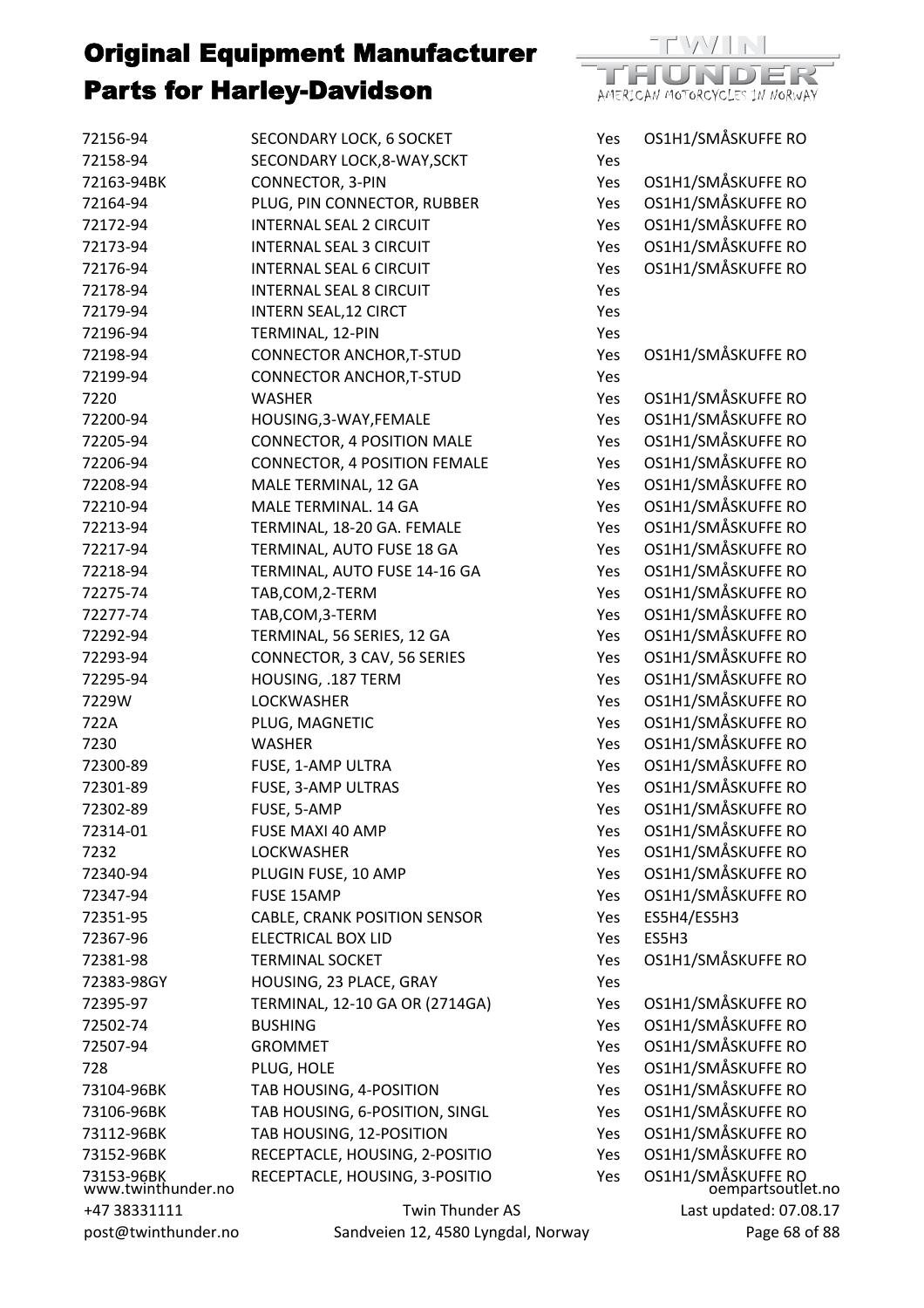

| 73156-96BK                     | RECEPTACLE, HSG, 6-POSITION SI     | Yes | OS1H1/SMÅSKUFFE RO                      |
|--------------------------------|------------------------------------|-----|-----------------------------------------|
| 73158-96BK                     | RECEPTACLE, HOUSING, 8-POSITIO     | Yes | OS1H1/SMÅSKUFFE RO                      |
| 73162-96BK                     | RECPT. HOUSING, 12-POSITION        | Yes | OS1H1/SMÅSKUFFE RO                      |
| 73198-96                       | <b>CONNECTOR, ANCHOR</b>           | Yes |                                         |
| 7344-6                         | 40-54 74"INT MAN CONV NIPPLES      | Yes | VS2H3                                   |
| 735                            | PLUG, HOLE                         | Yes | OS1H1/SMÅSKUFFE RO                      |
| 738                            | <b>PLUG</b>                        | Yes | OS1H1/SMÅSKUFFE RO                      |
| 740                            | PLUG, HOLE                         | Yes | OS1H1/SMÅSKUFFE RO                      |
| 7402                           | <b>LOCKWASHER</b>                  | Yes | OS1H1/SMÅSKUFFE RO                      |
| 7414-20                        | 36-64BT ACRN PRI.CVR KIT           | Yes | VS2H3                                   |
| 74142-98                       | PIN LOCK, 2-WAY                    | Yes | ES5H3                                   |
| 7415A                          | <b>WASHER, RUBBER</b>              | Yes | OS1H1/SMÅSKUFFE RO                      |
| 74190-98                       | PIN TERMINAL                       | Yes | OS1H1/SMÅSKUFFE RO                      |
| 74191-98                       | SOCKET, TERMINAL                   | Yes | OS1H1/SMÅSKUFFE RO                      |
| 74192-98                       | PIN TERMINAL SOLID                 | Yes | OS1H1/SMÅSKUFFE RO                      |
| 74193-98                       | SOCKET, TERMINAL, SOLID            | Yes | OS1H1/SMÅSKUFFE RO                      |
| 74195-98                       | <b>SEAL PIN</b>                    | Yes | OS1H1/SMÅSKUFFE RO                      |
| 7432M                          | <b>NUT HEX FLANGE</b>              | Yes |                                         |
| 74405-86                       | OIL TEMPERATURE SENDER             | Yes | OS1H1/SMÅSKUFFE RO                      |
| 74406-87                       | OIL PRESSURE SENDER                | Yes | OS1H1/SMÅSKUFFE RO                      |
| 74419-96                       | SENSOR, AIR TEMPERATURE            | Yes | OS1H1/SMÅSKUFFE RO                      |
| 74440-01                       | <b>VOLTAGE REGULATOR</b>           | Yes |                                         |
| 74494-02                       | KIT-VOLT REG, CHROME/VRSCA         | Yes | ES5H3                                   |
| 74504-78                       | <b>VOLTAGE REGULATOR</b>           | Yes |                                         |
| 74504-82                       | <b>VOLTAGE REGULATOR, 13 AMP</b>   | Yes |                                         |
| 74510-64                       | <b>VOLTAGE REGULATOR</b>           | Yes | ES5H3                                   |
| 74521-77A                      | TERMINAL PLUG, 3 POSITION          | Yes | OS1H1/SMÅSKUFFE RO                      |
| 74523-92A                      | <b>VOLTAGE REGULATOR</b>           | Yes |                                         |
| 74533-75B                      | JIFFYSTAND BRACKET                 | Yes | ES5H2                                   |
| 74539-77A                      | <b>CONTACT SOCKET</b>              | Yes | OS1H1/SMÅSKUFFE RO                      |
| 74539-83A                      | PIN, CONTACT (GOLD) FXRP, FLHTP    | Yes | OS1H1/SMÅSKUFFE RO                      |
| 74540-01                       | REGULATOR, 38 AMP, THREE PHASE     | Yes |                                         |
| 74587-94                       | CIRCUIT BREAKER, 15 AMP            | Yes | ES5H2/OS1H1                             |
| 74588-94                       | CIRCUIT BREAKER, 10 AMP            | Yes | OS1H1/SMÅSKUFFE RO                      |
| 74590-93                       | CIRCUIT BREAKER, 10 AMP            | Yes | OS1H1/SMÅSKUFFE RO                      |
| 74598-73                       | <b>BRACKET</b>                     | Yes | OS1H1/SMÅSKUFFE RO                      |
| 74615-01                       | KIT, COVER, COIL                   | Yes | <b>BUTIKK</b>                           |
| 74631-08A                      | VOLT-REG, 3-PHASE/38AMP            | Yes |                                         |
| 7480                           | WASHER, RETAINING                  | Yes | OS1H1/SMÅSKUFFE RO                      |
| 7483                           | SPACER, REAR FENDER CLIP           | Yes | OS1H1/SMÅSKUFFE RO                      |
| 7484                           | <b>WASHER, RETENTION</b>           | Yes | OS1H1/SMÅSKUFFE RO                      |
| 7487                           | <b>WASHER GUIDE</b>                | Yes |                                         |
| 7490                           | NUT, CLIP                          | Yes | OS1H1/SMÅSKUFFE RO                      |
| 7495                           | NUT, FLANGE, HEX                   | Yes | OS1H1/SMÅSKUFFE RO                      |
| 7497                           | LOCKNUT, ACORN                     | Yes | OS1H1/SMÅSKUFFE RO                      |
| 7501-1                         | <b>O.S.TIMING PLUG ONLY XL</b>     | Yes |                                         |
| 75032-87                       | <b>GAUGE, OIL PRESSURE</b>         | Yes | ES5H2                                   |
| 75037-84                       | SENDER UNIT, FUEL                  | Yes | ES5H3                                   |
|                                | <b>BULB 3.4W WEDGE</b>             | Yes |                                         |
| 75045-96<br>www.twinthunder.no |                                    |     | OS1H1/SMÅSKUFFE RO<br>oempartsoutlet.no |
| +47 38331111                   | Twin Thunder AS                    |     | Last updated: 07.08.17                  |
| post@twinthunder.no            | Sandveien 12, 4580 Lyngdal, Norway |     | Page 69 of 88                           |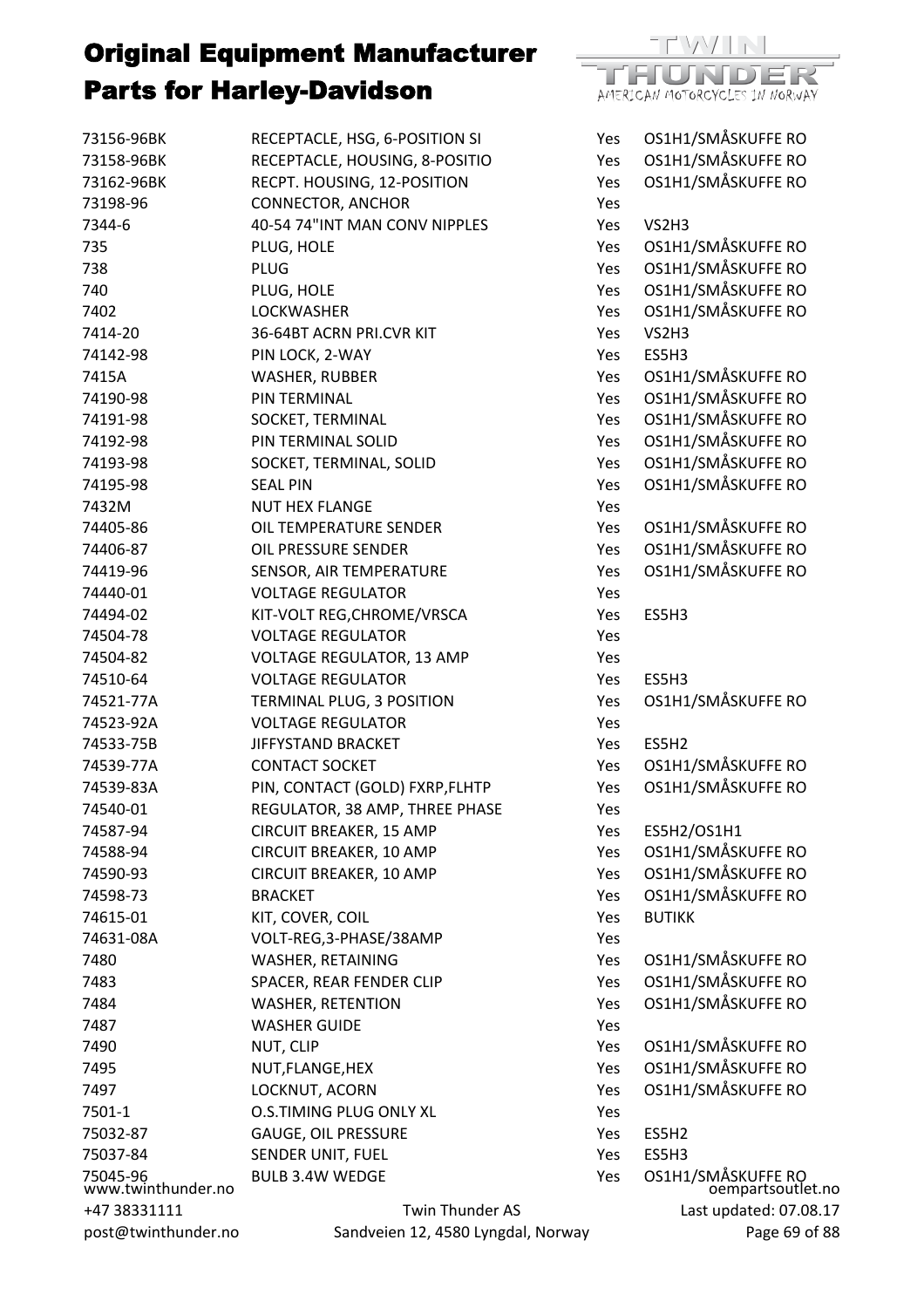

| 75047-88<br>75048-96<br>7506   | WIRE HARNESS, FUEL GAUGE<br><b>BULB, 1.75 W</b><br><b>NUT</b> | Yes<br>Yes<br>Yes | OS1H1/SMÅSKUFFE RO<br>OS1H1/SMÅSKUFFE RO<br>OS1H1/SMÅSKUFFE RO |
|--------------------------------|---------------------------------------------------------------|-------------------|----------------------------------------------------------------|
| 75064-96                       | SENDING UNIT, FUEL                                            | Yes               | ES5H3                                                          |
| 7507                           | <b>ACORN NUT</b>                                              | Yes               | OS1H1/SMÅSKUFFE RO                                             |
| 7515                           | NUT, HEX JAM                                                  | Yes               | OS1H1/SMÅSKUFFE RO                                             |
| 75153-00                       | BULB, TYPE T-3 1/4 #168 GREEN                                 | Yes               |                                                                |
| 75154-00                       | BULB, TYPE T-3 1/4 #158 RED                                   | Yes               |                                                                |
| 75160-00                       | BULB, TYPE T-3 1/4 #194 RED                                   | Yes               |                                                                |
| 75162-00                       | BULB, TYPE T-3 1/4 #161 RED                                   | Yes               |                                                                |
| 7520                           | <b>ACORN NUT, NYLON</b>                                       | Yes               | OS1H1/SMÅSKUFFE RO                                             |
| 7545                           | <b>CAP NUT</b>                                                | Yes               | OS1H1/SMÅSKUFFE RO                                             |
| 7549A                          | LOCKNUT, ACORN                                                | Yes               | OS1H1/SMÅSKUFFE RO                                             |
| 755                            | <b>PLUG</b>                                                   | Yes               | OS1H1/SMÅSKUFFE RO                                             |
| 7554                           | NUT, ACORN, FXDB                                              | Yes               | OS1H1/SMÅSKUFFE RO                                             |
| 7555Y                          | LOCKNUT, CRANKCASE                                            | Yes               | OS1H1/SMÅSKUFFE RO                                             |
| 7561                           | LOCKNUT.                                                      | Yes               | OS1H1/SMÅSKUFFE RO                                             |
| 7566                           | <b>LOCKNUT</b>                                                | Yes               | OS1H1/SMÅSKUFFE RO                                             |
| 7572W                          | <b>NUT</b>                                                    | Yes               | OS1H1/SMÅSKUFFE RO                                             |
| 7576                           | <b>FLANGE NUT</b>                                             | Yes               | OS1H1/SMÅSKUFFE RO                                             |
| 7590                           | NUT, HEX                                                      | Yes               | OS1H1/SMÅSKUFFE RO                                             |
| 7601                           | NUT, FLANGE LOCK                                              | Yes               | OS1H1/SMÅSKUFFE RO                                             |
| 760176                         | HD Tank Decals 12x26 Scarf                                    | Yes               |                                                                |
| 760177                         | HD Nostalgic X-Mas Poster Rep                                 | Yes               |                                                                |
| 760178                         | HD Gravel Yard 26x26 Bandana                                  | Yes               |                                                                |
| 760179                         | HD Nostalgic Advertising 26x2                                 | Yes               |                                                                |
| 760180                         | HD Distressed Denim 12x26 Sca                                 | Yes               |                                                                |
| 7602                           | NUT, CAP                                                      | Yes               | OS1H1/SMÅSKUFFE RO                                             |
| 7606                           | NUT, HEX                                                      | Yes               | OS1H1/SMÅSKUFFE RO                                             |
| 7611                           | <b>NUT</b>                                                    | Yes               | OS1H1/SMÅSKUFFE RO                                             |
| 76129-98                       | <b>SWITCH HOUSING</b>                                         | Yes               | ES5H3/DS5H11                                                   |
| 7613-2                         | BT-SPRNG FRK ACRN NUT+SPRG RET.                               | Yes               | <b>VS1H3</b>                                                   |
| 76130-98                       | <b>HOUSING BRACKET</b>                                        | Yes               | ES5H3                                                          |
| 76175-86                       | CLIP, DOUBLE HEAD, NYLON                                      | Yes               | OS1H1/SMÅSKUFFE RO                                             |
| 7619-1                         | 71-85 FXL78 XL CHR AC FRK STEM NUT                            | Yes.              | VS2H3                                                          |
| 762                            | <b>CHROME SEAT NUT CAP</b>                                    | Yes               |                                                                |
| 7620W                          | NUT, HEX                                                      | Yes               | OS1H1/SMÅSKUFFE RO                                             |
| 76243-86                       | <b>SCREW, MOUNTING HOOD</b>                                   | Yes               | OS1H1/SMÅSKUFFE RO                                             |
| 76244-86                       | <b>HOOD MOUNTING WASHER</b>                                   | Yes               |                                                                |
| 76248-86                       | CABLE ANTENNA (102 INCH)                                      | Yes               | ES5H7                                                          |
| 7625-2                         | 31-35 HBAR END NUT                                            | Yes               | VS2H5                                                          |
| 76258-86                       | PLUG ASSY FLHT, FLT, ULTRAS                                   | Yes               | OS1H1/SMÅSKUFFE RO                                             |
| 7626W                          | <b>NUT FLEXLOC</b>                                            | Yes               | OS1H1/SMÅSKUFFE RO                                             |
| 7627                           | <b>CAP NUT</b>                                                | Yes               | OS1H1/SMÅSKUFFE RO                                             |
| 7627-4                         | 48-540HV MANI.WELD-ON NIPPLES                                 | Yes               | VS2H3                                                          |
| 7628                           | <b>LOCKNUT</b>                                                | Yes               | OS1H1/SMÅSKUFFE RO                                             |
| 76292-89                       | <b>JUMPER CABLE</b>                                           | Yes               | OS1H1/SMÅSKUFFE RO                                             |
| 76294-98                       | ANTENNA LOADING COIL                                          | Yes               | ES5H7                                                          |
| 76298-89<br>www.twinthunder.no | <b>TIP ASY</b>                                                | Yes               | OS1H1/SMÅSKUFFE RO<br>oempartsoutlet.no                        |
| +47 38331111                   | Twin Thunder AS                                               |                   | Last updated: 07.08.17                                         |
| post@twinthunder.no            | Sandveien 12, 4580 Lyngdal, Norway                            |                   | Page 70 of 88                                                  |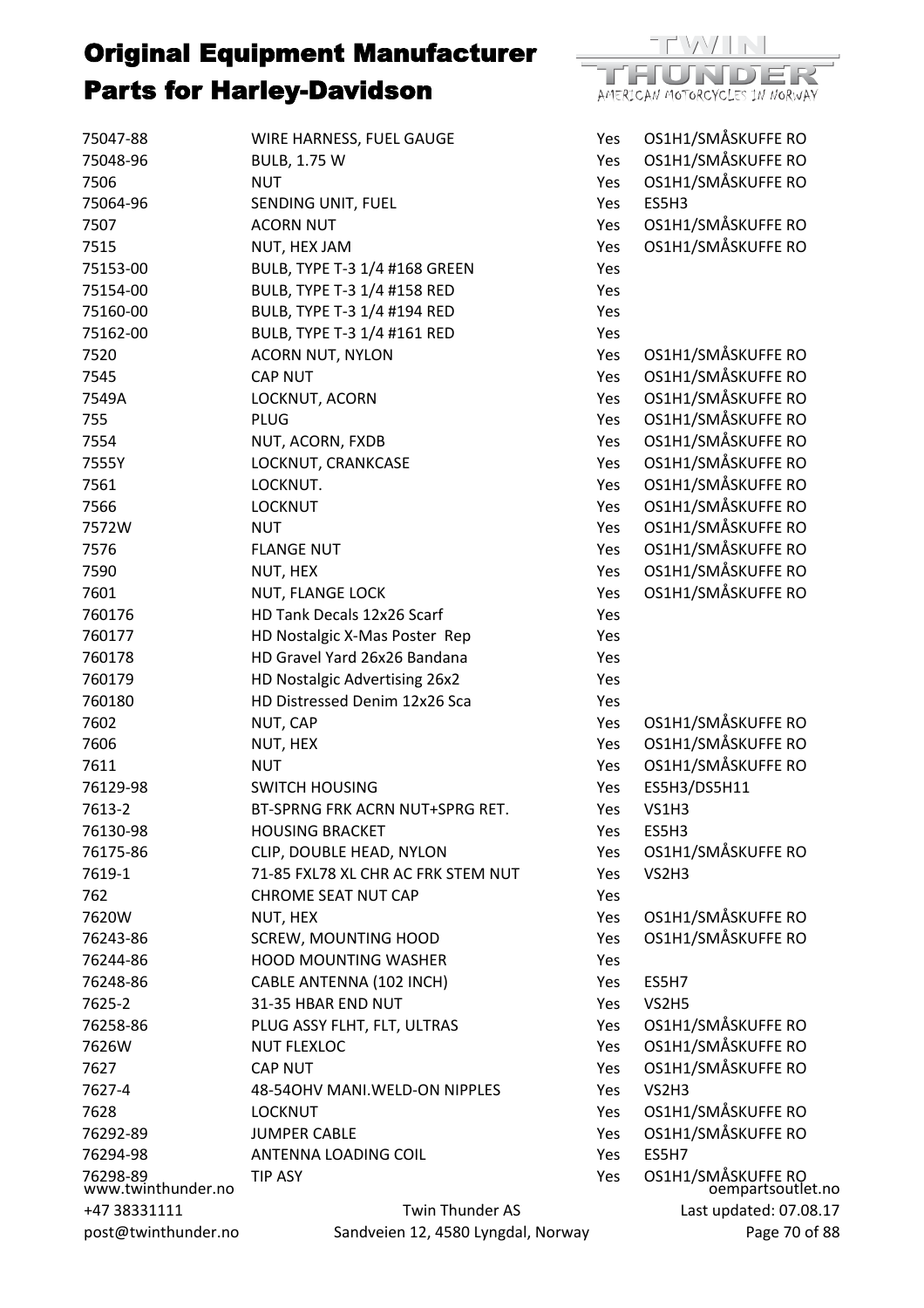| 7631-11                     | 77-84XL ACORN PRI.CVR.SCREW KIT      | Yes | VS2H3                                   |
|-----------------------------|--------------------------------------|-----|-----------------------------------------|
| 7633                        | <b>NUT</b>                           | Yes | OS1H1/SMÅSKUFFE RO                      |
| 7634                        | NUT, HEX                             | Yes | OS1H1/SMÅSKUFFE RO                      |
| 7643W                       | <b>JAM NUT</b>                       | Yes | OS1H1/SMÅSKUFFE RO                      |
| 7652                        | <b>NUT</b>                           | Yes | OS1H1/SMÅSKUFFE RO                      |
| 7653                        | NUT, ACORN                           | Yes | OS1H1/SMÅSKUFFE RO                      |
| 7669                        | NUT, TEE, BELTGUARD MTG, SFTL,       | Yes | OS1H1/SMÅSKUFFE RO                      |
| 7682                        | NUT, FLEX                            | Yes | OS1H1/SMÅSKUFFE RO                      |
| 7683                        | NUT, FLEX                            | Yes | OS1H1/SMÅSKUFFE RO                      |
| 7684                        | NUT, ACORN                           | Yes | OS1H1/SMÅSKUFFE RO                      |
| 7686                        | <b>NUT, HEX LOCK</b>                 | Yes | OS1H1/SMÅSKUFFE RO                      |
| 7689W                       | NUT, HEX JAM                         | Yes | OS1H1/SMÅSKUFFE RO                      |
| 7691W                       | <b>NUT</b>                           | Yes | OS1H1/SMÅSKUFFE RO                      |
| 7699Y                       | NUT, FLEX                            | Yes | OS1H1/SMÅSKUFFE RO                      |
| 77029-01                    | SPEAKER, 5.25                        | Yes | ES5H7                                   |
| 77029-86B                   | <b>SPEAKER</b>                       | Yes | ES5H7                                   |
| 77047-98                    | <b>SPEAKER ADAPTER</b>               | Yes | ES5H7                                   |
| 7706-2                      | 31-47 SPRING FORK SPR ROD BUSHING    | Yes | <b>VS1H3</b>                            |
| 7708Y                       | <b>WASHER</b>                        | Yes | OS1H1/SMÅSKUFFE RO                      |
| 77100-98                    | SWITCH ASY, PTT/SQ                   | Yes | OS1H1/SMÅSKUFFE RO                      |
| 77101-98                    | SWITCH ASY, CRUISE, SET/RES          | Yes | OS1H1/SMÅSKUFFE RO                      |
| 7712-36                     | STK HEAD BOLT 45"74"80"IRON HEAD CAD | Yes |                                         |
| 77151-91A                   | HEADSET CLAMP W/HARDWARE             | Yes | OS1H1/SMÅSKUFFE RO                      |
| 77161-94A                   | <b>REAR CONTROL PANEL</b>            | Yes | ES5H7                                   |
| 7725                        | <b>FLEX NUT</b>                      | Yes | OS1H1/SMÅSKUFFE RO                      |
| 7727                        | NUT, FLEX                            | Yes | OS1H1/SMÅSKUFFE RO                      |
| 7729                        | <b>LOCKNUT</b>                       | Yes | OS1H1/SMÅSKUFFE RO                      |
| 7736                        | NUT, ACORN                           | Yes | OS1H1/SMÅSKUFFE RO                      |
| 7740                        | <b>LOCKNUT</b>                       | Yes | OS1H1/SMÅSKUFFE RO                      |
| 7741                        | <b>LOCKNUT</b>                       | Yes | OS1H1/SMÅSKUFFE RO                      |
| 7742                        | <b>LOCK NUT</b>                      | Yes | OS1H1/SMÅSKUFFE RO                      |
| 7743A                       | <b>SPEED NUT</b>                     | Yes | OS1H1/SMÅSKUFFE RO                      |
| 7748W                       | <b>HEX NUT</b>                       | Yes | OS1H1/SMÅSKUFFE RO                      |
| 7752                        | NUT, "U", 5/16-18                    | Yes | OS1H1/SMÅSKUFFE RO                      |
| 7768W                       | <b>LOCKNUT</b>                       | Yes | OS1H1/SMÅSKUFFE RO                      |
| 7772                        | <b>NUT, FLANGE LOCK</b>              | Yes | OS1H1/SMÅSKUFFE RO                      |
| 7775                        | NUT, FLEX                            | Yes | OS1H1/SMÅSKUFFE RO                      |
| 7776W                       | <b>NUT</b>                           | Yes | OS1H1/SMÅSKUFFE RO                      |
| 7780                        | <b>LOCKNUT</b>                       | Yes | OS1H1/SMÅSKUFFE RO                      |
| 7782                        | NUT, FLANGE                          | Yes | OS1H1/SMÅSKUFFE RO                      |
| 7789                        | NUT, HEX LOCKING                     | Yes | OS1H1/SMÅSKUFFE RO                      |
| 7792                        | NUT, HEX, KEPS/.250-20               | Yes | OS1H1/SMÅSKUFFE RO                      |
| 7796                        | NUT, HEX                             | Yes | OS1H1/SMÅSKUFFE RO                      |
| 7803                        | <b>NUT</b>                           | Yes | OS1H1/SMÅSKUFFE RO                      |
| 7804                        | NUT, SEALING                         | Yes | OS1H1/SMÅSKUFFE RO                      |
| 7804-6                      | 30-60 SPARK PLUG CBL.PK.NUT KIT      | Yes | VS2H5                                   |
| 7811-14                     | 36-54BT PRI MT KIT                   | Yes | VS2H3                                   |
| 7812-12                     | 55-64BT PRI MT KIT                   | Yes | VS2H3                                   |
| 7812W<br>www.twinthunder.no | <b>LOCKNUT</b>                       | Yes | OS1H1/SMÅSKUFFE RO<br>oempartsoutlet.no |
| +47 38331111                | Twin Thunder AS                      |     | Last updated: 07.08.17                  |
| post@twinthunder.no         | Sandveien 12, 4580 Lyngdal, Norway   |     | Page 71 of 88                           |

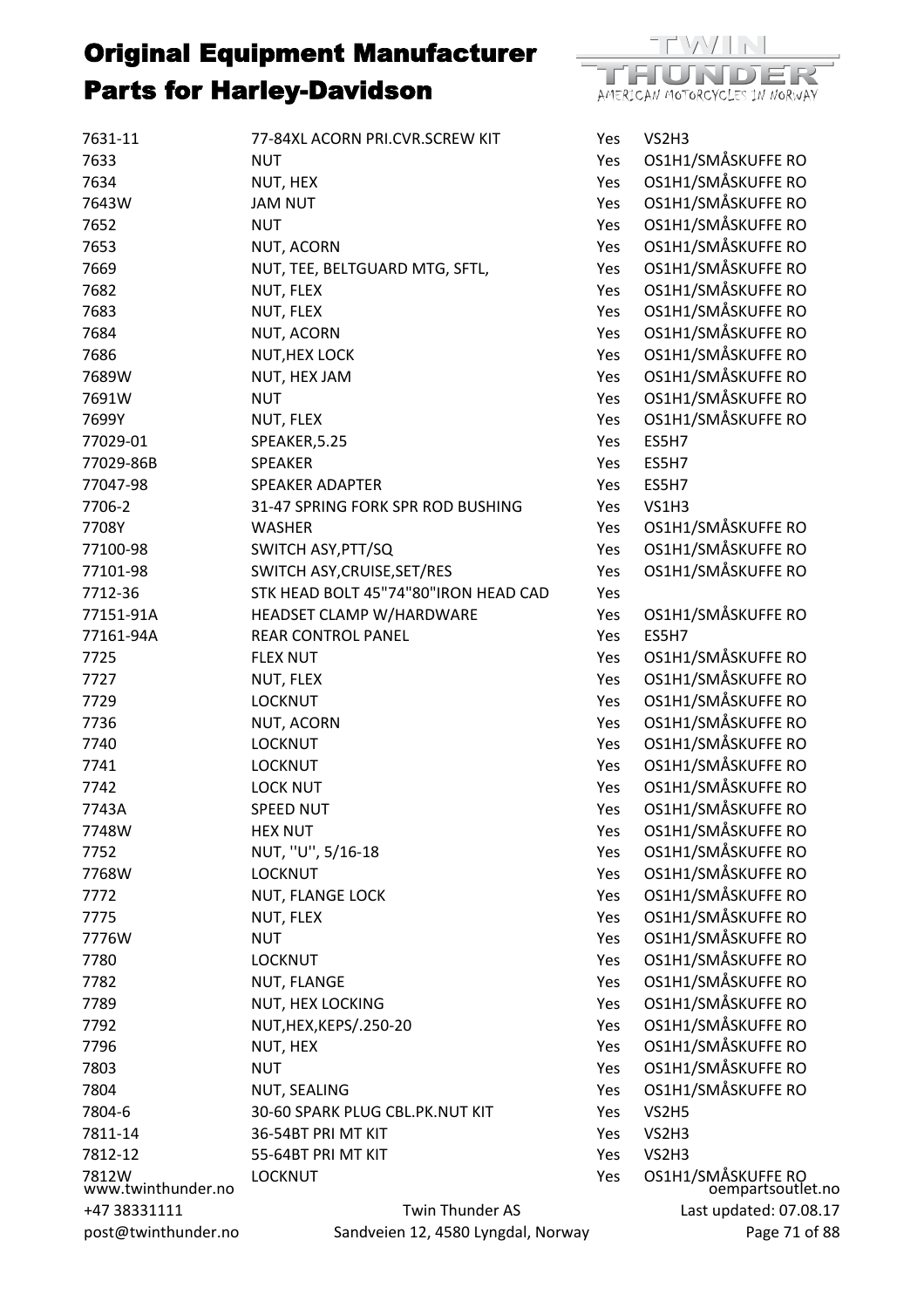

| 7818-5                         | 38-73 SHFT LVR STUD CAD            | Yes        | VS2H5                      |
|--------------------------------|------------------------------------|------------|----------------------------|
| 7824                           | <b>LOCKNUT</b>                     | Yes        | OS1H1/SMÅSKUFFE RO         |
| 7825                           | NUT, FLEX                          | Yes        | OS1H1/SMÅSKUFFE RO         |
| 7827W                          | <b>LOCK NUT</b>                    | Yes        | OS1H1/SMÅSKUFFE RO         |
| 7830                           | NUT, KEPS, 8-32, ULTRAS            | Yes        | OS1H1/SMÅSKUFFE RO         |
| 7837W                          | NUT, HEX                           | Yes        | OS1H1/SMÅSKUFFE RO         |
| 7839                           | NUT, FLANGED                       | Yes        | OS1H1/SMÅSKUFFE RO         |
| 7843                           | NUT, HEX                           | Yes        | OS1H1/SMÅSKUFFE RO         |
| 7844                           | <b>NUT</b>                         | Yes        | OS1H1/SMÅSKUFFE RO         |
| 7845                           | <b>NUT</b>                         | Yes        | OS1H1/SMÅSKUFFE RO         |
| 7851W                          | NUT, JAM                           | Yes        | OS1H1/SMÅSKUFFE RO         |
| 7855W                          | NUT, JAM                           | Yes        | OS1H1/SMÅSKUFFE RO         |
| 7856                           | NUT, HEX JAM HEAVY, MOTOR SPRO     | Yes        | OS1H1/SMÅSKUFFE RO         |
| 7861                           | NUT (3/8-24) HEX                   | Yes        | OS1H1/SMÅSKUFFE RO         |
| 7868                           | NUT, TEE                           | Yes        | OS1H1/SMÅSKUFFE RO         |
| 7869                           | PUSH-ON CAP                        | Yes        | OS1H1/SMÅSKUFFE RO         |
| 7875                           | NUT, ACORN                         | Yes        | OS1H1/SMÅSKUFFE RO         |
| 7880                           | NUT, HEX                           | Yes        | OS1H1/SMÅSKUFFE RO         |
| 7883                           | <b>HEX NUT</b>                     | Yes        | OS1H1/SMÅSKUFFE RO         |
| 7889                           | <b>NUT, KEPS, #6-32</b>            | Yes        | OS1H1/SMÅSKUFFE RO         |
| 79039-99CF                     | T/PAK CVR, VIVID BLACK W/PS        | Yes        | GS3H5                      |
| 7911                           | NUT, HEXAGON                       | Yes        | OS1H1/SMÅSKUFFE RO         |
| 7913                           | NUT, HEX, PINIONGEAR               | Yes        | OS1H1/SMÅSKUFFE RO         |
| 7916A                          | NUT, JAM                           | Yes        | OS1H1/SMÅSKUFFE RO         |
| 7942                           | NUT, FLANGE, SERRATED LOCKING      | Yes        | OS1H1/SMÅSKUFFE RO         |
| 7956                           | NUT, FRONT AXLE                    | Yes        | OS1H1/SMÅSKUFFE RO         |
| 7959                           | NUT, ACORN, W/WASHER               | Yes        | OS1H1/SMÅSKUFFE RO         |
| 7964                           | NUT, STAKED                        | Yes        | OS1H1/SMÅSKUFFE RO         |
| 7977                           | NUT, HEXAGON                       | Yes        | OS1H1/SMÅSKUFFE RO         |
| 7986                           | <b>NUT</b>                         | Yes        | OS1H1/SMÅSKUFFE RO         |
| 7987                           | NUT, HEX, THICK SLOTTED            | Yes        | OS1H1/SMÅSKUFFE RO         |
| 7988                           | <b>HEX NUT</b>                     | Yes        | OS1H1/SMÅSKUFFE RO         |
| 7993                           | <b>NUT</b>                         | Yes        | OS1H1/SMÅSKUFFE RO         |
| 7994                           | NUT, SELF LOCKING                  | Yes        | OS1H1/SMÅSKUFFE RO         |
| 8000-8                         | 71-84 GLD.RKR/SHAFT END PLUGS      | Yes        | VS2H5                      |
| 8005-12                        | 48-69 TERM.BOX ASSY.               | Yes        | VS2H3                      |
| 80057-82                       | <b>FASTENER</b>                    | Yes        | OS1H1/SMÅSKUFFE RO         |
| 8011                           | <b>NUT</b>                         | Yes        | OS1H1/SMÅSKUFFE RO         |
| 80111-97                       | <b>BLUNT CUT MUFFLER KIT</b>       | Yes        |                            |
| 80137-97                       | <b>BLUNT CUT MUFFLER KIT</b>       | Yes        | FS3H4                      |
| 80286-99                       | MUFFLER, BAL CUT, FRT, FXD         | Yes        |                            |
| 80291-99                       | MUFFLER, BALONEY CUT DOWN, FRO     |            | FS3H1                      |
| 80306-99                       | KIT, MUFFLER SLASH CUT, XL BLA     | Yes<br>Yes | FS3H3                      |
| 80310-99                       | KIT, MUFFLER SLASH DOWN, XL BL     | Yes        | FS3H4                      |
|                                |                                    |            |                            |
| 80322-99A                      | KIT, MUFF., BAL CUT, XL BLACK      | Yes        | FS3H4                      |
| 80331-99A                      | KIT, MUFF., BAL CUT FXD BLACK      | Yes        | FS3H4                      |
| 80334-99A                      | KIT, MUFF., SLASH DOWN FXD BLACK   | Yes        | FS3H4                      |
| 80344-00                       | KIT, MUFFLER, SLASH DOWN SHOTG     | Yes        | FS3H5/FS3H6                |
| 80381-00<br>www.twinthunder.no | KIT, MUFF., BAL CUT S/G SFTL       | Yes        | FS3H3<br>oempartsoutlet.no |
| +47 38331111                   | Twin Thunder AS                    |            | Last updated: 07.08.17     |
| post@twinthunder.no            | Sandveien 12, 4580 Lyngdal, Norway |            | Page 72 of 88              |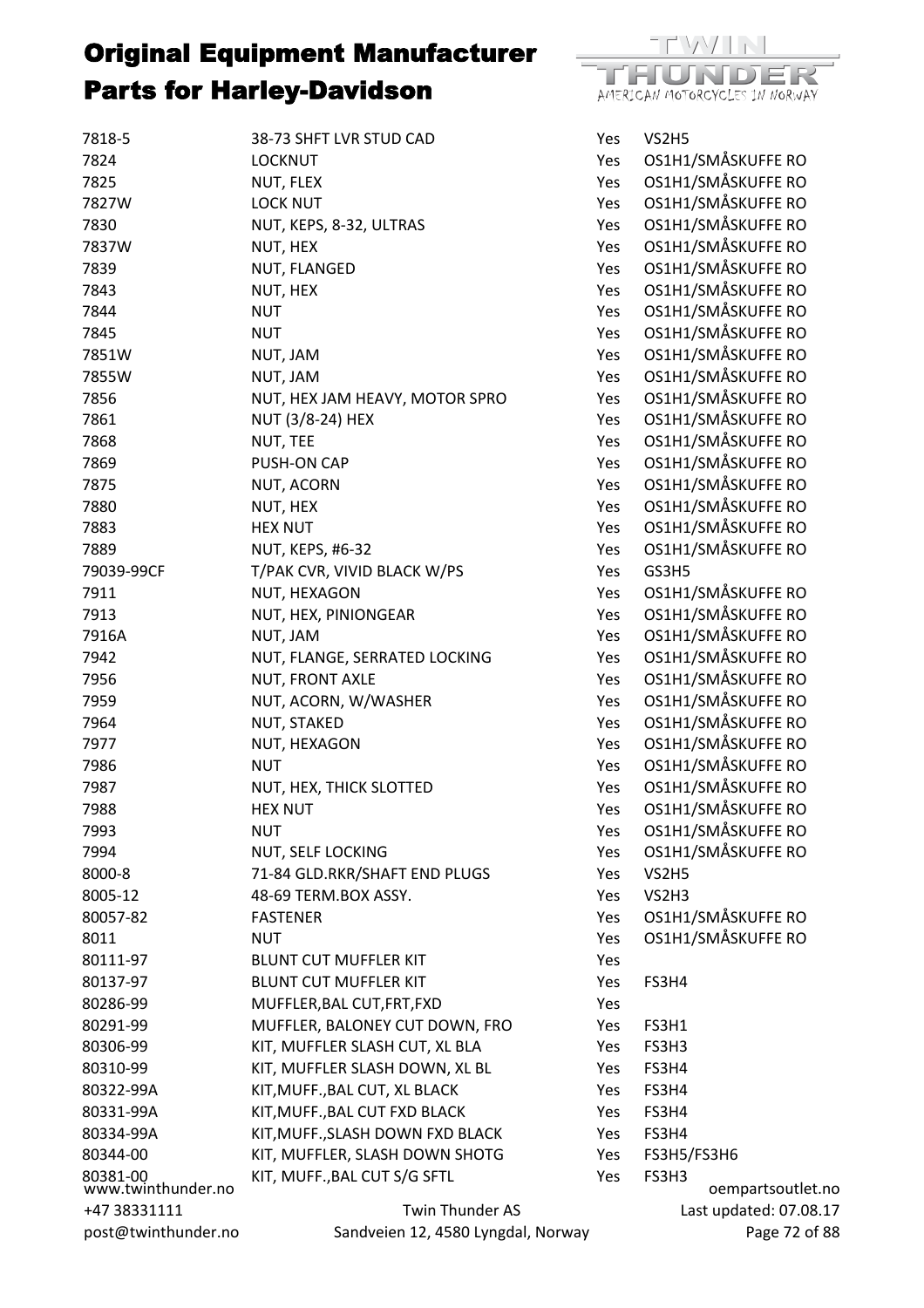

| 80384-00                     | KIT, MUFF., SLASH DOWN S/G SFTL          | Yes | FS3H1/FS3H2/FS3H3                   |
|------------------------------|------------------------------------------|-----|-------------------------------------|
| 8098                         | <b>NUT</b>                               | Yes | OS1H1/SMÅSKUFFE RO                  |
| 8101                         | <b>NUT</b>                               | Yes | OS1H1/SMÅSKUFFE RO                  |
| 8102                         | <b>NUT CLIP</b>                          | Yes | OS1H1/SMÅSKUFFE RO                  |
| 8102-16                      | *CHR LFT BASE SCRW KT 36-53,45'S 37-73   | Yes | <b>VS1H3</b>                        |
| 8108                         | SPEEDNUT                                 | Yes | OS1H1/SMÅSKUFFE RO                  |
| 8113-20                      | STK TRNS SIDE CVR KT CAD                 | Yes | VS2H5                               |
| 8115B                        | NUT, SPEED                               | Yes | OS1H1/SMÅSKUFFE RO                  |
| 8117-1                       | STK MTR CASE DRAIN PLG CAD               | Yes | VS2H5                               |
| 8124401                      | Front headlight guardLATO LUCE POSIZIONE | Yes |                                     |
| 8125                         | <b>SPEED NUT</b>                         | Yes | OS1H1/SMÅSKUFFE RO                  |
| 8126A                        | <b>PUSH NUT</b>                          | Yes | OS1H1/SMÅSKUFFE RO                  |
| 8131-34                      | 40-470HV CHR.MTR CS KT STK               | Yes | VS2H3                               |
| 8131W                        | <b>NUT</b>                               | Yes | OS1H1/SMÅSKUFFE RO                  |
| 8135B                        | <b>SPEED NUT</b>                         | Yes |                                     |
| 813A                         | SCREW, HEX SOCKET HEAD CAP               | Yes | OS1H1/SMÅSKUFFE RO                  |
| 8142                         | <b>SPEED NUT</b>                         | Yes | OS1H1/SMÅSKUFFE RO                  |
| 8144                         | NUT CLIP, 5/16                           | Yes | OS1H1/SMÅSKUFFE RO                  |
| 815-03VCH                    | Adapter Straight3/8-24                   | Yes |                                     |
| 8155                         | <b>SPEED NUT</b>                         | Yes | OS1H1/SMÅSKUFFE RO                  |
| 8160                         | <b>PUSH NUT</b>                          | Yes | OS1H1/SMÅSKUFFE RO                  |
| 8200-10                      | PRE66 CHR. WHL HUB STAR SCRWS            | Yes | VS2H4/XS2H2                         |
| 8201757                      | Fuel filler cap                          | Yes |                                     |
| 8201841                      | Hose exhaust pipe                        | Yes |                                     |
| 8215                         | <b>RIVET</b>                             | Yes | OS1H1/SMÅSKUFFE RO                  |
| 8216                         | <b>RIVET</b>                             | Yes | OS1H1/SMÅSKUFFE RO                  |
| 8219552                      | Exhaust pipe flange gasket               | Yes |                                     |
| 8226                         | <b>RIVET</b>                             | Yes |                                     |
| 8227                         | <b>RIVET</b>                             | Yes | OS1H1/SMÅSKUFFE RO                  |
| 8231-26                      | 36-64 BT CHR TRANS MOUNT KIT             | Yes | VS2H3                               |
| 8241                         | <b>RIVET</b>                             | Yes | OS1H1/SMÅSKUFFE RO                  |
| 8258839                      | LH air duct, red                         | Yes |                                     |
| 8307                         | RIVET, MONOBOLT                          | Yes | OS1H1/SMÅSKUFFE RO                  |
| 8406-1                       | 40-84BT CHR.TRANS.OIL PLUG O.S.          | Yes | <b>VS1H3</b>                        |
| 8409-4                       | 30-57BT CHR.BRKSHFT NUT&LOCK KT          | Yes | VS2H4                               |
| 8411-8                       | 44-52 CLTCH ARM REBLD KIT 45 CAD         | Yes | VS2H5                               |
| 8483-2                       | 47-67 CHR. DASH CENTER SCR. KIT          | Yes | <b>VS1H3</b>                        |
| 8483A                        | RIVET, BLIND                             | Yes | OS1H1/SMÅSKUFFE RO                  |
| 84850-67                     | <b>LATCH NUT</b>                         | Yes | OS1H1/SMÅSKUFFE RO                  |
| 8500A                        | <b>HINGE PIN KIT</b>                     | Yes | OS1H1/SMÅSKUFFE RO                  |
| 8502                         | SEMI-TUBULAR RIVET                       | Yes | OS1H1/SMÅSKUFFE RO                  |
| 8505                         | RIVET, TRUSS HEAD                        | Yes | OS1H1/SMÅSKUFFE RO                  |
| 8524                         | <b>RIVET</b>                             | Yes | OS1H1/SMÅSKUFFE RO                  |
| 8532                         | RIVET, ROUND                             | Yes | OS1H1/SMÅSKUFFE RO                  |
| 853A                         | HEX SOCKET HD CAP SCREW                  | Yes | OS1H1/SMÅSKUFFE RO                  |
| 8540                         | RIVET, BLIND                             | Yes |                                     |
| 858A                         | <b>SCREW</b>                             | Yes | OS1H1/SMÅSKUFFE RO                  |
| 86-121                       | PRISTRTR RINGGEARBRUTEIII86-93           | Yes | <b>VS1H6</b>                        |
| 8601-8<br>www.twinthunder.no | HI-TORQUE CYL BASE NUT BT BLK            | Yes | VS2H4                               |
| +47 38331111                 | Twin Thunder AS                          |     | oempartsoutle<br>Last updated: 07.0 |
|                              | Sandveien 12, 4580 Lyngdal, Norway       |     |                                     |
| post@twinthunder.no          |                                          |     | Page 73                             |

partsoutlet.no lated: 07.08.17 Page 73 of 88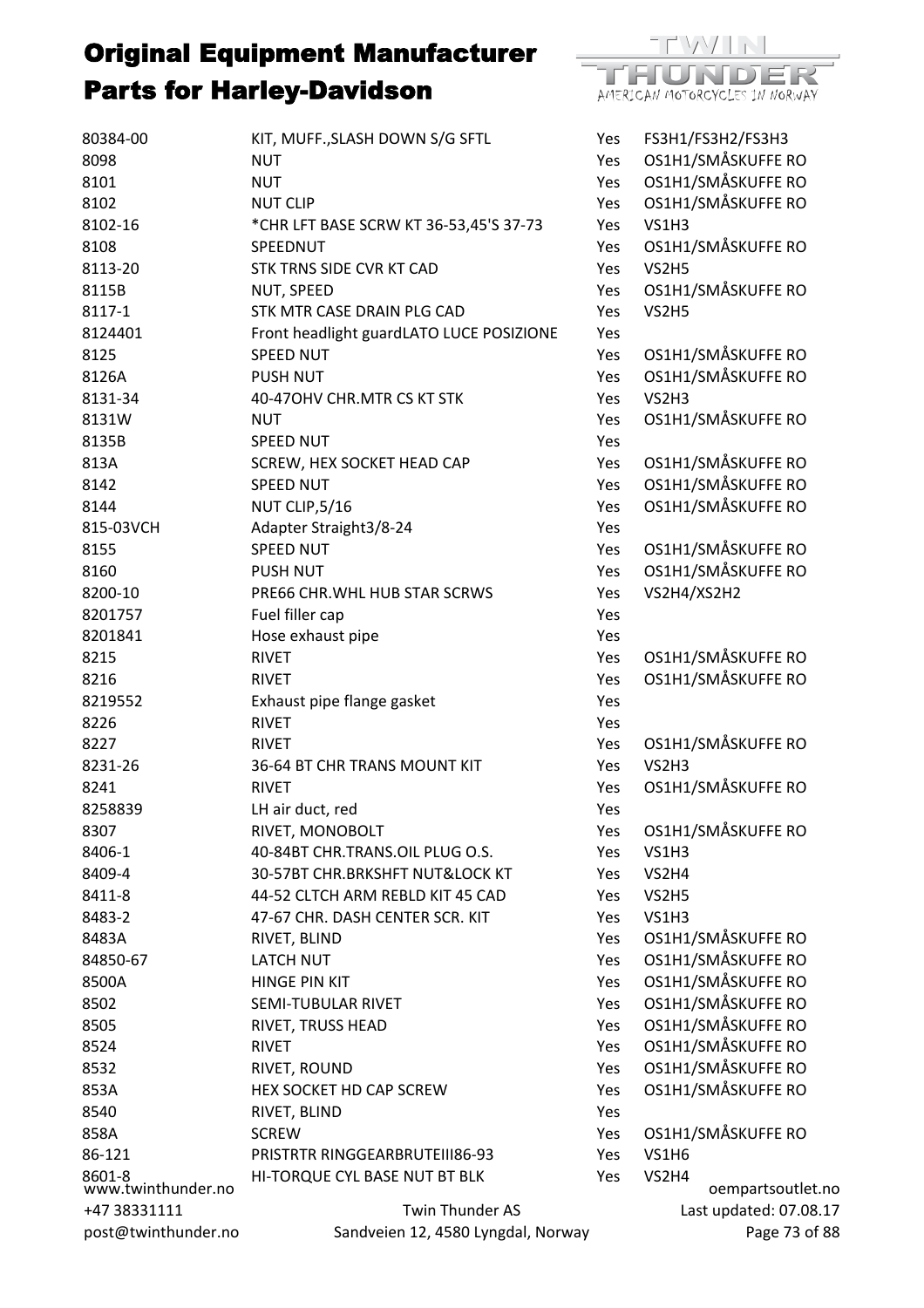

| 861A                           | HEX SOC HD CAP SCREW                    | Yes        | OS1H1/SMÅSKUFFE RO |
|--------------------------------|-----------------------------------------|------------|--------------------|
| 8627-9                         | INN./OTR PRI MT KIT                     | Yes        | VS2H5              |
| 864A                           | <b>SCREW, HEX SOCKET</b>                | Yes        | OS1H1/SMÅSKUFFE RO |
| 8672                           | RIVET, BLIND                            | Yes        | OS1H1/SMÅSKUFFE RO |
| 869                            | SCREW, HEX SOCKET HEAD BUTTON           | Yes        | OS1H1/SMÅSKUFFE RO |
| 8692                           | <b>BLIND RIVET</b>                      | Yes        | OS1H1/SMÅSKUFFE RO |
| 8702-2                         | OIL PUMP CHECK VALVE PLUG               | Yes        | <b>VS1H3</b>       |
| 8705-2                         | 66-69 TAPPET OIL SCREEN PLUG            | Yes        | <b>VS1H3</b>       |
| 87113-83                       | <b>BRAKE LINE TEE</b>                   | Yes        | OS1H1/SMÅSKUFFE RO |
| 8714-20                        | 48-84 PAN/SHV.BG BORE 12PT HDBLT KT CHR | Yes        |                    |
| 87141-83                       | <b>STEERING DAMPER</b>                  | Yes        | ES5H7              |
| 872A                           | SCREW, HEX SOC HEAD CAP                 | Yes        | OS1H1/SMÅSKUFFE RO |
| 8732-24                        | 54-65PAN CHR.VLV CVR.SCR.LONG           | Yes        |                    |
| 8734-24                        | 48-64PAN CHR.VLV CVR.SCR.SHRT           | Yes        | VS2H4              |
| 8741-19                        | 36-67BT OHV CAD O.PMP MT HEX KT         | Yes        | VS2H4              |
| 8742-14                        | 68-77BT CHR O.PMP MT HEX KIT            | Yes        |                    |
| 8743-14                        | 68-77BT CAD O.PMP MT HEX KIT            | Yes        | VS2H4              |
| 8762-17                        | 70-85 4SPD PRI.CVR.ALLEN SCRS           | Yes        |                    |
| 87713-83                       | SPACER, SIDECAR                         | Yes        | OS1H1/SMÅSKUFFE RO |
| 87714-83                       | OIL SEAL, SIDECAR                       | Yes        | OS1H1/SMÅSKUFFE RO |
| 87776-98                       | <b>BRAKE LINE, SIDECAR</b>              | Yes        |                    |
| 8786-5                         | 77-84XL SPKT CVR ALLEN SCR CHR KIT      | Yes        | VS2H5              |
| 8788-11                        | 77-84 XL PRI CVR ALLEN SCR KIT          | Yes        | VS1H3              |
| 8798-12                        | 67-69BT INN.PRI MT.KIT                  | Yes        | VS2H3              |
| 879A                           | SCREW, HEX SOC HEAD CAP                 | Yes        | OS1H1/SMÅSKUFFE RO |
| 8800-12                        | 65-69 CAD.PRI.CVR.SCRS. STK 4SP         | Yes        | VS1H3              |
| 8824-8                         | COIL MTG STUD KT 56-82BT                | Yes        | VS1H3              |
| 8831-10                        | DISC RTR ALLN SCRS 80-83FXWG            | Yes        | VS2H5              |
| 88490-88A                      | SIDECAR STEP KIT                        | Yes        | GS1H7/FS4H4        |
| 884A                           | SCREW, HEX SOC HD CAP                   | Yes        | OS1H1/SMÅSKUFFE RO |
| 8854-4                         | FR.AXLE NUT KIT 29-36 45 SOLO 37-52     | Yes        | <b>VS1H3</b>       |
| 8856A                          | STEEL BALL, S-R                         | Yes        | OS1H1/SMÅSKUFFE RO |
| 8860                           | <b>STEEL BALL</b>                       | Yes        | OS1H1/SMÅSKUFFE RO |
| 8872-1                         | <b>GLIDE FRK TUBE BLT 60-77</b>         | Yes        | VS2H5              |
| 8873-18                        | SDL-SEAT T MT KT 34-80FX-XL CAD         | Yes        | VS2H3              |
| 8877                           | <b>BALL BEARING</b>                     | Yes        | OS1H1/SMÅSKUFFE RO |
| 8878                           | <b>BALL BEARING</b>                     | Yes        | OS1H1/SMÅSKUFFE RO |
| 8879                           | <b>BALL</b>                             | Yes        | OS1H1/SMÅSKUFFE RO |
| 8881                           | RACE BEARING, OUTER                     | Yes        | OS1H1/SMÅSKUFFE RO |
| 8883                           | <b>BALL BEARING</b>                     | Yes        | OS1H1/SMÅSKUFFE RO |
| 8892-12                        | 67-70XLCH CHR.PRI.CVR.SCREW KIT         | Yes        | VS2H5              |
| 891                            | SCREW, HEX SOC HEAD CAP                 | <b>Yes</b> |                    |
| 8975                           | <b>BALL BEARING</b>                     | Yes        | OS1H1/SMÅSKUFFE RO |
| 9002-4                         | EVO CHR.CAP HD BLT.CVR.86-UP            | Yes        | <b>VS1H3</b>       |
| 9007                           | <b>BALL BEARING</b>                     | Yes        | OS1H1/SMÅSKUFFE RO |
| 9008                           | BEARING, FLYWHEEL SHAFT                 | Yes        | OS1H1/SMÅSKUFFE RO |
| 90180-93                       | <b>TAPE CLAMP</b>                       | Yes        | OS1H1/SMÅSKUFFE RO |
| 90230-00                       | SADDLEBAG GASKET                        | Yes        | ES5H7              |
|                                | <b>KIT-CARGO LAMP</b>                   | Yes        | ES5H6              |
| 90270-99<br>www.twinthunder.no |                                         |            | oempartsoutle      |
| +47 38331111                   | Twin Thunder AS                         |            | Last updated: 07.0 |
| post@twinthunder.no            | Sandveien 12, 4580 Lyngdal, Norway      |            | Page 74            |

artsoutlet.no ted: 07.08.17 Page 74 of 88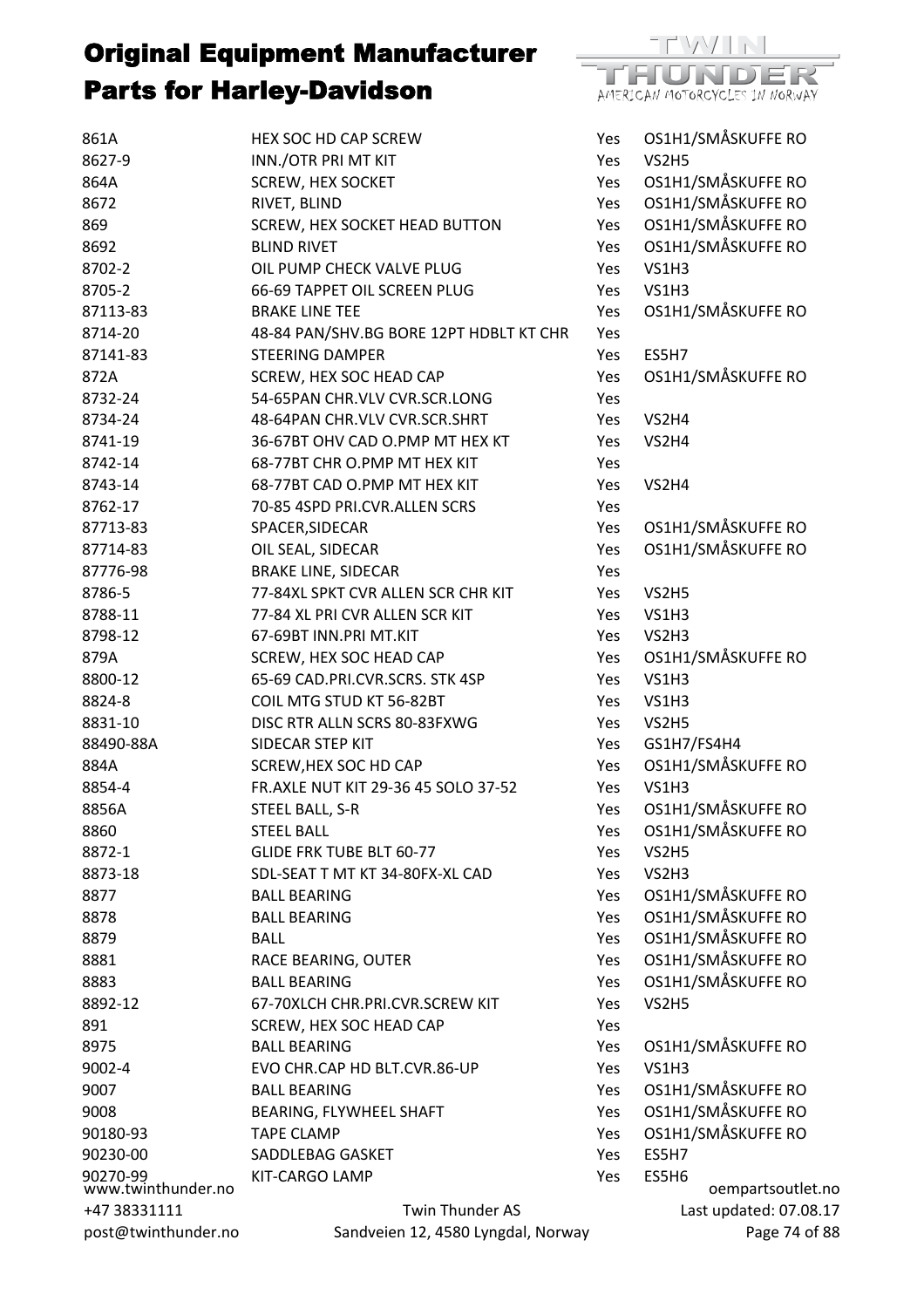

| 9029                | ROLLER BEARING                     | Yes        | OS1H1/SMÅSKUFFE RO                      |
|---------------------|------------------------------------|------------|-----------------------------------------|
| 90346-90            | SADDLEBAG SUPPORT ASSY             | Yes        | OS1H1/SMÅSKUFFE RO                      |
| 90357-89            | <b>HOLE PLUG</b>                   | Yes        | OS1H1/SMÅSKUFFE RO                      |
| 90359-89            | <b>WELLNUT RECEPTACLE</b>          | Yes        | OS1H1/SMÅSKUFFE RO                      |
| 90360-89            | WELLNUT STUD, FRXS-CON             | Yes        | OS1H1/SMÅSKUFFE RO                      |
| 90361-94A           | BUSHING, SADDLEBAG UPPER SUPPO     | Yes        | OS1H1/SMÅSKUFFE RO                      |
| 90365-94            | FENDER STUD, BAG MOUNT             | Yes        | OS1H1/SMÅSKUFFE RO                      |
| 90367-97            | <b>STUD, BAG HANGER</b>            | Yes        | OS1H1/SMÅSKUFFE RO                      |
| 90468-95            | PLUG, IGNITION LOCK HOUSING        | Yes        |                                         |
| 90471-90            | CONCHO, LH, FLSTC TEARDROP         | Yes        |                                         |
| 90493-83            | <b>HOLE PLUG</b>                   | Yes        | OS1H1/SMÅSKUFFE RO                      |
| 90504-82A           | DIRECTIONAL RELOCATION KIT         | Yes        | ES5H6/OS1H1                             |
| 90578-94            | <b>SCREW- BUTTON HEX HEAD</b>      | Yes        | OS1H1/SMÅSKUFFE RO                      |
| 90603-93A           | FACE PLATE, LEFT                   | Yes        | ES5H6                                   |
| 9062                | <b>NEEDLE BEARING</b>              | Yes        | OS1H1/SMÅSKUFFE RO                      |
| 90627-01XH          | COVER ASY, RH, S'BAG               | Yes        |                                         |
| 90658-84A           | LATCH SET, SCREW-TYPE              | Yes        |                                         |
| 90676-94            | <b>BUSHING ISOLATOR</b>            | Yes        | OS1H1/SMÅSKUFFE RO                      |
| 90677-94            | <b>ISOLATOR SADDLE BAG</b>         | Yes        | OS1H1/SMÅSKUFFE RO                      |
| 90678-94            | <b>WASHER SADDLEBAG ISOLATOR</b>   | Yes        | OS1H1/SMÅSKUFFE RO                      |
| 90713-080           | <b>Belts Man</b>                   | Yes        |                                         |
| 90713-085           | <b>Belts Man</b>                   | Yes        |                                         |
| 90713-090           | <b>Belts Man</b>                   | Yes        |                                         |
| 90713-095           | <b>Belts Man</b>                   | Yes        |                                         |
| 90714-080           | <b>Belts Man</b>                   | Yes        |                                         |
| 90714-085           | <b>Belts Man</b>                   | Yes        |                                         |
| 90714-090           | <b>Belts Man</b>                   | Yes        |                                         |
| 90714-095           | <b>Belts Man</b>                   | Yes        |                                         |
| 90718-080           | <b>Belts Man</b>                   | Yes        |                                         |
| 90718-085           | <b>Belts Man</b>                   | Yes        |                                         |
| 90718-090           | <b>Belts Man</b>                   | Yes        |                                         |
| 90730-95            | <b>BOM-KIT MTG CONVERT, S'BAG</b>  | Yes        | OS1H1/SMÅSKUFFE RO                      |
| 90732-070           | <b>Belts Woman</b>                 | Yes        |                                         |
| 90732-075           | <b>Belts Woman</b>                 | Yes        |                                         |
| 90733-080           | <b>Belts Man</b>                   | Yes        |                                         |
| 90733-085           | <b>Belts Man</b>                   | Yes        |                                         |
| 90733-090           | <b>Belts Man</b>                   | Yes        |                                         |
| 90734-080           | <b>Belts Man</b>                   | Yes        |                                         |
| 90734-085           | <b>Belts Man</b>                   | Yes        |                                         |
| 90734-090           | <b>Belts Man</b>                   | Yes        |                                         |
| 90743-88            | <b>BASE, FORM PAD</b>              | Yes        | ES5H6/C-GAVL/OS1H1                      |
| 90744-79            | SADDLEBAG HINGE REWORK             | Yes        | OS1H1/SMÅSKUFFE RO                      |
| 90745-79A           | SADDLEBAG BOTTOM HINGE REWORK      | Yes        | OS1H1/SMÅSKUFFE RO                      |
| 90746-79            | <b>BOM-KIT HINGE</b>               | Yes        | OS1H1/SMÅSKUFFE RO                      |
| 90747-79            | <b>HINGE</b>                       | Yes        | OS1H1/SMÅSKUFFE RO                      |
| 90756-79A           | S/BAG CVR, RH, NON-PRIMED, FLT     | Yes        | FS2H7                                   |
| 90758-79A           | TRIM PLATE, S'BAG                  | Yes        | OS1H1/SMÅSKUFFE RO                      |
| 90764-83            | SUPPORT CUSHION, SADDLEBAG         |            | OS1H1/SMÅSKUFFE RO                      |
| 9077                | ROLLER, CLUTCH                     | Yes<br>Yes |                                         |
| www.twinthunder.no  |                                    |            | OS1H1/SMÅSKUFFE RO<br>oempartsoutlet.no |
| +47 38331111        | Twin Thunder AS                    |            | Last updated: 07.08.17                  |
| post@twinthunder.no | Sandveien 12, 4580 Lyngdal, Norway |            | Page 75 of 88                           |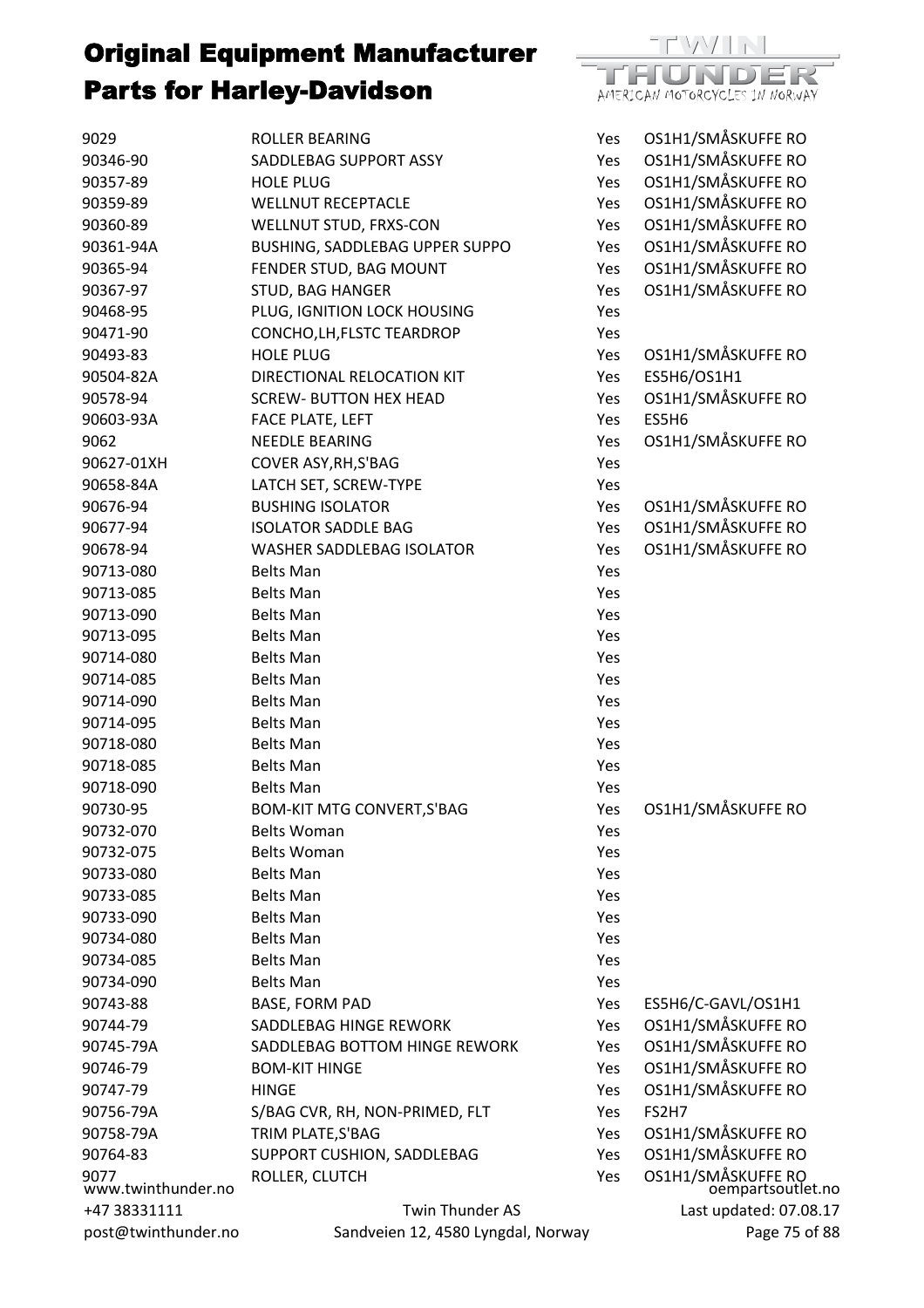

| 90770-79            | <b>SCREW, TAPPING</b>              | Yes | OS1H1/SMÅSKUFFE RO                  |
|---------------------|------------------------------------|-----|-------------------------------------|
| 90771-79            | RECEPTACLE, 2 WIRE                 | Yes | OS1H1/SMÅSKUFFE RO                  |
| 90779-94Y           | FEMALE HINGE, TYPE B               | Yes | OS1H1/SMÅSKUFFE RO                  |
| 90790-83            | <b>RETAINER</b>                    | Yes | OS1H1/SMÅSKUFFE RO                  |
| 90797-80            | SADDLEBAG MOUNTING PAD             | Yes | OS1H1/SMÅSKUFFE RO                  |
| 90819-01            | RELEASE/ATTACH MECHANISM, SADD     | Yes | OS1H1/SMÅSKUFFE RO                  |
| 90822-78            | TRIM COVER, SADDLEBAG              | Yes | ES5H6                               |
| 90823-01            | <b>BUSHING, SADDLEBAG MOUNT</b>    | Yes | OS1H1/SMÅSKUFFE RO                  |
| 9085                | <b>ROLLER BEARING</b>              | Yes | OS1H1/SMÅSKUFFE RO                  |
| 90869-85A           | MOUNTING PAD AND WASHER SET        | Yes | OS1H1/SMÅSKUFFE RO                  |
| 9088                | BEARING, W/SEAL                    | Yes | OS1H1/SMÅSKUFFE RO                  |
| 90908-58            | SPACER, S/BAG SUPPORT BRACKET      | Yes | OS1H1/SMÅSKUFFE RO                  |
| 90936-93            | CLAMP, GUARDRAIL, LH, INNER        | Yes |                                     |
| 90940-79            | <b>CLAMP</b>                       | Yes | OS1H1/SMÅSKUFFE RO                  |
| 90941-79            | <b>CLAMP</b>                       | Yes | OS1H1/SMÅSKUFFE RO                  |
| 90949-63A           | <b>BAG CLIP KIT</b>                | Yes | OS1H1/SMÅSKUFFE RO                  |
| 9095                | <b>ROLLER</b>                      | Yes | OS1H1/SMÅSKUFFE RO                  |
| 90961-70A           | LATCH                              | Yes | OS1H1/SMÅSKUFFE RO                  |
| 90964-63            | <b>BACKING PLATE, TOUR PAK</b>     | Yes | OS1H1/SMÅSKUFFE RO                  |
| 90966-67            | <b>RIVET</b>                       | Yes | OS1H1/SMÅSKUFFE RO                  |
| 90972-93            | <b>WEAR TAB</b>                    | Yes | OS1H1/SMÅSKUFFE RO                  |
| 90989-63            | <b>SADDLEBAG BRACE</b>             | Yes | ES5H6                               |
| 91005L/08.0/41.0    | 6"Badlands                         | Yes | RS3H1                               |
| 91018-91            | SLANT SADDLEBAG FENDER YOKE        | Yes | ES5H7                               |
| 91048-80            | LENS, RED                          | Yes | DS3H1/OS1H1                         |
| 9110                | SHIM, ROLLER BEARING               | Yes | OS1H1/SMÅSKUFFE RO                  |
| 91135L/07.5/40.5    | Mega conductor Hi-W                | Yes | IS4H1/SS2H5                         |
| 9114                | <b>NEEDLE BEARING</b>              | Yes | OS1H1/SMÅSKUFFE RO                  |
| 9115                | <b>NEEDLE BEARING</b>              | Yes | OS1H1/SMÅSKUFFE RO                  |
| 9116                | NEEDLE BEARING, WHEEL              | Yes | OS1H1/SMÅSKUFFE RO                  |
| 9120                | SHIM, ROLLER BEARING               | Yes | OS1H1/SMÅSKUFFE RO                  |
| 9121                | SHIM, ROLLER BEARING               | Yes | OS1H1/SMÅSKUFFE RO                  |
| 9122                | SHIM, ROLLER BEARING               | Yes | OS1H1/SMÅSKUFFE RO                  |
| 9123                | SHIM, ROLLER BEARING               | Yes | OS1H1/SMÅSKUFFE RO                  |
| 9124                | SHIM, ROLLER BEARING               | Yes | OS1H1/SMÅSKUFFE RO                  |
| 9125                | SHIM, ROLLER BEARING               | Yes | OS1H1/SMÅSKUFFE RO                  |
| 9126                | SHIM, ROLLER BEARING               | Yes | OS1H1/SMÅSKUFFE RO                  |
| 9127                | SHIM, ROLLER BEARING               | Yes | OS1H1/SMÅSKUFFE RO                  |
| 9128                | SHIM, ROLLER BEARING               | Yes | OS1H1/SMÅSKUFFE RO                  |
| 9129                | SHIM, ROLLER BEARING               | Yes | OS1H1/SMÅSKUFFE RO                  |
| 9130                | SHIM, ROLLER BEARING               | Yes | OS1H1/SMÅSKUFFE RO                  |
| 9131                | SHIM, ROLLER BEARING               | Yes | OS1H1/SMÅSKUFFE RO                  |
| 9132                | SHIM, ROLLER BEARING               | Yes | OS1H1/SMÅSKUFFE RO                  |
| 9133                | SHIM, ROLLER BEARING               | Yes | OS1H1/SMÅSKUFFE RO                  |
| 9134                | SHIM, ROLLER BEARING               | Yes | OS1H1/SMÅSKUFFE RO                  |
| 91385-00            | KIT, XL MOUNTING HARDWARE, DET     | Yes |                                     |
| 9139                | <b>BEARING, SPHERICAL</b>          | Yes | OS1H1/SMÅSKUFFE RO                  |
| 9140                | RACE BEARING, FXSP                 | Yes | OS1H1/SMÅSKUFFE RO                  |
| 9142                | SHIM, ROLLER BEARING, .100         | Yes |                                     |
| www.twinthunder.no  |                                    |     | OS1H1/SMÅSKUFFE RO<br>oempartsoutle |
| +47 38331111        | <b>Twin Thunder AS</b>             |     | Last updated: 07.0                  |
| post@twinthunder.no | Sandveien 12, 4580 Lyngdal, Norway |     | Page 76                             |

KUFFE R<mark>O</mark><br>partsoutlet.no lated: 07.08.17 Page 76 of 88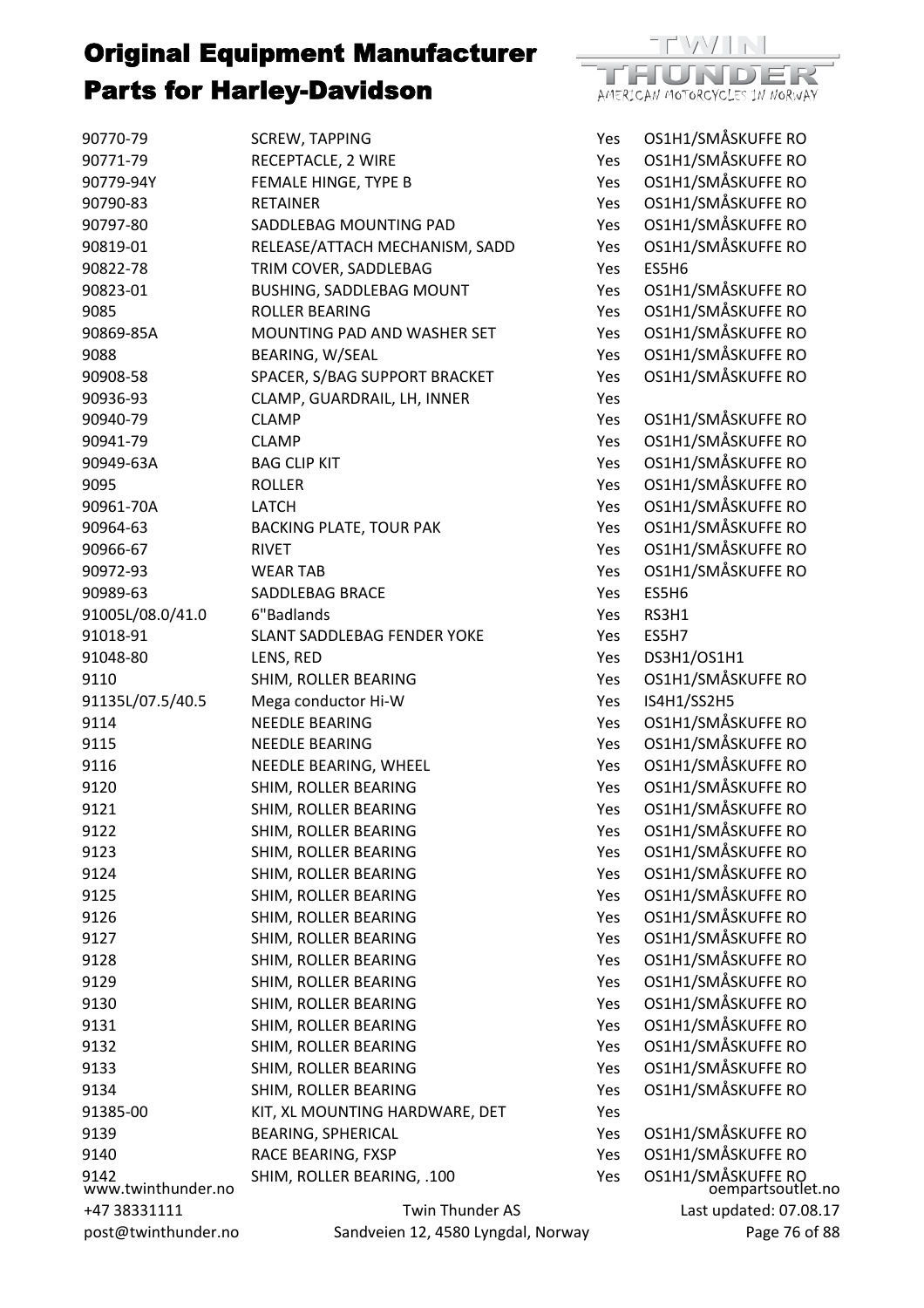| 9143                      | SHIM, ROLLER BEARING, .102                       | Yes | OS1H1/SMÅSKUFFE RO                      |
|---------------------------|--------------------------------------------------|-----|-----------------------------------------|
| 91432-96Y                 | INSTALLATION KIT, FUEL TANK VE                   | Yes | DS6H4                                   |
| 91437-99Y                 | KIT ECM MOD, RACE, X1/S3                         | Yes | DS6H5                                   |
| 91438-01Y                 | KIT, IGNITION MODULE, RACE                       | Yes | DS6H3                                   |
| 9144                      | SHIM, ROLLER BEARING, .104                       | Yes | OS1H1/SMÅSKUFFE RO                      |
| 9145                      | SHIM, ROLLER BEARING, .106                       | Yes | OS1H1/SMÅSKUFFE RO                      |
| 9146                      | SHIM, ROLLER BEARING, .108                       | Yes | OS1H1/SMÅSKUFFE RO                      |
| 9147                      | SHIM, ROLLER BEARING, .110                       | Yes | OS1H1/SMÅSKUFFE RO                      |
| 9148                      | SHIM, ROLLER BEARING, .112                       | Yes | OS1H1/SMÅSKUFFE RO                      |
| 91488-01BDJ               | BASE, LH/S'BAG/HDI                               | Yes | AS1H6                                   |
| 9149                      | SHIM, ROLLER BEARING, .114                       | Yes | OS1H1/SMÅSKUFFE RO                      |
| 9151                      | BEARING, CLOSED END                              | Yes | OS1H1/SMÅSKUFFE RO                      |
| 9155                      | SHIM, ROLLER BEARING                             | Yes | OS1H1/SMÅSKUFFE RO                      |
| 916                       | <b>SCREW</b>                                     | Yes | OS1H1/SMÅSKUFFE RO                      |
| 917                       | <b>SCREW, MACHINE PAN</b>                        | Yes | OS1H1/SMÅSKUFFE RO                      |
| 91734-85                  | CHROME ACORN NUT/STUD KIT                        | Yes | OS1H1/SMÅSKUFFE RO                      |
| 91739-87A                 | <b>CHROME BELT GUARD</b>                         | Yes |                                         |
| 9180                      | ROLLER, .0002 O.S                                | Yes | OS1H1/SMÅSKUFFE RO                      |
| 91860-88B                 | TURN SIGNAL KIT, SELF CANCELLI                   | Yes | FS2H5                                   |
| 91874-93T                 | MIRROR LT, CHROME BLK RELIEF EG                  | Yes | FS5H6                                   |
| 91877-97                  | CONCHO, FLSTS (1)                                | Yes |                                         |
| 91880-91T                 | STEM, MIRROR, LONG                               | Yes | <b>DS2H11</b>                           |
| 919                       | <b>SCREW, HEX SOCKET BUTTON</b>                  | Yes | OS1H1/SMÅSKUFFE RO                      |
| 91913-91                  | LEATHER ROSETTE W/TIE STRAP, B                   | Yes |                                         |
| 9194                      | <b>BEARING, SPHERICAL</b>                        | Yes | OS1H1/SMÅSKUFFE RO                      |
| 91940-98                  | MIRROR, SHORT STEM, LEFT, FLAM                   | Yes | <b>BUTIKK</b>                           |
| 9196                      | SPACER, INSERT                                   | Yes | OS1H1/SMÅSKUFFE RO                      |
| 920                       | SCREW, HEX SOCKET CAP                            | Yes | OS1H1/SMÅSKUFFE RO                      |
| 92041-74                  | <b>CUSHION, TACHOMETER</b>                       | Yes | OS1H1/SMÅSKUFFE RO                      |
| 92046-78                  | CABLE, INDICATOR LAMP                            | Yes | OS1H1/SMÅSKUFFE RO                      |
|                           | <b>CUSHION, INSTRUMENT</b>                       |     | OS1H1/SMÅSKUFFE RO                      |
| 92061-95<br>92065-74      | CABLE, TACHOMETER                                | Yes | ES3H9                                   |
|                           |                                                  | Yes |                                         |
| 92065-74T                 | <b>CABLE, TACHOMETER</b><br><b>INSERT FENDER</b> | Yes | ES3H9<br>OS1H1/SMÅSKUFFE RO             |
| 9207                      |                                                  | Yes |                                         |
| 92079-88                  | BRACKET, SPEEDOMETER/TACHOMETE                   | Yes |                                         |
| 92080-88                  | BRACKET, SPEEDOMETER/TACHOMETE                   | Yes | <b>DS3H11</b>                           |
| 921                       | <b>SCREW</b>                                     | Yes | OS1H1/SMÅSKUFFE RO                      |
| 9219                      | ROLLER, .0001 O.S.                               | Yes | OS1H1/SMÅSKUFFE RO                      |
| 9223A                     | ROLLER, .006                                     | Yes | OS1H1/SMÅSKUFFE RO                      |
| 9225A                     | ROLLER, .001 O.S                                 | Yes | OS1H1/SMÅSKUFFE RO                      |
| 925                       | <b>HEX HD BUTTON SCREW</b>                       | Yes | OS1H1/SMÅSKUFFE RO                      |
| 9268                      | <b>AXLE NUT SPACER</b>                           | Yes | OS1H1/SMÅSKUFFE RO                      |
| 928                       | BOLT, STARTER, FXDS, XLH 1200                    | Yes | OS1H1/SMÅSKUFFE RO                      |
| 930                       | <b>SCREW, MACHINE FILLISTER</b>                  | Yes | OS1H1/SMÅSKUFFE RO                      |
| 9307-17                   | PRI CVR.SCRWS 70-80 SHV                          | Yes | <b>BUTIKK</b>                           |
| 932                       | <b>SCREW, TRUSS HEAD</b>                         | Yes | OS1H1/SMÅSKUFFE RO                      |
| 93605                     | RECALL KIT, CODE 064, SHIFTER                    | Yes | HS2H1                                   |
| 93630                     | RECALL KIT, CODE 073, FXR FTCA                   | Yes | DS4H5                                   |
| 937<br>www.twinthunder.no | <b>HEX SOCKET CAP SCREW</b>                      | Yes | OS1H1/SMÅSKUFFE RO<br>Oempartsoutlet.no |
| +47 38331111              | Twin Thunder AS                                  |     | Last updated: 07.08.17                  |
| post@twinthunder.no       | Sandveien 12, 4580 Lyngdal, Norway               |     | Page 77 of 88                           |

 $\mathbb{R}^{\mathbb{N}}$ 

AMERICAN MOTORCYCLES IN NORWAY

ma

DER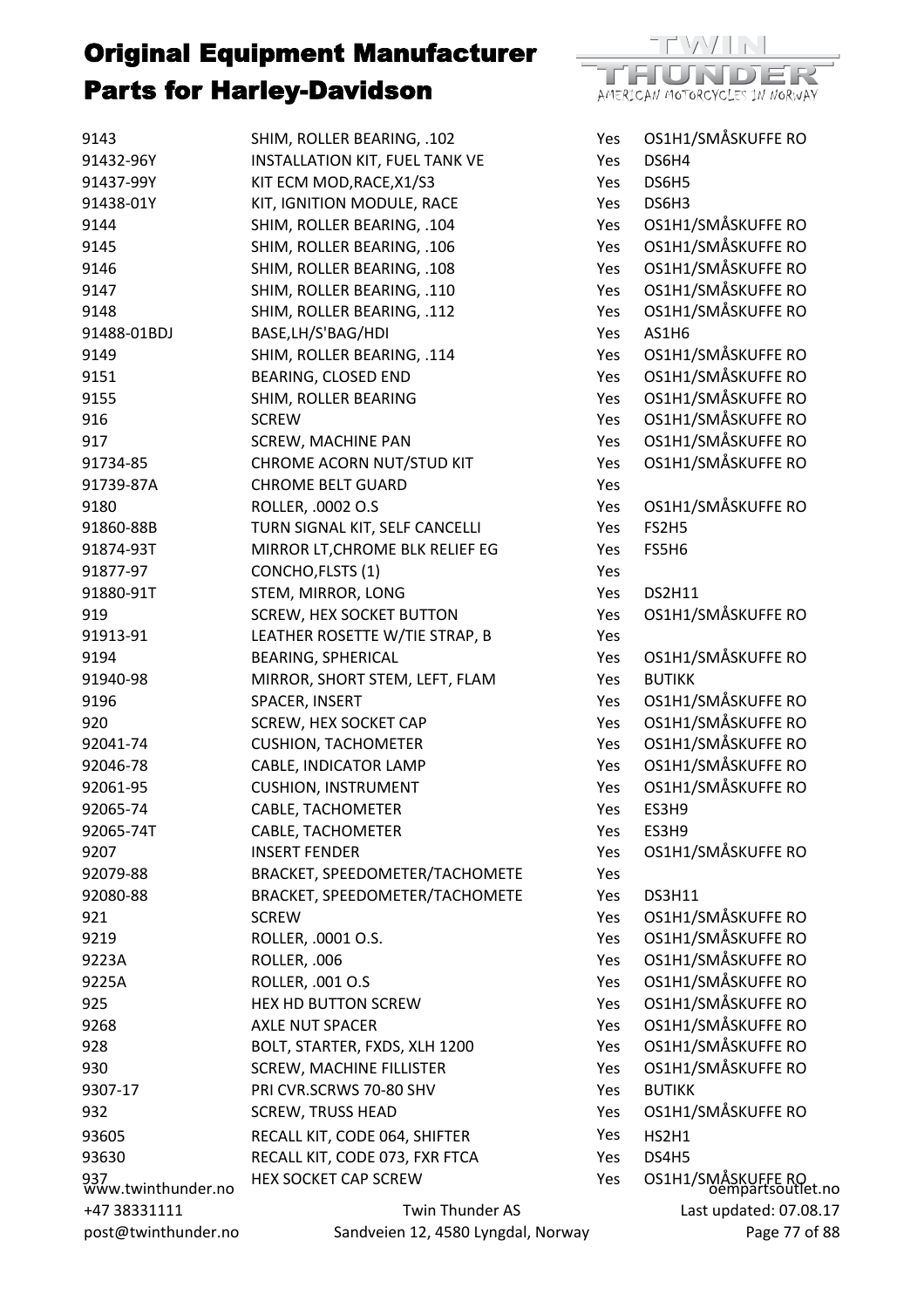

| 93797                           | RECALL KIT, CODE 088, SERVICE      | Yes        | HS2H3                              |
|---------------------------------|------------------------------------|------------|------------------------------------|
| 93822Y                          | RECALL KIT, CODE 0807, BUELL       | Yes        | DS6H1/DS6H8                        |
| 93837                           | <b>TOUR PAK GASKET</b>             | Yes        | <b>DS4H10</b>                      |
| 93879                           | RECALL KIT, CODE 095, TC88         | Yes        | DS4H10/DS4H4                       |
| 939                             | <b>SCREW, TAPPING</b>              | Yes        | OS1H1/SMÅSKUFFE RO                 |
| 93919Y                          | RECALL KIT, CODE 0811, NEG BAT     | Yes        | DS6H6                              |
| 93920Y                          | RECALL KIT, CODE 0812, RRBRKLN     | Yes        | DS5H2                              |
| 93956                           | RECALL KIT, CODE 101, TIP SNSR     | Yes        | <b>DS4H10</b>                      |
| 93998Y                          | RECALL KIT, CODE 0819, FUEL FI     | Yes        | DS5H2                              |
| 94001Y                          | RECALL 0820, SHOCK                 | Yes        | DS5H2                              |
| 94002Y                          | RECALL KIT, CODE 0821, MUFFLER     | Yes        |                                    |
| 94005-90T                       | ACORN NUT 1/4-28                   | Yes        |                                    |
| 94010-90T                       | <b>ACORN NUT 7/16-14</b>           | Yes        | OS1H1/SMÅSKUFFE RO                 |
| 94011-90T                       | <b>ACORN NUT 7/16-20</b>           | Yes        |                                    |
| 94011-90T                       | <b>ACORN NUT 7/16-20</b>           | Yes        |                                    |
| 94024-92T                       | <b>LOCK-NUT 10-24</b>              | Yes        |                                    |
| 94024-92T                       | <b>LOCK-NUT 10-24</b>              | Yes        |                                    |
| 94025-92T                       | <b>LOCK-NUT 10-32</b>              | Yes        |                                    |
| 94029-92T                       | LOCK-NUT 5/16-24                   | Yes        |                                    |
| 94029-92T                       | LOCK-NUT 5/16-24                   | Yes        |                                    |
| 94030-92T                       | <b>LOCK-NUT 3/8-16</b>             | Yes        |                                    |
| 94031-92T                       | <b>LOCK-NUT 3/8-24</b>             | Yes        |                                    |
| 94032-92T                       | LOCK-NUT 7/16-14                   | Yes        |                                    |
| 94032-92T                       | LOCK-NUT 7/16-14                   | Yes        |                                    |
| 94040-90T                       | <b>HEX NUT 1/4-28</b>              | Yes        |                                    |
| 94041-90T                       | <b>HEX NUT 1/4-20</b>              | Yes        | OS1H1/SMÅSKUFFE RO                 |
| 94042-90T                       | <b>HEX NUT 5/16-18</b>             | Yes        |                                    |
| 94044-90T                       | <b>HEX NUT 3/8-16</b>              | Yes        | OS1H1/SMÅSKUFFE RO                 |
| 94045-90T                       | <b>HEX NUT 3/8-24</b>              | Yes        | OS1H1/SMÅSKUFFE RO                 |
| 94065-90T                       | FLAT WASHER 1/4                    | Yes        |                                    |
| 94065-90T                       | FLAT WASHER 1/4                    | Yes        |                                    |
| 94066-90T                       | FLAT WASHER 5/16                   | Yes        |                                    |
| 94066-90T                       | FLAT WASHER 5/16                   | Yes        |                                    |
| 94067-90T                       | FLAT WASHER 3/8                    | Yes        |                                    |
| 94067-90T                       | FLAT WASHER 3/8                    | Yes        |                                    |
| 94080-90T                       | LOCKWASHER 1/4                     | Yes        |                                    |
| 94080-90T                       | LOCKWASHER 1/4                     | Yes        |                                    |
| 94081-90T                       | LOCKWASHER 5/16                    | Yes        |                                    |
| 94081-90T                       | LOCKWASHER 5/16                    | Yes        |                                    |
| 94082-90T                       | LOCKWASHER 3/8                     | Yes        | OS1H1/SMÅSKUFFE RO                 |
| 94098-92TS                      | TRAY, ASST, 1/4SKT                 | Yes        | HS3H <sub>2</sub>                  |
| 94108-95                        | <b>ASSORTMENT TRAY 12 POINT</b>    | Yes        | HS3H2                              |
| 94109-95                        | LICENSE PLATE MTG BUTNHEAD         | Yes        | <b>DS2H11</b>                      |
| 94111-95                        | ACORN NUT, WINDSHIELD              | Yes        | DS2H11/DS2H12/BUTI                 |
| 94116-93T                       | ACORN NUT, 10-32                   | <b>Yes</b> | DS2H11/BUTIKK                      |
| 94123-93T                       | <b>ACORN NUT, 7/16-14</b>          | Yes        | DS2H12/BUTIKK                      |
| 94124-93T                       | <b>ACORN NUT, 7/16-20</b>          | Yes        | DS2H11/DS2H12/BUTI                 |
| 94125-93T                       | <b>ACORN NUT, 1/2-13</b>           | Yes        | DS2H11/DS1H12/BUTI                 |
| 94126-93T<br>www.twinthunder.no | <b>ACORN NUT, 1/2-20</b>           | Yes        | DS2H10/BUTIKK<br>oempartsoutlet.no |
| +47 38331111                    | <b>Twin Thunder AS</b>             |            | Last updated: 07.08.17             |
| post@twinthunder.no             | Sandveien 12, 4580 Lyngdal, Norway |            | Page 78 of 88                      |
|                                 |                                    |            |                                    |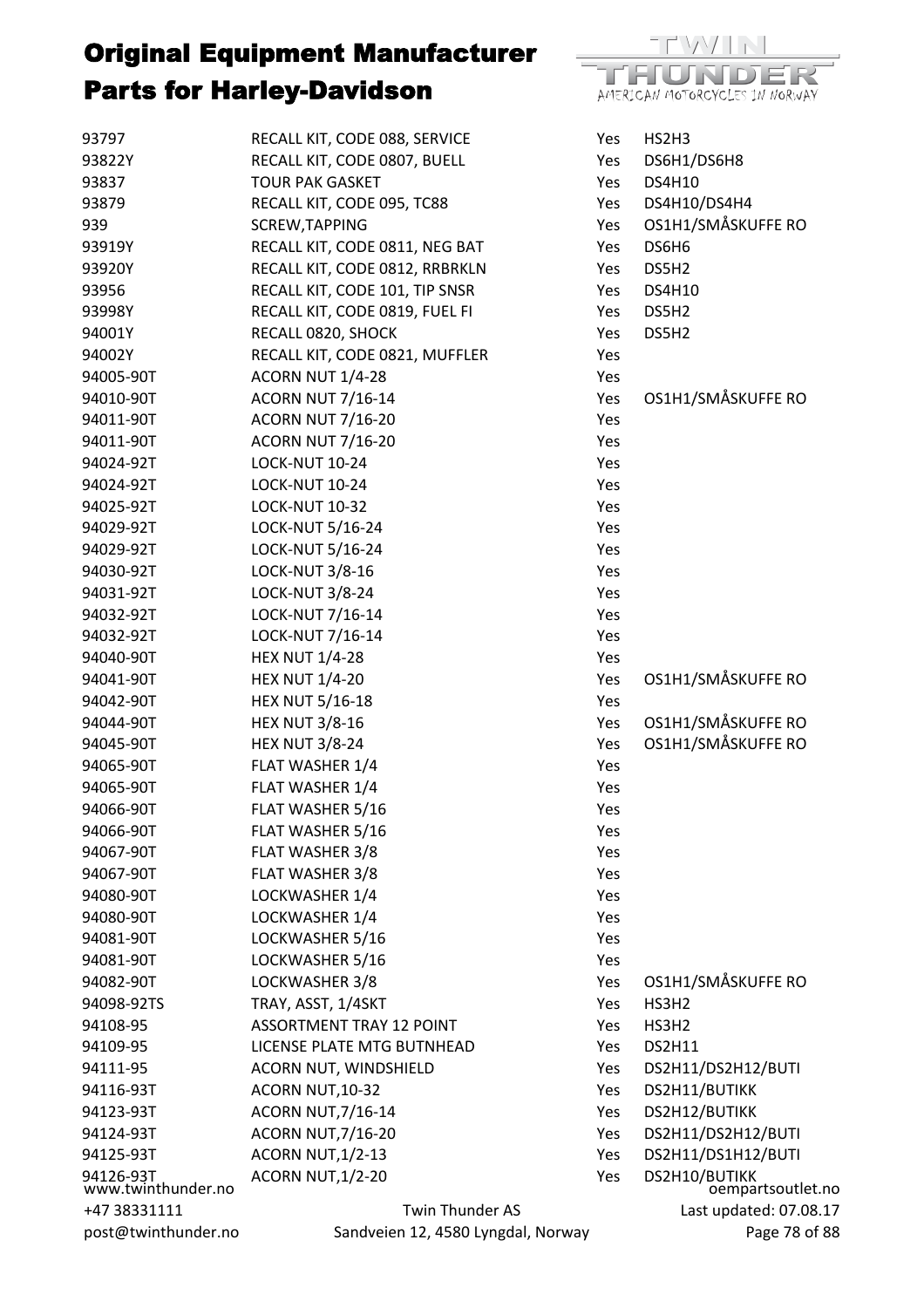| 94138-93T                       | TIMER HOLE PLUG KIT                | Yes | <b>BUTIKK</b>                           |
|---------------------------------|------------------------------------|-----|-----------------------------------------|
| 94139-01                        | <b>CHROME FOOTPEG HARDWARE</b>     | Yes |                                         |
| 94150-91T                       | SCREW HX 1/4-20X1/2                | Yes |                                         |
| 94151-91T                       | SCREW HX 1/4-20X5/8                | Yes |                                         |
| 94152-91T                       | SCREW HX 1/4-20X3/4                | Yes |                                         |
| 94153-91T                       | SCREW HX 1/4-20X7/8                | Yes |                                         |
| 94154-91T                       | <b>SCREW HX 1/4-20X1</b>           | Yes |                                         |
| 94154-91T                       | <b>SCREW HX 1/4-20X1</b>           | Yes |                                         |
| 94155-91T                       | SCREW HX 1/4-20X1 1/               | Yes |                                         |
| 94156-91T                       | SCREW HX 1/4-20X1 1/               | Yes |                                         |
| 94157-91T                       | SCREW HX 1/4-20X1 3/               | Yes |                                         |
| 94161-91T                       | SCREW HX 1/4-20X2 3/               | Yes |                                         |
| 94162-91T                       | <b>SCREW HX 1/4-20X3</b>           | Yes |                                         |
| 94172-91T                       | SCREW HX 1/4-28X3/4                | Yes |                                         |
| 94174-91T                       | <b>SCREW HX 1/4-28X1</b>           | Yes |                                         |
| 94175-91T                       | SCREW HX 1/4-28X1 1/               | Yes |                                         |
| 94176-91T                       | SCREW HX 1/4-28X1 1/               | Yes |                                         |
| 94180-91T                       | SCREW HX 1/4-28X2 1/               | Yes |                                         |
| 94182-91T                       | <b>SCREW HX 1/4-28X3</b>           | Yes |                                         |
| 94190-91T                       | SCREW HX 5/16-18X1/2               | Yes |                                         |
| 94190-91T                       | SCREW HX 5/16-18X1/2               | Yes |                                         |
| 94191-91T                       | SCREW HX 5/16-18X5/8               | Yes |                                         |
| 94192-91T                       | SCREW HX 5/16-18X3/4               | Yes |                                         |
| 94192-91T                       | SCREW HX 5/16-18X3/4               | Yes |                                         |
| 94193-91T                       | SCREW HX 5/16-18X7/8               | Yes |                                         |
| 94193-91T                       | SCREW HX 5/16-18X7/8               | Yes |                                         |
| 94194-91T                       | <b>SCREW HX 5/16-18X1</b>          | Yes |                                         |
| 94195-91T                       | SCREW HX 5/16-18 X 1 1/4 INCH      | Yes |                                         |
| 94196-91T                       | SCREW HX 5/16-18X1 1               | Yes |                                         |
| 94197-91T                       | SCREW HX 5/16-18X1 3               | Yes |                                         |
| 94198-91T                       | <b>SCREW HX 5/16-18X2</b>          | Yes |                                         |
| 94198-91T                       | <b>SCREW HX 5/16-18X2</b>          | Yes |                                         |
| 94199-91T                       | SCREW HX 5/16-18X2 1               | Yes |                                         |
| 942                             | SCREW, HEX SOC.                    | Yes | OS1H1/SMÅSKUFFE RO                      |
| 94200-91T                       | SCREW HX 5/16-18X2 1               | Yes |                                         |
| 94210-91T                       | SCREW HX 5/16-24X1/2               | Yes |                                         |
| 94211-91T                       | SCREW HX 5/16-24X5/8               | Yes |                                         |
| 94211-91T                       | SCREW HX 5/16-24X5/8               | Yes |                                         |
| 94212-91T                       | SCREW HX 5/16-24X3/4               | Yes |                                         |
| 94212-91T                       | SCREW HX 5/16-24X3/4               | Yes |                                         |
| 94215-91T                       | SCREW HX 5/16-24X1 1               | Yes |                                         |
| 94215-91T                       | SCREW HX 5/16-24X1 1               | Yes |                                         |
| 94216-91T                       | SCREW HX 5/16-24X1 1               | Yes |                                         |
| 94220-91T                       | SCREW HX 5/16-24X2 1               | Yes |                                         |
| 94221-91T                       | SCREW HX 5/16-24X2 3               | Yes |                                         |
| 94222-91T                       | <b>SCREW HX 5/16-24X3</b>          | Yes |                                         |
| 94232-91T                       | SCREW HX 3/8-16X3/4                | Yes | OS1H1/SMÅSKUFFE RO                      |
| 94233-91T                       | <b>SCREW HX 3/8-16X7/8</b>         | Yes |                                         |
| 94234-91T<br>www.twinthunder.no | <b>SCREW HX 3/8-16X1</b>           | Yes | OS1H1/SMÅSKUFFE RO<br>oempartsoutlet.no |
| +47 38331111                    | Twin Thunder AS                    |     | Last updated: 07.08.17                  |
| post@twinthunder.no             | Sandveien 12, 4580 Lyngdal, Norway |     | Page 79 of 88                           |
|                                 |                                    |     |                                         |

 $\vee$   $\uparrow$   $\uparrow$   $\uparrow$ DER T AMERICAN MOTORCYCLES IN NORWAY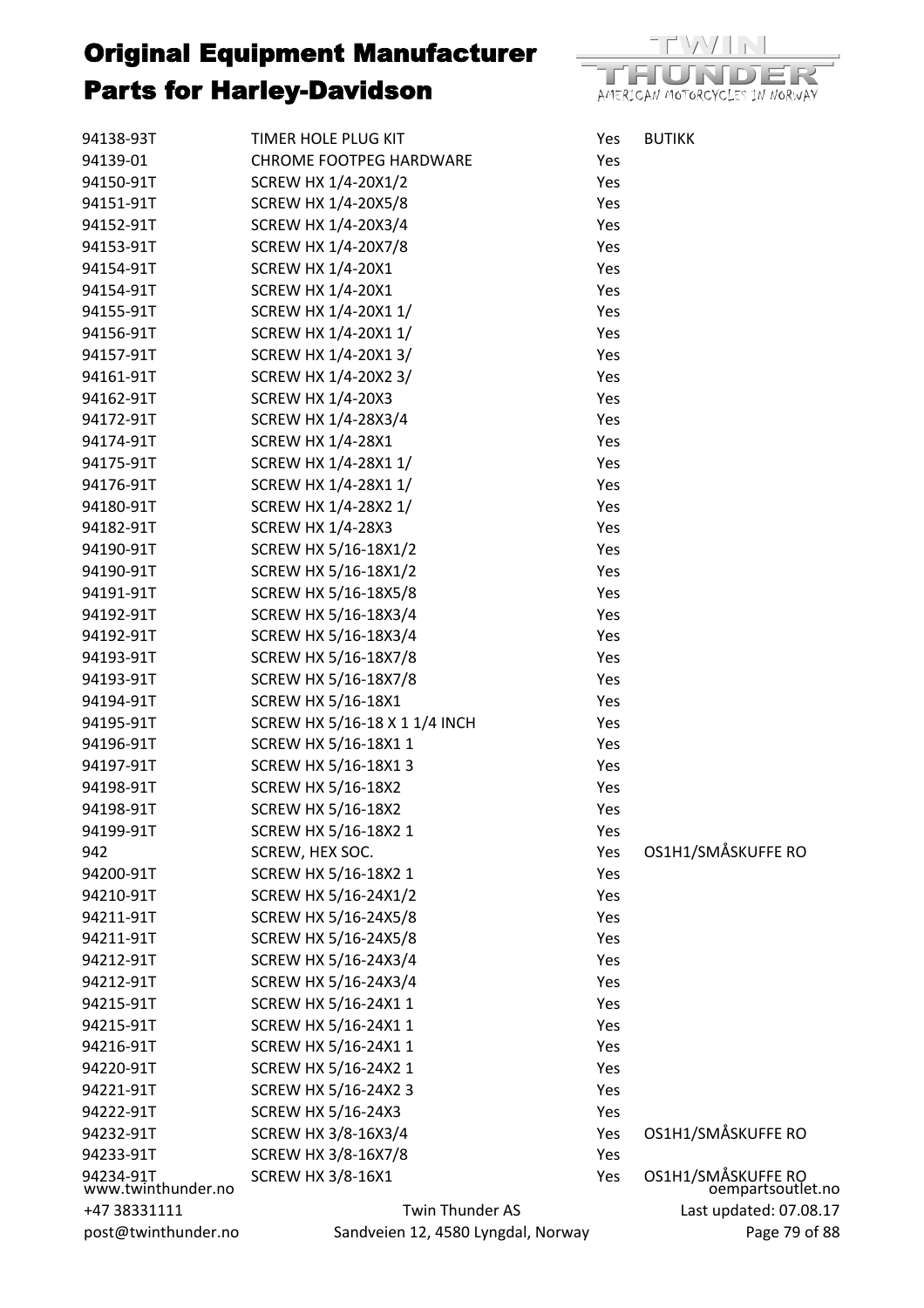94235-91T SCREW HX 3/8-16X1 1/ Yes

| 94235-91T                        | SCREW HX 3/8-16X1 1/                  | Yes |                        |
|----------------------------------|---------------------------------------|-----|------------------------|
| 94236-91T                        | SCREW HX 3/8-16X1 1/                  | Yes |                        |
| 94237-91T                        | SCREW HX 3/8-16X1 3/                  | Yes |                        |
| 94238-91T                        | <b>SCREW HX 3/8-16X2</b>              | Yes | OS1H1/SMÅSKUFFE RO     |
| 94241-91T                        | SCREW HX 3/8-16X2 3/                  | Yes |                        |
| 94252-91T                        | SCREW HX 3/8-24X3/4                   | Yes |                        |
| 94255-91T                        | SCREW HX 3/8-24X1 1/                  | Yes | OS1H1/SMÅSKUFFE RO     |
| 94256-91T                        | SCREW HX 3/8-24X1 1/                  | Yes |                        |
| 94257-91T                        | SCREW HX 3/8-24X1 3/                  | Yes |                        |
| 94258-91T                        | <b>SCREW HX 3/8-24X2</b>              | Yes | OS1H1/SMÅSKUFFE RO     |
| 94262-91T                        | <b>SCREW HX 3/8-24X3</b>              | Yes |                        |
| 94288-93TS                       | EVO. ROCKER BOX KIT, SMOOTH           | Yes | <b>BUTIKK</b>          |
| 94302-95                         | <b>SCREW CHROME 1/4-20 X 3/4 12PT</b> | Yes | OS1H1/SMÅSKUFFE RO     |
| 94310-91TS                       | <b>SKT HD 1/4X1/2</b>                 | Yes |                        |
| 94310-91TS                       | <b>SKT HD 1/4X1/2</b>                 | Yes |                        |
| 94311-91T                        | <b>SCR SKTHD1/4-20X5/8</b>            | Yes |                        |
| 94311-91TS                       | <b>SKT HD 1/4X5/8</b>                 | Yes |                        |
| 94311-91TS                       | <b>SKT HD 1/4X5/8</b>                 | Yes |                        |
| 94312-91T                        | <b>SCR SKTHD1/4-20X3/4</b>            | Yes |                        |
| 94312-91TS                       | <b>SKT HD 1/4X3/4</b>                 | Yes |                        |
| 94312-91TS                       | <b>SKT HD 1/4X3/4</b>                 | Yes |                        |
| 94313-91T                        | <b>SCR SKTHD1/4-20X7/8</b>            | Yes |                        |
| 94314-91T                        | SCR SKTHD1/4-20X1                     | Yes |                        |
| 94315-91T                        | SCR SKTHD1/4-20X11/4                  | Yes |                        |
| 94315-91TS                       | SKT HD 1/4X1-1/4                      | Yes |                        |
| 94316-91T                        | <b>SCR SKTHD1/4-20X112</b>            | Yes |                        |
| 94316-91T                        | <b>SCR SKTHD1/4-20X112</b>            | Yes |                        |
| 94317-91T                        | <b>SCR SKTHD1/4-20X134</b>            | Yes |                        |
| 94317-91TS                       | SKT HD 1/4X1-3/4                      | Yes |                        |
| 94318-91T                        | SCR SKTHD1/4-20X2                     | Yes |                        |
| 94318-91TS                       | <b>SKT HD 1/4X2</b>                   | Yes |                        |
| 94319-91T                        | <b>SCR SKTHD1/4-20X214</b>            | Yes |                        |
| 94319-91TS                       | SKT HD 1/4X2-1/4                      | Yes |                        |
| 94320-91T                        | <b>SCR SKTHD1/4-20X212</b>            | Yes |                        |
| 94320-91TS                       | SKT HD 1/4X2 1/2                      | Yes |                        |
| 94321-91T                        | <b>SCR SKTHD1/4-20X234</b>            | Yes |                        |
| 94321-91TS                       | SKT HD 1/4X2-3/4                      | Yes |                        |
| 94322-92T                        | SCREW, SKT HD 1/4-28                  | Yes |                        |
| 94322-92TS                       | <b>SKT HD 1/4X1/2</b>                 | Yes |                        |
| 94323-92T                        | SCREW, SKT HD 1/4-28                  | Yes |                        |
| 94323-92TS                       | <b>SKT HD 1/4X5/8</b>                 | Yes |                        |
| 94323-92TS                       | <b>SKT HD 1/4X5/8</b>                 | Yes |                        |
| 94324-92TS                       | <b>SKT HD 1/4X3/4</b>                 | Yes |                        |
| 94325-92T                        | SCREW, SKT HD 1/4-28                  | Yes |                        |
| 94326-92T                        | SCREW, SKT HD 1/4-28                  | Yes |                        |
| 94326-92TS                       | <b>SKT HD 1/4X1</b>                   | Yes |                        |
| 94327-92T                        | SCREW, SKT HD 1/4-28                  | Yes |                        |
| 94327-92TS<br>www.twinthunder.no | SKT HD 1/4X11/4                       | Yes | oempartsoutlet.no      |
| +47 38331111                     | <b>Twin Thunder AS</b>                |     | Last updated: 07.08.17 |
| post@twinthunder.no              | Sandveien 12, 4580 Lyngdal, Norway    |     | Page 80 of 88          |

mar Ξ AMERICAN MOTORCYCLES IN NORWAY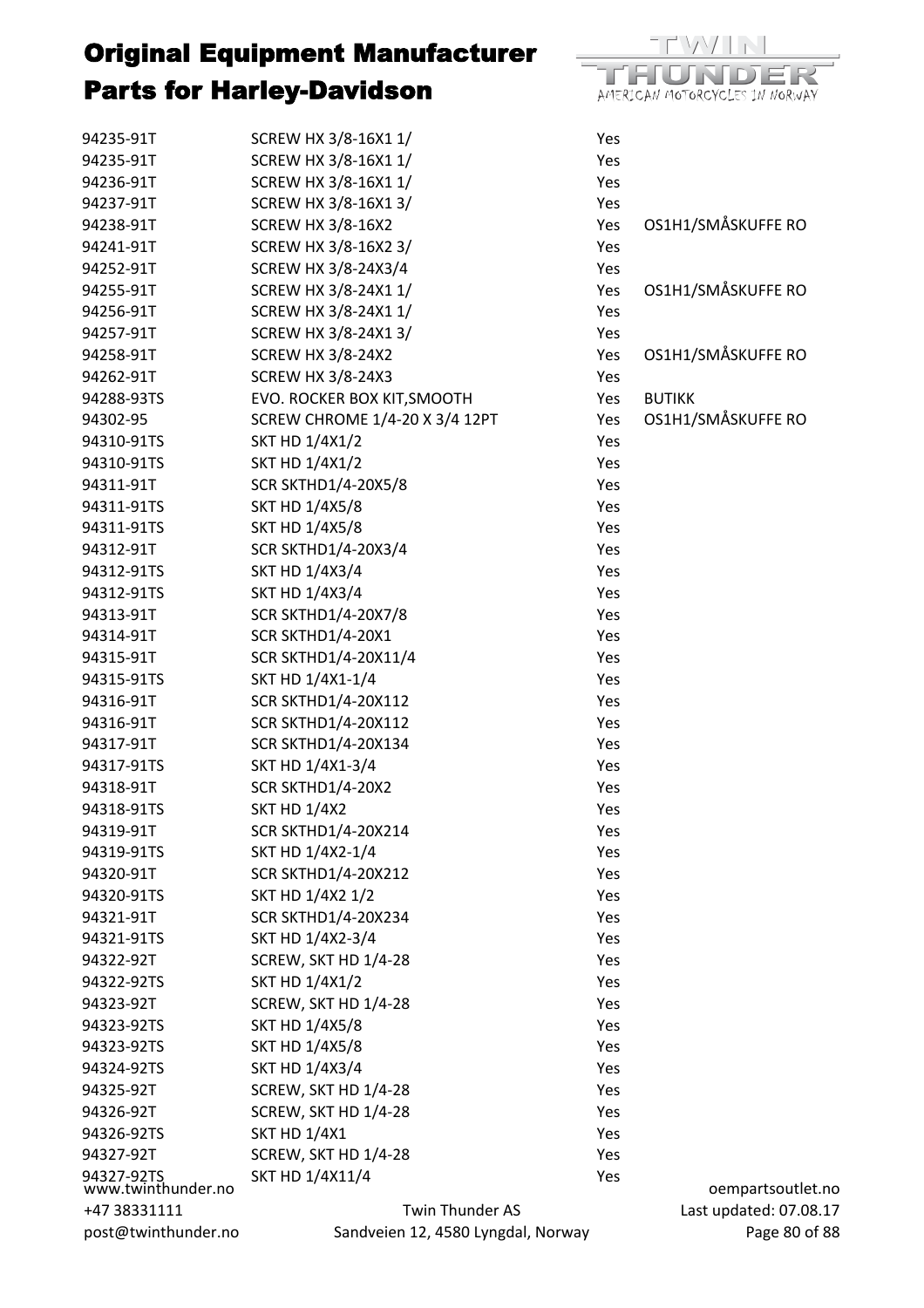

| 94328-92T                        | SCREW, SKT HD 1/4-28               | Yes |
|----------------------------------|------------------------------------|-----|
| 94328-92TS                       | SKT HD 1/4X11/2                    | Yes |
| 94329-92T                        | SCREW, SKT HD 1/4-28               | Yes |
| 94330-92TS                       | <b>SKT HD 1/4X2</b>                | Yes |
| 94330-92TS                       | <b>SKT HD 1/4X2</b>                | Yes |
| 94331-91T                        | <b>SCR SKTHD5/16-18X5/8</b>        | Yes |
| 94331-91T                        | <b>SCR SKTHD5/16-18X5/8</b>        | Yes |
| 94332-91T                        | SCR SKTHD5/16-18X3/4               | Yes |
| 94332-91T                        | SCR SKTHD5/16-18X3/4               | Yes |
| 94333-91TS                       | SKT HD 5/16X7/8                    | Yes |
| 94335-91TS                       | SKT HD 5/16X1-1/4                  | Yes |
| 94335-91TS                       | SKT HD 5/16X1-1/4                  | Yes |
| 94337-91T                        | SCR SKTHD5/16-18X134               | Yes |
| 94337-91TS                       | SKT HD 5/16X1-3/4                  | Yes |
| 94338-91T                        | <b>SCR SKTHD5/16-18X2</b>          | Yes |
| 94338-91T                        | <b>SCR SKTHD5/16-18X2</b>          | Yes |
| 94339-91T                        | <b>SCR SKTHD5/16-18X214</b>        | Yes |
| 94339-91TS                       | SKT HD 5/16X2-1/4                  | Yes |
| 94340-91T                        | <b>SCR SKTHD5/16-18X212</b>        | Yes |
| 94340-91TS                       | SKT HD 5/16X2-1/2                  | Yes |
| 94341-91T                        | SCR SKTHD5/16-18X234               | Yes |
| 94341-91TS                       | SKT HD 5/16X23/4                   | Yes |
| 94342-92T                        | SCREW, SKT HD 1/4-28               | Yes |
| 94342-92T                        | SCREW, SKT HD 1/4-28               | Yes |
| 94345-92T                        | SCREW SKT HD 5/16-24               | Yes |
| 94345-92TS                       | SKT HD 5/16X5/8                    | Yes |
| 94346-92T                        | SCREW SKT HD 5/16-24               | Yes |
| 94346-92TS                       | SKT HD 5/16X3/4                    | Yes |
| 94347-92T                        | SCREW SKT HD 5/16-24               | Yes |
| 94347-92T                        | SCREW SKT HD 5/16-24               | Yes |
| 94348-92T                        | SCREW SKT HD 5/16-24               | Yes |
| 94348-92T                        | SCREW SKT HD 5/16-24               | Yes |
| 94348-92TS                       | <b>SKT HD 5/16X1</b>               | Yes |
| 94349-92T                        | SCREW SKT HD 5/16-24               | Yes |
| 94349-92TS                       | SKT HD 5/16X11/4                   | Yes |
| 94350-92T                        | SCREW SKT HD 5/16-24               | Yes |
| 94350-92TS                       | SKT HD 5/16X11/2                   | Yes |
| 94351-92T                        | SCREW SKT HD 5/16-24               | Yes |
| 94351-92TS                       | SKT HD 5/16X13/4                   | Yes |
| 94352-91T                        | <b>SCR SKTHD3/8-16X3/4</b>         | Yes |
| 94352-91TS                       | <b>SKT HD 3/8X3/4</b>              | Yes |
| 94353-91T                        | SKT HD 3/8-16X7/8                  | Yes |
| 94354-91T                        | SCR SKTHD3/8-16X1                  | Yes |
| 94354-91TS                       | <b>SKT HD 3/8X1</b>                | Yes |
| 94355-91T                        | <b>SCR SKTHD3/8-16X114</b>         | Yes |
| 94355-91T                        | <b>SCR SKTHD3/8-16X114</b>         | Yes |
| 94355-91TS                       | SKT HD 3/8X11/4                    | Yes |
| 94356-91T                        | <b>SCR SKTHD3/8-16X112</b>         | Yes |
| 94356-91TS<br>www.twinthunder.no | SKT HD 3/8X11/2                    | Yes |
| +47 38331111                     | Twin Thunder AS                    |     |
| post@twinthunder.no              | Sandveien 12, 4580 Lyngdal, Norway |     |

oempartsoutlet.no Last updated: 07.08.17 Page 81 of 88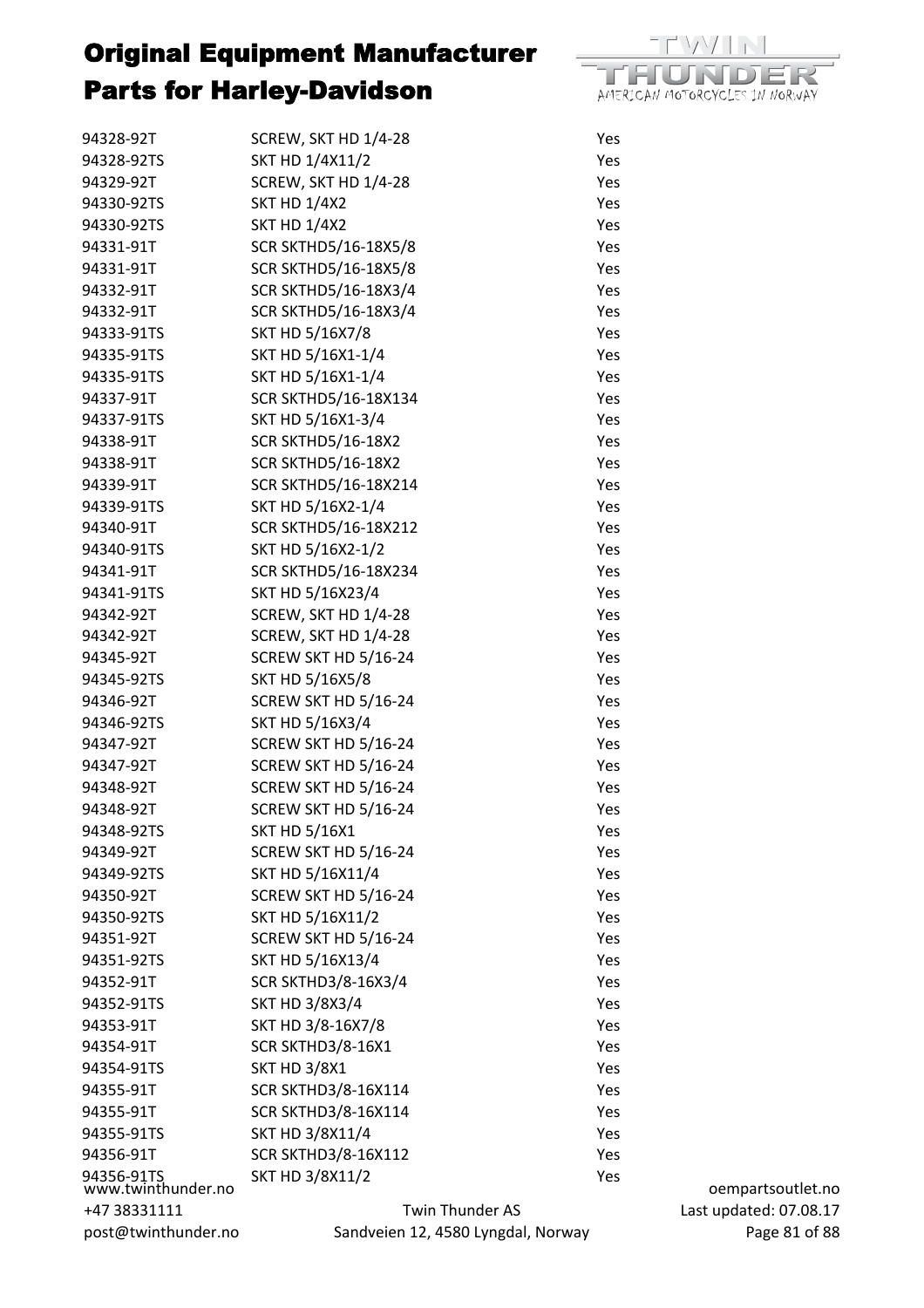

| 94357-91TS                      | SKT HD 3/8X13/4                    | Yes |                        |
|---------------------------------|------------------------------------|-----|------------------------|
| 94358-91T                       | SCR SKTHD3/8-16X2                  | Yes |                        |
| 94359-91T                       | <b>SCR SKTHD3/8-16X214</b>         | Yes |                        |
| 94359-91TS                      | SKT HD 3/8X21/4                    | Yes |                        |
| 94360-91T                       | <b>SCR SKTHD3/8-16X212</b>         | Yes |                        |
| 94360-91TS                      | <b>SKT HD 3/8X21/2</b>             | Yes |                        |
| 94361-91TS                      | SKT HD 3/8X23/4                    | Yes |                        |
| 94362-91T                       | <b>SCR SKTHD3/8-16X3</b>           | Yes |                        |
| 94362-91TS                      | <b>SKT HD 3/8X3</b>                | Yes |                        |
| 94363-92T                       | SCREW SKT HD 5/16-24               | Yes |                        |
| 94363-92TS                      | <b>SKT HD 5/16X2</b>               | Yes |                        |
| 94364-92T                       | SCREW SKT HD 5/16-24               | Yes |                        |
| 94364-92TS                      | SKT HD 5/16X21/4                   | Yes |                        |
| 94365-92T                       | SCREW SKT HD 5/16-24               | Yes |                        |
| 94365-92TS                      | SKT HD 5/16X21/2                   | Yes |                        |
| 94367-92T                       | SCREW SKT HD 3/8-24X               | Yes |                        |
| 94368-92T                       | SCREW SKT HD 3/8-24X               | Yes |                        |
| 94369-92T                       | SCREW SKT HD 3/8-24X               | Yes |                        |
| 94369-92TS                      | <b>SKT HD 3/8X1</b>                | Yes |                        |
| 94371-92T                       | SCREW SKT HD 3/8-24X               | Yes |                        |
|                                 |                                    | Yes |                        |
| 94371-92TS                      | SKT HD 3/8X11/2                    |     |                        |
| 94372-92T                       | SCREW SKT HD 3/8-24X               | Yes |                        |
| 94373-92T                       | SCREW SKT HD 3/8-24X               | Yes |                        |
| 94373-92TS                      | <b>SKT HD 3/8X2</b>                | Yes |                        |
| 94375-92T                       | SCREW SKT HD 3/8-24X               | Yes |                        |
| 94379-92T                       | <b>SCREW, BUTTON HEAD</b>          | Yes |                        |
| 94379-92T                       | <b>SCREW, BUTTON HEAD</b>          | Yes |                        |
| 94380-92T                       | <b>SCREW, BUTTON HEAD</b>          | Yes |                        |
| 94380-92T                       | <b>SCREW, BUTTON HEAD</b>          | Yes |                        |
| 94381-92T                       | <b>SCREW, BUTTON HEAD</b>          | Yes |                        |
| 94381-92T                       | <b>SCREW, BUTTON HEAD</b>          | Yes |                        |
| 94382-92T                       | <b>SCREW, BUTTON HEAD</b>          | Yes |                        |
| 94382-92T                       | <b>SCREW, BUTTON HEAD</b>          | Yes |                        |
| 94383-92T                       | <b>SCREW, BUTTON HEAD</b>          | Yes |                        |
| 94383-92T                       | <b>SCREW, BUTTON HEAD</b>          | Yes |                        |
| 94384-92T                       | <b>SCREW, BUTTON HEAD</b>          | Yes |                        |
| 94384-92T                       | <b>SCREW, BUTTON HEAD</b>          | Yes |                        |
| 94387-92T                       | <b>SCREW, BUTTON HEAD</b>          | Yes |                        |
| 94388-92T                       | <b>SCREW, BUTTON HEAD</b>          | Yes |                        |
| 94389-92T                       | <b>SCREW, BUTTON HEAD</b>          | Yes | OS1H1/SMÅSKUFFE RO     |
| 94391-92T                       | <b>SCREW, BUTTON HEAD</b>          | Yes |                        |
| 94391-92T                       | <b>SCREW, BUTTON HEAD</b>          | Yes |                        |
| 94392-92T                       | <b>SCREW, BUTTON HEAD</b>          | Yes | OS1H1/SMÅSKUFFE RO     |
| 94392-92T                       | <b>SCREW, BUTTON HEAD</b>          | Yes |                        |
| 94393-92T                       | <b>SCREW, BUTTON HEAD</b>          | Yes |                        |
| 94393-92T                       | <b>SCREW, BUTTON HEAD</b>          | Yes |                        |
| 94394-92T                       | <b>SCREW, BUTTON HEAD</b>          | Yes | OS1H1/SMÅSKUFFE RO     |
| 94395-92T                       | <b>SCREW, BUTTON HEAD</b>          | Yes |                        |
| 94395-92T<br>www.twinthunder.no | <b>SCREW, BUTTON HEAD</b>          | Yes | oempartsoutlet.no      |
| +47 38331111                    | Twin Thunder AS                    |     | Last updated: 07.08.17 |
| post@twinthunder.no             | Sandveien 12, 4580 Lyngdal, Norway |     | Page 82 of 88          |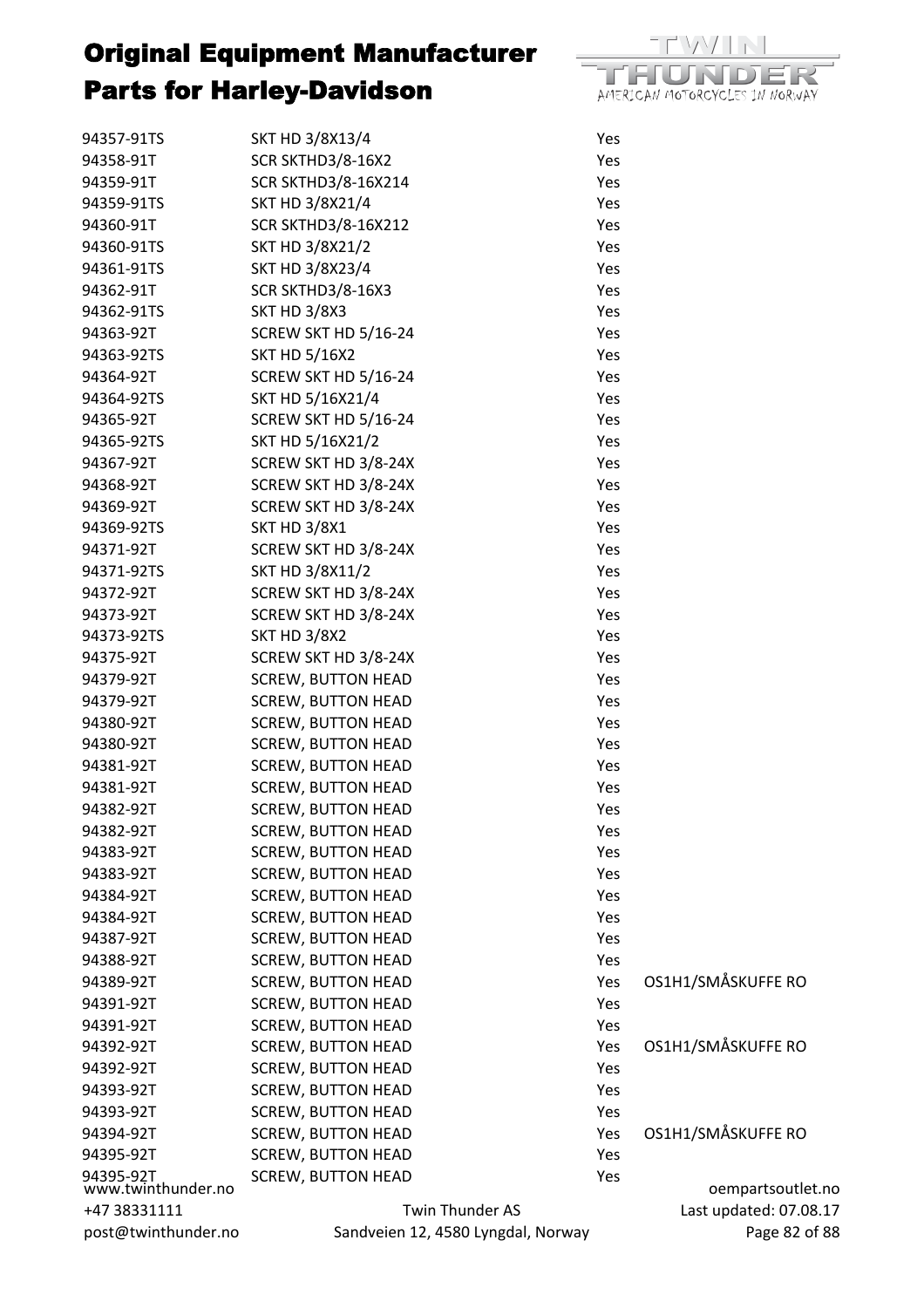

| post@twinthunder.no              | Sandveien 12, 4580 Lyngdal, Norway                         |            | Page 83 of 88                       |
|----------------------------------|------------------------------------------------------------|------------|-------------------------------------|
| +47 38331111                     | Twin Thunder AS                                            |            | Last updated: 07.08.17              |
| 98012-01VR<br>www.twinthunder.no | HLMT-6 SNAP VISOR COVER, SLVR                              | Yes        | oempartsoutlet.no                   |
| 97808-03V                        | SIGN-RIVETED B&S TIN SIGN                                  | Yes        |                                     |
| 97804-97V                        | <b>WLT-INT FLIP FOLD</b>                                   | Yes        |                                     |
| 97782-01Z                        | <b>BKL-USA TWIN CAM, PEWTER</b>                            | Yes        |                                     |
| 97632-02V                        | <b>GIFT-WIND TIRE GAUGE</b>                                | Yes        |                                     |
| 97544-00V                        | BNK-1949 MERCURY ST. ROD                                   | Yes        |                                     |
| 97539-00Z                        | <b>COL-ACRYLIC PITCHER</b>                                 | Yes        |                                     |
| 96210-80                         | <b>WASHER</b>                                              | Yes        | OS1H1/SMÅSKUFFE RO                  |
| 9602-8                           | O.TNK MT KT CHR 36-64BT                                    | Yes        | VS2H4                               |
| 96014-98YYP                      | TOUCH-UP PAINT, NUCLEAR BLUE,                              | Yes        | DS6H4                               |
| 96014-98YYL                      | TOUCH-UP PAINT, MOLTEN ORANGE                              | Yes.       | DS6H4                               |
| 96014-97YYD                      | TOUCH-UP PAINT, BLUE STREAK                                | Yes        | DS6H4                               |
| 96014-97YYB                      | TOUCH-UP PAINT, CARBON BLACK                               | Yes        | DS6H4                               |
| 95741-01                         | GAS CAP MEDALLION, CLOISONNE'                              | Yes        | <b>BUTIKK</b>                       |
| 95582-47                         | <b>WHEEL WEIGHT</b>                                        | Yes        |                                     |
| 95578-41                         | WHEEL WEIGHT-1/2 OZ                                        | Yes        |                                     |
| 951A                             | <b>SCREW, TORX TRUSS HEAD</b>                              | Yes        | OS1H1/SMÅSKUFFE RO                  |
| 94968-85TV                       | LUBIT-8                                                    | Yes        |                                     |
| 949                              | SCREW, TRUSS HEAD, 1.25                                    | Yes        | OS1H1/SMÅSKUFFE RO                  |
| 94811-00                         | H-D CLEANING BUCKET W/MULTI-PO                             | Yes        | CS4H1/CS3H1                         |
| 94800-00                         | LEATHER LUGGAGE RACK SAC BAG                               | Yes        |                                     |
| 94796-00                         | ILLUMINATING FOB WITH SNAP-LIN                             | Yes        | <b>BUTIKK</b>                       |
| 94791-01                         | <b>SOFT DRYING TOWEL</b>                                   | Yes        |                                     |
| 94759-99                         | LOCTITE 262 6ML THREADLOCKER                               | Yes        |                                     |
| 94757-99                         | NUT, BULL'S EYE                                            | Yes        |                                     |
| 94740-98                         | <b>ULTRA OVERNIGHT BAG</b>                                 | Yes        |                                     |
| 94680-99                         | <b>SOFTSTRIPS</b>                                          | Yes        |                                     |
| 94672-99                         | SOFT HOOK HOG TIES-INTEGRATED,                             | Yes        |                                     |
|                                  |                                                            |            |                                     |
| 94647-98                         | <b>JIFFY STAND COASTER</b>                                 | Yes        | HS6H2/HS4H9/BUTIKK                  |
| 946                              | <b>SCREW, BUTTON HEAD TORX</b>                             | Yes        | OS1H1/SMÅSKUFFE RO                  |
| 94587-98                         | SCREW, TORX BUTTON HEAD, 8-32X1                            | Yes        | OS1H1/SMÅSKUFFE RO                  |
| 94532-95                         | KIT-SAT. CHR. 3/8" ALLEN HOLE                              | Yes<br>Yes | DS1H12/BUTIKK                       |
| 94530-95                         | KIT-SAT. CHR. 5/16" ALLEN HOLE                             | Yes        |                                     |
| 94528-95                         | KIT-SAT. CHR. 1/4" ALLEN HOLE                              | Yes        | <b>BUTIKK</b>                       |
| 94516-86                         | SPARK PLUG SOCKET- EVO.XL-11/1                             |            | <b>BUTIKK</b>                       |
| 94482-94T<br>94515-68A           | TIP, REPLACEABLE CHAIN BREAKER<br><b>SPARK PLUG SOCKET</b> | Yes<br>Yes | OS1H1/SMÅSKUFFE RO<br><b>BUTIKK</b> |
| 94468-94T                        |                                                            | Yes        |                                     |
| 94467-94T                        | <b>SCREW, BUTTON HEAD</b><br><b>BOLT</b>                   | Yes        | OS1H1/SMÅSKUFFE RO                  |
|                                  | SCREW, BUTTON HD., 1/4-20X2-1/2                            |            |                                     |
| 94456-94T                        |                                                            | Yes        | OS1H1/SMÅSKUFFE RO                  |
| 94455-89                         | SHOCK WRENCH - SOFTAIL ADJUSTM                             | Yes        | OS1H1/SMÅSKUFFE RO                  |
| 94403-92T                        | <b>SCREW, BUTTON HEAD</b>                                  | Yes<br>Yes | OS1H1/SMÅSKUFFE RO                  |
| 94401-92T                        | <b>SCREW, BUTTON HEAD</b>                                  |            |                                     |
| 94401-92T                        | <b>SCREW, BUTTON HEAD</b><br><b>SCREW, BUTTON HEAD</b>     | Yes<br>Yes |                                     |
| 94399-92T<br>94400-92T           | <b>SCREW, BUTTON HEAD</b>                                  | Yes        | OS1H1/SMÅSKUFFE RO                  |
| 94398-92T                        | <b>SCREW, BUTTON HEAD</b>                                  | Yes        |                                     |
| 94396-92T                        | <b>SCREW, BUTTON HEAD</b>                                  | Yes        |                                     |
| 94396-92T                        | <b>SCREW, BUTTON HEAD</b>                                  | Yes        |                                     |
|                                  |                                                            |            |                                     |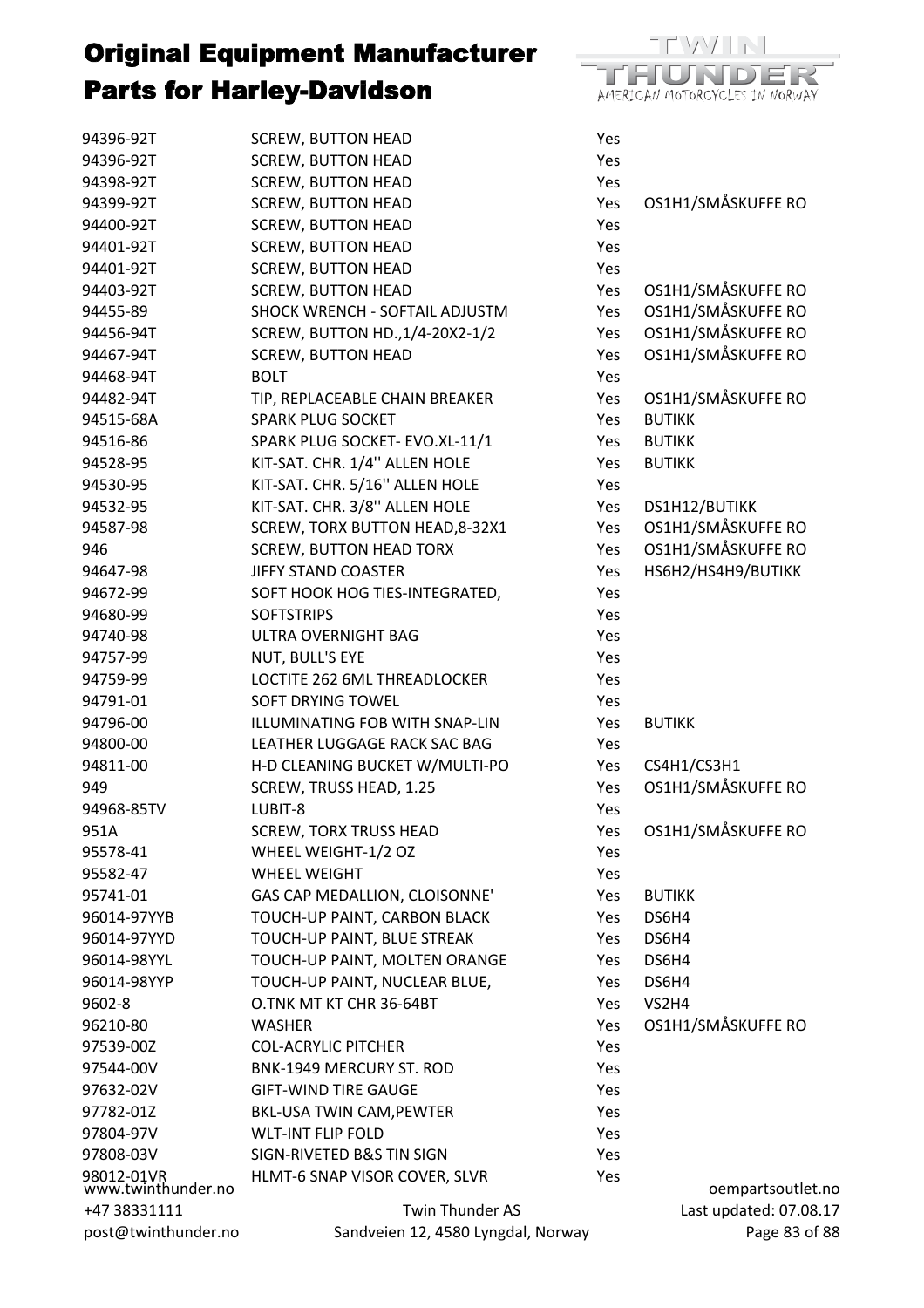

| 98025-01VR                    | VISR-REPLACEMENT, GLS BLK          | Yes |                                    |
|-------------------------------|------------------------------------|-----|------------------------------------|
| 98026-01VR                    | VISR-REPLACEMENT, FLT BLK          | Yes |                                    |
| 98027-01VR                    | VISR-REPLACEMENT, CHROME           | Yes |                                    |
| 98068-02VR                    | SHLD-UNIVERSAL, CLEAR              | Yes |                                    |
| 9857                          | <b>TERMINAL</b>                    | Yes | OS1H1/SMÅSKUFFE RO                 |
| 98573-92V                     | <b>SNGL-TRENDERS II</b>            | Yes |                                    |
| 98600BB                       | TOUCH-UP, AQUA PEARL               | Yes | DS3H4                              |
| 98600BC                       | TOUCH-UP, BURGUNDY PIN STRIPE      | Yes | DS3H4                              |
| 98600BD                       | TOUCH-UP, NUGGET YELLOW            | Yes | DS3H4                              |
| 98600BE                       | TOUCH-UP, BURGUNDY PEARL           | Yes |                                    |
| 98600BH                       | TOUCH-UP, STATES BLUE PEARL        | Yes | DS3H4                              |
| 98600BV                       | TOUCH-UP, CHAMPAGNE PEARL          | Yes |                                    |
| 98600BY                       | TOUCH-UP, SILVER BEAD BLAST        | Yes |                                    |
| 98600CO                       | TOUCH-UP, BLUE PINSTRIPE           | Yes | DS3H4                              |
| 98600EI                       | TOUCH-UP, BRIGHT GOLD PINSTRIP     | Yes | DS3H4                              |
| 98600EJ                       | TOUCH-UP, MEDIUM SILVER PINSTR     | Yes |                                    |
| 98600EK                       | TOUCH-UP, CLEAR COAT               | Yes | DS3H4                              |
| 98600EU                       | TOUCH-UP, TEAL PINSTRIPE           | Yes | DS3H4                              |
| 98600EX                       | TOUCH-UP, CLASSIC CREME            | Yes | DS3H4                              |
| 98600FB                       | TOUCH-UP, RED PINSTRIPE            | Yes | DS3H4                              |
| 98600FP                       | LIGHT SILVR, TOUCH UP              | Yes | DS3H4                              |
| 98600GT                       | TOUCH-UP, SILVER PINSTRIPE         | Yes | DS3H4                              |
| 98600GY                       | TOUCH-UP, ARCTIC WHITE             | Yes | DS3H4                              |
| 98600HB                       | TOUCH-UP PAINT, SILVER MET, '8     | Yes | DS3H4                              |
| 98600HL                       | CANDY PLUM, TOUCH-UP               | Yes |                                    |
| 98600HP                       | TOUCH-UP, MAROON PINSTRIPE         | Yes | DS3H4                              |
| 98600HW                       | FINE SILVER METALLIC, TOUCH-UP     | Yes |                                    |
| 98600JA                       | TOUCH-UP, CANDY RUBY RED           | Yes | DS3H4                              |
| 98600JG                       | TOUCH-UP, BRIGHT ORANGE PINSTR     | Yes | DS3H4                              |
| 98600JH                       | TOUCH-UP, SKY BLUE PINSTRIPE       | Yes | DS3H4                              |
| 98600JI                       | TOUCH-UP, PALE GOLD PINSTRIPE      | Yes | DS3H4                              |
| 98600JJ                       | PINK METALLIC BASE COAT, TOUCH     | Yes | DS3H4                              |
| 98600JK                       | TOUCH-UP, SATIN BLACK              | Yes |                                    |
| 98600JL                       | TOUCH-UP, VIVID YELLOW             | Yes | DS3H4                              |
| 98600JP                       | TOUCH-UP, WHITE PEARL TOP          | Yes | DS3H4                              |
| 98600JQ                       | TOUCH-UP, VIOLET PINSTRIPE         | Yes | DS3H4                              |
| 98600JZ                       | TOUCH-UP, TURQUOISE                | Yes | DS3H4                              |
| 98600KB                       | TOUCH-UP, SUEDE GREEN              | Yes | DS3H4                              |
| 98600KC                       | RED VOYAGE, TOUCH-UP               | Yes | DS3H4                              |
| 98600KG                       | TOUCH-UP, SILVER                   | Yes | DS3H4                              |
| 98600KN                       | TOUCH-UP, VICTORY RED SUNGLO       | Yes | DS3H4                              |
| 98600KP                       | TOUCH-UP, WINEBERRY SUNGLO         | Yes | DS3H4                              |
| 98600KS                       | TOUCH-UP, MANDARIN ORANGE          | Yes | DS3H4                              |
| 98600KT                       | TOUCH-UP, CHARCOAL SATIN BRITE     | Yes | DS3H4                              |
| 98600KU                       | TOUCH-UP, BRIGHT VICTORY RED B     | Yes | DS3H4                              |
| 98600LZ                       | TOUCH-UP, SCARLET RED              | Yes | DS3H4                              |
| 98600ZA                       | TOUCH-UP, COBALT BLUE, 1999        | Yes | DS3H4                              |
| 98603A                        | <b>QUART, PRIMER</b>               | Yes | <b>DS1H12</b>                      |
| 98603BH<br>www.twinthunder.no | <b>QUART, STATES BLUE PEARL</b>    | Yes | <b>DS1H12</b><br>oempartsoutlet.no |
| +47 38331111                  | Twin Thunder AS                    |     | Last updated: 07.08.17             |
| post@twinthunder.no           | Sandveien 12, 4580 Lyngdal, Norway |     | Page 84 of 88                      |
|                               |                                    |     |                                    |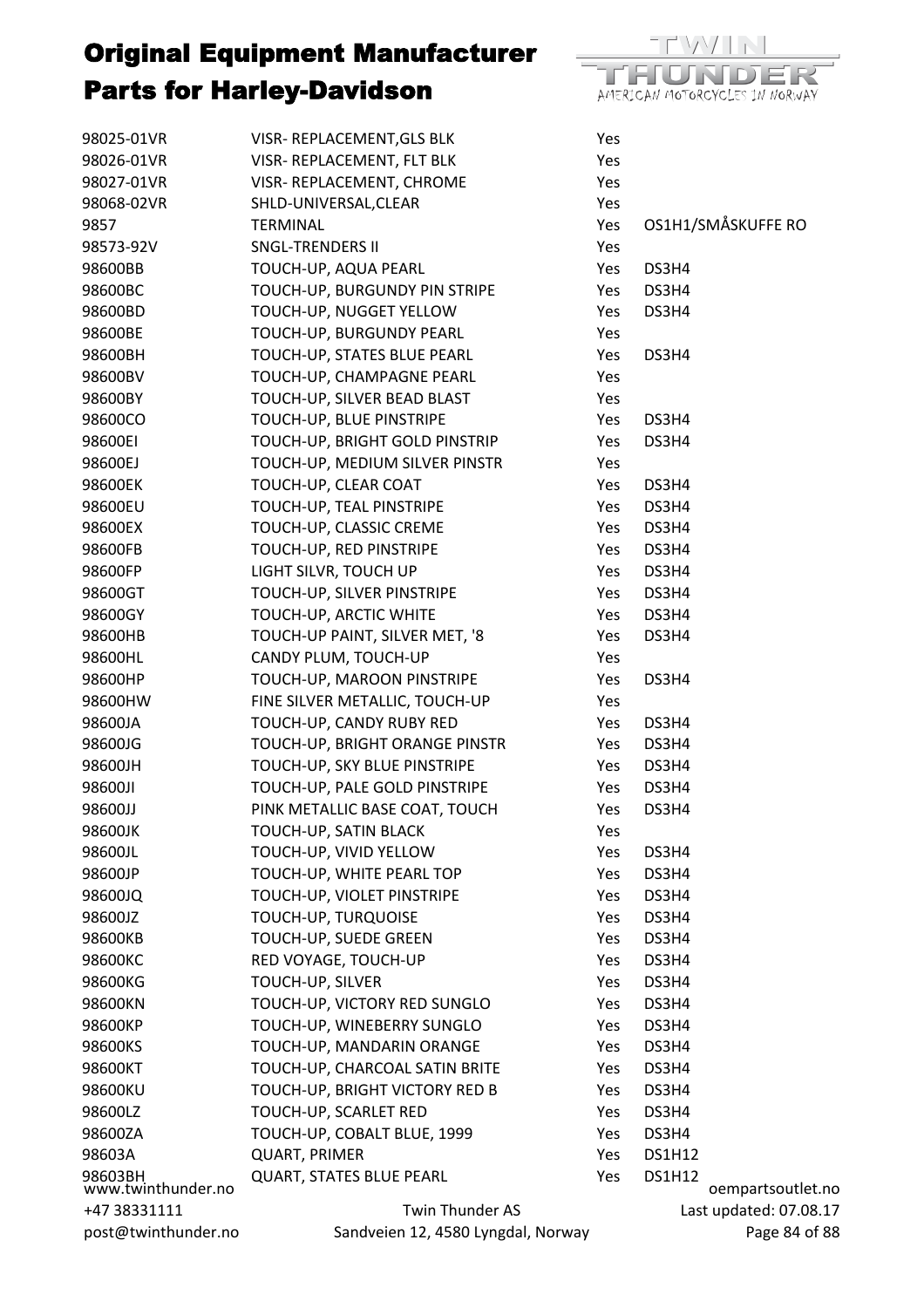

| 98603BJ                         | <b>QUART, PATRIOT RED</b>          | Yes | <b>DS1H12</b>                       |
|---------------------------------|------------------------------------|-----|-------------------------------------|
| 98603BT                         | <b>QUART, LAZER RED</b>            | Yes | <b>DS1H12</b>                       |
| 98603BV                         | QUART, CHAMPAGNE PEARL             | Yes | <b>DS1H12</b>                       |
| 98603HW                         | QUART, FINE SILVER METALLIC        | Yes | <b>DS1H12</b>                       |
| 98603ZI                         | DIAMOND ICE, QUART, ACRYLIC LA     | Yes | <b>DS1H12</b>                       |
| 98605AX                         | TOUCH-UP PEN, LEATHER, BLACK       | Yes |                                     |
| 98606A                          | AEROSOL, GRAY PRIMER               | Yes |                                     |
| 98606BM                         | AEROSOL, MYSTIQUE GREEN            | Yes | <b>DS1H12</b>                       |
| 98606BY                         | AEROSOL, SILVER BEAD BLAST         | Yes | <b>DS1H12</b>                       |
| 98606FL                         | AEROSOL, HI-TEMP GLOSS BLACK       | Yes |                                     |
| 98606JK                         | AEROSOL, SATIN BLACK               | Yes |                                     |
| 98660-78                        | AEROSOL, HEAT RESISTANT SILVER     | Yes |                                     |
| 98665-78                        | AEROSOL, HEAT RESISTANT BLACK      | Yes |                                     |
| 98854-96                        | SPORT TRANS FLUID, CASE (12-QT)    | Yes |                                     |
| 9890                            | CLIP, VALVE MTG, EVAP CANISTER     | Yes | OS1H1/SMÅSKUFFE RO                  |
| 98960-97                        | ANTI-SEIZE LUBRICANT 1 OZ.         | Yes |                                     |
| 98965-99                        | TWIN CAM 88 LIFT ADAPTER           | Yes | <b>DS1H12</b>                       |
| 9898                            | TERMINAL, FLAG                     | Yes | OS1H1/SMÅSKUFFE RO                  |
| 99010-96HG                      | <b>HOG-ROAD CAPT PATCH</b>         | Yes |                                     |
| 99011-96HG                      | <b>HOG-SECT/TREA PATCH</b>         | Yes |                                     |
| 99012-96HG                      | <b>HOG-DIRECTOR PATCH</b>          | Yes |                                     |
| 99013-96HG                      | <b>HOG-TREA PATCH</b>              | Yes |                                     |
| 99014-96HG                      | HOG-ASSIST. DIR. PATCH             | Yes |                                     |
| 99015-96HG                      | HOG-SECT. PATCH                    | Yes |                                     |
| 99016-96HG                      | HOG-CHAR.MEMBER PATCH              | Yes |                                     |
| 99017-97HG                      | <b>HOG TALES BINDER</b>            | Yes |                                     |
| 99018-96HG                      | HOG-ACTIVITY OFF. PTCH             | Yes |                                     |
| 99019-96HG                      | <b>HOG-EDITOR PTCH</b>             | Yes |                                     |
| 99020-96HG                      | HOG-PHOTO.PTCH                     | Yes |                                     |
| 99021-96HG                      | <b>HOG-HISTORIAN PTCH</b>          | Yes |                                     |
| 99022-96HG                      | <b>HOG-PAST OFFICER PTCH</b>       | Yes |                                     |
| 99023-96HG                      | <b>HOG-SAFETY OFFICER PTCH</b>     | Yes |                                     |
| 99024-96HG                      | HOG-PAST DIRECT. PTCH              | Yes |                                     |
| 9904                            | <b>TERMINAL</b>                    | Yes | OS1H1/SMÅSKUFFE RO                  |
| 9905                            | <b>TERMINAL</b>                    | Yes | OS1H1/SMÅSKUFFE RO                  |
| 9907                            | <b>WIRE TERMINAL</b>               | Yes | OS1H1/SMÅSKUFFE RO                  |
| 9908                            | <b>TERMINAL</b>                    | Yes | OS1H1/SMÅSKUFFE RO                  |
| 99080-96HG                      | PTCH-LIFE PTCH OVR HOG             | Yes |                                     |
| 99080-97HG                      | PTCH-LIFE OVR HOG                  | Yes |                                     |
| 99081-96HG                      | PTCH-LIFE PTCH OVR CHAPTER         | Yes |                                     |
| 99272-96V                       | LCARE-SUEDE&FABRIC CARE            | Yes |                                     |
| 99355-83Z                       | CALIPER TRIM DISC, EAGLE           | Yes |                                     |
| 99355-90Z                       | <b>CAR CADDY</b>                   | Yes |                                     |
| 99399-01B                       | CARABINER (BUELL LOGO ONLY)        | Yes |                                     |
| 99415-90HG                      | LARGE L.O.H. PATCH                 | Yes |                                     |
| 99427-84                        | 1966-1984 NON-CURRENT SHOVELHE     | Yes |                                     |
| 99428-02                        | 2002 FLHRSEI PARTS CATALOG         | Yes | PS1H1 (KONTOR)                      |
| 99430-02                        | 2002 FXDWG3 PARTS CATALOG          | Yes | PS1H1 (KONTOR)                      |
| 99439-00A<br>www.twinthunder.no | 2000 DYNA GLIDE MODELS PARTS C     | Yes | PS1H1 (KONTOR)<br>oempartsoutlet.no |
| +47 38331111                    | Twin Thunder AS                    |     | Last updated: 07.08.17              |
| post@twinthunder.no             | Sandveien 12, 4580 Lyngdal, Norway |     | Page 85 of 88                       |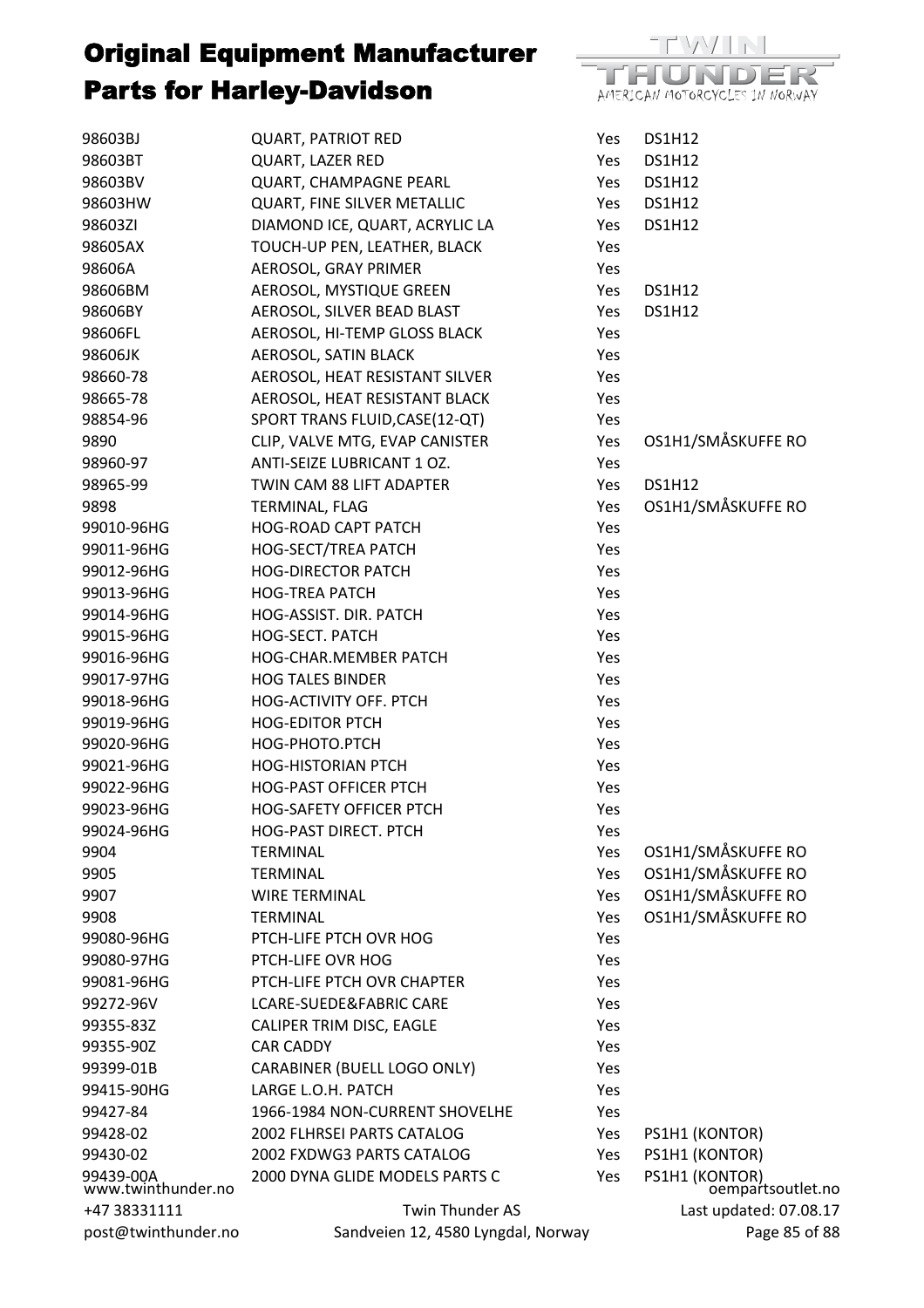| 99439-03A                                                 | 2003 DYNA MODELS PARTS CATALOG | Yes | PS1H1 (KONTOR)     |
|-----------------------------------------------------------|--------------------------------|-----|--------------------|
| 99442-00R                                                 | 2000 XR-750 PARTS CATALOG      | Yes | PS1H1 (KONTOR)     |
| 99451-03A                                                 | 2003 SPORTSTER MODELS PARTS CA | Yes | PS1H1 (KONTOR)     |
| 99451-92                                                  | 1991-1992 XLH MODELS PARTS CAT | Yes | PS1H1 (KONTOR)     |
| 99451-94                                                  | 1993-94 SPORTSTER PARTS CATALO | Yes | PS1H1 (KONTOR)     |
| 99451-98A                                                 | 1998 XLH MODELS PARTS CATALOG  | Yes | PS1H1 (KONTOR)     |
| 99455-03A                                                 | 2003 SOFTAIL MODELS PARTS CATA | Yes | PS1H1 (KONTOR)     |
| 99455-98A                                                 | 1998 SOFTAIL MODELS PARTS CATA | Yes | PS1H1 (KONTOR)     |
| 99455-99                                                  | 1999 SOFTAIL MODELS PARTS CATA | Yes | PS1H1 (KONTOR)     |
| 99456-04A                                                 | 2004 TOURING MODELS PARTS CATA | Yes |                    |
| 99456-97A                                                 | 1997 FLT MODELS PARTS CATALOG  | Yes | PS1H1 (KONTOR)     |
| 99457-03                                                  | 2003 VRSCA MODEL PARTS CATALOG | Yes | PS1H1 (KONTOR)     |
| 9946                                                      | <b>WORM DRIVE CLAMP</b>        | Yes | OS1H1/SMÅSKUFFE RO |
| 99460-82                                                  | 1982 FL/FX MODELS OWNER'S MANU | Yes | PS1H1 (KONTOR)     |
| 99463-96A                                                 | 1996 OWNER'S MANUAL (4 LANGUAG | Yes | PS1H1 (KONTOR)     |
| 99463-97                                                  | 1997 OWNER'S MANUAL (4 LANGUAG | Yes | PS1H1 (KONTOR)     |
| 99463-98                                                  | 1998 OWNER'S MANUAL (4 LANGUAG | Yes | PS1H1 (KONTOR)     |
| 99464-97                                                  | 1997 PREMIUM SOUND SYSTEM OWNE | Yes |                    |
| 99465-011                                                 | 2001 INT'L OWNER'S MAINTENANCE | Yes | PS1H1 (KONTOR)     |
| 99466-001                                                 | 2000 INT'L FLT MODELS OWNER'S  | Yes |                    |
| 99466-01                                                  | 2001 INT'L FLT MODELS OWNER'S  | Yes | PS1H1 (KONTOR)     |
| 99466-02                                                  | 2002 TOURING MODELS OWNER'S MA | Yes | PS1H1 (KONTOR)     |
| 99466-89                                                  | 1989 ALL MODELS OWNER'S MANUAL | Yes | PS1H1 (KONTOR)     |
| 99466-90                                                  | 1990 ALL MODELS OWNER'S MANUAL | Yes | PS1H1 (KONTOR)     |
| 99466-92                                                  | 1992 ALL MODELS OWNER'S MANUAL | Yes | PS1H1 (KONTOR)     |
| 99466-94A                                                 | 1994 ALL MODELS OWNER'S MANUAL | Yes | PS1H1 (KONTOR)     |
| 99466-96A                                                 | 1996 ALL MODELS OWNER'S MANUAL | Yes | PS1H1 (KONTOR)     |
| 99466-99                                                  | 1999 ALL MODELS OWNER'S MANUAL | Yes | PS1H1 (KONTOR)     |
| 99467-001                                                 | 2000 INT'L DYNA MODELS OWNER'S | Yes | PS1H1 (KONTOR)     |
| 99467-011                                                 | 2001 INT'L DYNA MODELS OWNER'S | Yes |                    |
| 99467-02                                                  | 2002 DYNA MODELS OWNER'S MANUA | Yes | PS1H1 (KONTOR)     |
| 99467-021                                                 | 2002 INT'L DYNA MODELS OWNER'S | Yes | PS1H1 (KONTOR)     |
| 99468-00A                                                 | 2000 XL OWNER'S MANUAL (REV-A) | Yes |                    |
| 99468-001                                                 | 2000 INT'L XLH MODELS OWNER'S  | Yes | PS1H1 (KONTOR)     |
| 99468-02                                                  | 2002 SPORTSTER MODELS OWNER'S  | Yes | PS1H1 (KONTOR)     |
| 99468-021                                                 | 2002 INT'L SPORTSTER MODELS OW | Yes | PS1H1 (KONTOR)     |
| 99469-00A                                                 | 2000 SOFTAIL OWNER'S MANUAL (R | Yes | PS1H1 (KONTOR)     |
| 99469-001                                                 | 2000 INT'L SOFTAIL MODELS OWNE | Yes |                    |
| 99469-02                                                  | 2002 SOFTAIL MODELS OWNER'S MA | Yes |                    |
| 99469-051                                                 | 2005 INT'L SOFTAIL MODELS OWNE | Yes | PS1H1 (KONTOR)     |
| 99475-03YI                                                | 2003 XB9R FIREBOLT OWNER'S MAN | Yes | PS1H1 (KONTOR)     |
| 99477-98Y                                                 | 1998 S1/S1W OWNER'S MANUAL     | Yes |                    |
| 99478-00Y                                                 | 2000 ALL MODELS OWNER'S MANUAL | Yes | PS1H1 (KONTOR)     |
| 99478-01YI                                                | 2001 M2/X1 OWNER'S MANUAL (4 L | Yes |                    |
| 99478-97Y                                                 | 1997 M2 OWNER'S MANUAL         | Yes |                    |
| 99478-99YA                                                | 1999 ALL MODELS OWNER'S MANUAL | Yes |                    |
| 99481-02                                                  | 2002 DYNA MODELS SERVICE MANUA | Yes | PS1H1 (KONTOR)     |
| 99481-94                                                  | 1993-1994 DYNA GLIDE SERVICE M | Yes | PS1H1 (KONTOR)     |
| 99481-96I<br>www.twinthunder.no                           | 1995-1996 ITALIAN DYNA GLIDE S | Yes | oempartsoutle      |
| Twin Thunder AS<br>+47 38331111                           |                                |     | Last updated: 07.0 |
| Sandveien 12, 4580 Lyngdal, Norway<br>post@twinthunder.no |                                |     | Page 86            |

 $\rightarrow$  VV/T  $\rightarrow$ 厅 ren VDER AMERICAN MOTORCYCLES IN NORWAY

> tsoutlet.no  $d: 07.08.17$ Page 86 of 88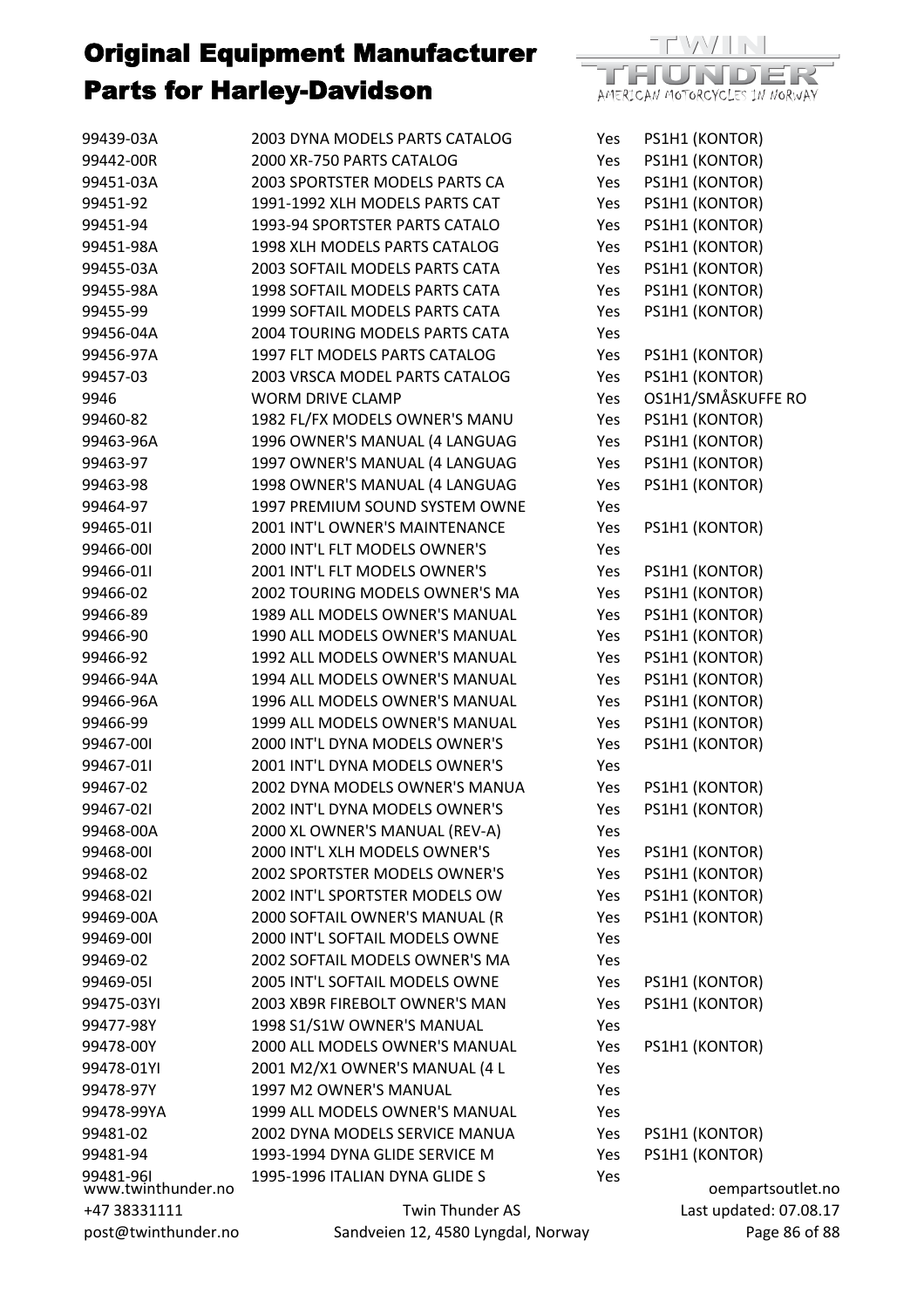| 99483-02                       | 2002 TOURING MODELS SERVICE MA        | Yes | PS1H1 (KONTOR)         |
|--------------------------------|---------------------------------------|-----|------------------------|
| 99483-90SP                     | 1990 FXRP/FLHTP SERVICE SUPPLE        | Yes | PS1H1 (KONTOR)         |
| 99483-94SP                     | 1994 FXRP/FLHTP SERVICE SUPPLE        | Yes | PS1H1 (KONTOR)         |
| 99483-96SP                     | 1996 FLHTP/FLHP/FLHP-I SERVICE        | Yes | PS1H1 (KONTOR)         |
| 99488-00                       | 2000 FLTRSEI SERVICE MANUAL SU        | Yes | PS1H1 (KONTOR)         |
| 99489-01                       | 1989-01 PAINTED PARTS BOOK            | Yes | PS1H1 (KONTOR)         |
| 99489-02Y                      | 2002 S3-T SERVICE MANUAL              | Yes |                        |
| 99489-05                       | 1989-2005 PAINTED PARTS CATALO        | Yes | PS1H1 (KONTOR)         |
| 99489-96                       | 1989/96 PAINTED PARTS LISTS           | Yes | PS1H1 (KONTOR)         |
| 99489-96Y                      | 1995-1996 S2/S2T SERVICE MANUA        | Yes | PS1H1 (KONTOR)         |
| 99489-98Y                      | 1997-1998 S3/S3T SERVICE MANUA        | Yes | PS1H1 (KONTOR)         |
| 99490-02Y                      | 2002 BUELL LIGHTNING SERVICE M        | Yes | PS1H1 (KONTOR)         |
| 99490-03Y                      | <b>2003 BUELL LIGHTRNING SERVICE</b>  | Yes |                        |
| 99490-96Y                      | 1996 S1 SERVICE MANUAL                | Yes | PS1H1 (KONTOR)         |
| 99490-97ya                     | 1997 S1 SERVICE MANUAL SUPPLEM        | Yes | PS1H1 (KONTOR)         |
| 99490-98Y                      | 1998 S1/S1W SERVICE MANUAL            | Yes | PS1H1 (KONTOR)         |
| 99491-01Y                      | 2001 M2/M2L SERVICE MANUAL            | Yes |                        |
| 99491-02Y                      | 2002 M2/M2L SERVICE MANUAL            | Yes | PS1H1 (KONTOR)         |
| 99491-98Y                      | 1997-1998 M2 SERVICE MANUAL           | Yes | PS1H1 (KONTOR)         |
| 99491-99Y                      | 1999 BUELL M2 SERVICE MANUAL          | Yes | PS1H1 (KONTOR)         |
| 99493-03Y                      | 2003 BUELL FIREBOLT MODELS SER        | Yes | PS1H1 (KONTOR)         |
| 99495-01                       | 2001 ELECTRICAL DIAGNOSTIC MAN        | Yes | PS1H1 (KONTOR)         |
| 99495-02                       | <b>2002 SPORTSTER MODELS ELECTRIC</b> | Yes | PS1H1 (KONTOR)         |
| 99496-02                       | 2002 DYNA MODELS ELECTRICAL DI        | Yes | PS1H1 (KONTOR)         |
| 99497-02                       | 2002 TOURING MODELS ELECTRICAL        | Yes | PS1H1 (KONTOR)         |
| 99498-02                       | 2002 SOFTAIL MODELS ELECTRICAL        | Yes | PS1H1 (KONTOR)         |
| 99499-02                       | 2002 VRSCA MODEL ELECTRICAL DI        | Yes | PS1H1 (KONTOR)         |
| 99500-02                       | 2002 FLHRSEI SERVICE MANUAL SU        | Yes | PS1H1 (KONTOR)         |
| 99538-97                       | GAS CAP MEDALLION, H-D SATIN CH       | Yes | <b>BUTIKK</b>          |
| 99544-01                       | 2001 DYNA POLICE PARTS CATALOG        | Yes | PS1H1 (KONTOR)         |
| 99544-02                       | 2002 DYNA POLICE PARTS CATALOG        | Yes | PS1H1 (KONTOR)         |
| 99545-94                       | 1993-1994 FXRP/FLHTP MODELS PA        | Yes | PS1H1 (KONTOR)         |
| 99545-96                       | 1996 FLT POLICE PARTS SUPPLEME        | Yes | PS1H1 (KONTOR)         |
| 99545-99                       | 1999 FLT POLICE PARTS SUPPLEME        | Yes |                        |
| 99570-01Y                      | 2001 S3/S3T PARTS CATALOG             | Yes | PS1H1 (KONTOR)         |
| 99570-02Y                      | 2002 S3-T THUNDERBOLT PARTS CA        | Yes | PS1H1 (KONTOR)         |
| 99570-96Y                      | 1995-1996 S2/S2T PARTS CATALOG        | Yes | PS1H1 (KONTOR)         |
| 99571-01Y                      | 2000-2001 BUELL X1 PARTS CATAL        | Yes |                        |
| 99571-02Y                      | 2002 BUELL X1 LIGHTNING PARTS         | Yes | PS1H1 (KONTOR)         |
| 99571-97YA                     | 1996-1997 BUELL S1 PARTS CATAL        | Yes | PS1H1 (KONTOR)         |
| 99571-98Y                      | 1998 BUELL S1/S1W PARTS CATALO        | Yes | PS1H1 (KONTOR)         |
| 99571-99Y                      | 1999 BUELL X1 PARTS CATALOG           | Yes | PS1H1 (KONTOR)         |
| 99572-00YA                     | 2000 M2 PARTS CATALOG                 | Yes | PS1H1 (KONTOR)         |
| 99572-02Y                      | 2002 M2/M2L CYCLONE PARTS CATA        | Yes | PS1H1 (KONTOR)         |
| 99572-99Y                      | 1999 M2 PARTS CATALOG                 | Yes | PS1H1 (KONTOR)         |
| 99587-01D                      | 2001 XL OWNER'S KIT(DOMEST            | Yes |                        |
| 9959                           | <b>NUT CLIP</b>                       | Yes | OS1H1/SMÅSKUFFE RO     |
| 99617-54                       | <b>SEAL ALL</b>                       | Yes |                        |
| 99618-60<br>www.twinthunder.no | 3M #847 ADHESIVE, 20Z.                | Yes | oempartsoutlet.no      |
| +47 38331111                   | Twin Thunder AS                       |     | Last updated: 07.08.17 |
| post@twinthunder.no            | Sandveien 12, 4580 Lyngdal, Norway    |     | Page 87 of 88          |

DER

AMERICAN MOTORCYCLES IN NORWAY

TH